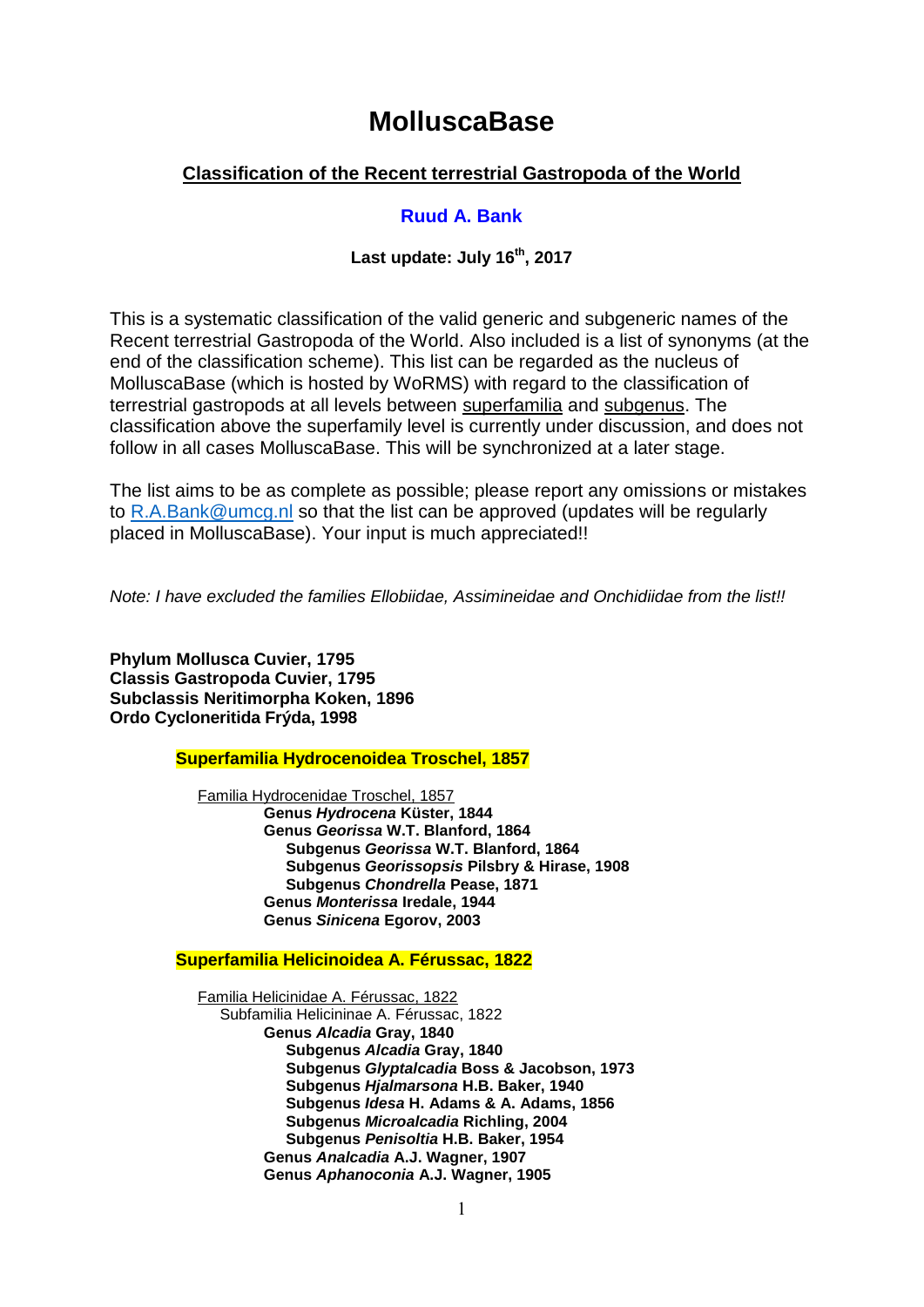**Genus** *Bourciera* **L. Pfeiffer, 1852 Genus** *Ceochasma* **F.G. Thompson, 1968 Genus** *Ceratopoma* **Möllendorff, 1893 Genus** *Emoda* **H. Adams & A. Adams, 1856 Genus** *Glyptemoda* **Clench & Aguayo, 1950 Genus** *Helicina* **Lamarck, 1799 Subgenus** *Helicina* **Lamarck, 1799 Subgenus** *Olygyra* **Say, 1818 Subgenus** *Oxyrhombus* **Crosse & P. Fischer, 1893 Subgenus** *Pseudoligyra* **H.B. Baker, 1954 Subgenus** *Tristramia* **Crosse, 1863 Subgenus** *Succincta* **A.J. Wagner, 1905 Subgenus** *Gemma* **A.J. Wagner, 1907** [preoccupied name!] **Genus** *Hemipoma* **A.J. Wagner, 1905 Genus** *Kosmetopoma* **A.J. Wagner, 1905 Genus** *Nesiocina* **Richling & Bouchet, 2013 Genus** *Orobophana* **A.J. Wagner, 1905 Genus** *Palaeohelicina* **A.J. Wagner, 1905 Genus** *Pleuropoma* **Möllendorff, 1893 Genus** *Schasicheila* **Shuttleworth, 1852 Subgenus** *Schasicheila* **Shuttleworth, 1852 Subgenus** *Atoyac* **H.B. Baker, 1928 Subgenus** *Misantla* **H.B. Baker, 1928 Subgenus** *Necaxa* **H.B. Baker, 1928 Genus** *Sturanya* **A.J. Wagner, 1905 Genus** *Sulfurina* **Möllendorff, 1893** Subfamilia Hendersoniinae H.B. Baker, 1926 **Genus** *Hendersonia* **A.J. Wagner, 1905 Genus** *Miluna* **A.J. Wagner, 1905 Genus** *Waldemaria* **A.J. Wagner, 1905** Subfamilia Ceratodiscinae Pilsbry, 1927 **Genus** *Ceratodiscus* **Simpson & Henderson, 1901** Subfamilia Vaininae H.B. Baker, 1922 **Genus** *Calidviana* **H.B. Baker, 1954 Genus** *Geotrochatella* **P. Fischer, 1891 Subgenus** *Geotrochatella* **P. Fischer, 1891 Subgenus** *Calybium* **Morlet, 1892 Genus** *Eutrochatella* **P. Fischer, 1885 Subgenus** *Eutrochatella* **P. Fischer, 1885 Subgenus** *Excavata* **A.J. Wagner, 1907 Genus** *Geophorus* **P. Fischer, 1885 Subgenus** *Geophorus* **P. Fischer, 1885 Subgenus** *Diplopinax* **Bartsch, 1918 Subgenus** *Schistopinax* **Bartsch, 1918 Genus** *Heudeia* **Crosse, 1885 Genus** *Priotrochatella* **H. Fischer, 1893 Genus** *Pseudotrochatella* **G. Nevill, 1881 Genus** *Pyrgodomus* **Crosse & P. Fischer, 1893 Genus** *Semitrochatella* **Aguayo & Jaume, 1958 Genus** *Swiftella* **H.B. Baker, 1941 Genus** *Troschelviana* **H.B. Baker, 1922 Subgenus** *Troschelviana* **H.B. Baker, 1922 Subgenus** *Cubaviana* **H.B. Baker, 1922 Subgenus** *Microviana* **H.B. Baker, 1928 Genus** *Ustronia* **A.J. Wagner, 1908 Genus** *Viana* **H. Adams & A. Adams, 1856** Subfamilia Stoastomatinae C.B. Adams, 1849 **Genus** *Stoastoma* **C.B. Adams, 1849 Genus** *Fadyenia* **Chitty, 1857 Genus** *Lewisia* **Chitty, 1857**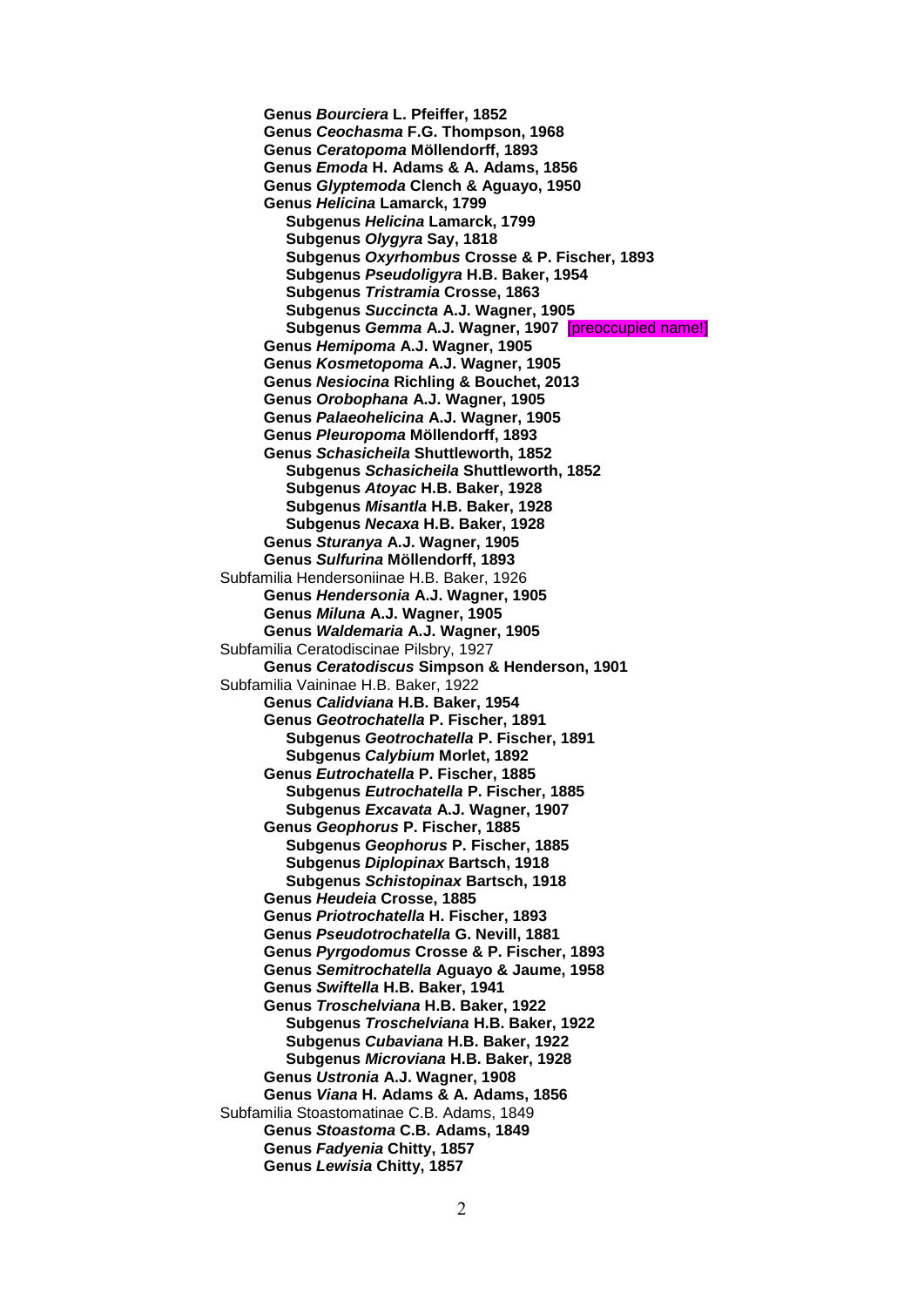**Genus** *Lucidella* **Swainson, 1840 Subgenus** *Lucidella* **Swainson, 1840 Subgenus** *Poenia* **H. Adams & A. Adams, 1856 Subgenus** *Poeniella* **H.B. Baker, 1923 Genus** *Stoastomops* **H.B. Baker, 1924 Genus** *Wilkinsonaea* **Chitty, 1857** Familia Proserpinellidae H.B. Baker, 1923 **Genus** *Archecharax* **F.G. Thompson, 1980 Genus** *Ceres* **Gray, 1856 Genus** *Linidiella* **Jousseaume, 1889 Genus** *Proserpinella* **Bland, 1865 Genus** *Staffola* **Dall, 1905** Familia Proserpinidae Gray, 1847 **Genus** *Proserpina* **G.B. Sowerby II, 1839 Subgenus** *Proserpina* **G.B. Sowerby II, 1839 Subgenus** *Despoenella* **H.B. Baker, 1923**

**Subclassis Caenogastropoda Cox, 1960 Infraclassis Architaenioglossa Haller, 1890**

## **Superfamilia Cyclophoroidea Gray, 1847**

Familia Cyclophoridae Gray, 1847 Subfamilia Cyclophorinae Gray, 1847 Tribus Cyclophorini Gray, 1847 **Genus** *Afroditropis* **Bequaert & Clench, 1936 Genus** *Craspedotropis* **W.T. Blanford, 1864 Genus** *Crossopoma* **E. von Martens, 1891 Genus** *Cyclophorus* **Montfort, 1810 Subgenus** *Cricophorus* **Kobelt & Möllendorff, 1897 Subgenus** *Cyclohelix* **Mörch, 1852 Subgenus** *Cyclophorus* **Montfort, 1810 Subgenus** *Glossostylus* **Kobelt & Möllendorff, 1897 Subgenus** *Kobeltostylus* **Egorov, 2006 Subgenus** *Salpingophorus* **Kobelt & Möllendorff, 1897 Genus** *Cyclosurus* **Morelet, 1881 Genus** *Ditropopsis* **E.A. Smith, 1897 Subgenus** *Ditropopsis* **E.A. Smith, 1897 Subgenus** *Ditropiphorus* **Fukuda, 2000 Subgenus** *Diaspira* **Soos, 1911 Genus** *Elgonocyclus* **Verdcourt, 1982 Genus** *Japonia* **A.A. Gould, 1859 Subgenus** *Japonia* **A.A. Gould, 1859 Subgenus** *Lagocheilus* **W.T. Blanford, 1864 Subgenus** *Mylicotrochus* **P. Sarasin & F. Sarasin, 1899 Genus** *Leptopoma* **L. Pfeiffer, 1847 Subgenus** *Leptopoma* **L. Pfeiffer, 1847 Subgenus** *Leucoptychia* **Crosse, 1878 Subgenus** *Trocholeptopoma* **Möllendorff & Kobelt, 1897 Subgenus** *Entochilus* **Möllendorff & Kobelt, 1897 Genus** *Leptopomoides* **G. Nevill, 1878 Genus** *Montanopoma* **Stanisic, 2010 Genus** *Micraulax* **Theobald, 1876 Genus** *Myxostoma* **Troschel, 1847 Genus** *Papuocyclus* **Ancey, 1895 Genus** *Ptychopoma* **Möllendorff, 1885 Genus** *Scabrina* **W.T. Blanford, 1863 Genus** *Theobaldius* **G. Nevill, 1878 Genus** *Owengriffithsius* **Emberton, 2002 Genus** *Pilosphaera* **Lee, Lue & Wu, 2008**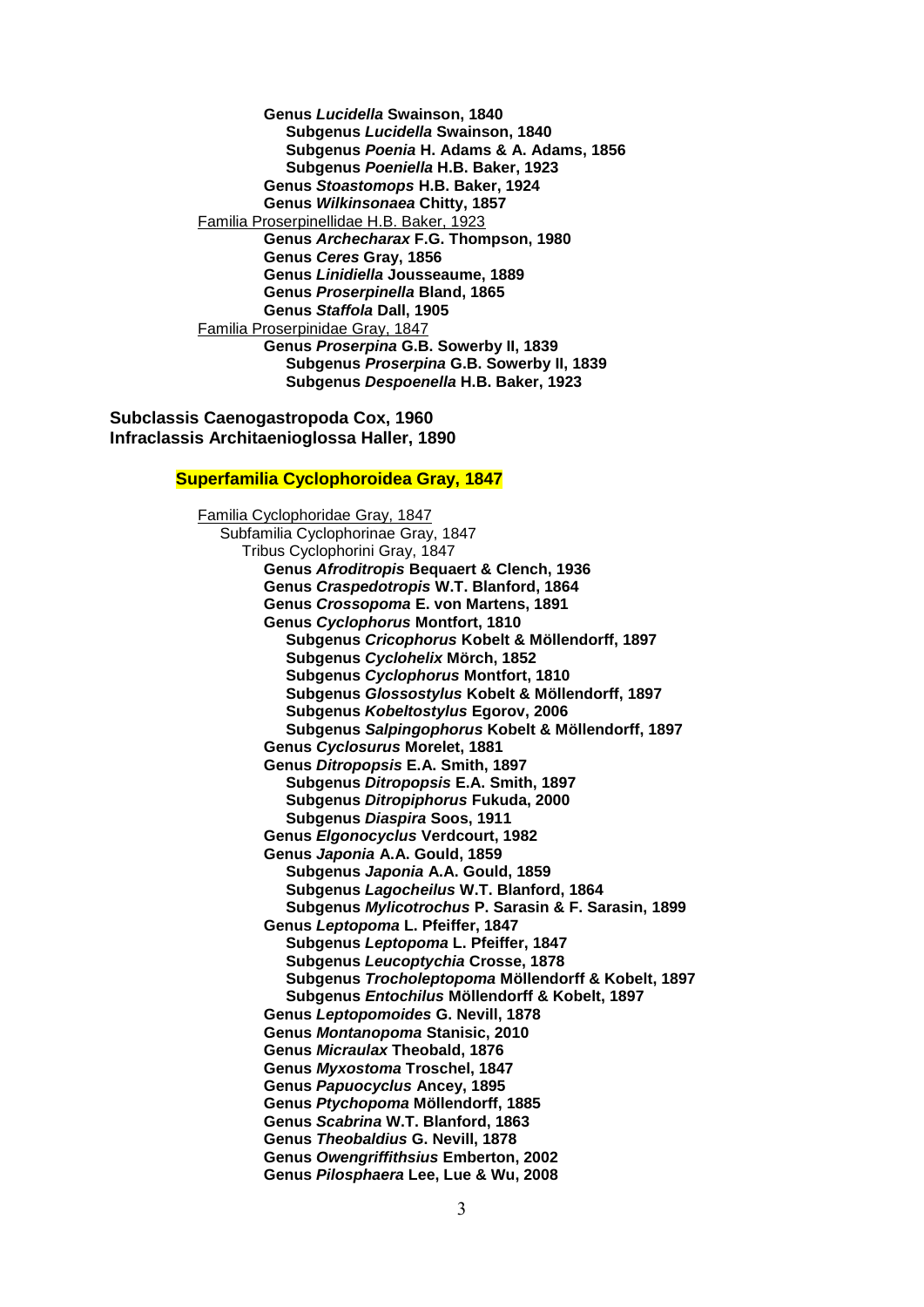**Genus** *Otopoma* **Gray, 1850** Tribus Caspicyclotini Wenz, 1938 **Genus** *Caspicyclotus* **Forcart, 1935** Tribus Cyathopomatini Kobelt & Möllendorff, 1897 **Genus** *Cyathopoma* **W.T. Blanford & H.F. Blanford, 1861 Genus** *Jerdonia* **W.T. Blanford & H.F. Blanford, 1861 Genus** *Pseudojerdonia* **Kobelt, 1902 Genus** *Mychopoma* **W.T. Blanford, 1869** Tribus Cyclotini L. Pfeiffer, 1853 **Genus** *Cyclotus* **Swainson, 1840 Subgenus** *Aulacopoma* **Möllendorff, 1897 Subgenus** *Cyclotus* **Swainson, 1840 Subgenus** *Nakadaella* **Ancey, 1904 Subgenus** *Opisthoporus* **Benson, 1851 Subgenus** *Pseudocyclophorus* **Möllendorff, 1890 Subgenus** *Procyclotus* **P. Fischer, 1891 Subgenus** *Siphonocyclus* **Möllendorff, 1900 Genus** *Platyrhaphe* **Möllendorff, 1890 Subgenus** *Platyrhaphe* **Möllendorff, 1890 Subgenus** *Platyraphella* **Bartsch, 1919 Subgenus** *Platyraphida* **Bartsch, 1919 Subgenus** *Platyraphina* **Bartsch, 1919** Tribus Pterocyclini Kobelt & Möllendorff, 1897 **Genus** *Millotorbis* **Fischer-Piette & Bedoucha, 1965 Genus** *Spiraculum* **Pearson, 1833 Subgenus** *Spiraculum* **Pearson, 1833 Subgenus** *Pseudospiraculum* **Kobelt, 1902 Genus** *Pterocyclos* **Benson, 1832 Genus** *Rhiostoma* **Benson, 1860** Subfamilia Alycaeinae W.T. Blanford, 1864 **Genus** *Alycaeus* **Gray, 1850 Genus** *Awalycaeus* **Kuroda, 1951 Genus** *Dioryx* **Benson, 1859 Genus** *Pincerna* **Preston, 1907 Genus** *Chamalycaeus* **Kobelt & Möllendorff, 1897 Subgenus** *Chamalycaeus* **Kobelt & Möllendorff, 1897 Subgenus** *Cipangocharax* **Kuroda, 1943 Subgenus** *Cycloryx* **Godwin-Austen, 1914 Subgenus** *Dicharax* **Kobelt & Möllendorff, 1900 Subgenus** *Metalycaeus* **Pilsbry, 1900 Subgenus** *Raptomphalus* **Godwin-Austen, 1914 Subgenus** *Sigmacharax* **Kuroda, 1943 Subgenus** *Stomacosmethis* **Bollinger, 1918** Subfamilia Spirostomatinae Tielecke, 1940 **Genus** *Spirostoma* **Heude, 1885** Familia Aciculidae Gray, 1850 **Genus** *Acicula* **W. Hartmann, 1821 Genus** *Menkia* **Boeters, E. Gittenberger & Subai, 1985 Genus** *Platyla* **Moquin-Tandon, 1856 Genus** *Renea* **G. Nevill, 1880** Familia Craspedopomatidae Kobelt & Möllendorff, 1898 **Genus** *Craspedopoma* **L. Pfeiffer, 1847** Familia Diplommatinidae L. Pfeiffer, 1857 **Genus** *Adelopoma* **Doering, 1885 Genus** *Anostomella* **E. von Martens, 1867 Genus** *Arinia* **H. Adams & A. Adams, 1856 Subgenus** *Arinia* **H. Adams & A. Adams, 1856 Subgenus** *Leucarinia* **Möllendorff, 1893 Genus** *Notharinia* **Vermeulen, Phung & Truong, 2007 Genus** *Benigoma* **Kuroda, 1928**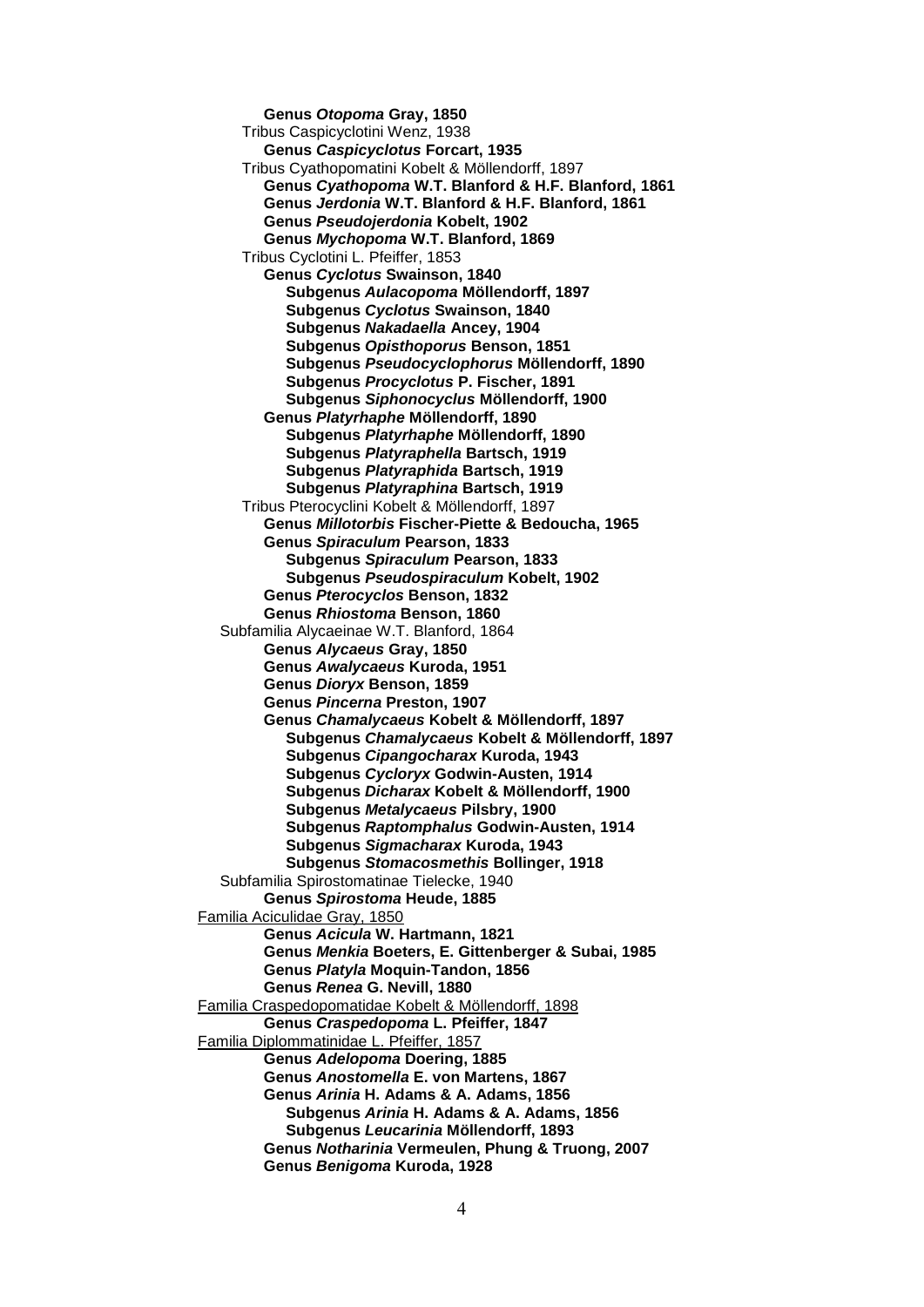**Genus** *Clostophis* **Benson, 1860 Genus** *Diancta* **E. von Martens, 1864 Genus** *Paradiancta* **Quadras & Möllendorff, 1895 Genus** *Diplommatina* **Benson, 1849 Subgenus** *Diplommatina* **Benson, 1849 Subgenus** *Angigaster* **Pilsbry & Hirase, 1904 Subgenus** *Diploptychia* **Möllendorff, 1895 Subgenus** *Metadiancta* **Möllendorff, 1898 Subgenus** *Sinica* **Möllendorff, 1885 Genus** *Moussonia* **O. Semper, 1865 Genus** *Eclogarinia* **Wenz, 1939 Genus** *Fermepalaina* **Iredale, 1945 Genus** *Gastroptychia* **Kobelt & Möllendorff, 1900 Genus** *Habeas* **Simone, 2013 Genus** *Helicomorpha* **Möllendorff, 1890 Genus** *Hungerfordia* **Beddome, 1889 Genus** *Niahia* **Vermeulen, 1996 Genus** *Nicida* **W.T. Blanford, 1868 Genus** *Opisthostoma* **W.T. Blanford & H.F. Blanford, 1860 Genus** *Plectostoma* **H. Adams, 1865 Genus** *Palaina* **O. Semper, 1865 Genus** *Cylindropalaina* **Möllendorff, 1897 Genus** *Palmatina* **Iredale, 1944 Genus** *Velepalaina* **Iredale, 1937 Genus** *Laotia* **Saurin, 1953** Familia Megalostomatidae W.T. Blanford, 1864 Subfamilia Megalostomatinae W.T. Blanford, 1864 **Genus** *Acroptychia* **Crosse & P. Fischer, 1877 Genus** *Aperostoma* **Troschel, 1847 Subgenus** *Aperostoma* **Troschel, 1847 Subgenus** *Austrocyclotus* **Bartsch, 1942 Subgenus** *Cycladamsia* **Bartsch, 1942 Subgenus** *Cyclohidalgoa* **Bartsch, 1942 Genus** *Rugicyclotus* **Morrison, 1955 Genus** *Boucardicus* **Fischer-Piette & Bedoucha, 1965 Genus** *Chondrocyclus* **Ancey, 1898 Genus** *Cyclopomops* **Bartsch & Morrison, 1942 Genus** *Cyclojamaicia* **Bartsch, 1942 Genus** *Cyclovendreysia* **Bartsch, 1942 Genus** *Cyclopilsbrya* **Bartsch, 1942 Subgenus** *Cyclopilsbrya* **Bartsch, 1942 Subgenus** *Cyclocaymania* **Bartsch, 1942 Genus** *Farcimen* **Troschel, 1847 Genus** *Farcimoides* **Bartsch, 1942 Genus** *Hainesia* **L. Pfeiffer, 1857 Genus** *Megalomastoma* **Swainson, 1840 Subgenus** *Megalomastoma* **Swainson, 1840 Subgenus** *Megalomastomoides* **Bartsch, 1942 Genus** *Neopupina* **Kobelt, 1902 Genus** *Tomocyclus* **Crosse & P. Fischer, 1872 Genus** *Madgeaconcha* **Griffiths & Florens, 2004 Genus** *Naggsiaconcha* **Griffiths & Florens, 2004** Subfamilia Cochlostomatinae Kobelt, 1902 **Genus** *Cochlostoma* **Jan, 1830 Subgenus** *Cochlostoma* **Jan, 1830 Subgenus** *Eupomatias* **A.J. Wagner, 1897 Subgenus** *Auritus* **Westerlund, 1883 Subgenus** *Cinerascens* **A.J. Wagner, 1897 Subgenus** *Lovcenia* **Zallot, Groenenberg, De Mattia, Fehér & E. Gittenberger, 2015**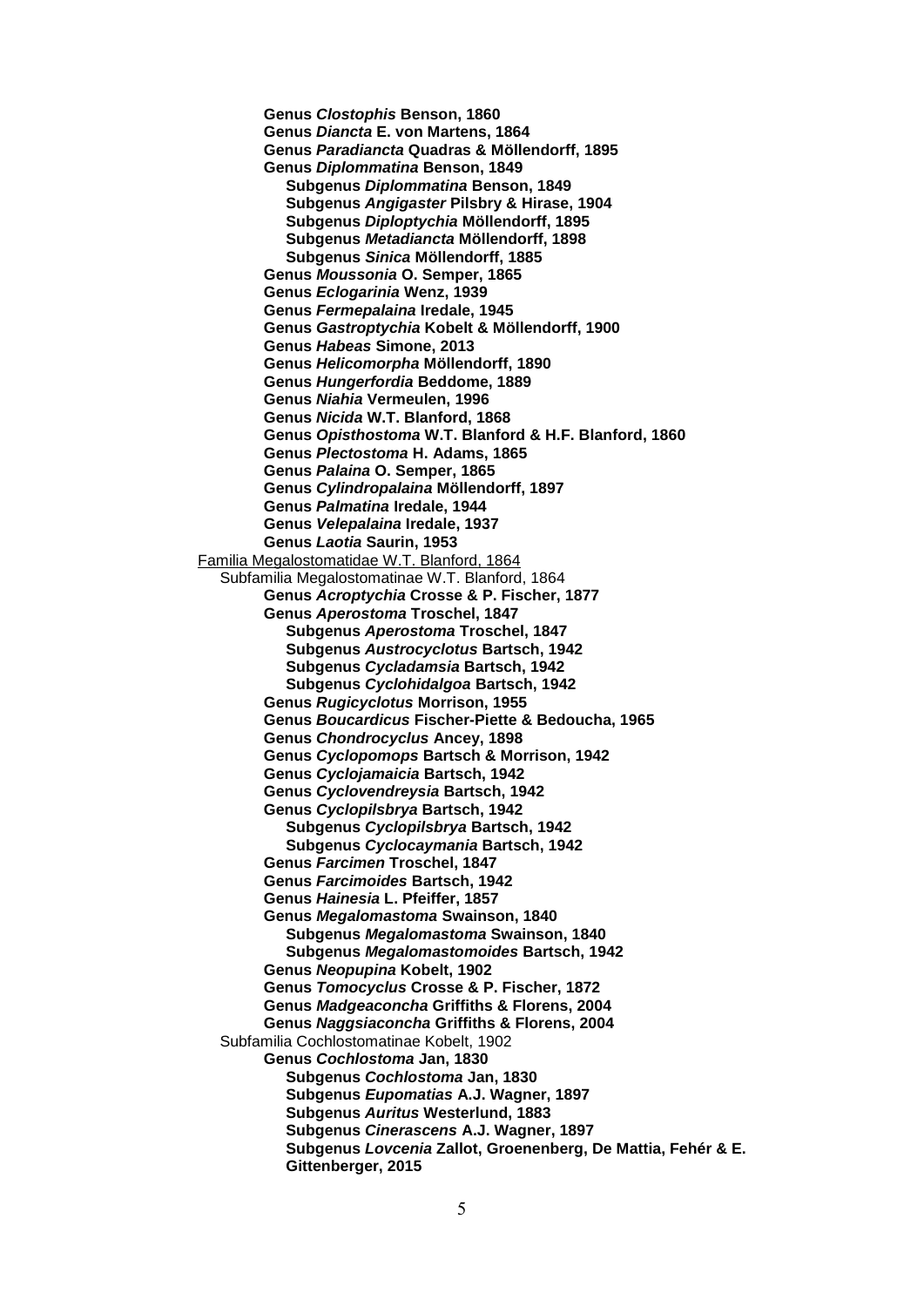**Subgenus** *Scalarina* **A.J. Wagner, 1897 Subgenus** *Dalfreddia* **Zallot, Groenenberg, De Mattia, Fehér & E. Gittenberger, 2015 Subgenus** *Neglecta* **A.J. Wagner, 1897 Subgenus** *Turritus* **Westerlund, 1883 Genus** *Rara* **A.J. Wagner, 1897 Genus** *Rhabdotakra* **A.J. Wagner, 1897 Genus** *Striolata* **A.J. Wagner, 1897 Genus** *Obscurella* **Clessin, 1889 Genus** *Apolloniana* **Brandt, 1958** Familia Maizaniidae Tielecke, 1940 **Genus** *Maizania* **Bourguignat, 1889 Subgenus** *Maizania* **Bourguignat, 1889 Subgenus** *Micromaizania* **van Bruggen, 1983 Genus** *Maizaniella* **Bequaert & Clench, 1936 Subgenus** *Macromaizaniella* **van Bruggen, 1982 Subgenus** *Maizaniella* **Bequaert & Clench, 1936 Subgenus** *Pteromaizaniella* **van Bruggen, 1982 Subgenus** *Spirulozania* **van Bruggen, 1982 Genus** *Neomaizania* **van Bruggen, 1985 Genus** *Thomeomaizania* **Bequaert & Clench, 1936 Genus** *Ankoravaratra* **Emberton, 2002** Familia Neocyclotidae Kobelt & Möllendorff, 1897 Subfamilia Neocyclotinae Kobelt & Möllendorff, 1897 **Genus** *Calaperostoma* **Pilsbry, 1935 Genus** *Crocidopoma* **Shuttleworth, 1856 Genus** *Cyclocubana* **de la Torre & Bartsch, 1942 Genus** *Dicrista* **F.G. Thompson, 1969 Genus** *Gassiesia* **Clench, 1949 Genus** *Gonatorhaphe* **Möllendorff, 1898 Genus** *Fijiopoma* **Clench, 1949 Genus** *Incidostoma* **Bartsch & Morrison, 1942 Genus** *Kondorhaphe* **Clench, 1949 Genus** *Mexcyclotus* **Bartsch & Morrison, 1942 Genus** *Neocyclotus* **Crosse & P. Fischer, 1886 Genus** *Paramiella* **Clench, 1954 Genus** *Poteria* **Gray, 1850 Subgenus** *Poteria* **Gray, 1850 Subgenus** *Cyclobakeria* **Bartsch, 1942 Genus** *Xenocyclus* **F.G. Thompson, 1969** Subfamilia Amphicyclotinae Kobelt & Möllendorff, 1897 **Genus** *Amphicyclotus* **Crosse & P. Fischer, 1879 Genus** *Barbacyclus* **Bartsch & Morrison, 1942 Genus** *Daronia* **H. Adams, 1861 Genus** *Calacyclotus* **Bartsch & Morrison, 1942 Genus** *Amphicyclotulus* **Kobelt, 1912 Subgenus** *Amphicyclotulus* **Kobelt, 1912 Subgenus** *Cycloblandia* **Bartsch, 1942 Genus** *Ostodes* **A.A. Gould, 1862 Subgenus** *Ostodes* **A.A. Gould, 1862 Subgenus** *Dublonia* **Clench, 1949 Genus** *Cyclopedus* **Gargominy & Muratov, 2012 Genus** *Cyclohaitia* **Bartsch, 1942 Genus** *Lagocyclus* **Bartsch & Morrison, 1942 Genus** *Filocyclus* **Bartsch & Morrison, 1942 Genus** *Liracyclotus* **Bartsch & Morrison, 1942** Familia Pupinidae L. Pfeiffer, 1853 Subfamilia Pupininae L. Pfeiffer, 1853 **Genus** *Pupina* **Vignard, 1829 Subgenus** *Pupina* **Vignard, 1829**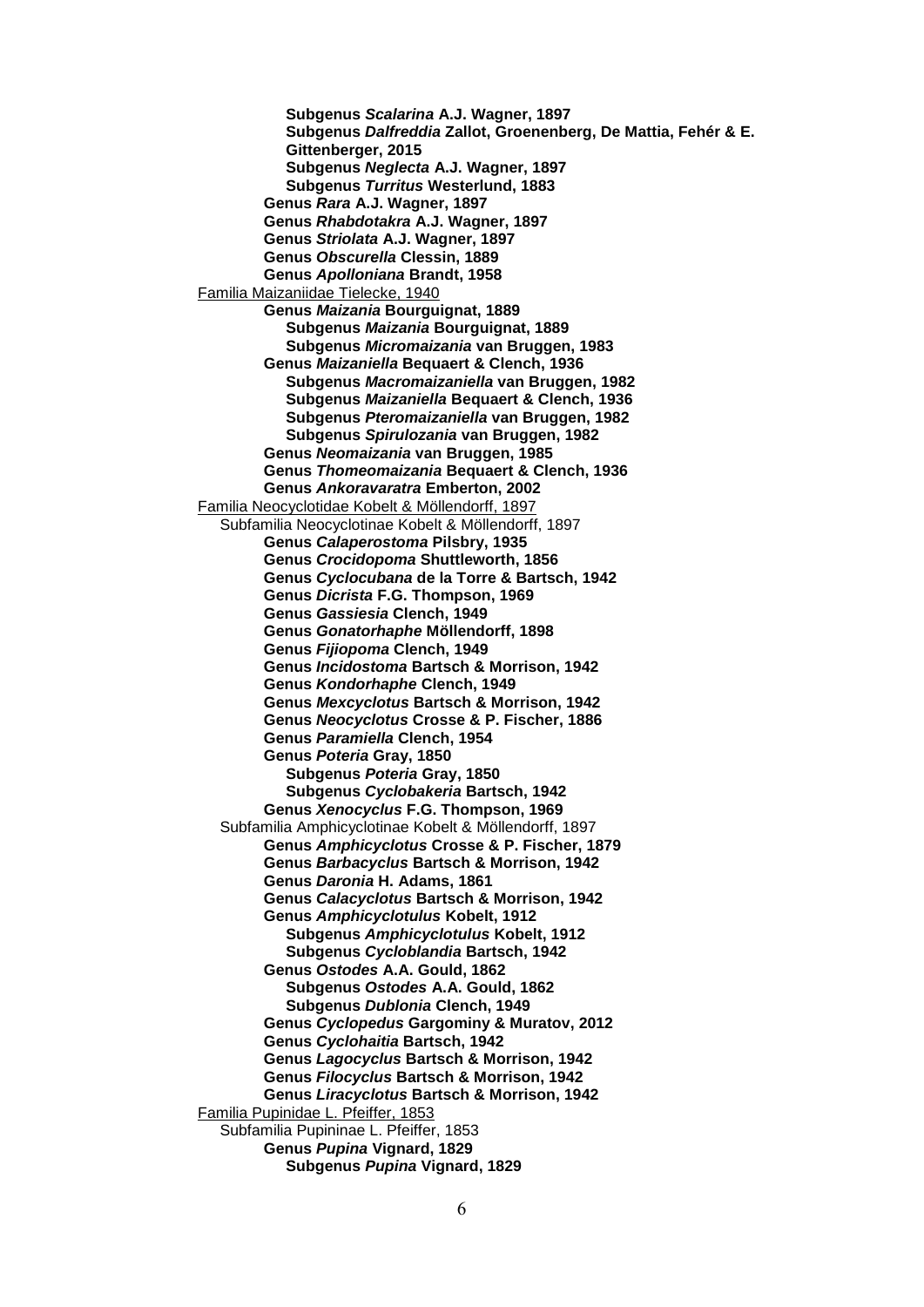**Subgenus** *Kanapa* **Clench, 1949 Subgenus** *Pupinoa* **Clench, 1949 Subgenus** *Pupinesia* **Clench, 1949 Genus** *Siphonostyla* **Kobelt, 1897 Genus** *Tylotoechus* **Kobelt & Möllendorff, 1897 Genus** *Callianella* **R.B. Newton, 1891 Genus** *Hargravesia* **H. Adams, 1871 Genus** *Moulinsia* **Grateloup, 1840 Genus** *Porocallia* **Möllendorff, 1893 Genus** *Sulapina* **Maassen & Kittel, 1996 Genus** *Signepupina* **Iredale, 1937 Genus** *Ischurostoma* **Bourguignat, 1874 Genus** *Hildapina* **Iredale, 1940 Genus** *Necopupina* **Iredale, 1937 Genus** *Cordillerapina* **Stanisic, 2010 Genus** *Suavocallia* **Wenz, 1938 Genus** *Alpinipupina* **Stanisic, 2010** Subfamilia Liareinae Powell, 1946 **Genus** *Cytora* **Kobelt & Möllendorff, 1897 Genus** *Liarea* **Gray, 1853** Subfamilia Pupinellinae Kobelt, 1902 **Genus** *Pupinella* **Gray, 1850 Subgenus** *Pupinella* **Gray, 1850 Subgenus** *Pupinopsis* **H. Adams, 1866 Genus** *Bellardiella* **Tapparone Canefri, 1883 Genus** *Hedleya* **Cox, 1892 Genus** *Nodopomatias* **Gude, 1921 Genus** *Pseudopomatias* **Möllendorff, 1885 Genus** *Rhaphaulus* **L. Pfeiffer, 1856 Subgenus** *Rhaphaulus* **L. Pfeiffer, 1856 Subgenus** *Streptaulus* **Benson, 1857 Genus** *Schistoloma* **Kobelt, 1902 Genus** *Tortulosa* **Gray, 1847 Subgenus** *Tortulosa* **Gray, 1847 Subgenus** *Eucataulus* **Kobelt, 1902 Genus** *Csomapupa* **Páll-Gergely, 2015 Genus** *Vargapupa* **Páll-Gergely, 2015 Genus** *Scaeopupina* **Iredale, 1941** Subfamilia Pollicariinae Thiele, 1929 **Genus** *Pollicaria* **A.A. Gould, 1856**

**Infraclassis Sorbeoconcha Ponder & Lindberg, 1997 Superordo Hypsogastropoda Ponder & Lindberg, 1997**

# **Superfamilia Littorinoidea Children, 1834**

Familia Pomatiidae Newton, 1891 (1828) **Genus** *Leonia* **Gray, 1850 Genus** *Pomatias* **S. Studer, 1789 Subgenus** *Pomatias* **S. Studer, 1789 Subgenus** *Canaripoma* **Starobogatov & Anistratenko, 1991 Subgenus** *Eichwaldipoma* **Starobogatov & Anistratenko, 1991 Genus** *Tudorella* **P. Fischer, 1885 Genus** *Rochebrunia* **Bourguignat, 1881 Genus** *Lithidion* **Gray, 1850 Genus** *Socotora* **Pallary, 1925 Genus** *Platypoma* **Neubert, 2009 Genus** *Guillainia* **Crosse, 1885** [preoccupied name!!] **Genus** *Dioscopoma* **Neubert, 2009**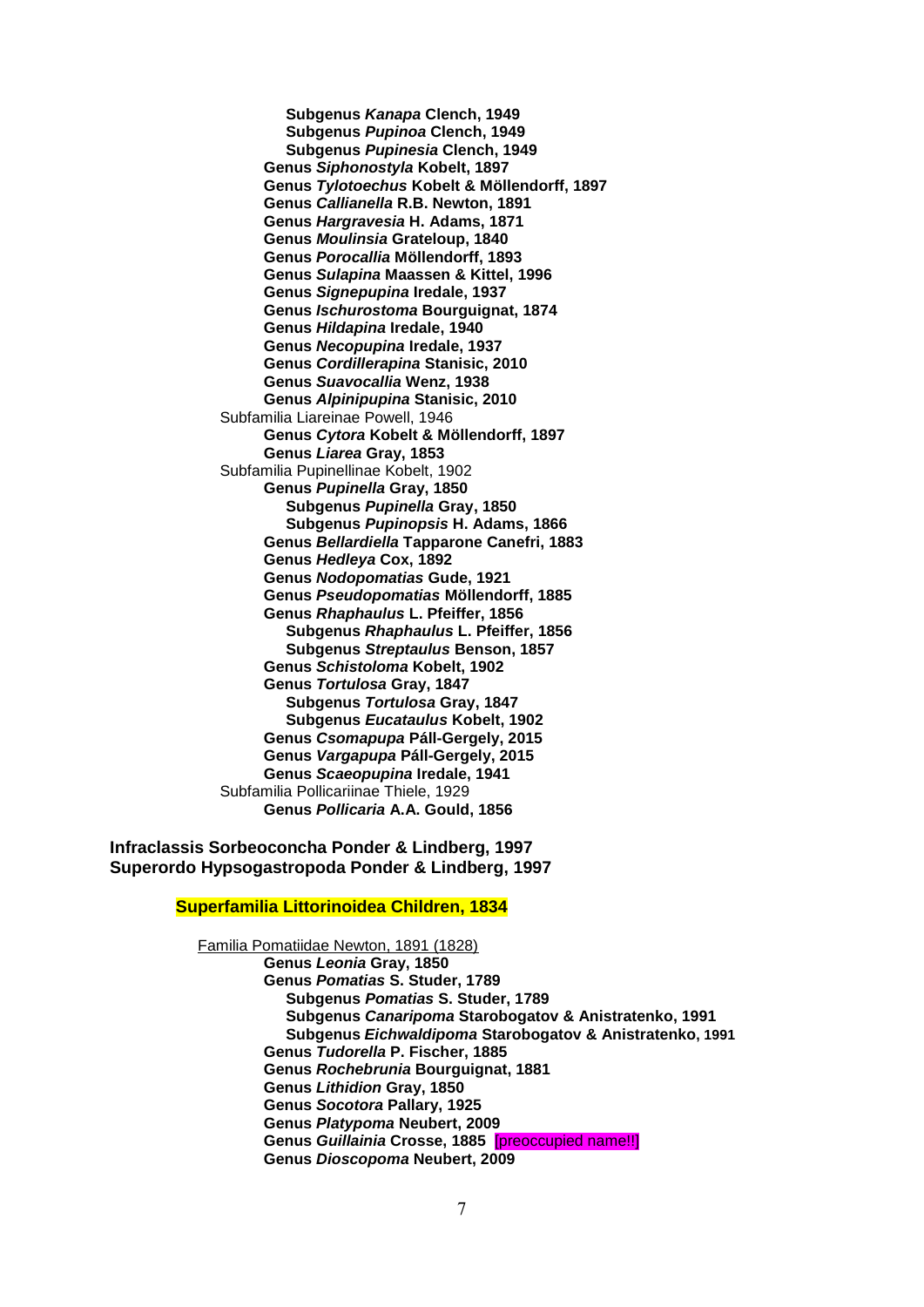**Genus** *Cinnabarica* **Neubert, 2009 Genus** *Cyclotopsis* **W.T. Blanford, 1864 Genus** *Clatripoma* **Neubert, 2009 Genus** *Tropidophora* **Troschel, 1847 Genus** *Ligatella* **E. von Martens, 1880** Familia Annulariidae Henderson & Bartsch, 1920 Subfamilia Chondropomatinae Henderson & Bartsch, 1920 **Genus** *Aguayotudora* **de la Torre & Bartsch, 1941 Genus** *Annularodes* **Henderson & Bartsch, 1920 Genus** *Bonairea* **H.B. Baker, 1924 Genus** *Chondropoma* **L. Pfeiffer, 1847 Subgenus** *Chondropoma* **L. Pfeiffer, 1847 Subgenus** *Wetmorepoma* **Bartsch**, **1946 Genus** *Chondrops* **Bartsch, 1946 Genus** *Chondrothyrium* **Henderson & Bartsch, 1920 Genus** *Colonella* **Bartsch, 1946 Genus** *Colonina* **Bartsch, 1946 Genus** *Crossepoma* **Bartsch, 1946 Genus** *Cubadamsiella* **de la Torre & Bartsch, 1941 Genus** *Diplopoma* **L. Pfeiffer, 1859 Subgenus** *Diplopoma* **L. Pfeiffer, 1859 Subgenus** *Troschelvindex* **H.B. Baker, 1924 Genus** *Opisthosiphon* **Dall, 1905 Subgenus** *Opisthosiphon* **Dall, 1905 Subgenus** *Solutapex* **de la Torre & Bartsch, 1941 Subgenus** *Opisthosiphona* **Henderson & Bartsch, 1920 Genus** *Parachondria* **Dall, 1905 Subgenus** *Parachondria* **Dall, 1905 Subgenus** *Clenchipoma* **Bartsch, 1946 Genus** *Parachondrops* **Henderson & Bartsch, 1920 Genus** *Ramsdenia* **Preston, 1913 Genus** *Rhytidopoma* **Sykes, 1901 Genus** *Rhytidothyra* **Henderson & Bartsch, 1920** Subfamilia Tudorinae Watters, 2006 **Genus** *Annularisca* **Henderson & Bartsch, 1920 Subgenus** *Annularisca* **Henderson & Bartsch, 1920 Subgenus** *Annularosa* **Henderson & Bartsch, 1920 Subgenus** *Annularella* **Henderson & Bartsch, 1920 Subgenus** *Chondropomatus* **Henderson & Bartsch, 1920 Subgenus** *Lugarenia* **de la Torre & Bartsch, 1941 Genus** *Annularita* **Henderson & Bartsch, 1920 Genus** *Articulipoma* **Bartsch, 1946 Genus** *Choanopomops* **H.B. Baker, 1928 Genus** *Chondropomartes* **Henderson & Bartsch, 1920 Genus** *Chondropomella* **Bartsch, 1932 Genus** *Chondropometes* **Henderson & Bartsch, 1920 Genus** *Chondropomium* **Henderson & Bartsch, 1920 Genus** *Chondrothyra* **Henderson & Bartsch, 1920 Subgenus** *Chondrothyra* **Henderson & Bartsch, 1920 Subgenus** *Chondrothyrella* **de la Torre & Bartsch, 1938 Subgenus** *Hendersonoma* **de la Torre & Bartsch, 1938 Genus** *Colobostylus* **Crosse & P. Fischer, 1888 Genus** *Dallsiphona* **de la Torre & Bartsch, 1941 Genus** *Eutudora* **Henderson & Bartsch, 1920 Subgenus** *Eutudora* **Henderson & Bartsch, 1920 Subgenus** *Annularodella* **de la Torre & Bartsch, 1941 Subgenus** *Bermudezia* **de la Torre & Bartsch, 1941 Genus** *Gouldipoma* **Watters, 2006 Genus** *Gutierrezium* **de la Torre & Bartsch, 1938 Genus** *Halotudora* **Watters, 2006**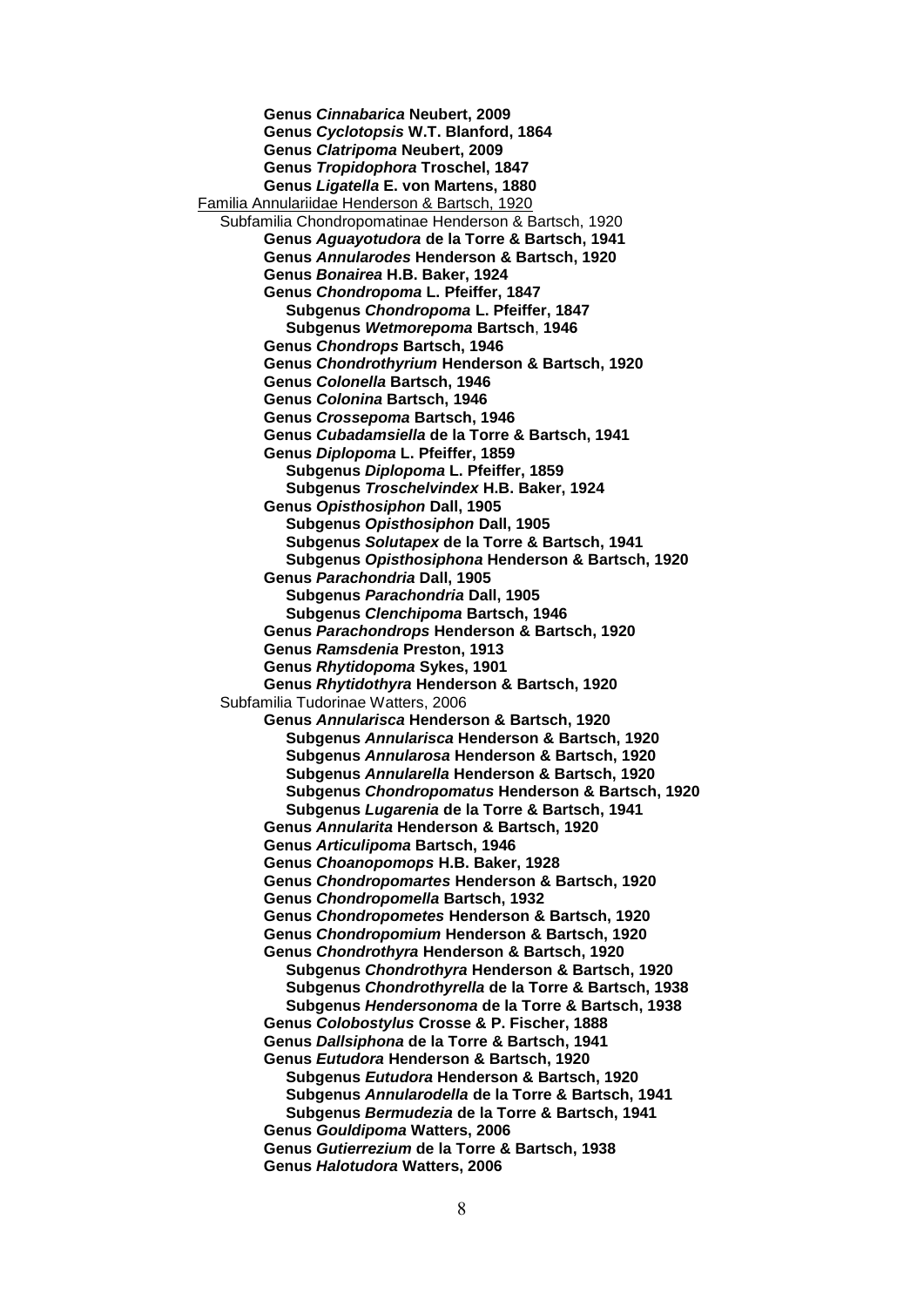**Genus** *Licina* **Gray, 1847 Genus** *Paradoxipoma* **Watters, 2014 Genus** *Sallepoma* **Bartsch, 1946 Genus** *Samanicola* **Watters, 2006 Genus** *Tudora* **Gray, 1850 Genus** *Tudorina* **de la Torre & Bartsch, 1941 Genus** *Tudorisca* **Henderson & Bartsch, 1920 Genus** *Turrithyra* **de la Torre & Bartsch, 1938 Subgenus** *Turrithyra* **de la Torre & Bartsch, 1938 Subgenus** *Hendersonina* **de la Torre & Bartsch, 1938 Subgenus** *Hendersonida* **de la Torre & Bartsch, 1938 Subgenus** *Scobinapoma* **de la Torre & Bartsch, 1938** Subfamilia Annulariinae Henderson & Bartsch, 1920 **Genus** *Abbottella* **Henderson & Bartsch, 1920 Subgenus** *Abbottella* **Henderson & Bartsch, 1920 Subgenus** *Gundlachtudora* **de la Torre & Bartsch, 1941 Genus** *Adamsiella* **L. Pfeiffer, 1851 Subgenus** *Adamsiella* **L. Pfeiffer, 1851 Subgenus** *Adamsiellops* **Henderson & Bartsch, 1920 Genus** *Annularia* **Schumacher, 1817 Subgenus** *Annularia* **Schumacher, 1817 Subgenus** *Jamaicia* **C.B. Adams, 1850 Genus** *Annularops* **Henderson & Bartsch, 1920 Genus** *Blaesospira* **Crosse, 1891 Genus** *Chittypoma* **Watters, 2006 Genus** *Cistulops* **H.B. Baker, 1924 Genus** *Eyerdamia* **Bartsch, 1946 Genus** *Guajaibona* **de la Torre & Bartsch, 1941 Genus** *Juannularia* **de la Torre & Bartsch, 1941 Genus** *Lagopoma* **Bartsch, 1946 Genus** *Leiabbottella* **Watters, 2010 Genus** *Meganipha* **F.G. Thompson, 1978 Genus** *Megannularia* **Watters, 2006 Genus** *Rolleia* **Crosse, 1891 Genus** *Saulaepoma* **Watters, 2006 Genus** *Weinlandipoma* **Bartsch, 1946 Genus** *Xenopoma* **Crosse, 1891 Genus** *Xenopomoides* **de la Torre & Bartsch, 1941**

**Subclassis Heterobranchia Gray, 1840 Infraclassis Pulmonata Cuvier in Blainville, 1814 Superordo Eupulmonata Haszprunar & Huber, 1990 Ordo Amphipulmonata Schrödl, 2014 Subordo Ellobioina L. Pfeiffer, 1854**

# **Superfamilia Ellobioidea L. Pfeiffer, 1854 (1822)**

Familia Carychiidae Jeffreys, 1830 **Genus** *Carychium* **O.F. Müller, 1773 Genus** *Zospeum* **Bourguignat, 1856 Genus** *Koreozospeum* **Jochum & Prozorova, 2015**

**Subordo Systellommatophora Pilsbry, 1948**

**Superfamilia Veronicelloidea Gray, 1840**

Familia Veronicellidae Gray, 1840 **Genus** *Angustipes* **Colosi, 1922 Genus** *Belocaulus* **Hoffmann, 1925**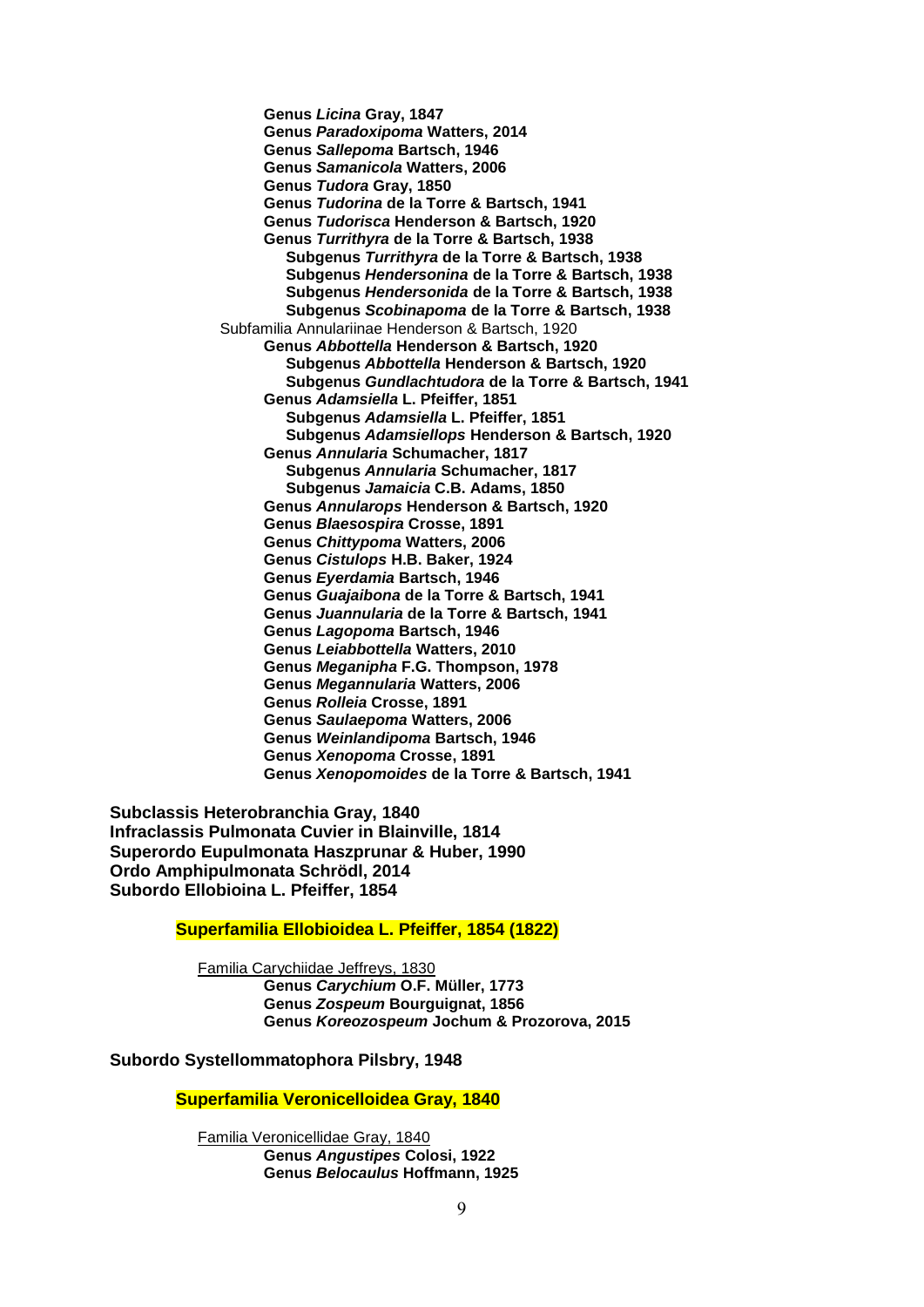**Genus** *Colosius* **Thomé, 1975 Genus** *Diplosolenodes* **Thomé, 1975 Genus** *Forcartulus* **Thomé, 1975 Genus** *Heterovaginina* **Kraus, 1953 Genus** *Latipes* **Colosi, 1922 Genus** *Leidyula* **H.B. Baker, 1925 Genus** *Microveronicella* **Thomé, 1975 Genus** *Montivaginulus* **Thomé, 1975 Genus** *Novovaginula* **Thiele, 1931 Genus** *Phyllocaulis* **Colosi, 1922 Genus** *Potamojanuarius* **Thomé, 1975 Genus** *Sarasinula* **Grimpe & Hoffmann, 1924 Genus** *Simrothula* **Thomé, 1975 Genus** *Vaginulus* **A. Férussac, 1821 Genus** *Veronicella* **Blainville, 1817 Genus** *Zilchulus* **Thomé, 1975 Genus** *Filicaulis* **Simroth, 1913 Subgenus** *Filicaulis* **Simroth, 1913 Subgenus** *Flagellicaulis* **Simroth, 1913 Genus** *Imerinia* **Cockerell, 1891 Subgenus** *Imerinia* **Cockerell, 1891 Subgenus** *Desmocaulis* **Simroth, 1913 Subgenus** *Drepanocaulis* **Simroth, 1913 Genus** *Laevicaulis* **Simroth, 1913 Genus** *Pseudoveronicella* **Germain, 1908 Subgenus** *Pseudoveronicella* **Germain, 1908 Subgenus** *Afroveronicella* **Forcart, 1954 Subgenus** *Congoveronicella* **Forcart, 1953 Subgenus** *Vaginina* **Simroth, 1897 Genus** *Semperula* **Grimpe & Hoffmann, 1924 Genus** *Vanigula* **Grimpe & Hoffmann, 1925** Familia Rathouisiidae Heude, 1885 **Genus** *Atopos* **Simroth, 1891 Genus** *Rathouisia* **Heude, 1884**

**Ordo Stylommatophora A. Schmidt, 1855 Subordo Scolodontina H.B. Baker, 1925**

# **Superfamilia Scolodontoidea H.B. Baker, 1925**

Familia Scolodontidae H.B. Baker, 1925 Subfamilia Scolodontinae H.B. Baker, 1925 **Genus** *Scolodonta* **Doering, 1875 Genus** *Systrophia* **L. Pfeiffer, 1855 Subgenus** *Systrophia* **L. Pfeiffer, 1855 Subgenus** *Entodina* **Ancey, 1887 Genus** *Drepanostomella* **Bourguignat, 1889 Genus** *Hirtudiscus* **Hylton Scott, 1973 Genus** *Zilchistrophia* **Weyrauch, 1960 Genus** *Happia* **Bourguignat, 1889 Subgenus** *Happia* **Bourguignat, 1889 Subgenus** *Systrophiella* **H.B. Baker, 1925** Subfamilia Tamayoinae Tillier, 1980 **Genus** *Tamayoa* **H.B. Baker, 1925 Subgenus** *Tamayoa* **H.B. Baker, 1925 Subgenus** *Tamayops* **H.B. Baker, 1928 Genus** *Miradiscops* **H.B. Baker, 1925 Subgenus** *Miradiscops* **H.B. Baker, 1925 Subgenus** *Punctodiscops* **H.B. Baker, 1925**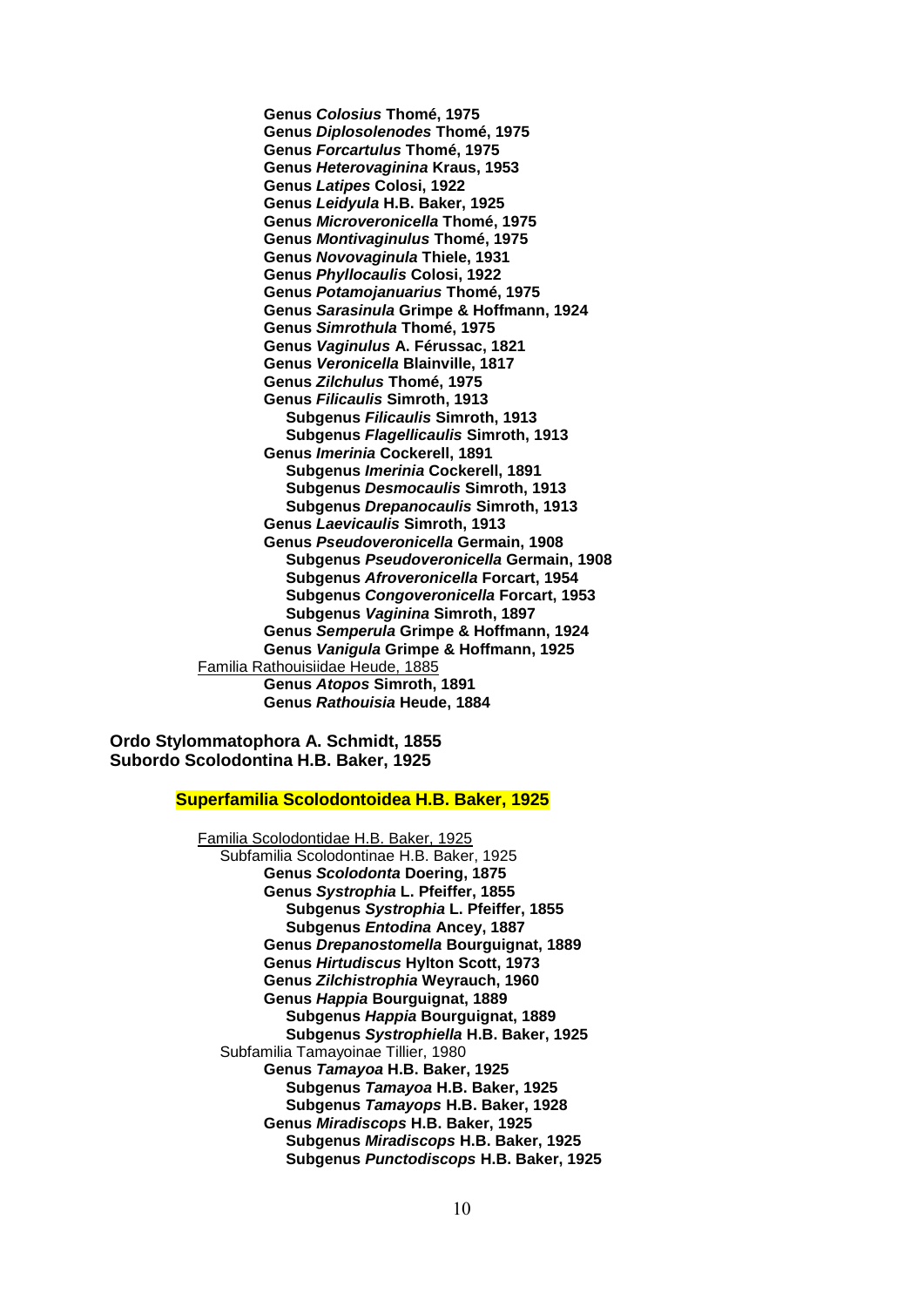**Genus** *Happiella* **H.B. Baker, 1925 Subgenus** *Happiella* **H.B. Baker, 1925 Subgenus** *Prohappia* **Thiele, 1927 Genus** *Microhappia* **Thiele, 1927 Genus** *Guestieria* **Crosse, 1872**

# **Subordo Achatinina Swainson, 1840**

#### **Superfamilia Achatinoidea Swainson, 1840**

Familia Achatinidae Swainson, 1840 Subfamilia Achatininae Swainson, 1840 Tribus Achatinini Swainson, 1840 **Genus** *Bequaertina* **Mead, 1994 Genus** *Achatina* **Lamarck, 1799 Subgenus** *Achatina* **Lamarck, 1799 Subgenus** *Pintoa* **Bourguignat, 1889 Subgenus** *Tripachatina* **Bourguignat, 1889 Subgenus** *Lissachatina* **Bequaert, 1950 Subgenus** *Euaethiopina* **Bequaert, 1950 Genus** *Archachatina* **Albers, 1850 Subgenus** *Archachatina* **Albers, 1850 Subgenus** *Calachatina* **Pilsbry, 1919 Subgenus** *Megachatinopsis* **Bequaert & Clench, 1936 Subgenus** *Tholachatina* **Bequaert, 1950 Genus** *Cochlitoma* **A. Férussac, 1821 Genus** *Bruggenina* **Mead, 2004 Genus** *Brownisca* **Mead, 2004 Genus** *Metachatina* **Pilsbry, 1904 Genus** *Burtoa* **Bourguignat, 1889 Genus** *Leptocalina* **Bequaert, 1950 Genus** *Leptocallista* **Pilsbry, 1904 Genus** *Lignus* **Gray, 1834 Genus** *Pseudachatina* **Albers, 1850 Genus** *Atopocochlis* **Crosse & P. Fischer, 1888** Tribus Callistoplepini Mead, 1994 **Genus** *Callistoplepa* **Ancey, 1888 Genus** *Leptocala* **Ancey, 1888** Tribus Limicolariini Schileyko, 1999 **Genus** *Limicolaria* **Schumacher, 1817 Genus** *Limicolariopsis* **d'Ailly, 1910 Genus** *Columna* **Perry, 1811** Subfamilia Opeatinae Thiele, 1931 **Genus** *Eremopeas* **Pilsbry, 1906 Genus** *Opeas* **Albers, 1850** Subfamilia Stenogyrinae P. Fischer & Crosse, 1877 **Genus** *Neobeliscus* **Pilsbry, 1896 Genus** *Synapterpes* **Pilsbry, 1896 Genus** *Chryserpes* **Pilsbry, 1906 Genus** *Promoussonius* **Pilsbry, 1906 Genus** *Zoniferella* **Pilsbry, 1906 Genus** *Protobeliscus* **Pilsbry, 1906 Genus** *Obeliscus* **H. Beck, 1837 Genus** *Stenogyra* **Shuttleworth, 1854 Genus** *Dolicholestes* **Pilsbry, 1906 Genus** *Cupulella* **Aguayo & Jaume, 1948 Genus** *Lyobasis* **Pilsbry, 1903 Genus** *Rhodea* **H. Adams & A. Adams, 1855 Genus** *Plicaxis* **Sykes, 1903 Genus** *Ochroderma* **Ancey, 1885**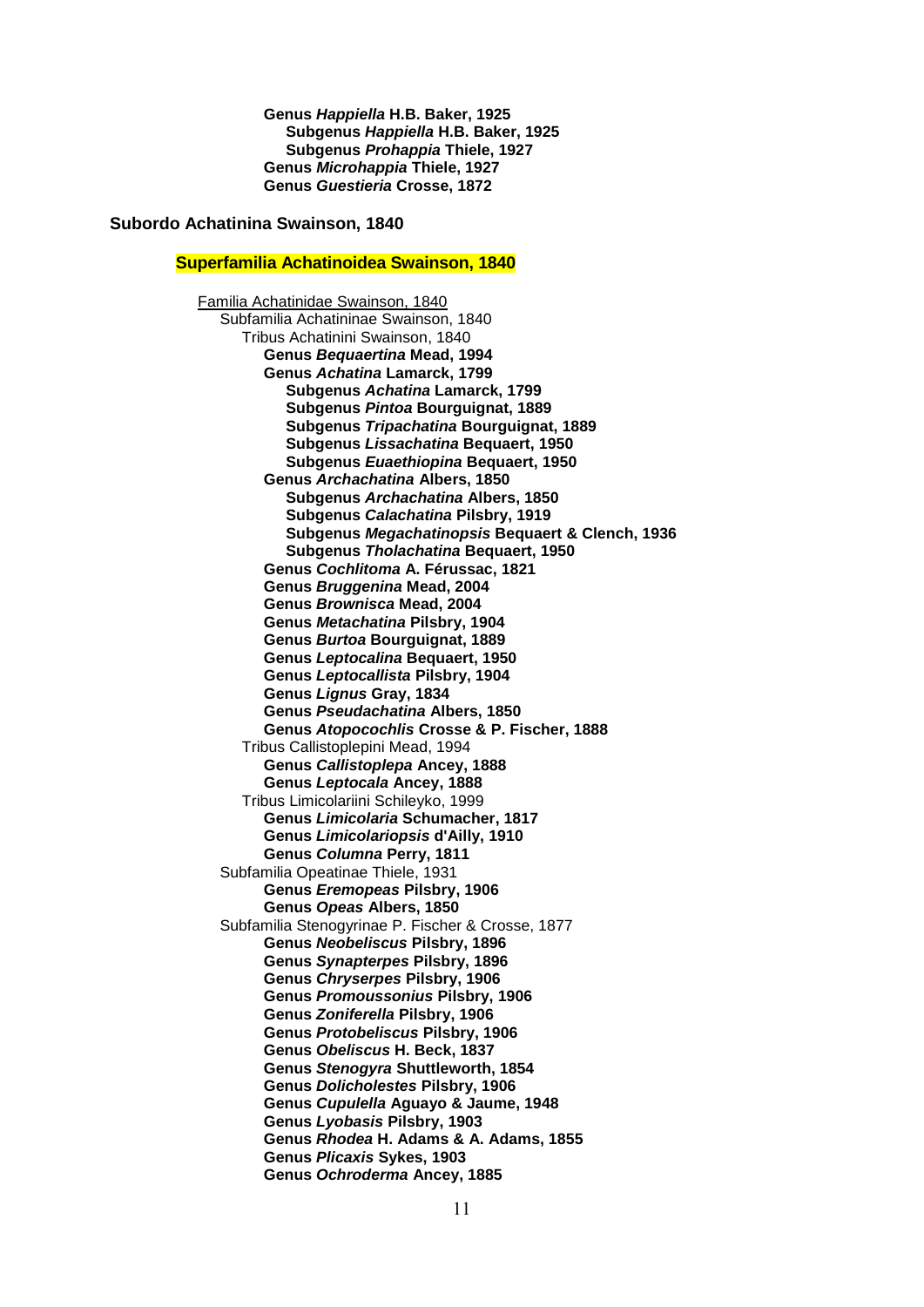**Genus** *Ochrodermatina* **Thiele, 1931 Genus** *Ochrodermella* **Pilsbry, 1907** Subfamilia Coeliaxinae Pilsbry, 1907 **Genus** *Coeliaxis* **H. Adams & Angas, 1865 Genus** *Neosubulina* **E.A. Smith, 1898 Genus** *Ischnocion* **Pilsbry, 1907** Subfamilia Cryptelasminae Germain, 1916 **Genus** *Cryptelasmus* **Pilsbry, 1907 Subgenus** *Cryptelasmus* **Pilsbry, 1907 Subgenus** *Eucryptelasmus* **Jaume & de Fuentes, 1943 Genus** *Thomea* **Girard, 1893** Subfamilia Pyrgininae Germain, 1916 **Genus** *Pyrgina* **Greef, 1882 Genus** *Pseudobalea* **Shuttleworth, 1854** Subfamilia Subulininae P. Fischer & Crosse, 1877 **Genus** *Prosopeas* **Mörch, 1876 Genus** *Paropeas* **Pilsbry, 1906 Genus** *Allopeas* **H.B. Baker, 1935 Genus** *Dysopeas* **H.B. Baker, 1927 Genus** *Subulina* **H. Beck, 1837 Genus** *Lamellaxis* **Strebel & Pfeffer, 1882 Genus** *Leptopeas* **H.B. Baker, 1927 Genus** *Leptinaria* **H. Beck, 1837 Genus** *Pelatrinia* **Pilsbry, 1907 Genus** *Beckianum* **H.B. Baker, 1961 Genus** *Pseudopeas* **Putzeys, 1899 Genus** *Vegrandinia* **Salvador, Cunha & Simone, 2013 Genus** *Curvella* **Chaper, 1885 Genus** *Hypolysia* **Melvill & Ponsonby, 1901 Genus** *Euonyma* **Melvill & Ponsonby, 1896 Genus** *Micropeas* **Connolly, 1923 Genus** *Neoglessula* **Pilsbry, 1909 Genus** *Striosubulina* **Thiele, 1933 Genus** *Pseudoglessula* **O. Boettger, 1892 Subgenus** *Pseudoglessula* **O. Boettger, 1892 Subgenus** *Echinoglessula* **Verdcourt, 2006 Genus** *Zootecus* **Westerlund, 1887** Subfamilia Petriolinae Schileyko, 1999 **Genus** *Petriola* **Dall, 1905 Genus** *Bocageia* **Girard, 1893 Genus** *Homorus* **Albers, 1850 Genus** *Itiopiana* **Preston, 1910 Genus** *Nothapalus* **E. von Martens, 1897 Genus** *Dictyoglessula* **Pilsbry, 1919 Genus** *Liobocageia* **Pilsbry, 1919 Genus** *Oleata* **L. Ortiz de Zarate & R. Ortiz de Zarate, 1959 Genus** *Nothapalinus* **Connolly, 1923 Genus** *Ischnoglessula* **Pilsbry, 1919 Genus** *Oreohomorus* **Pilsbry, 1919 Genus** *Subulona* **E. von Martens, 1889 Genus** *Subuliniscus* **Pilsbry, 1919 Genus** *Comoropeas* **Pilsbry, 1906 Genus** *Ceras* **Dupuis & Putzeys, 1901 Genus** *Kempioconcha* **Preston, 1913 Genus** *Mabilliella* **Ancey, 1886 Genus** *Cleostyla* **Dall, 1896 Genus** *Chilonopsis* **Fischer von Waldheim, 1848** Subfamilia Rishetiinae Schileyko, 1999 **Genus** *Rishetia* **Godwin-Austen, 1920 Genus** *Eutomopeas* **Pilsbry, 1946**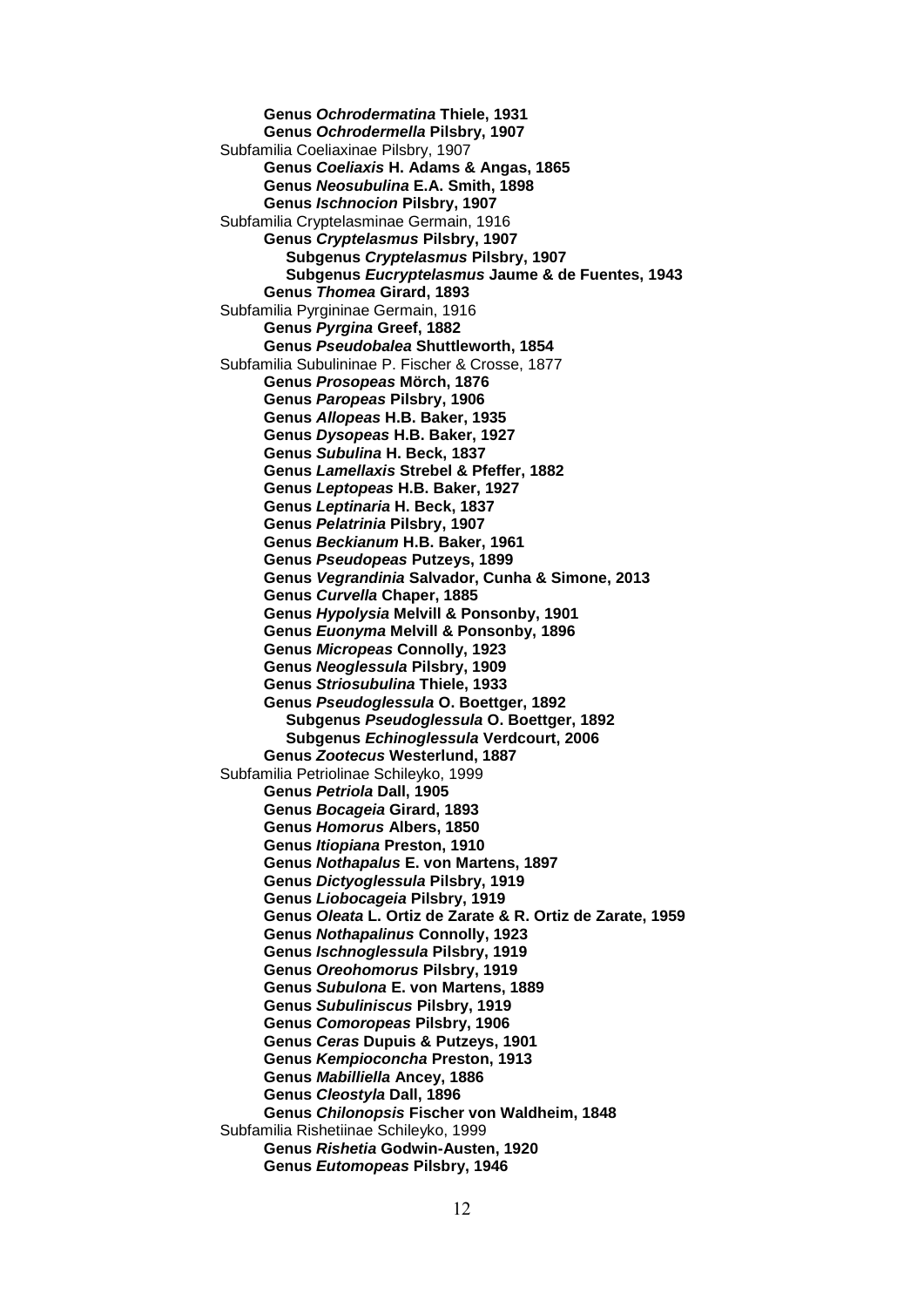**Genus** *Tortaxis* **Pilsbry, 1906 Genus** *Bacillum* **Theobald, 1870** Subfamilia Rumininae Wenz, 1923 **Genus** *Namibiella* **Zilch, 1954 Genus** *Xerocerastus* **Kobelt & Möllendorff, 1902 Genus** *Lubricetta* **F. Haas, 1928 Genus** *Krapfiella* **Preston, 1911 Genus** *Riebeckia* **E. von Martens, 1883 Genus** *Balfouria* **Crosse, 1885 Genus** *Rumina* **Risso, 1826** Subfamilia Glessulinae Godwin-Austin, 1920 **Genus** *Glessula* **E. von Martens, 1860** Subfamilia Thyrophorellinae Girard, 1895 **Genus** *Thyrophorella* **Greeff, 1882** Familia Aillyidae H.B. Baker, 1955 **Genus** *Aillya* **Odhner, 1927** Familia Micractaeonidae Schileyko, 1999 **Genus** *Micractaeon* **Verdcourt, 1993** Familia Ferrussaciidae Bourguignat, 1883 Subfamilia Ferrussaciinae Bourguignat, 1883 **Genus** *Karolus* **de Folin, 1870 Genus** *Geostilbia* **Crosse, 1867 Genus** *Coilostele* **Benson, 1864 Genus** *Ferussacia* **Risso, 1826 Subgenus** *Ferussacia* **Risso, 1826 Subgenus** *Pegea* **Risso, 1826 Genus** *Amphorella* **R.T. Lowe, 1852 Subgenus** *Amphorella* **R.T. Lowe, 1852 Subgenus** *Fusillus* **R.T. Lowe, 1852 Genus** *Pyrgella* **R.T. Lowe, 1855 Genus** *Cylichnidia* **R.T. Lowe, 1852 Genus** *Sculptiferussacia* **Germain, 1911 Genus** *Calaxis* **Bourguignat, 1887 Genus** *Pseudocalaxis* **Pallary, 1912 Genus** *Connollya* **Odhner, 1932 Genus** *Hohenwartiana* **Bourguignat, 1864 Genus** *Cecilioides* **A. Férussac, 1814 Subgenus** *Terebrella* **Maltzan, 1886 Subgenus** *Cecilioides* **A. Férussac, 1814**

#### **Superfamilia Streptaxoidea Gray, 1860**

Familia Streptaxidae Gray, 1860 Subfamilia Streptaxinae Gray, 1860 **Genus** *Martinella* **Jousseaume, 1887 Genus** *Rectartemon* **H.B. Baker, 1925 Genus** *Streptaxis* **Gray, 1837 Genus** *Hypselartemon* **Wenz, 1947 Genus** *Sairostoma* **F. Haas, 1938 Genus** *Streptartemon* **Kobelt, 1905 Genus** *Seychellaxis* **Schileyko, 2000 Genus** *Indoartemon* **Forcart, 1946 Genus** *Carinartemis* **Siriboon & Panha, 2014 Genus** *Stemmatopsis* **J. Mabille, 1887 Genus** *Perrottetia* **Kobelt, 1905 Genus** *Acanthennea* **E. von Martens, 1898 Genus** *Glabrennea* **Schileyko, 2000 Genus** *Stereostele* **Pilsbry, 1919 Genus** *Silhouettia* **Gerlach & van Bruggen, 1999 Genus** *Augustula* **Thiele, 1931**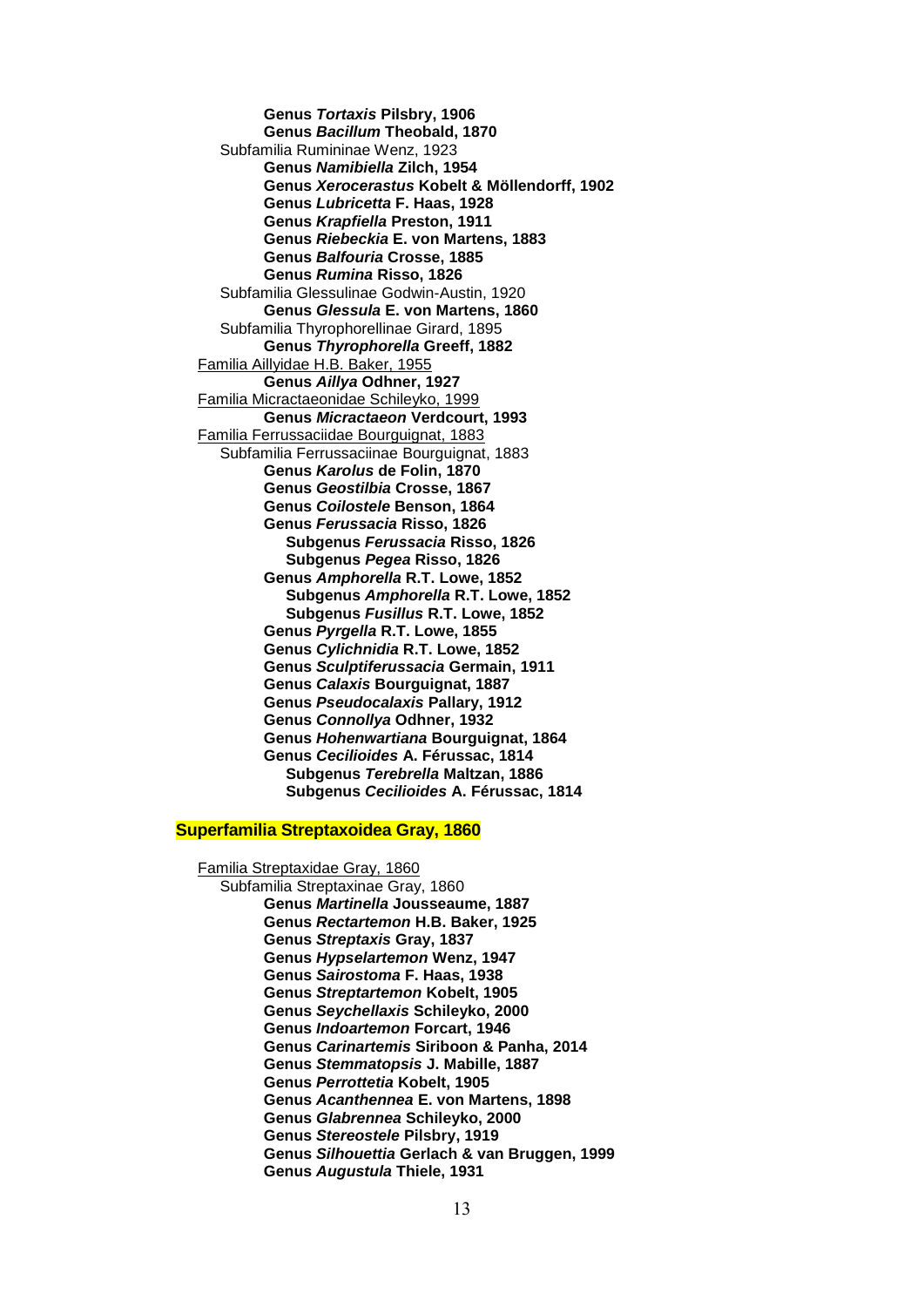**Genus** *Careoradula* **Gerlach & van Bruggen, 1999 Genus** *Discartemon* **L. Pfeiffer, 1856 Genus** *Glyptoconus* **Möllendorff, 1894 Genus** *Micrartemon* **Möllendorff, 1890 Genus** *Platycochlium* **Laidlaw, 1950 Genus** *Tonkinia* **J. Mabille, 1887 Genus** *Elma* **H. Adams, 1866 Genus** *Fischerpietteus* **Emberton, 2003** Subfamilia Orthogibbinae Germain, 1921 **Genus** *Edentulina* **L. Pfeiffer, 1856 Genus** *Gonospira* **Swainson, 1840 Genus** *Microstrophia* **Möllendorff, 1887 Genus** *Gonidomus* **Swainson, 1840 Genus** *Plicadomus* **Swainson, 1840 Genus** *Gibbus* **Montfort, 1810 Genus** *Gibbulinella* **Wenz, 1920 Genus** *Imperturbatia* **E. von Martens, 1898 Genus** *Priodiscus* **E. von Martens, 1898 Genus** *Gonaxis* **J.W. Taylor, 1877 Genus** *Oophana* **Ancey, 1884 Genus** *Haploptychius* **Möllendorff, 1905** Subfamilia Enneinae Bourguignat, 1883 **Genus** *Ennea* **H. Adams & A. Adams, 1855 Genus** *Indoennea* **Kobelt, 1904 Genus** *Bruggennea* **Dance, 1972 Genus** *Streptostele* **Dohrn, 1866 Subgenus** *Makrokonche* **Emberton, 1994 Subgenus** *Textostele* **Venmans, 1959 Subgenus** *Graptostele* **Pilsbry, 1919 Subgenus** *Streptostele* **Dohrn, 1866 Subgenus** *Raffraya* **Bourguignat, 1883 Subgenus** *Tomostele* **Ancey, 1885 Genus** *Varicostele* **Pilsbry, 1919 Genus** *Obeliscella* **Bourguignat, 1889 Genus** *Pseudelma* **Kobelt, 1904 Subgenus** *Pseudelma* **Kobelt, 1904 Subgenus** *Fultonelma* **F. Haas, 1951 Subgenus** *Marielma* **Abdou, Muratov & Bouchet, 2008 Genus** *Gulella* **L. Pfeiffer, 1856 Subgenus** *Aenigmigulella* **Pilsbry & Cockerell, 1933 Subgenus** *Mirigulella* **Pilsbry & Cockerell, 1933 Subgenus** *Plicigulella* **Pilsbry, 1919 Subgenus** *Primigulella* **Pilsbry, 1919 Subgenus** *Tortigulella* **Pilsbry, 1919 Subgenus** *Spincterocochlion* **Verdcourt, 1985 Subgenus** *Digulella* **F. Haas, 1934 Subgenus** *Sphinctostrema* **Girard, 1894 Subgenus** *Molarella* **Connolly, 1922 Subgenus** *Conogulella* **Pilsbry, 1919 Subgenus** *Silvigulella* **Pilsbry, 1919 Subgenus** *Rhabdogulella* **F. Haas, 1934 Subgenus** *Gulella* **L. Pfeiffer, 1856 Subgenus** *Costigulella* **Pilsbry, 1919 Subgenus** *Avakubia* **Pilsbry, 1919 Subgenus** *Paucidentina* **E. von Martens, 1897 Subgenus** *Uniplicaria* **E. von Martens, 1895** [preoccupied name !!] **Subgenus** *Paucidentella* **Thiele, 1933 Subgenus** *Pupigulella* **Pilsbry, 1919 Subgenus** *Zulugulella* **Rowson & Herbert, 2016 Subgenus** *Maurennea* **Schileyko, 2000**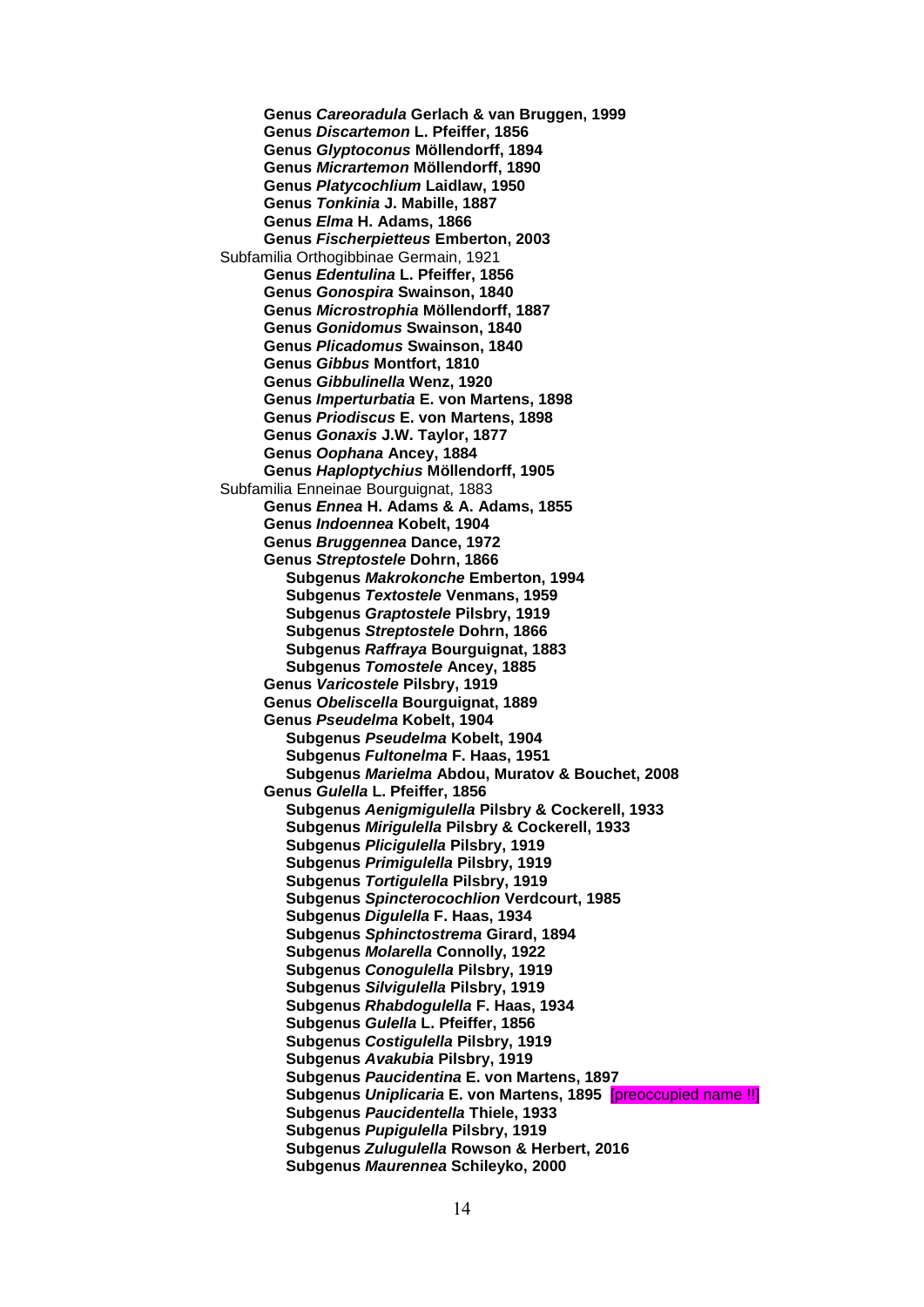**Subgenus** *Huttonella* **L. Pfeiffer, 1856 Subgenus** *Wilmattina* **Pilsbry & Cockerell, 1933 Genus** *Juventigulella* **Tattersfield, 1998 Genus** *Avakubia* **Pilsbry, 1919 Genus** *Pseudavakubia* **de Winter & Vastenhout, 2013 Genus** *Dadagulella* **Rowson & Tattersfield, 2013 Genus** *Mirellia* **Thiele, 1933 Genus** *Parennea* **Pilsbry, 1919 Genus** *Ptychotrema* **L. Pfeiffer, 1853 Subgenus** *Ptychotrema* **L. Pfeiffer, 1853 Subgenus** *Ptychoon* **Pilsbry, 1919 Subgenus** *Haplonepion* **Pilsbry, 1919 Subgenus** *Adjua* **Chaper, 1885 Subgenus** *Excisa* **Ailly, 1896 Subgenus** *Nsendwea* **Dupuis & Putzeys, 1923 Genus** *Sinistrexcisa* **de Winter, Gomez & Prieto, 1999** Subfamilia Marconiinae Schileyko, 2000 **Genus** *Stenomarconia* **Germain, 1934 Genus** *Marconia* **Bourguignat, 1889 Genus** *Macrogonaxis* **Thiele, 1932 Genus** *Austromarconia* **van Bruggen & de Winter, 2003** Subfamilia Odontartemoninae Schileyko, 2000 **Genus** *Somalitayloria* **Verdcourt, 1962 Genus** *Artemonopsis* **Germain, 1908 Genus** *Tayloria* **Bourguignat, 1889 Subgenus** *Tayloria* **Bourguignat, 1889 Subgenus** *Colpanostoma* **Bourguignat, 1889 Genus** *Pseudogonaxis* **Thiele, 1932 Genus** *Gigantaxis* **Tomlin, 1930 Genus** *Afristreptaxis* **Thiele, 1932 Genus** *Odontartemon* **L. Pfeiffer, 1856 Genus** *Lamelliger* **Ancey, 1884 Genus** *Tanzartemon* **Tattersfield & Rowson, 2011** Familia Diapheridae Panha & Naggs, 2010 **Genus** *Diaphera* **Albers, 1850 Genus** *Sinoennea* **Kobelt, 1904**

**Subordo Helicina Rafinesque, 1815 Infraordo \*\*\*\* (taxa of uncertain position)** 

**Superfamilia Coelociontidae Iredale, 1937**

Familia Coelociontidae Iredale, 1937 **Genus** *Coelocion* **Pilsbry, 1904 Genus** *Perrieria* **Tapparone Canefri, 1878**

**Superfamilia Papillodermatoidea Wiktor, Martin & Castillejo, 1990**

Familia Papillodermatidae Wiktor, Martin & Castillejo, 1990 **Genus** *Papilloderma* **Wiktor, Martin & Castillejo, 1990**

# **Superfamilia Plectopyloidea Möllendorff, 1898**

Familia Plectopylidae Möllendorff, 1898 **Genus** *Plectopylis* **Benson, 1860 Genus** *Gudeodiscus* **Páll-Gergely, 2013 Subgenus** *Gudeodiscus* **Páll-Gergely, 2013 Subgenus** *Veludiscus* **Páll-Gergely, 2015 Genus** *Sicradiscus* **Páll-Gergely, 2013**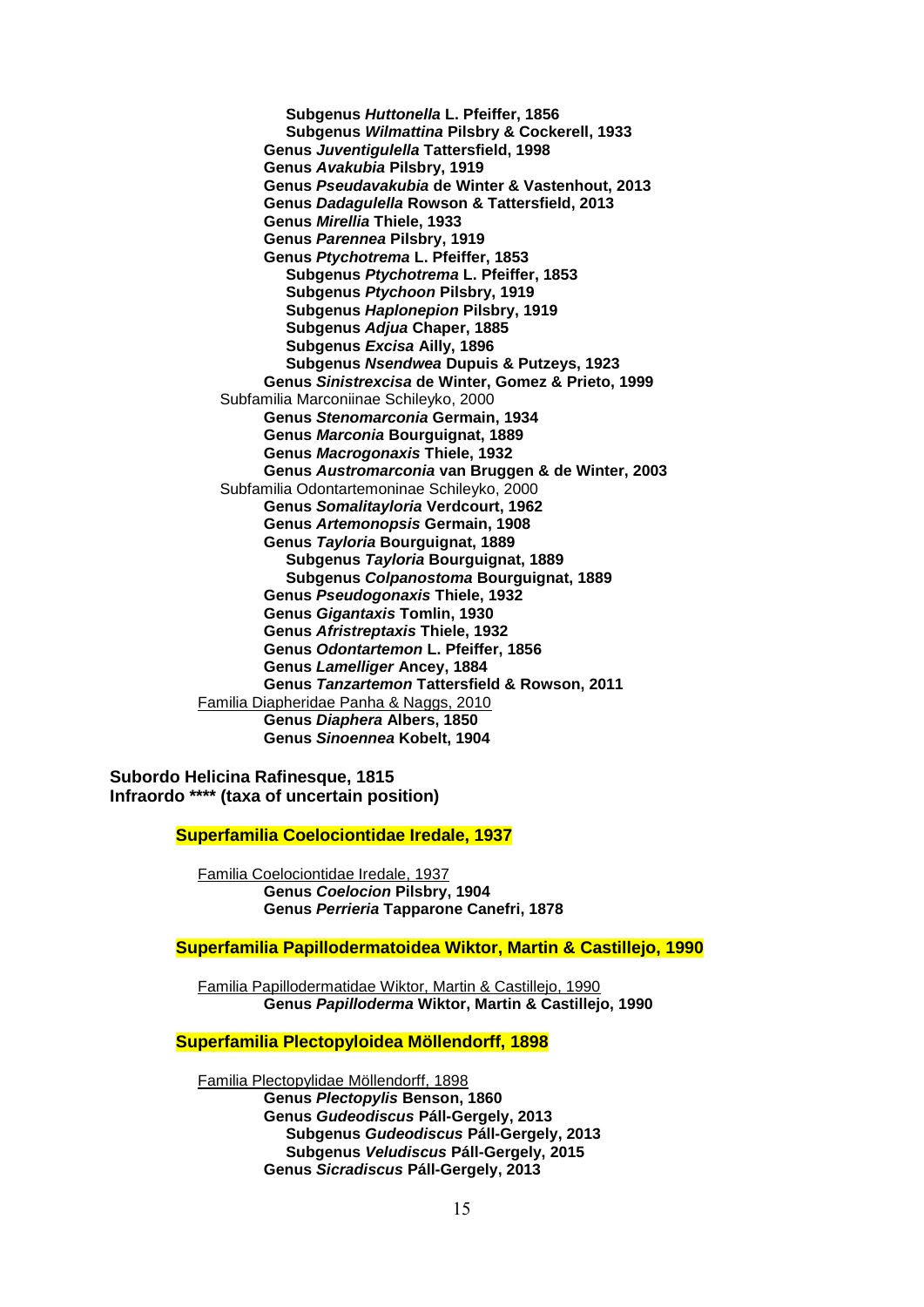**Genus** *Halongella* **Páll-Gergely, 2015 Genus** *Hunyadiscus* **Páll-Gergely, 2016 Genus** *Naggsia* **Páll-Gergely & Muratov, 2016 Genus** *Endoplon* **Gude, 1899 Genus** *Sinicola* **Gude, 1899 Genus** *Endothyrella* **Zilch, 1960 Genus** *Chersaecia* **Gude, 1899** Familia Sculptariidae Degner, 1923 **Genus** *Sculptaria* **L. Pfeiffer, 1855** Familia Corillidae Pilsbry, 1905 **Genus** *Corilla* **H. Adams & A. Adams, 1855 Genus** *Craterodiscus* **McMichael, 1959**

#### **Superfamilia Testacelloidea Gray, 1840**

Familia Testacellidae Gray, 1840 **Genus** *Testacella* **Lamarck, 1801 Subgenus** *Testacella* **Lamarck, 1801 Subgenus** *Testacelloides* **A.J. Wagner, 1914**

#### **Superfamilia Urocoptoidea Pilsbry, 1898 (1868)**

Familia Urocoptidae Pilsbry, 1898 (1868) Subfamilia Urocoptinae Pilsbry, 1898 (1868) **Genus** *Urocoptis* **H. Beck, 1837 Subgenus** *Urocoptis* **H. Beck, 1837 Subgenus** *Spirocoptis* **Pilsbry, 1902 Subgenus** *Spirostemma* **Pilsbry & Vanatta, 1898 Genus** *Bactrocoptis* **Pilsbry, 1902 Genus** *Archegocoptis* **Pilsbry, 1903 Genus** *Strophina* **Mörch, 1852 Genus** *Allocoptis* **F.G. Thompson & Franz, 1976 Genus** *Autocoptis* **Pilsbry, 1902 Subgenus** *Autocoptis* **Pilsbry, 1902 Subgenus** *Urocoptola* **Clench, 1935 Genus** *Cochlodinella* **Pilsbry & Vanatta, 1898 Subgenus** *Cochlodinella* **Pilsbry & Vanatta, 1898 Subgenus** *Ventricoptis* **Jaume & de la Torre, 1972 Genus** *Angulicervix* **Pilsbry, 1933 Genus** *Anoma* **Albers, 1850 Genus** *Microceramus* **Pilsbry & Vanatta, 1898 Genus** *Spiroceramus* **Pilsbry & Vanatta, 1898 Genus** *Pineria* **Poey, 1854 Genus** *Johaniceramus* **Jaume & de la Torre, 1972 Genus** *Macroceramus* **Guilding, 1829 Genus** *Insulaceramus* **Clench, 1967 Genus** *Tetrentodon* **Pilsbry, 1903 Subgenus** *Tetrentodon* **Pilsbry, 1903 Subgenus** *Blaincoptis* **Jaume & de la Torre, 1972 Subgenus** *Cylindrocoptis* **Jaume & de la Torre, 1972 Subgenus** *Gravicoptis* **Jaume & de la Torre, 1972 Subgenus** *Scalaricoptis* **Jaume & de la Torre, 1972 Subgenus** *Siphonolaemus* **Pilsbry, 1903 Genus** *Orienticoptis* **Jaume & de la Torre, 1972 Genus** *Anafecoptis* **Jaume & de la Torre, 1972 Genus** *Liparotes* **Pilsbry, 1903 Genus** *Brevipedella* **Pilsbry, 1903 Genus** *Gyraxis* **Pilsbry, 1903 Genus** *Arangia* **Pilsbry & Vanatta, 1898**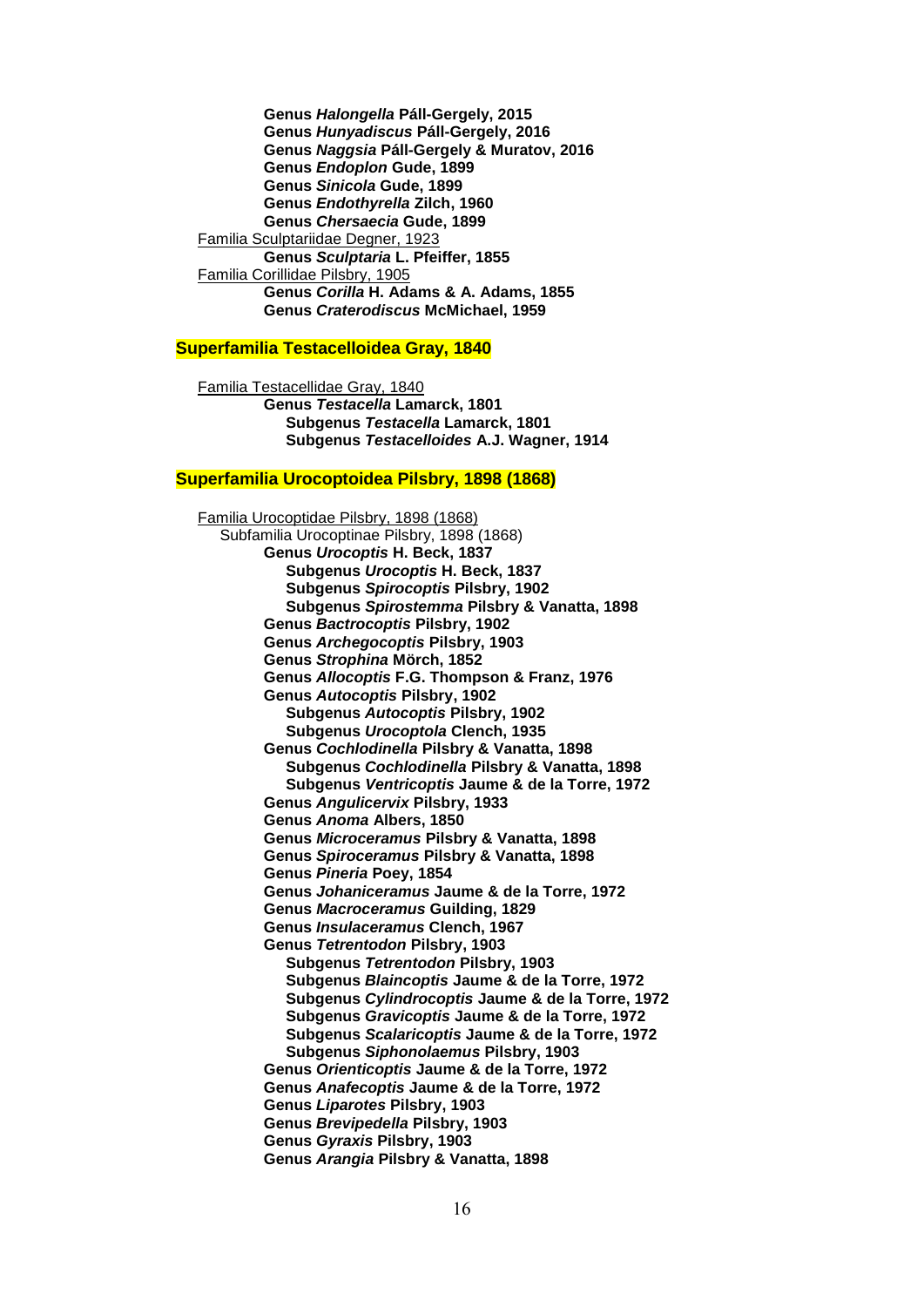**Genus** *Gongylostomella* **Pilsbry, 1941 Subgenus** *Arangocoptis* **Jaume & de la Torre, 1972 Subgenus** *Juanocoptis* **Jaume & de la Torre, 1972 Subgenus** *Gongylostomella* **Pilsbry, 1941 Genus** *Torrecoptis* **Bartsch, 1943 Genus** *Fibricutis* **Pilsbry, 1903 Genus** *Geminicoptis* **Jaume & de la Torre, 1972 Genus** *Pfeiffericoptis* **Jaume & de la Torre, 1972 Subgenus** *Garciacoptis* **Jaume& de la Torre, 1972 Subgenus** *Pfeiffericoptis* **Jaume & de la Torre, 1972 Genus** *Sagracoptis* **Jaume & de la Torre, 1972 Genus** *Heterocoptis* **Jaume & de la Torre, 1972 Genus** *Capillacea* **Jaume & de la Torre, 1972 Genus** *Steatocoptis* **Pilsbry, 1941 Genus** *Poecilocoptis* **Pilsbry, 1941 Genus** *Tomelasmus* **Pilsbry & Vanatta, 1898 Genus** *Amphicosmia* **Pilsbry & Vanatta, 1898 Genus** *Nesocoptis* **Pilsbry, 1941 Genus** *Uncinicoptis* **Jaume & de la Torre, 1972 Genus** *Tenuistemma* **Jaume & de la Torre, 1972 Genus** *Pleurostemma* **Pilsbry, 1941 Genus** *Esochara* **Pilsbry & Vanatta, 1898 Genus** *Teneria* **Jaume & de la Torre, 1972 Genus** *Sectilumen* **Pilsbry & Vanatta, 1898 Genus** *Bialasmus* **Jaume & de la Torre, 1972 Genus** *Centralia* **Jaume & de la Torre, 1972 Genus** *Amphistemma* **Jaume & de la Torre, 1972 Genus** *Idiostemma* **Pilsbry & Vanatta, 1898 Subgenus** *Maceo* **Pilsbry & Vanatta, 1898 Subgenus** *Idiostemma* **Pilsbry & Vanatta, 1898 Genus** *Carcinostemma* **Jaume & de la Torre, 1972 Genus** *Planostemma* **Jaume & de la Torre, 1972 Genus** *Liocallonia* **Pilsbry, 1902 Subgenus** *Cenocoptis* **Jaume & de la Torre, 1972 Subgenus** *Liocallonia* **Pilsbry, 1902 Subgenus** *Jaumea* **Jaume & de la Torre, 1972 Genus** *Paracallonia* **Pilsbry, 1903 Genus** *Organocoptis* **Jaume & de la Torre, 1972 Genus** *Acrocoptis* **Jaume & de la Torre, 1972 Genus** *Callocoptis* **Jaume & de la Torre, 1972 Genus** *Pycnoptychia* **Pilsbry & Vanatta, 1898 Genus** *Poeycoptis* **Jaume & de la Torre, 1972 Genus** *Nodulia* **Jaume & de la Torre, 1972 Genus** *Trilamellaxis* **Jaume & de la Torre, 1972 Genus** *Badiofaux* **Pilsbry, 1941 Genus** *Callonia* **Crosse & P. Fischer, 1870 Genus** *Gongylostoma* **Albers, 1850 Genus** *Levistemma* **Jaume & de la Torre, 1972** Subfamilia Brachypodellinae H.B. Baker, 1956 **Genus** *Apoma* **H. Beck, 1837 Genus** *Geoscala* **Pilsbry & Vanatta, 1898 Genus** *Cyclauchen* **Pilsbry, 1930 Genus** *Simplicervix* **Pilsbry, 1903 Genus** *Mychostoma* **Albers, 1850 Genus** *Ischnostrophina* **Pilsbry, 1933 Genus** *Brachypodella* **H. Beck, 1837** Familia Eucalodiidae P. Fischer & Crosse, 1873 **Genus** *Eucalodium* **Crosse & P. Fischer, 1868 Subgenus** *Eucalodium* **Crosse & P. Fischer, 1868 Subgenus** *Oligostylus* **Pilsbry, 1895**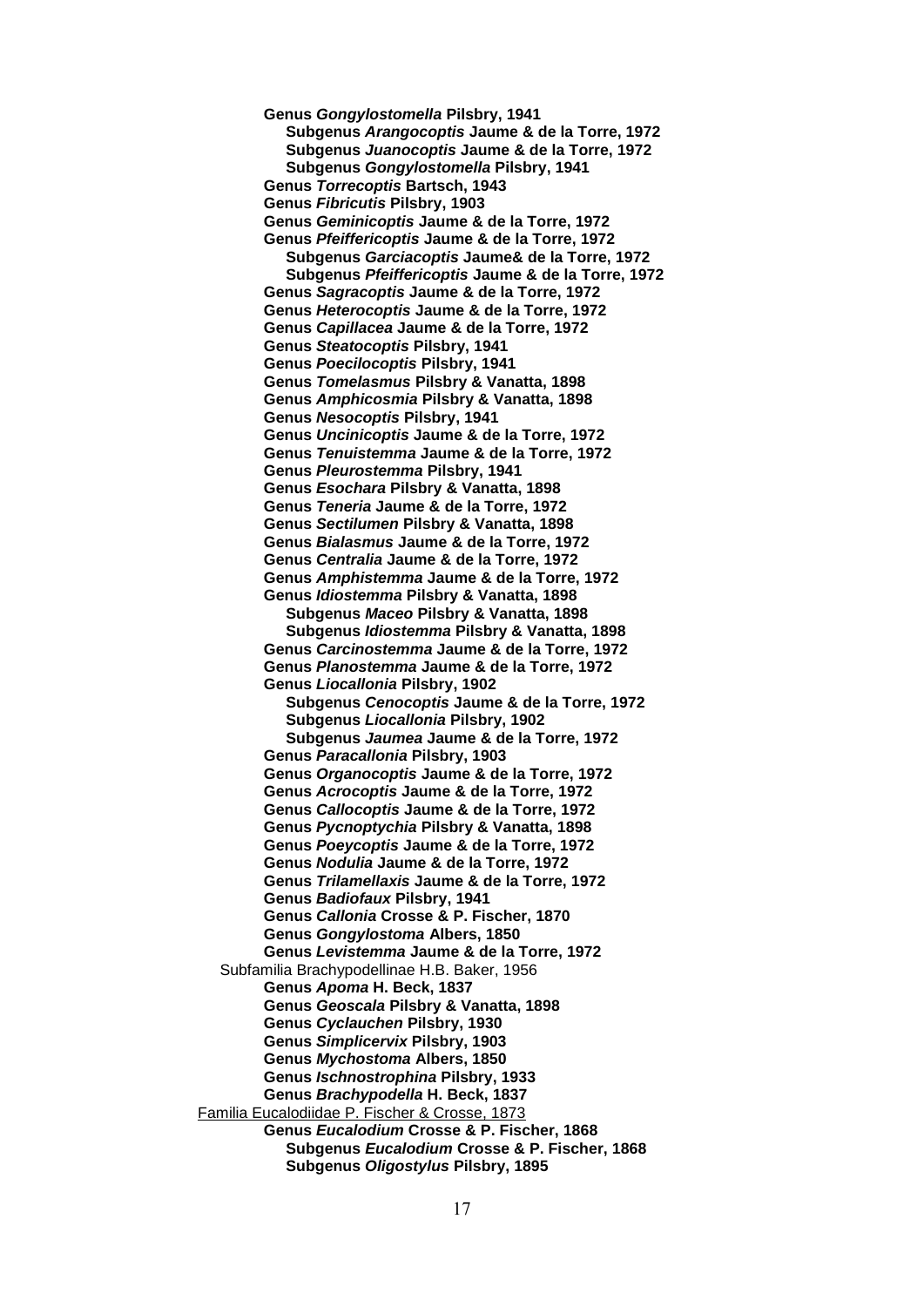**Subgenus** *Ptychocentrum* **Bartsch, 1943 Subgenus** *Resupinata* **E. von Martens, 1897 Subgenus** *Bradyplax* **F.G. Thompson, 2014 Genus** *Anisospira* **Strebel & Pfeffer, 1880 Subgenus** *Anisospira* **Strebel & Pfeffer, 1880 Subgenus** *Trachycion* **F.G. Thompson, 1968 Genus** *Coelocentrum* **Crosse & P. Fischer, 1872 Subgenus** *Coelocentrum* **Crosse & P. Fischer, 1872 Subgenus** *Crossostephanus* **Dall, 1908 Subgenus** *Elasmocentrum* **Pilsbry, 1902 Subgenus** *Gymnocentrum* **Pilsbry, 1942 Subgenus** *Ptychodonta* **Bartsch, 1906 Subgenus** *Schizopyle* **Pilsbry, 1939 Genus** *Dissotropis* **Bartsch, 1906** Familia Holospiridae Pilsbry, 1946 **Genus** *Holospira* **E. von Martens, 1860 Subgenus** *Holospira* **E. von Martens, 1860 Subgenus** *Allocoryphe* **Pilsbry, 1946 Subgenus** *Bostrichocentrum* **Strebel & Pfeffer, 1879 Subgenus** *Millerspira* **Gilbertson & Narnajo-Garcia, 2004 Subgenus** *Sonoraloa* **Gilbertson, 1993 Subgenus** *Stalactella* **Bartsch, 1906 Genus** *Haplocion* **Pilsbry, 1902 Genus** *Bostrichocentrum* **Strebel & Pfeffer, 1879 Genus** *Metastoma* **Strebel & Pfeffer, 1879 Genus** *Coelostemma* **Dall, 1895 Subgenus** *Coelostemma* **Dall, 1895 Subgenus** *Apertaxis* **Pilsbry, 1953 Subgenus** *Crycoryne* **F.G. Thompson, 1971 Subgenus** *Styloptyx* **F.G. Thompson, 1971 Subgenus** *Goniapex* **F.G. Thompson, 1988 Genus** *Hendersoniella* **Dall, 1905** Familia Epirobiidae F.G. Thompson, 2012 **Genus** *Epirobia* **Strebel & Pfeffer, 1880 Genus** *Propilsbrya* **Bartsch, 1906 Genus** *Pectinistemma* **Rehder, 1940 Genus** *Gyrocion* **Pilsbry, 1904 Genus** *Prionoloplax* **Pilsbry, 1953** Familia Cerionidae Pilsbry, 1901 **Genus** *Cerion* **Röding, 1798 Subgenus** *Cerion* **Röding, 1798 Subgenus** *Strophiops* **Dall, 1894 Subgenus** *Diacerion* **Dall, 1894 Genus** *Mexistrophia* **F.G. Thompson, 2011**

**Infraordo Succineoidei H. Beck, 1837**

#### **Superfamilia Succineoidea H. Beck, 1837**

Familia Succineidae H. Beck, 1837 Subfamilia Catinellinae Odhner, 1950 **Genus** *Catinella* **Pease, 1870 Genus** *Quickella* **C.R. Boettger, 1939 Genus** *Quickia* **Odhner, 1950 Subgenus** *Quickia* **Odhner, 1950 Subgenus** *Burchella* **Patterson, 1970 Genus** *Indosuccinea* **Rao, 1924 Genus** *Mediappendix* **Pilsbry, 1948** Subfamilia Succineinae H. Beck, 1837 **Genus** *Succinella* **Mabille, 1870**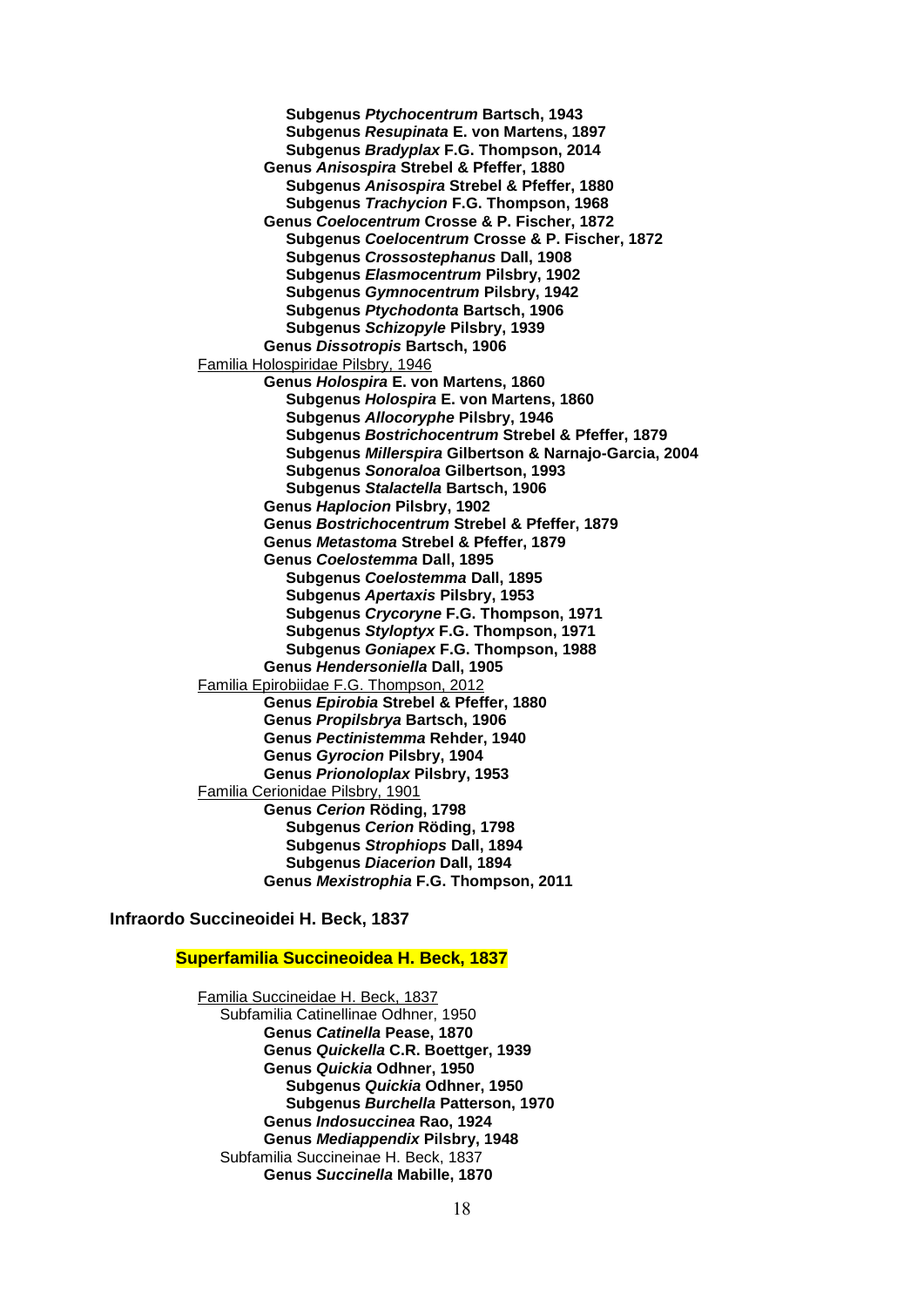**Genus** *Pamirsuccinea* **Schileyko & Likharev, 1986 Genus** *Succinea* **Draparnaud, 1801 Subgenus** *Novisuccinea* **Schileyko & Likharev, 1986 Subgenus** *Calcisuccinea* **Pilsbry, 1948 Subgenus** *Desmosuccinea* **Webb, 1954 Subgenus** *Heysuccinea* **Webb, 1953 Subgenus** *Helisiga* **Lesson, 1831 Subgenus** *Succinea* **Draparnaud, 1801 Subgenus** *Brachyspira* **L. Pfeiffer, 1855 Genus** *Austrosuccinea* **Iredale, 1937 Genus** *Spirancinea* **Iredale, 1945 Genus** *Kondosuccinea* **Patterson, 1989 Genus** *Boninosuccinea* **Habe, 1956 Genus** *Neosuccinea* **Matekin, 1956 Genus** *Lithotis* **W.T. Blanford, 1863 Genus** *Hyalimax* **H. Adams & A. Adams, 1855 Subgenus** *Hyalimax* **H. Adams & A. Adams, 1855 Subgenus** *Jarava* **Godwin-Austen, 1882 Genus** *Camptonyx* **Benson, 1858 Genus** *Omalonyx* **d'Orbigny, 1838 Subgenus** *Omalonyx* **d'Orbigny, 1838 Subgenus** *Neohyalimax* **Simroth, 1896** Subfamilia Oxylomatinae Schileyko & Likharev, 1986 **Genus** *Oxyloma* **Westerlund, 1885 Subgenus** *Neoxyloma* **Pilsbry, 1948 Subgenus** *Oxyloma* **Westerlund, 1885 Subgenus** *Succinoides* **Schileyko, 1967**

#### **Superfamilia Athoracophoroidea P. Fischer, 1883 (1860)**

Familia Athoracophoridae P. Fischer, 1883 (1860) Subfamilia Athoracophoridae P. Fischer, 1883 (1860) **Genus** *Athoracophorus* **A.A. Gould, 1852 Genus** *Pseudaneitea* **Cockerell, 1891 Genus** *Palliopodex* **Burton, 1963** Subfamilia Aneitinae Gray, 1860 **Genus** *Aneitea* **Gray, 1860 Genus** *Aneitella* **Cockerell, 1891 Genus** *Triboniophorus* **Humbert, 1863**

**Infraordo Pupilloidei Turton, 1831**

# **Superfamilia Pupilloidea Turton, 1831**

Familia Partulidae Pilsbry, 1900

**Genus** *Eua* **Pilsbry & C.M. Cooke, 1934 Subgenus** *Eua* **Pilsbry & C.M. Cooke, 1934 Subgenus** *Nesanassa* **Pilsbry & C.M. Cooke, 1934 Subgenus** *Thakombaua* **Pilsbry, 1909 Genus** *Samoana* **Pilsbry, 1909 Subgenus** *Samoana* **Pilsbry, 1909 Subgenus** *Marquesana* **Pilsbry, 1909 Genus** *Partula* **A. Férussac, 1821 Subgenus** *Partula* **A. Férussac, 1821 Subgenus** *Melanesica* **Pilsbry, 1909 Subgenus** *Carolinella* **Pilsbry, 1909 Subgenus** *Marianella* **Pilsbry, 1909 Subgenus** *Leptopartula* **Pilsbry, 1909 Genus** *Palaopartula* **Pilsbry, 1909**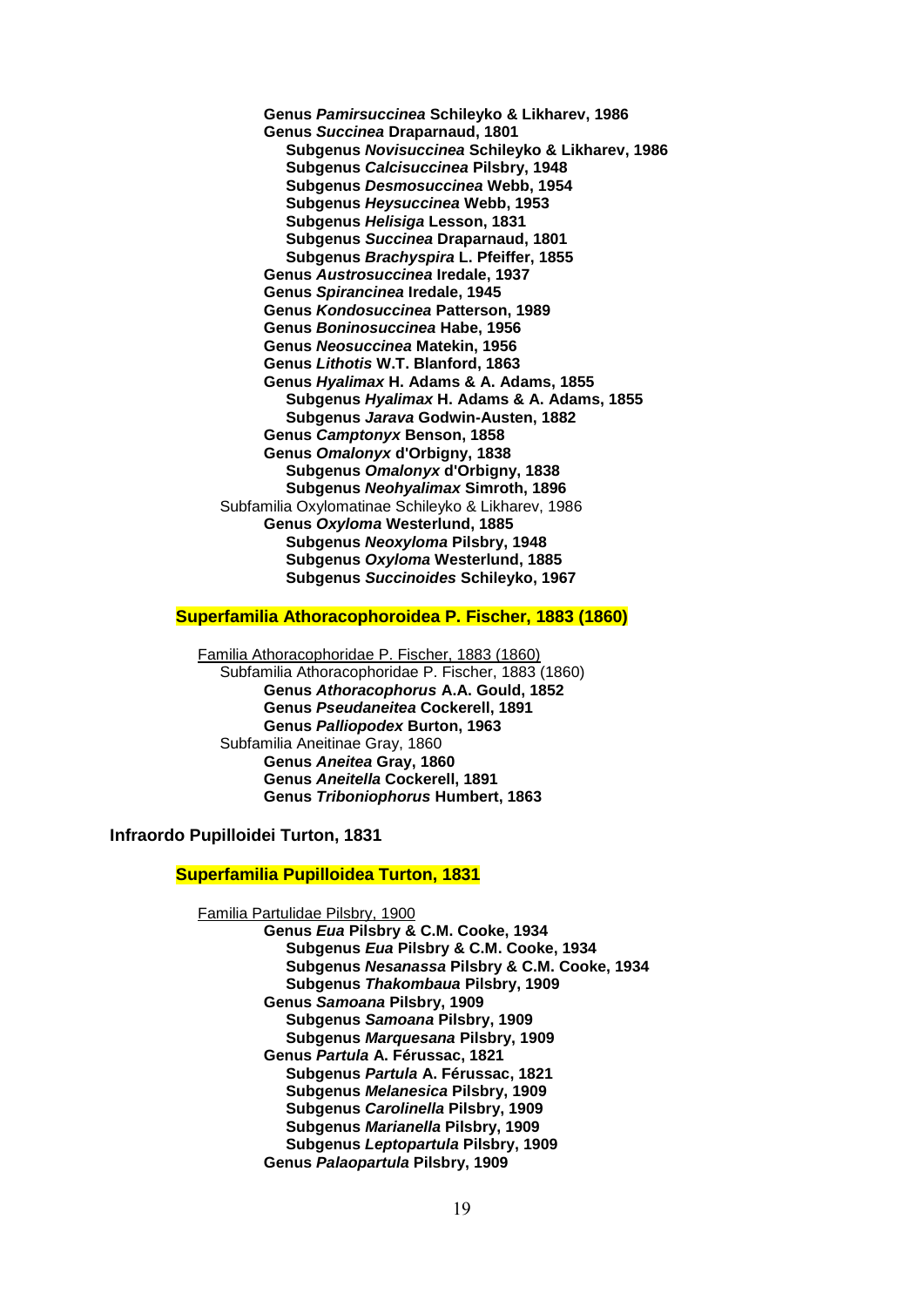**Genus** *Sphendone* **Slapcinsky & Kraus, 2016** Familia Draparnaudiidae Solem, 1962 **Genus** *Draparnaudia* **Montrouzier, 1859** Familia Achatinellidae Gulick, 1873 Subfamilia Elasmatininae Iredale, 1937 Tribus Elasmatinini Iredale, 1937 **Genus** *Strobilus* **Anton, 1838 Subgenus** *Strobilus* **Anton, 1838 Subgenus** *Tautautua* **C.M. Cooke & Kondo, 1961 Subgenus** *Tanga* **C.M. Cooke & Kondo, 1961 Genus** *Apopitys* **C.M. Cooke & Kondo, 1961 Genus** *Pukunia* **C.M. Cooke & Kondo, 1961 Genus** *Mitiperua* **C.M. Cooke & Kondo, 1961 Genus** *Taitaa* **C.M. Cooke & Kondo, 1961 Subgenus** *Taitaa* **C.M. Cooke & Kondo, 1961 Subgenus** *Taireva* **C.M. Cooke & Kondo, 1961 Subgenus** *Taraia* **C.M. Cooke & Kondo, 1961 Genus** *Lamellovum* **Pilsbry, 1910 Subgenus** *Lamellovum* **Pilsbry, 1910 Subgenus** *Maitua* **C.M. Cooke & Kondo, 1961 Genus** *Pitys* **Mörch, 1852 Genus** *Mangaoa* **C.M. Cooke & Kondo, 1961 Genus** *Hotumatua* **Kirch, Christensen & Steadman, 2008** Tribus Tubuaiini C.M. Cooke & Kondo, 1961 **Genus** *Celticola* **C.M. Cooke & Kondo, 1961 Subgenus** *Celticola* **C.M. Cooke & Kondo, 1961 Subgenus** *Nesonoica* **C.M. Cooke & Kondo, 1961 Subgenus** *Meryticola* **C.M. Cooke & Kondo, 1961 Genus** *Tubuaia* **C.M. Cooke & Kondo, 1961** Tribus Antonellini C.M. Cooke & Kondo, 1961 **Genus** *Antonella* **C.M. Cooke & Kondo, 1961 Genus** *Perahua* **C.M. Cooke & Kondo, 1961** Subfamilia Pacificellinae Steenberg, 1925 Tribus Tornatellinoptini C.M. Cooke & Kondo, 1961 **Genus** *Tornatellinops* **Pilsbry & C.M. Cooke, 1915** Tribus Pacificellini Steenberg, 1925 **Genus** *Pacificella* **Odhner, 1921** Tribus Lamellideini C.M. Cooke & Kondo, 1961 **Genus** *Lamellidea* **Pilsbry, 1910 Subgenus** *Lamellidea* **Pilsbry, 1910 Subgenus** *Elamellidea* **C.M. Cooke & Kondo, 1961 Subgenus** *Auhea* **Kondo, 1962** Subfamilia Tornatellininae Sykes, 1900 Tribus Elasmiatini Kuroda & Habe, 1949 **Genus** *Elasmias* **Pilsbry, 1910** Tribus Tornatellinini Sykes, 1900 **Genus** *Tornatellina* **L. Pfeiffer, 1842 Genus** *Fernandezia* **Pilsbry, 1911** Subfamilia Tornatellidinae C.M. Cooke & Kondo, 1961 Tribus Tornatellidini C.M. Cooke & Kondo, 1961 **Genus** *Tornatellides* **Pilsbry, 1910 Subgenus** *Tornatellides* **Pilsbry, 1910 Subgenus** *Aedituans* **C.M. Cooke & Kondo, 1961 Subgenus** *Ambrosiella* **Odhner, 1963 Subgenus** *Waimea* **Pilsbry & C.M. Cooke, 1915** Tribus Tornatellariini C.M. Cooke & Kondo, 1961 **Genus** *Philopoa* **C.M. Cooke & Kondo, 1961 Genus** *Tornatellaria* **Pilsbry, 1910** Subfamilia Tekoulininae Solem, 1972 **Genus** *Tekoulina* **Solem, 1972**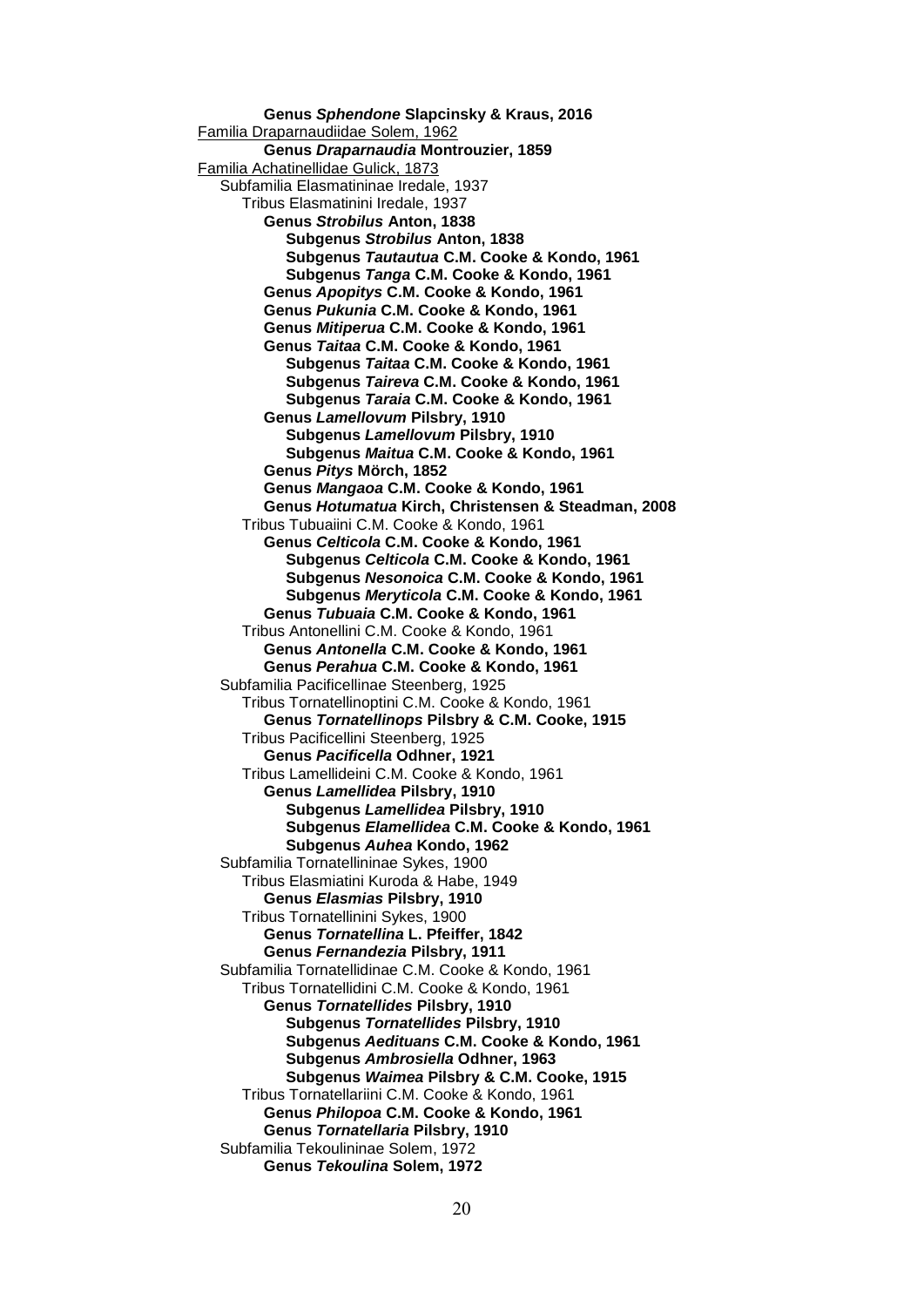Subfamilia Auriculellinae Odhner, 1921 **Genus** *Auriculella* **L. Pfeiffer, 1854 Genus** *Gulickia* **C.M. Cooke, 1915** Subfamilia Achatinellinae Gulick, 1873 **Genus** *Partulina* **L. Pfeiffer, 1854 Subgenus** *Eburnella* **Pease, 1870 Subgenus** *Partulina* **L. Pfeiffer, 1854 Subgenus** *Baldwinia* **Ancey, 1899 Genus** *Achatinella* **Swainson, 1828 Subgenus** *Achatinella* **Swainson, 1828 Subgenus** *Achatinellastrum* **L. Pfeiffer, 1854 Subgenus** *Bulimella* **L. Pfeiffer, 1854 Genus** *Perdicella* **Pease, 1870 Genus** *Newcombia* **L. Pfeiffer, 1854** Familia Cochlicopidae Pilsbry, 1900 (1879) **Genus** *Cochlicopa* **A. Férussac, 1821** Familia Azecidae H. Watson, 1920 **Genus** *Azeca* **J. Fleming, 1828 Genus** *Cryptazeca* **de Folin & Bérillon, 1877 Genus** *Hypnophila* **Bourguignat, 1858** Familia Amastridae Pilsbry, 1910 Subfamilia Leptachatininae Cockerell, 1913 **Genus** *Leptachatina* **A.A. Gould, 1847 Subgenus** *Leptachatina* **A.A. Gould, 1847 Subgenus** *Labiella* **L. Pfeiffer, 1854 Subgenus** *Ilikala* **C.M. Cooke, 1910 Subgenus** *Angulidens* **Pilsbry & C.M. Cooke, 1914 Subgenus** *Thaanumia* **Ancey, 1899 Genus** *Armsia* **Hyatt & Pilsbry, 1911 Genus** *Pauahia* **C.M. Cooke, 1910** Subfamilia Amastrinae Pilsbry, 1910 **Genus** *Amastra* **H. Adams & A. Adams, 1855 Subgenus** *Amastra* **H. Adams & A. Adams, 1855 Subgenus** *Metamastra* **Hyatt & Pilsbry, 1911 Subgenus** *Amastrella* **Sykes, 1900 Subgenus** *Heteramastra* **Pilsbry, 1911 Subgenus** *Paramastra* **Hyatt & Pilsbry, 1911 Subgenus** *Armiella* **Hyatt, 1911 Subgenus** *Kauaia* **Sykes, 1900 Subgenus** *Cyclamastra* **Pilsbry & Vanatta, 1905 Genus** *Carelia* **H. Adams & A. Adams, 1855 Genus** *Tropidoptera* **Ancey, 1889 Genus** *Planamastra* **Hyatt & Pilsbry, 1911 Genus** *Laminella* **L. Pfeiffer, 1854** Familia Pupillidae Turton, 1831 Subfamilia Pupillinae Turton, 1831 **Genus** *Gibbulinopsis* **Germain, 1919 Subgenus** *Gibbulinopsis* **Germain, 1919 Subgenus** *Primipupilla* **Pilsbry, 1921 Genus** *Omegapilla* **Iredale, 1937 Genus** *Pupilla* **J. Fleming, 1828 Subgenus** *Pupilla* **J. Fleming, 1828 Subgenus** *Afripupilla* **Pilsbry, 1921 Subgenus** *Striopupilla* **Pilsbry, 1921 Subgenus** *Fragipupilla* **Schileyko, 1984 Genus** *Microstele* **O. Boettger, 1886** Subfamilia Pupoidinae Iredale, 1940 **Genus** *Pupoides* **L. Pfeiffer, 1854 Subgenus** *Pupoides* **L. Pfeiffer, 1854 Subgenus** *Ischnopupoides* **Pilsbry, 1926**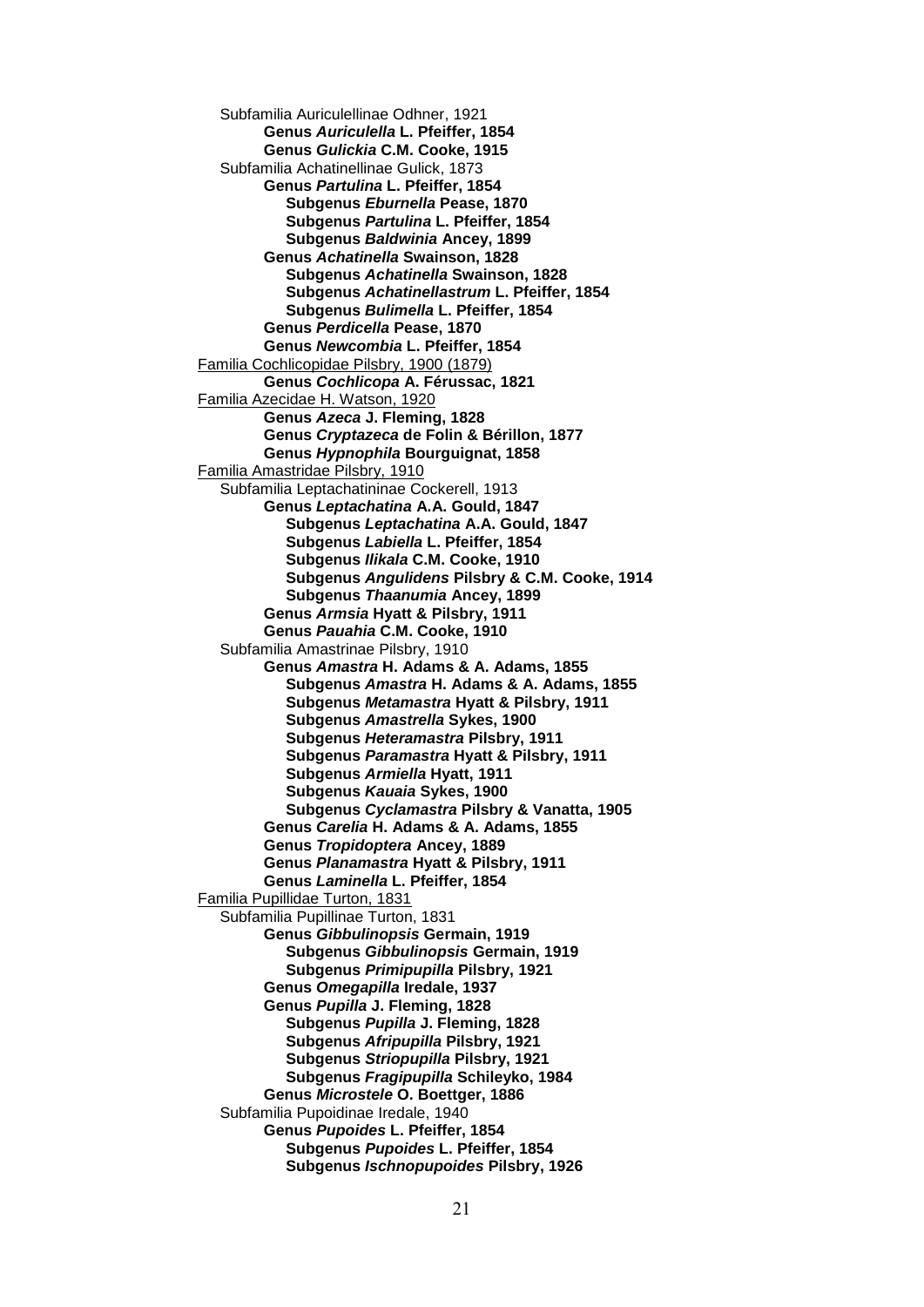**Genus** *Pupoidopsis* **Pilsbry & C.M. Cooke, 1921** Familia Chondrinidae Steenberg, 1925 Subfamilia Granariinae Kokshoorn & E. Gittenberger, 2010 **Genus** *Granopupa* **O. Boettger, 1889 Genus** *Granaria* **Held, 1838 Genus** *Graniberia* **E. Gittenberger, Kokshoorn, Bössneck, Reijnen & Groenenberg, 2016 Genus** *Solatopupa* **Pilsbry, 1917** Subfamilia Chondrininae Steenberg, 1925 **Genus** *Abida* **Turton, 1831 Genus** *Chondrina* **Reichenbach, 1828 Genus** *Rupestrella* **Monterosato, 1894** FamiliaTruncatellinidae Steenberg, 1925 **Genus** *Columella* **Westerlund, 1878 Genus** *Negulus* **O. Boettger, 1889 Genus** *Truncatellina* **R.T. Lowe, 1852** Familia Pyramidulidae Kennard & B.B. Woodward, 1914 **Genus** *Pyramidula* **Fitzinger, 1833** Familia Pleurodiscidae Wenz, 1923 **Genus** *Pleurodiscus* **Wenz, 1919** Familia Vertiginidae Fitzinger, 1833 Subfamilia Nesopupinae Steenberg, 1925 **Genus** *Helenopupa* **Pilsbry & C.M. Cooke, 1920 Genus** *Nesopupilla* **Pilsbry & C.M. Cooke, 1920 Genus** *Lyropupa* **Pilsbry, 1900 Subgenus** *Lyropupa* **Pilsbry, 1900 Subgenus** *Lyropupilla* **Pilsbry & C.M. Cooke, 1920 Subgenus** *Mirapupa* **C.M. Cooke & Pilsbry, 1920 Genus** *Indopupa* **Pilsbry & C.M. Cooke, 1920 Genus** *Nesopuparia* **Pilsbry, 1926 Genus** *Nesopupa* **Pilsbry, 1900 Subgenus** *Nesopupa* **Pilsbry, 1900 Subgenus** *Insulipupa* **Pilsbry & C.M. Cooke, 1920 Subgenus** *Cocopupa* **Pilsbry & C.M. Cooke, 1920 Subgenus** *Nesodagys* **C.M. Cooke & Pilsbry, 1920 Subgenus** *Limbatipupa* **C.M. Cooke & Pilsbry, 1920 Subgenus** *Infranesopupa* **C.M. Cooke & Pilsbry, 1920 Genus** *Costigo* **O. Boettger, 1891 Genus** *Cylindrovertilla* **O. Boettger, 1881 Subgenus** *Cylindrovertilla* **O. Boettger, 1881 Subgenus** *Wallivertilla* **Iredale, 1937 Genus** *Bothriopupa* **Pilsbry, 1898 Genus** *Pronesopupa* **Iredale, 1913 Subgenus** *Pronesopupa* **Iredale, 1913 Subgenus** *Edentulopupa* **C.M. Cooke & Pilsbry, 1920 Subgenus** *Sericipupa* **C.M. Cooke & Pilsbry, 1920 Genus** *Staurodon* **R.T. Lowe, 1852 Genus** *Nesoropupa* **Gargominy, 2008** Subfamilia Vertigininae Fitzinger, 1833 **Genus** *Sterkia* **Pilsbry, 1898 Subgenus** *Metasterkia* **Pilsbry, 1920 Subgenus** *Sterkia* **Pilsbry, 1898 Genus** *Vertigo* **O.F. Müller, 1773 Subgenus** *Angustula* **Sterki, 1888 Subgenus** *Vertigo* **O.F. Müller, 1773 Subgenus** *Ptychalaea* **O. Boettger, 1889 Subgenus** *Alloptyx* **Pilsbry, 1953 Subgenus** *Vertillaria* **Pilsbry, 1919 Subgenus** *Nearctula* **Sterki, 1892 Subgenus** *Vertilla* **Moquin-Tandon, 1856**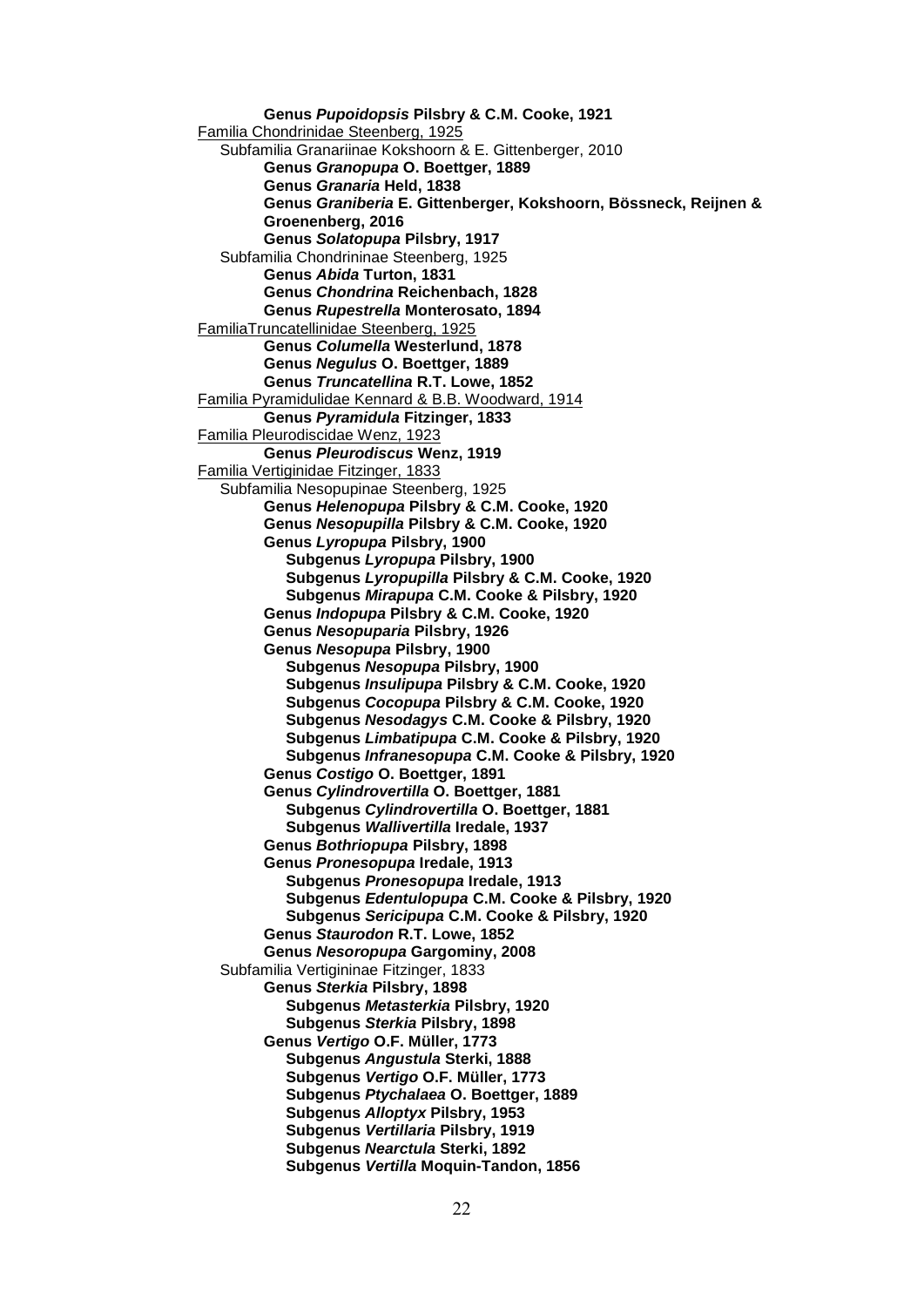**Genus** *Nearctula* **Sterki, 1892 Genus** *Afripupa* **Pilsbry & C.M. Cooke, 1920** Familia Gastrocoptidae Pilsbry, 1918 Subfamilia Gastrocoptinae Pilsbry, 1918 **Genus** *Pumilicopta* **Solem, 1989 Genus** *Gastrocopta* **Wollaston, 1878 Subgenus** *Australbinula* **Pilsbry, 1916 Subgenus** *Immersidens* **Pilsbry & Vanatta, 1900 Subgenus** *Albinula* **Sterki, 1892 Subgenus** *Geminidens* **Pilsbry, 1930 Subgenus** *Gastrocopta* **Wollaston, 1878 Subgenus** *Sinalbinula* **Pilsbry, 1916 Subgenus** *Staurotrema* **Pilsbry, 1948 Subgenus** *Vertigopsis* **Sterki, 1892 Subgenus** *Privatula* **Sterki, 1893 Genus** *Cavipupa* **Pilsbry, 1934 Genus** *Chaenaxis* **Pilsbry & Ferriss, 1906 Genus** *Gibbulina* **H. Beck, 1837 Genus** *Ulpia* **Hylton Scott, 1955** Subfamilia Hypselostomatinae Zilch, 1959 **Genus** *Boysidia* **Ancey, 1881 Subgenus** *Boysidia* **Ancey, 1881 Subgenus** *Paraboysidia* **Pilsbry, 1917 Subgenus** *Dasypupa* **F.G. Thompson & Dance, 1983 Genus** *Anauchen* **Pilsbry, 1917 Genus** *Bensonella* **Pilsbry & Vanatta, 1900 Genus** *Aulacospira* **Möllendorff, 1890 Genus** *Pseudostreptaxis* **Möllendorff, 1890 Genus** *Gyliotrachela* **Tomlin, 1930 Genus** *Hypselostoma* **Benson, 1856 Genus** *Acinolaemus* **F.G. Thompson & Upatham, 1997 Genus** *Campolaemus* **Pilsbry, 1892 Genus** *Boysia* **L. Pfeiffer, 1850 Genus** *Krobylos* **Panha & J.B. Burch, 1999 Genus** *Antroapiculus* **Panha & J.B. Burch, 2002 Genus** *Montapiculus* **Panha & J.B. Burch, 2002 Genus** *Angustopila* **Jochum, Slapnik & Páll-Gergely, 2014 Genus** *Tonkinospira* **Jochum, Slapnik & Páll-Gergely, 2014** Familia Lauriidae Steenberg, 1925 **Genus** *Leiostyla* **R.T. Lowe, 1852 Subgenus** *Leiostyla* **R.T. Lowe, 1852 Subgenus** *Scarabella* **R.T. Lowe, 1855 Subgenus** *Azoripupa* **Pilsbry, 1923 Subgenus** *Wollastonula* **Pilsbry, 1922 Subgenus** *Mastula* **R.T. Lowe, 1852 Subgenus** *Craticula* **R.T. Lowe, 1852 Subgenus** *Matschachelia* **Schileyko, 1975 Subgenus** *Euxinolauria* **Lindholm, 1924 Subgenus** *Neolauria* **Schileyko, 1975 Genus** *Hemilauria* **Waldén, 1983 Genus** *Lauria* **Gray, 1840 Subgenus** *Lauria* **Gray, 1840 Subgenus** *Senilauria* **Pilsbry, 1928** Familia Orculidae Pilsbry, 1918 **Genus** *Pilorcula* **Germain, 1912 Genus** *Schileykula* **E. Gittenberger, 1983 Genus** *Orculella* **Steenberg, 1925 Genus** *Alvariella* **Hausdorf, 1996 Genus** *Orcula* **Held, 1838 Subgenus** *Orcula* **Held, 1838**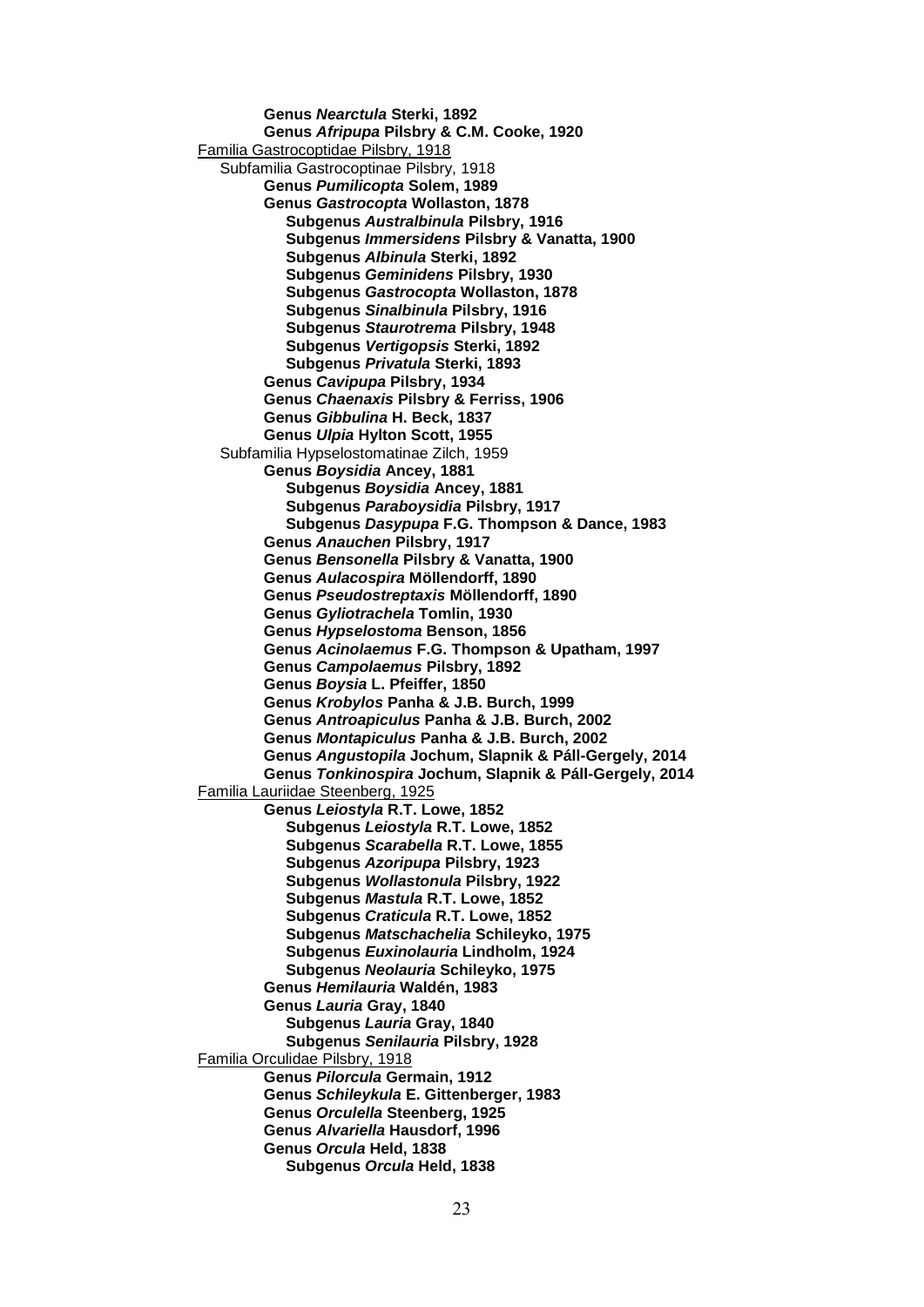**Subgenus** *Hausdorfia* **Páll-Gergely & Irikov, 2013 Subgenus** *Illyriobanatica* **Páll-Gergely & Deli, 2013 Genus** *Sphyradium* **Charpentier, 1837** Familia Odontocycladidae Hausdorf, 1996 **Genus** *Walklea* **E. Gittenberger, 1978 Genus** *Odontocyclas* **Schlüter, 1838** Familia Fauxulidae Harl & Páll-Gergely, 2017 **Genus** *Fauxulella* **Pilsbry, 1917 Genus** *Anisoloma* **Ancey, 1901 Genus** *Fauxulus* **Schaufuss, 1869 Genus** *Tomigerella* **L. Pfeiffer, 1879 Genus** *Afriboysidia* **Zilch, 1939** Familia Pagodulinidae Pilsbry, 1924 **Genus** *Pagodulina* **Clessin, 1876** Familia Argnidae Hudec, 1965 **Genus** *Argna* **Cossmann, 1889 Genus** *Agardhiella* **P. Hesse, 1923 Genus** *Speleodentorcula* **E. Gittenberger, 1985** Familia Spelaeoconchidae A.J. Wagner, 1928 **Genus** *Spelaeoconcha* **Sturany, 1901** Familia Strobilopsidae Wenz, 1915 **Genus** *Strobilops* **Pilsbry, 1893 Genus** *Coelostrobilops* **Pilsbry, 1931 Genus** *Discostrobilops* **Pilsbry, 1927 Genus** *Nesostrobilops* **Pilsbry, 1931 Genus** *Enteroplax* **Gude, 1899 Genus** *Eostrobilops* **Pilsbry, 1927** Familia Spelaeodiscidae Steenberg, 1925 **Genus** *Spelaeodiscus* **Brusina, 1886 Subgenus** *Spelaeodiscus* **Brusina, 1886 Subgenus** *Aspasita* **Westerlund, 1889 Genus** *Virpazaria* **E. Gittenberger, 1969 Subgenus** *Virpazaria* **E. Gittenberger, 1969 Subgenus** *Aemiliella* **E. Gittenberger, 1969 Genus** *Klemmia* **E. Gittenberger, 1969** Familia Valloniidae Morse, 1864 Subfamilia Acanthinulinae Steenberg, 1917 **Genus** *Pupisoma* **Stoliczka, 1873 Subgenus** *Pupisoma* **Stoliczka, 1873 Subgenus** *Ptychopatula* **Pilsbry, 1889 Genus** *Salpingoma* **F. Haas, 1937 Genus** *Zoogenetes* **Morse, 1864 Genus** *Acanthinula* **H. Beck, 1847 Genus** *Spermodea* **Westerlund, 1902** Subfamilia Valloniinae Morse, 1864 **Genus** *Plagyrona* **E. Gittenberger, 1977 Genus** *Gittenbergia* **Giusti, Castagnoli & Manganelli, 1985 Genus** *Planogyra* **Morse, 1864 Genus** *Vallonia* **Risso, 1826** Familia Enidae B.B. Woodward, 1903 (1880) Subfamilia Buliminusinae Kobelt, 1880 **Genus** *Buliminus* **H. Beck, 1837 Genus** *Pene* **Pallary, 1929 Genus** *Paramastus* **P. Hesse, 1933 Subgenus** *Paramastus* **P. Hesse, 1933 Subgenus** *Cyrenaeus* **Heller, 1971 Genus** *Iranopsis* **Bank & Neubert, 1998 Subgenus** *Iranopsis* **Bank & Neubert, 1998 Subgenus** *Mordaniella* **Bank & Neubert, 2016** Subfamilia Eninae B.B. Woodward, 1903 (1880)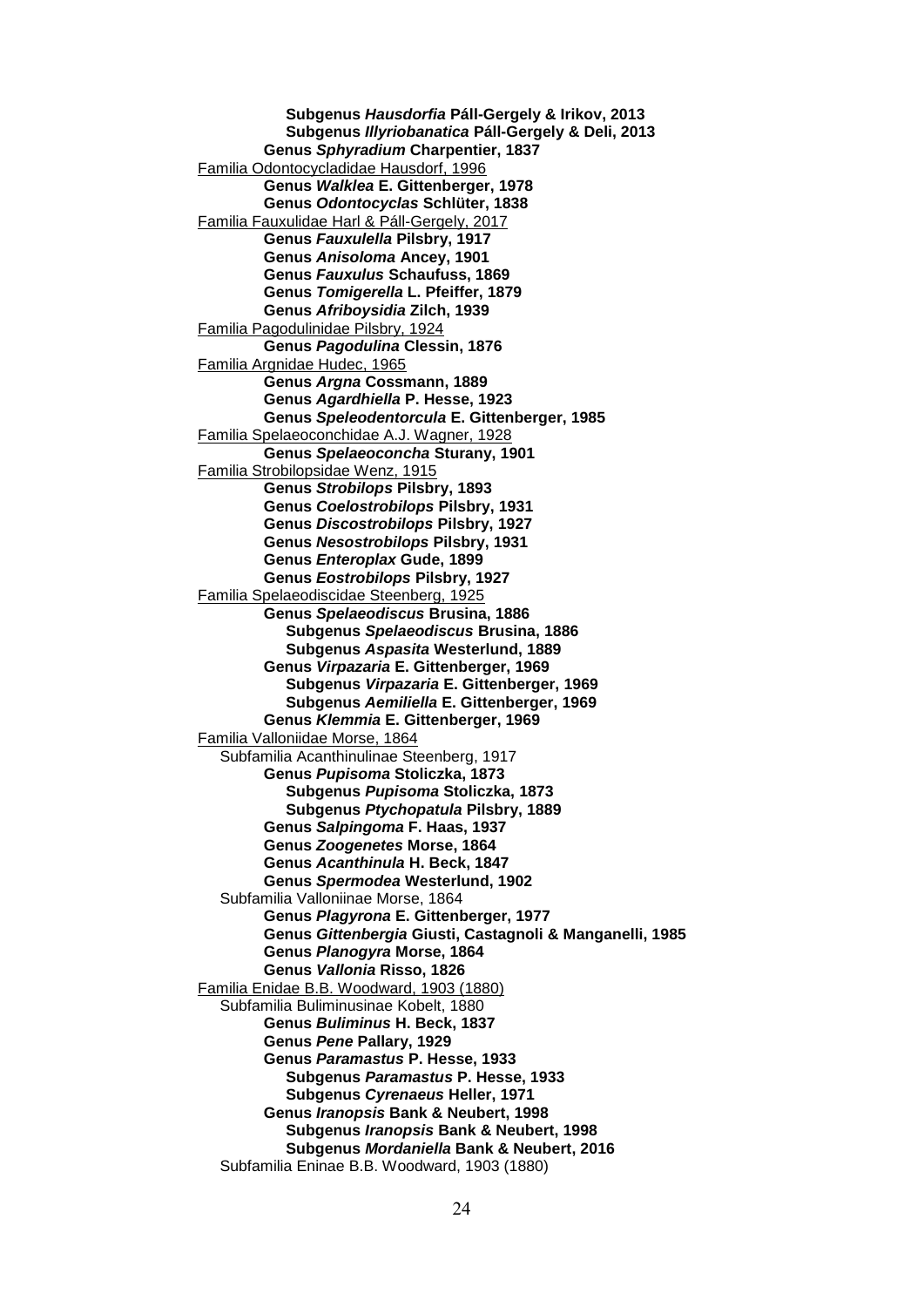Tribus Enini B.B. Woodward, 1903 (1880) **Genus** *Napaeus* **Albers, 1850 Subgenus** *Napaeus* **Albers, 1850 Subgenus** *Napaeinus* **P. Hesse, 1933 Subgenus** *Macaronapaeus* **Kobelt, 1899 Genus** *Turanena* **Lindholm, 1922 Subgenus** *Asuranena* **Schileyko & Moisseyeva, 1995 Subgenus** *Turanena* **Lindholm, 1922 Genus** *Pseudonapaeus* **Westerlund, 1887 Genus** *Pseudochondrula* **P. Hesse, 1933 Genus** *Anatolya* **Páll-Gergely & Bank, 2016 Genus** *Pseudojaminia* **Páll-Gergely & Bank, 2016 Genus** *Jaminia* **Risso, 1826 Genus** *Imparietula* **Lindholm, 1925 Genus** *Imparietinia* **Lindholm, 1925 Genus** *Ljudmilena* **Schileyko, 1984 Genus** *Clausilioides* **Lindholm, 1925 Genus** *Akramovskiella* **Schileyko, 1984 Genus** *Differena* **Schileyko, 1984 Genus** *Geminula* **Lindholm, 1925 Genus** *Megalena* **Hausdorf, 1999 Genus** *Ena* **Turton, 1831 Genus** *Napaeopsis* **Sturany & A.J. Wagner, 1914 Genus** *Amphiscopus* **Westerlund, 1887 Genus** *Spaniodonta* **Kobelt & Möllendorff, 1902 Genus** *Andronakia* **Lindholm, 1913 Genus** *Retowskia* **O. Boettger, 1881 Genus** *Mauronapaeus* **Kobelt, 1899 Genus** *Cirna* **Pallary, 1928 Genus** *Kabylia* **Pallary, 1928 Genus** *Coniconapaeus* **Abbes, Nouira & Neubert, 2009 Genus** *Omphaloconus* **Westerlund, 1887 Genus** *Luchuena* **Habe, 1956 Genus** *Boninena* **Habe, 1956 Genus** *Pupinidius* **Möllendorff, 1901 Genus** *Serina* **Gredler, 1898 Genus** *Holcauchen* **Möllendorff, 1901 Genus** *Clausiliopsis* **Möllendorff, 1901 Genus** *Pupopsis* **Sturany, 1900 Genus** *Apoecus* **Möllendorff, 1902 Genus** *Lophauchen* **Möllendorff, 1901 Genus** *Mirus* **Albers, 1850 Genus** *Laevozebrinus* **Lindholm, 1925 Genus** *Mastoides* **Westerlund, 1896 Genus** *Triangustoma* **Schileyko, 1984 Genus** *Ottorosenia* **Muratov, 1992 Genus** *Nepaliena* **Schileyko & Frank, 1994** Tribus Multidentulini Schileyko, 1978 **Genus** *Euchondrus* **O. Boettger, 1883 Genus** *Multidentula* **Lindholm, 1925 Genus** *Chondrulopsina* **Lindholm, 1925 Genus** *Siraphoroides* **Schileyko, 1977 Genus** *Pentadentula* **Suvorov, 2006 Genus** *Merdigera* **Held, 1838** Tribus Chondrulini Wenz, 1923 **Genus** *Thoanteus* **Lindholm, 1925 Genus** *Peristoma* **Krynicki, 1833 Genus** *Caucasicola* **P. Hesse, 1917 Genus** *Zebrina* **Held, 1838 Genus** *Georginapaeus* **Schileyko, 1998**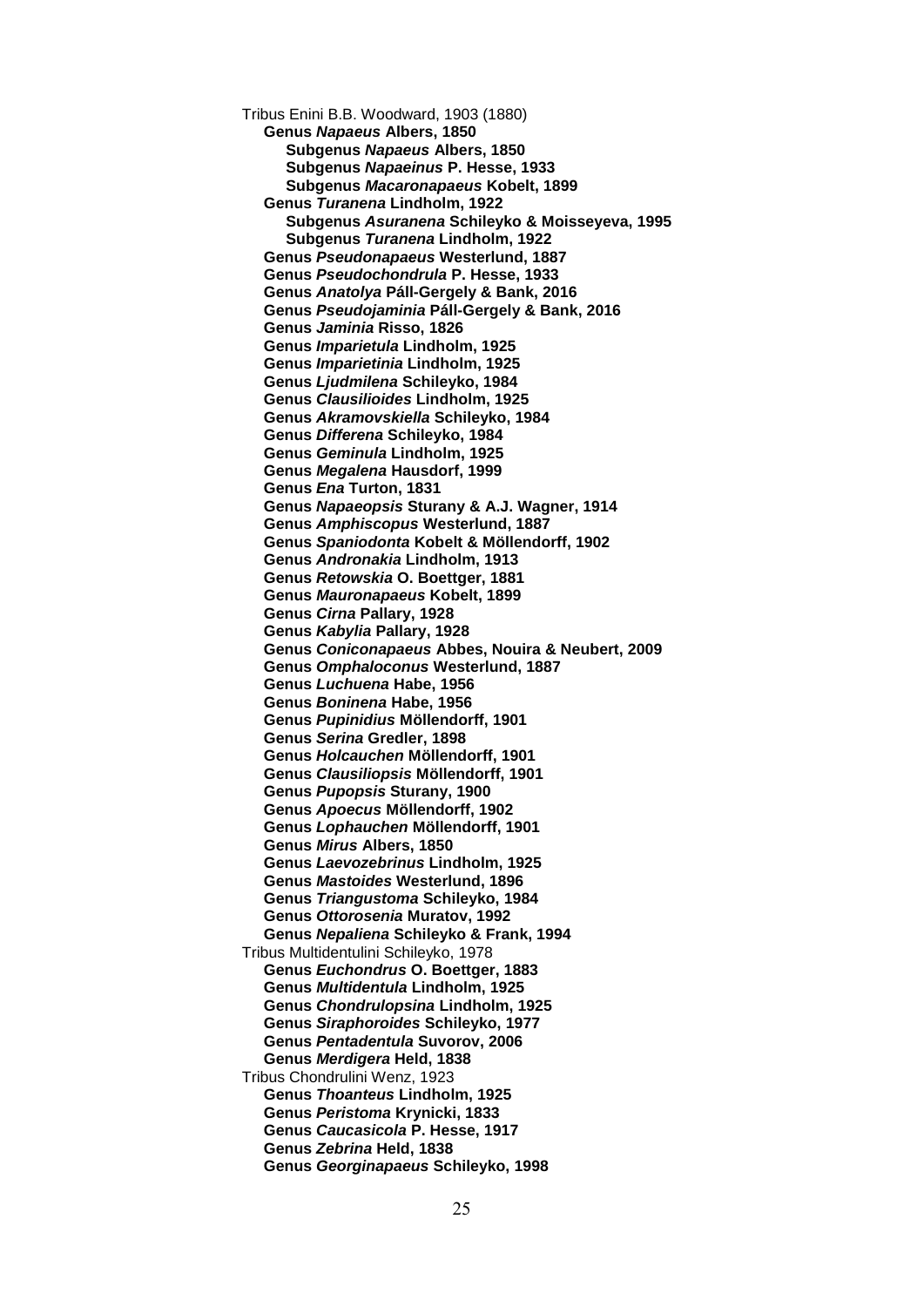**Genus** *Rhabdoena* **Kobelt & Möllendorff, 1902 Genus** *Chondrus* **Cuvier, 1816 Genus** *Brephulopsis* **Lindholm, 1925 Genus** *Leucomastus* **A.J. Wagner, 1928 Genus** *Chondrula* **H. Beck, 1837 Genus** *Eubrephulus* **A.J. Wagner, 1928 Genus** *Mastus* **H. Beck, 1837 Genus** *Meijeriella* **Bank, 1985 Genus** *Ayna* **Páll-Gergely, 2009** Familia Cerastidae Wenz, 1923 **Genus** *Altenaia* **Zilch, 1972 Genus** *Archeorachis* **Schileyko, 1998 Genus** *Amimopina* **Solem, 1964 Genus** *Rhachistia* **Connolly, 1925 Genus** *Rhachidina* **Thiele, 1911 Genus** *Conulinus* **E. von Martens, 1895 Genus** *Gittenedouardia* **Bank & Menkhorst, 2008 Genus** *Limicena* **Connolly, 1925 Genus** *Achatinelloides* **G. Nevill, 1878 Genus** *Zebrinops* **Thiele, 1931 Genus** *Rachis* **Albers, 1850 Genus** *Paracerastus* **Thiele, 1934 Genus** *Cerastua* **Strand, 1928 Genus** *Pleurorhachis* **Connolly, 1938 Genus** *Passamaella* **Clessin, 1878 Genus** *Hoqia* **Neubert, 2005 Genus** *Soqena* **Neubert, 2005 Genus** *Microscintilla* **Neubert, 2002 Genus** *Polychordia* **Connolly, 1941 Genus** *Euryptyxis* **P. Fischer, 1883 Genus** *Nesiocerastus* **Van Mol & Coppois, 1980 Genus** *Pachnodus* **E. von Martens, 1860 Genus** *Nesobia* **Ancey, 1887 Genus** *Darwininitium* **Budha & Mordan, 2012**

**Infraordo Clausilioidei Gray, 1855**

**Superfamilia Clausilioidea Gray, 1855**

Familia Clausiliidae Gray, 1855 Subfamilia Phaedusinae A.J. Wagner, 1922 Tribus Synprosphymini H. Nordsieck, 2007 **Genus** *Synprosphyma* **A.J. Wagner, 1920 Subgenus** *Synprosphyma* **A.J. Wagner, 1920 Subgenus** *Excussispira* **Lindholm, 1925** Tribus Phaedusini A.J. Wagner, 1922 **Genus** *Oospira* **W.T. Blanford, 1872 Subgenus** *Oospira* **W.T. Blanford, 1872 Subgenus** *Leptocochlea* **Grego & Szekeres, 2011 Subgenus** *Lindholmiella* **Ehrmann, 1927 Subgenus** *Siphonophaedusa* **Lindholm, 1924 Subgenus** *Atractophaedusa* **Ehrmann, 1927 Subgenus** *Distortiphaedusa* **Grego & Szekeres, 2011 Subgenus** *Formosana* **O. Boettger, 1877 Subgenus** *Paraformosana* **H. Nordsieck, 2003 Subgenus** *Formosanella* **H. Nordsieck, 2003 Genus** *Juttingia* **Loosjes, 1965 Subgenus** *Juttingia* **Loosjes, 1965 Subgenus** *Pseudohemiphaedusa* **H. Nordsieck, 2002 Genus** *Loosjesia* **H. Nordsieck, 2002**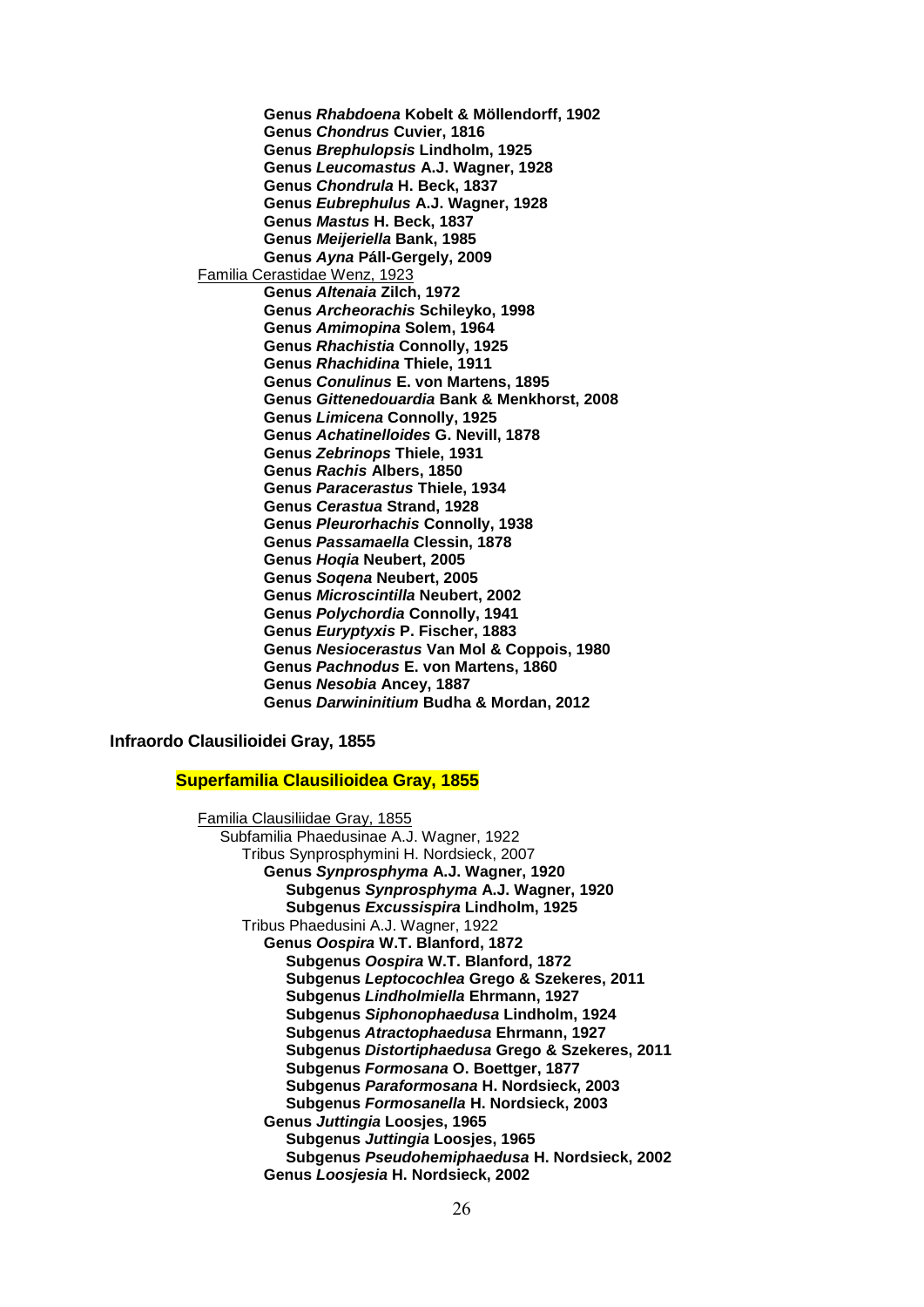**Genus** *Liparophaedusa* **Lindholm, 1924 Genus** *Nannophaedusa* **H. Nordsieck, 2012 Genus** *Dautzenbergiella* **Lindholm, 1924 Subgenus** *Dautzenbergiella* **Lindholm, 1924 Subgenus** *Mansuyiella* **H. Nordsieck, 2003 Genus** *Acanthophaedusa* **H. Nordsieck, 2007 Genus** *Miraphaedusa* **H. Nordsieck, 2005 Subgenus** *Miraphaedusa* **H. Nordsieck, 2005 Subgenus** *Falsiluna* **Grego & Szekeres, 2011 Genus** *Fuchsiana* **Gredler, 1887 Genus** *Bacillophaedusa* **Grego & Szekeres, 2011 Genus** *Serriphaedusa* **H. Nordsieck, 2001 Genus** *Sinigena* **Lindholm, 1925 Genus** *Macrophaedusa* **Möllendorff, 1883 Genus** *Macrophaedusella* **H. Nordsieck, 2001 Genus** *Cylindrophaedusa* **O. Boettger, 1877 Subgenus** *Montiphaedusa* **H. Nordsieck, 2002 Subgenus** *Cylindrophaedusa* **O. Boettger, 1877 Genus** *Megalophaedusa* **O. Boettger, 1877 Subgenus** *Mesophaedusa* **Ehrmann, 1929 Subgenus** *Mesozaptyx* **Kuroda, 1963 Subgenus** *Megalophaedusa* **O. Boettger, 1877 Subgenus** *Mundiphaedusa* **Minato, 1979 Genus** *Pliciphaedusa* **H. Nordsieck, 1998 Genus** *Bathyptychia* **Lindholm, 1925 Subgenus** *Bathyptychia* **Lindholm, 1925 Subgenus** *Strictiphaedusa* **H. Nordsieck, 2001 Subgenus** *Brachyptychia* **H. Nordsieck, 2001 Genus** *Streptodera* **Lindholm, 1925 Genus** *Celsiphaedusa* **H. Nordsieck, 2001 Genus** *Hemiphaedusa* **O. Boettger, 1877 Subgenus** *Selenophaedusa* **Lindholm, 1924 Subgenus** *Dendrophaedusa* **H. Nordsieck, 2002 Subgenus** *Notoptychia* **Ehrmann, 1927 Subgenus** *Hemiphaedusoides* **H. Nordsieck, 2001 Subgenus** *Labyrinthiphaedusa* **H. Nordsieck, 2001 Subgenus** *Hemiphaedusa* **O. Boettger, 1877 Subgenus** *Margaritiphaedusa* **H. Nordsieck, 2001 Subgenus** *Hemizaptyx* **Pilsbry, 1905 Subgenus** *Pinguiphaedusa* **Azuma, 1982 Subgenus** *Placeophaedusa* **Minato, 1994 Genus** *Zaptychopsis* **Ehrmann, 1927 Genus** *Zaptyx* **Pilsbry, 1900 Subgenus** *Zaptyx* **Pilsbry, 1900 Subgenus** *Prozaptyx* **Loosjes, 1950 Genus** *Tyrannophaedusa* **Pilsbry, 1900 Subgenus** *Aulacophaedusa* **Habe, 1958 Subgenus** *Tyrannophaedusa* **Pilsbry, 1901 Subgenus** *Tosaphaedusa* **Ehrmann, 1929 Genus** *Thaumatoptyx* **Pilsbry, 1908 Genus** *Tyrannozaptyx* **Käufel, 1930 Genus** *Heterozaptyx* **Pilsbry, 1906 Genus** *Pulchraptyx* **Minato, 1981 Genus** *Selenoptyx* **Pilsbry, 1908 Genus** *Stereozaptyx* **Pilsbry, 1905 Genus** *Diceratoptyx* **Pilsbry, 1905 Genus** *Luchuphaedusa* **Pilsbry, 1901 Subgenus** *Luchuphaedusa* **Pilsbry, 1901 Subgenus** *Nesiophaedusa* **Pilsbry, 1905 Genus** *Oligozaptyx* **Pilsbry, 1905**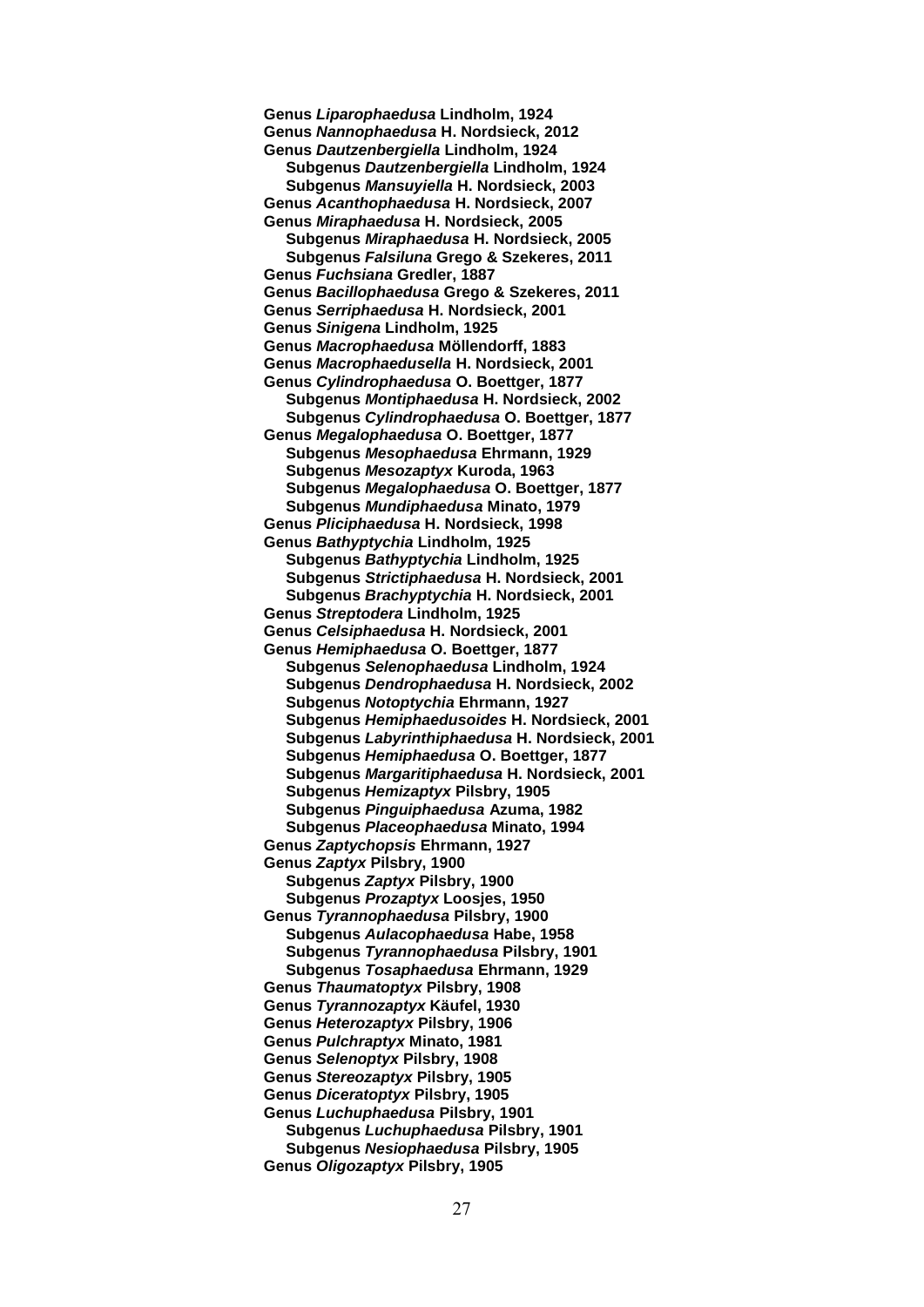**Genus** *Phaedusa* **H. Adams & A. Adams, 1855 Subgenus** *Phaedusa* **H. Adams & A. Adams, 1855 Subgenus** *Metaphaedusa* **H. Nordsieck, 2001 Subgenus** *Pseudophaedusa* **Tomiyama, 1984 Subgenus** *Stereophaedusa* **O. Boettger, 1877 Genus** *Parazaptyx* **Pilsbry, 1905 Genus** *Paraphaedusa* **O. Boettger, 1899 Genus** *Reinia* **Kobelt, 1876 Subgenus** *Pictophaedusa* **Azuma, 1982 Subgenus** *Parareinia* **H. Nordsieck, 1998 Subgenus** *Reinia* **Kobelt, 1876 Genus** *Euphaedusa* **O. Boettger, 1877 Subgenus** *Dentiphaedusa* **H. Nordsieck, 2003 Subgenus** *Euphaedusa* **O. Boettger, 1877 Subgenus** *Papilliphaedusa* **H. Nordsieck, 2003 Subgenus** *Tauphaedusa* **H. Nordsieck, 2003 Subgenus** *Telophaedusa* **H. Nordsieck, 2003 Genus** *Metazaptyx* **Pilsbry, 1905**  Tribus Serrulinini Ehrmann, 1927 **Genus** *Serrulina* **Mousson, 1873 Subgenus** *Serrulina* **Mousson, 1873 Subgenus** *Serrulinella* **H. Nordsieck, 1984 Genus** *Truncatophaedusa* **Majoros, Németh & Szili-Kovács, 1994 Genus** *Dobatia* **H. Nordsieck, 1973 Genus** *Sciocochlea* **C.R. Boettger, 1935 Genus** *Nothoserrulina* **Németh & Szekeres, 1995 Genus** *Pamphylica* **Németh & Szekeres, 1995 Genus** *Cotyorica* **Grego & Szekeres, 2017 Genus** *Graecophaedusa* **Rähle, 1982 Genus** *Tsoukatosia* **E. Gittenberger, 2000 Genus** *Pravispira* **Lindholm, 1924 Genus** *Pontophaedusa* **Lindholm, 1924 Genus** *Pontophaedusella* **H. Nordsieck, 1994 Genus** *Caspiophaedusa* **Lindholm, 1924 Genus** *Laeviphaedusa* **Likharev & Steklov, 1965 Genus** *Microphaedusa* **H. Nordsieck, 1978** Subfamilia Garnieriinae C.R. Boettger, 1926 Tribus Garnieriini C.R. Boettger, 1926 **Genus** *Garnieria* **Bourguignat, 1877 Genus** *Progarnieria* **H. Nordsieck, 2012** Tribus Tropidaucheniini H. Nordsieck, 2002 **Genus** *Neniauchenia* **H. Nordsieck, 2002 Genus** *Megalauchenia* **H. Nordsieck, 2007 Genus** *Ptychauchenia* **H. Nordsieck, 2010 Genus** *Tropidauchenia* **Lindholm, 1924 Genus** *Euryauchenia* **H. Nordsieck, 2007 Genus** *Indonenia* **Ehrmann, 1927 Genus** *Grandinenia* **Minato & Chen, 1984** Subfamilia Neniinae Wenz, 1923 Tribus Neniini Wenz, 1923 **Genus** *Nenia* **H. Adams & A. Adams, 1855 Genus** *Nenisca* **Rehder, 1939 Genus** *Paranenia* **Rehder, 1939 Genus** *Neniops* **Pilsbry, 1926 Genus** *Gonionenia* **Pilsbry, 1926** Subfamilia Peruiniinae H. Nordsieck, 2005 **Genus** *Columbinia* **Poliński, 1924 Subgenus** *Columbinia* **Poliński, 1924 Subgenus** *Steatonenia* **Pilsbry, 1926 Genus** *Neniaptyx* **H. Nordsieck, 2007**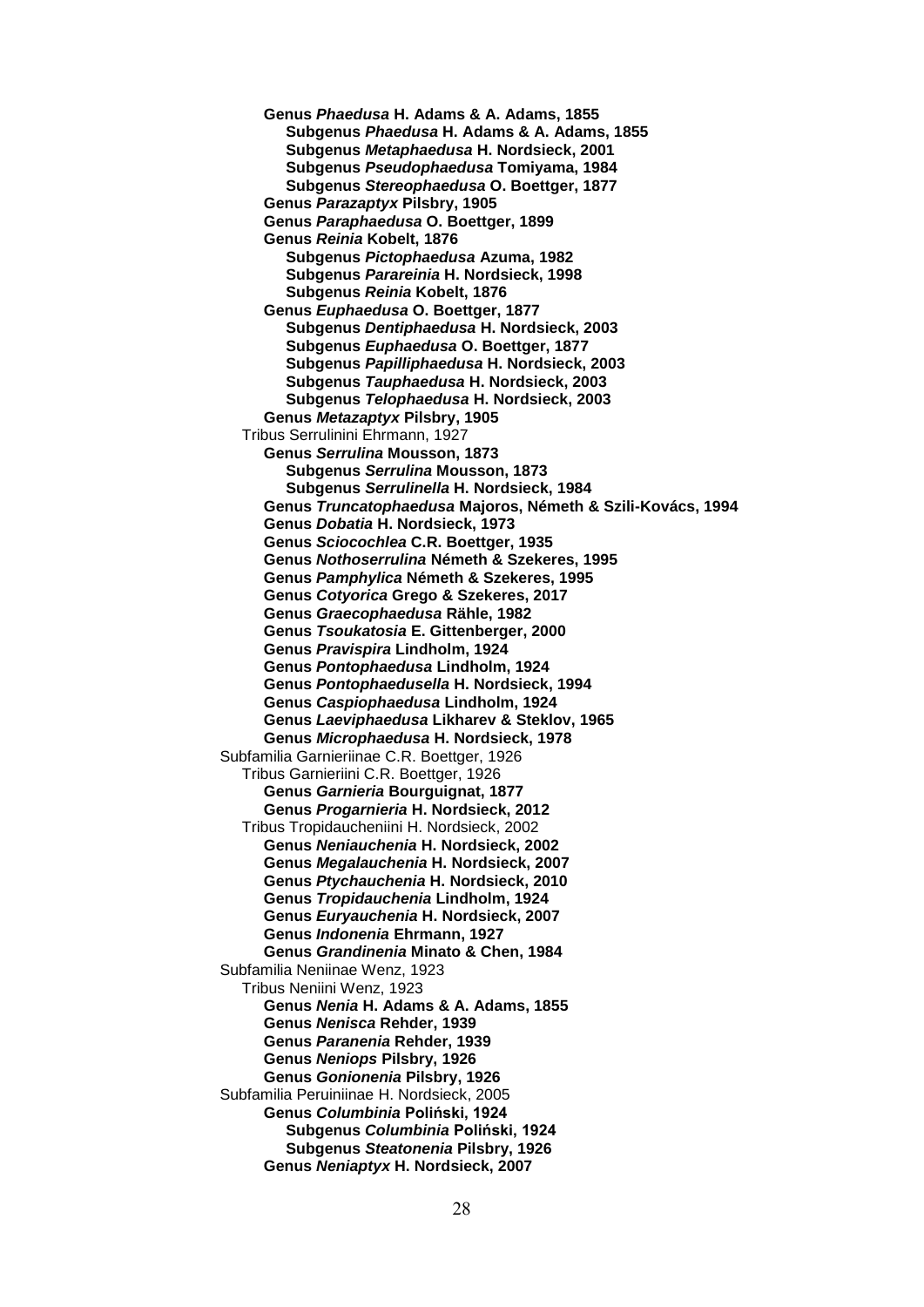**Genus** *Incania* **Poliński, 1922 Genus** *Cyclonenia* **H. Nordsieck, 1999 Genus** *Pfeifferiella* **Weyrauch, 1957 Genus** *Bequaertinenia* **Weyrauch, 1964 Subgenus** *Bequaertinenia* **Weyrauch, 1964 Subgenus** *Miranenia* **Grego & Szekeres, 2004 Genus** *Zilchiella* **Weyrauch, 1957 Genus** *Temesa* **H. Adams & A. Adams, 1855 Genus** *Parabalea* **Ancey, 1882 Genus** *Incaglaia* **Pilsbry, 1949 Subgenus** *Incaglaia* **Pilsbry, 1949 Subgenus** *Gibbonenia* **Zilch, 1954 Genus** *Ehrmanniella* **Zilch, 1949 Genus** *Brevinenia* **Neubert & H. Nordsieck, 2005 Genus** *Andiniella* **Weyrauch, 1958 Genus** *Peruinia* **Poliński, 1922 Genus** *Pseudogracilinenia* **Loosjes & Loosjes-van Bemmel, 1984 Genus** *Gracilinenia* **Poliński, 1922 Genus** *Symptychiella* **H. Nordsieck, 1999 Subgenus** *Symptychiella* **H. Nordsieck, 1999 Subgenus** *Divanenia* **H. Nordsieck, 2005 Genus** *Neniatracta* **Pilsbry, 1926 Genus** *Hemicena* **Pilsbry, 1949 Genus** *Leuconenia* **H. Nordsieck, 2005 Genus** *Cylindronenia* **Ehrmann, 1949 Subgenus** *Cylindronenia* **Ehrmann, 1949 Subgenus** *Cylindroneniella* **H. Nordsieck, 2007 Genus** *Andiniastra* **H. Nordsieck, 2005 Genus** *Andinia* **Poliński, 1922 Genus** *Steeriana* **Jousseaume, 1900 Genus** *Neniella* **Grego & Szekeres, 2004** Subfamilia Laminiferinae Wenz, 1923 **Genus** *Neniatlanta* **Bourguignat, 1876 Genus** *Bofilliella* **Ehrmann, 1927** Subfamilia Alopiinae A.J. Wagner, 1913 Tribus Medorini H. Nordsieck, 1997 **Genus** *Medora* **H. Adams & A. Adams, 1855 Genus** *Agathylla* **H. Adams & A. Adams, 1855 Subgenus** *Agathylla* **H. Adams & A. Adams, 1855 Subgenus** *Agathyllina* **H. Nordsieck, 1969 Genus** *Cristataria* **Vest, 1867 Genus** *Albinaria* **Vest, 1867 Subgenus** *Albinaria* **Vest, 1864 Subgenus** *Cerigana* **O. Boettger, 1878 Subgenus** *Cretica* **O. Boettger, 1878 Subgenus** *Diadoma* **Westerlund, 1901 Subgenus** *Egana* **O. Boettger, 1878 Subgenus** *Filumna* **O. Boettger, 1878 Subgenus** *Graeca* **O. Boettger, 1877 Subgenus** *Graja* **O. Boettger, 1878 Subgenus** *Laconica* **O. Boettger, 1878 Subgenus** *Mirabellina* **O. Boettger, 1878 Genus** *Inchoatia* **E. Gittenberger & Uit de Weerd, 2006 Genus** *Isabellaria* **Vest, 1867 Genus** *Carinigera* **Möllendorff, 1873 Subgenus** *Carinigera* **Möllendorff, 1873 Subgenus** *Nymphogena* **Sajó, 1968 Subgenus** *Sporadhia* **E. Gittenberger & Uit de Weerd, 2006 Genus** *Vallatia* **E. Gittenberger & Uit de Weerd, 2006 Genus** *Lampedusa* **O. Boettger, 1877**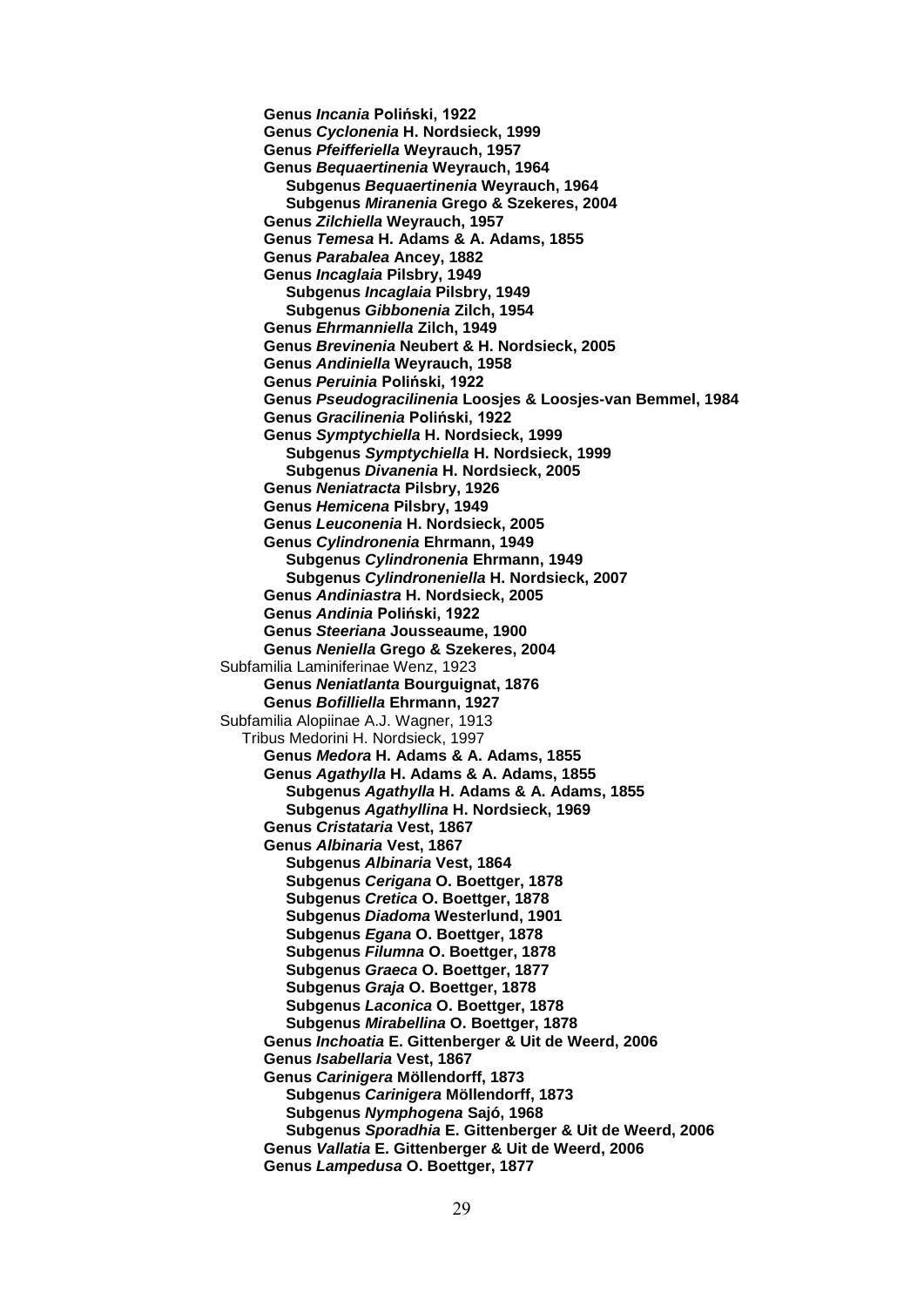**Subgenus** *Lampedusa* **O. Boettger, 1877 Subgenus** *Imitatrix* **Westerlund, 1884 Genus** *Muticaria* **Lindholm, 1925 Genus** *Leucostigma* **A.J. Wagner, 1919 Genus** *Strigilodelima* **A.J. Wagner, 1924** Tribus Alopiini A.J. Wagner, 1913 **Genus** *Montenegrina* **O. Boettger, 1877 Genus** *Protoherilla* **A.J. Wagner, 1921 Genus** *Herilla* **H. Adams & A. Adams, 1855 Genus** *Triloba* **Vest, 1867 Genus** *Alopia* **H. Adams & A. Adams, 1855 Subgenus** *Alopia* **H. Adams & A. Adams, 1855 Subgenus** *Kimakowiczia* **Szekeres, 1969** Tribus Cochlodinini Lindholm, 1925 (1923) **Genus** *Macedonica* **O. Boettger, 1877 Genus** *Cochlodina* **A. Férussac, 1821 Subgenus** *Paracochlodina* **H. Nordsieck, 1969 Subgenus** *Procochlodina* **H. Nordsieck, 1969 Subgenus** *Cochlodinastra* **H. Nordsieck, 1977 Subgenus** *Stabilea* **De Betta, 1870 Subgenus** *Cochlodina* **A. Férussac, 1821** Tribus Delimini R. Brandt, 1956 **Genus** *Delima* **W. Hartmann, 1842 Subgenus** *Dugiana* **Štamol & Slapnik, 2002 Subgenus** *Delima* **W. Hartmann, 1842 Subgenus** *Semirugata* **O. Boettger, 1877 Genus** *Dilataria* **Vest, 1867 Genus** *Barcania* **R. Brandt, 1956 Genus** *Charpentieria* **Stabile, 1864 Subgenus** *Siciliaria* **Vest, 1867 Subgenus** *Stigmatica* **O. Boettger, 1877 Subgenus** *Gibbularia* **Cecconi, 1908 Subgenus** *Mauritanica* **O. Boettger, 1879 Subgenus** *Charpentieria* **Stabile, 1864 Genus** *Papillifera* **W. Hartmann, 1842** Subfamilia Mentissoideinae Lindholm, 1924 Tribus Boettgeriini H. Nordsieck, 1979 **Genus** *Boettgeria* **Heynemann, 1863 Subgenus** *Boettgeria* **Heynemann, 1863 Subgenus** *Loosjesiella* **Neubert & Groh, 1998 Genus** *Sabaeola* **Lindholm, 1925 Genus** *Macroptychia* **O. Boettger, 1877** Tribus Euxinellini Neubert, 2002 **Genus** *Euxinella* **H. Nordsieck, 1973** Tribus Olympicolini Neubert, 2002 **Genus** *Olympicola* **P. Hesse, 1916** Tribus Filosini H. Nordsieck, 1979 **Genus** *Filosa* **O. Boettger, 1877 Genus** *Idyla* **H. Adams & A. Adams, 1855 Subgenus** *Idyla* **H. Adams & A. Adams, 1855 Subgenus** *Strigilidyla* **H. Nordsieck, 1994** Tribus Strumosini H. Nordsieck, 1994 **Genus** *Strumosa* **O. Boettger, 1877** Tribus Strigileuxinini H. Nordsieck, 1994 **Genus** *Strigileuxina* **H. Nordsieck, 1975 Genus** *Sumelia* **Neubert, 1995 Genus** *Bitorquata* **O. Boettger, 1877** Tribus Acrotomini H. Nordsieck, 1979 **Genus** *Scrobifera* **O. Boettger, 1877 Genus** *Akramowskia* **H. Nordsieck, 1975**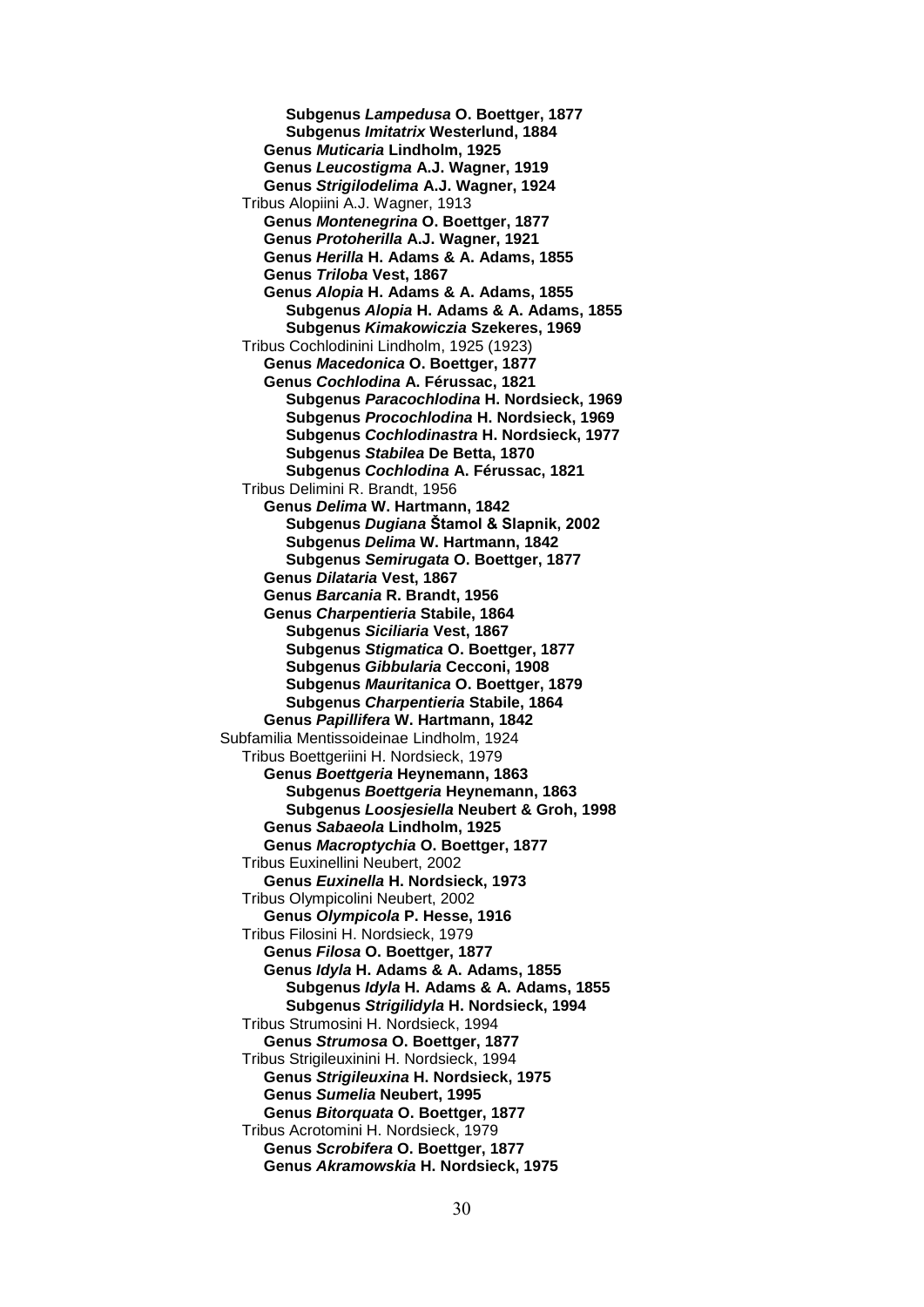**Genus** *Acrotoma* **O. Boettger, 1881 Subgenus** *Bzybia* **H. Nordsieck, 1977 Subgenus** *Acrotoma* **O. Boettger, 1881 Subgenus** *Iliamneme* **Schileyko, 2007 Subgenus** *Castelliana* **Suvorov, 2002 Subgenus** *Acrotomina* **H. Nordsieck, 1977 Genus** *Roseniella* **Thiele, 1931 Subgenus** *Chavchetia* **Neubert, 1992 Subgenus** *Roseniella* **Thiele, 1931 Genus** *Kazancia* **Neubert, 1992 Subgenus** *Kazancia* **Neubert, 1992 Subgenus** *Lasica* **Neubert, 1995 Genus** *Armenica* **O. Boettger, 1877 Subgenus** *Armenica* **O. Boettger, 1877 Subgenus** *Astrogena* **Szekeres, 1970 Genus** *Phrygica* **H. Nordsieck, 1994 Genus** *Sprattia* **O. Boettger, 1883** Tribus Mentissoideini Lindholm, 1924 **Genus** *Euxina* **O. Boettger, 1877 Subgenus** *Euxina* **O. Boettger, 1877 Subgenus** *Illunellaria* **Lindholm, 1924 Genus** *Elia* **H. Adams & A. Adams, 1855 Subgenus** *Elia* **H. Adams & A. Adams, 1855 Subgenus** *Acroeuxina* **O. Boettger, 1877 Subgenus** *Caucasica* **O. Boettger, 1877 Subgenus** *Megaleuxina* **O. Boettger, 1877 Genus** *Euxinastra* **O. Boettger, 1888 Subgenus** *Euxinastra* **O. Boettger, 1888 Subgenus** *Odonteuxina* **H. Nordsieck, 1975 Genus** *Galeata* **O. Boettger, 1877 Genus** *Mentissoidea* **O. Boettger, 1877** Subfamilia Clausiliinae Gray, 1855 Tribus Graciliariini H. Nordsieck, 1979 **Genus** *Graciliaria* **Bielz, 1867** Tribus Clausiliini Gray, 1855 **Genus** *Ruthenica* **Lindholm, 1924 Genus** *Micridyla* **H. Nordsieck, 1973 Genus** *Pseudofusulus* **H. Nordsieck, 1977 Genus** *Erjavecia* **Brusina, 1870 Genus** *Julica* **H. Nordsieck, 1963 Genus** *Macrogastra* **W. Hartmann, 1841 Subgenus** *Macrogastra* **W. Hartmann, 1841 Subgenus** *Pseudovestia* **H. Nordsieck, 1977 Subgenus** *Pyrostoma* **Vest, 1867 Genus** *Clausilia* **Draparnaud, 1805 Subgenus** *Andraea* **L. Pfeiffer, 1848 Subgenus** *Clausilia* **Draparnaud, 1805 Subgenus** *Strobeliella* **H. Nordsieck, 1977 Subgenus** *Neostyriaca* **A.J. Wagner, 1920 Subgenus** *Lombardiella* **H. Nordsieck, 2013 Genus** *Fusulus* **Fitzinger, 1833 Subgenus** *Fusulus* **Fitzinger, 1833 Subgenus** *Erjaveciella* **H. Nordsieck, 1977** Tribus Baleini A.J. Wagner, 1913 **Genus** *Mucronaria* **O. Boettger, 1877 Subgenus** *Index* **O. Boettger, 1877 Subgenus** *Mucronaria* **O. Boettger, 1877 Genus** *Likharevia* **H. Nordsieck, 1975 Genus** *Quadriplicata* **O. Boettger, 1878 Genus** *Micropontica* **O. Boettger, 1881**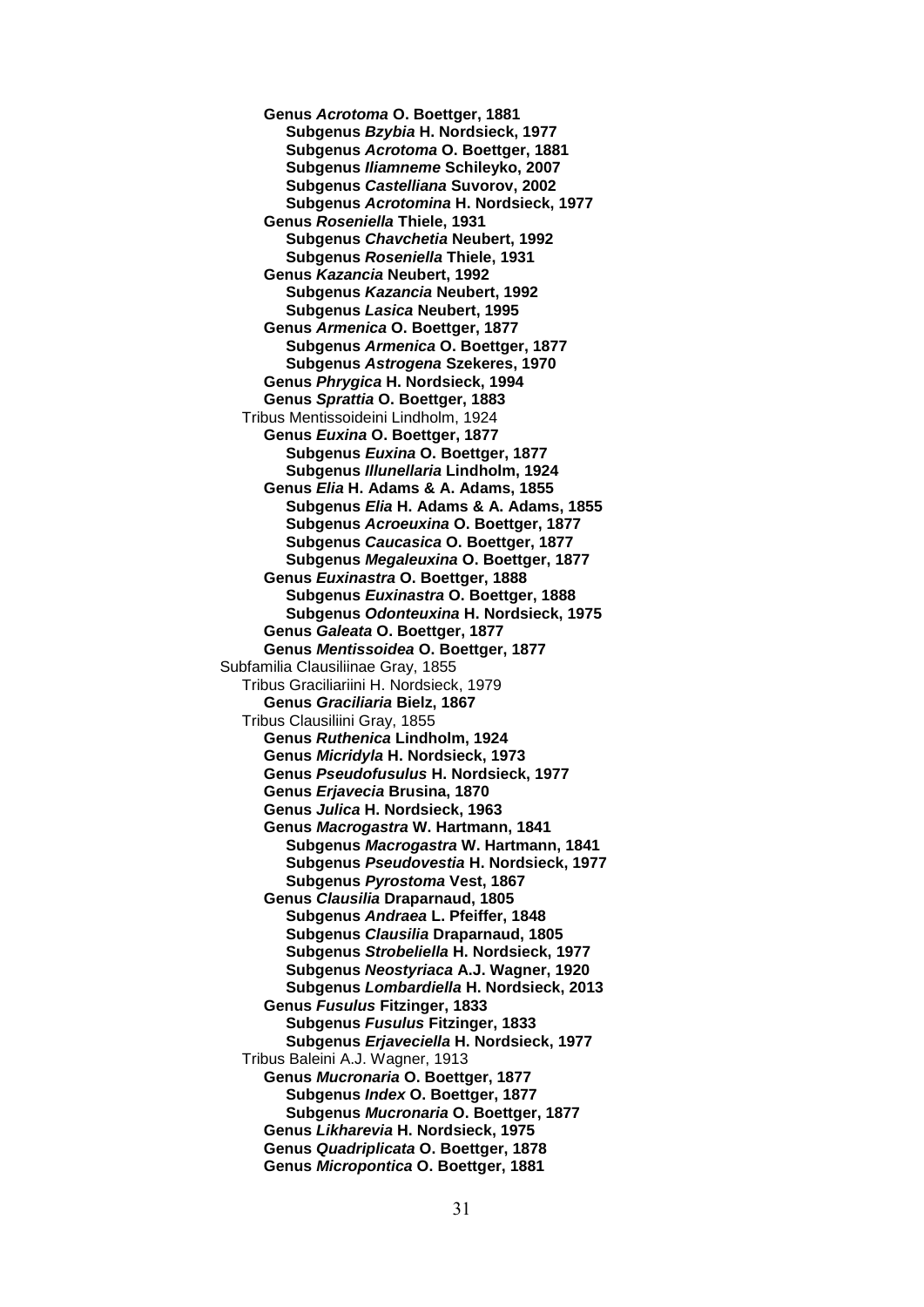**Subgenus** *Micropontica* **O. Boettger, 1881 Subgenus** *Baleopsina* **Lindholm, 1924 Genus** *Mentissa* **H. Adams & A. Adams, 1855 Genus** *Mentissella* **H. Nordsieck, 1973 Genus** *Laciniaria* **W. Hartmann, 1842 Genus** *Balea* **Gray, 1824 Genus** *Alinda* **H. Adams & A. Adams, 1855 Genus** *Pseudalinda* **O. Boettger, 1877 Genus** *Vestia* **P. Hesse, 1916 Subgenus** *Brabenecia* **H. Nordsieck, 1974 Subgenus** *Pavlovicia* **H. Nordsieck, 1973 Subgenus** *Vestia* **P. Hesse, 1916 Subgenus** *Vestiella* **H. Nordsieck, 1977 Genus** *Strigillaria* **Vest, 1867 Subgenus** *Strigillaria* **Vest, 1867 Subgenus** *Bulgarica* **O. Boettger, 1877**

#### **Infraordo Orthalicoidei E. von Martens, 1860**

### **Superfamilia Orthalicoidea E. von Martens, 1860**

Familia Orthalicidae E. von Martens, 1860 **Genus** *Aposcutalus* **Dutra & Leme, 1985 Genus** *Corona* **Albers, 1850 Genus** *Hemibulimus* **E. von Martens, 1885 Genus** *Laeorthalicus* **Strebel, 1909 Genus** *Orthalicus* **H. Beck, 1837 Genus** *Porphyrobaphe* **Shuttleworth, 1856 Subgenus** *Porphyrobaphe* **Shuttleworth, 1856 Subgenus** *Oxyorthalicus* **Strebel, 1909 Genus** *Sultana* **Shuttleworth, 1856 Subgenus** *Sultana* **Shuttleworth, 1856 Subgenus** *Metorthalicus* **Pilsbry, 1899 Genus** *Clathrorthalicus* **Strebel, 1909 Genus** *Trachyorthalicus* **Strebel, 1909 Genus** *Liguus* **Montfort, 1810 Genus** *Kara* **Strebel, 1910 Genus** *Paeniscutalus* **Wurtz, 1947 Genus** *Scholvienia* **Strebel, 1910** Familia Bulimulidae Tryon, 1867 Subfamilia Bulimulinae Tryon, 1867 **Genus** *Bulimulus* **Leach, 1814 Genus** *Naesiotus* **Albers, 1850 Subgenus** *Naesiotus* **Albers, 1850 Subgenus** *Ochsneria* **Dall, 1920 Subgenus** *Nuciscus* **Dall, 1920 Subgenus** *Reclasta* **Dall, 1920 Subgenus** *Adenodia* **Dall, 1920 Subgenus** *Pelecostoma* **Reibisch, 1893 Subgenus** *Granucis* **Dall, 1920 Subgenus** *Granitza* **Dall, 1920 Subgenus** *Granella* **Dall, 1920 Subgenus** *Stemmodiscus* **Dall, 1920 Subgenus** *Pleuropyrgus* **E. von Martens, 1860 Subgenus** *Maranhoniellus* **Weyrauch, 1958 Genus** *Rabdotus* **Albers, 1850 Subgenus** *Rabdotus* **Albers, 1850 Subgenus** *Puritanina* **Jacobson, 1958 Subgenus** *Leptobyrsus* **Crosse & P. Fischer, 1875 Subgenus** *Plicolumna* **J.G. Cooper, 1895**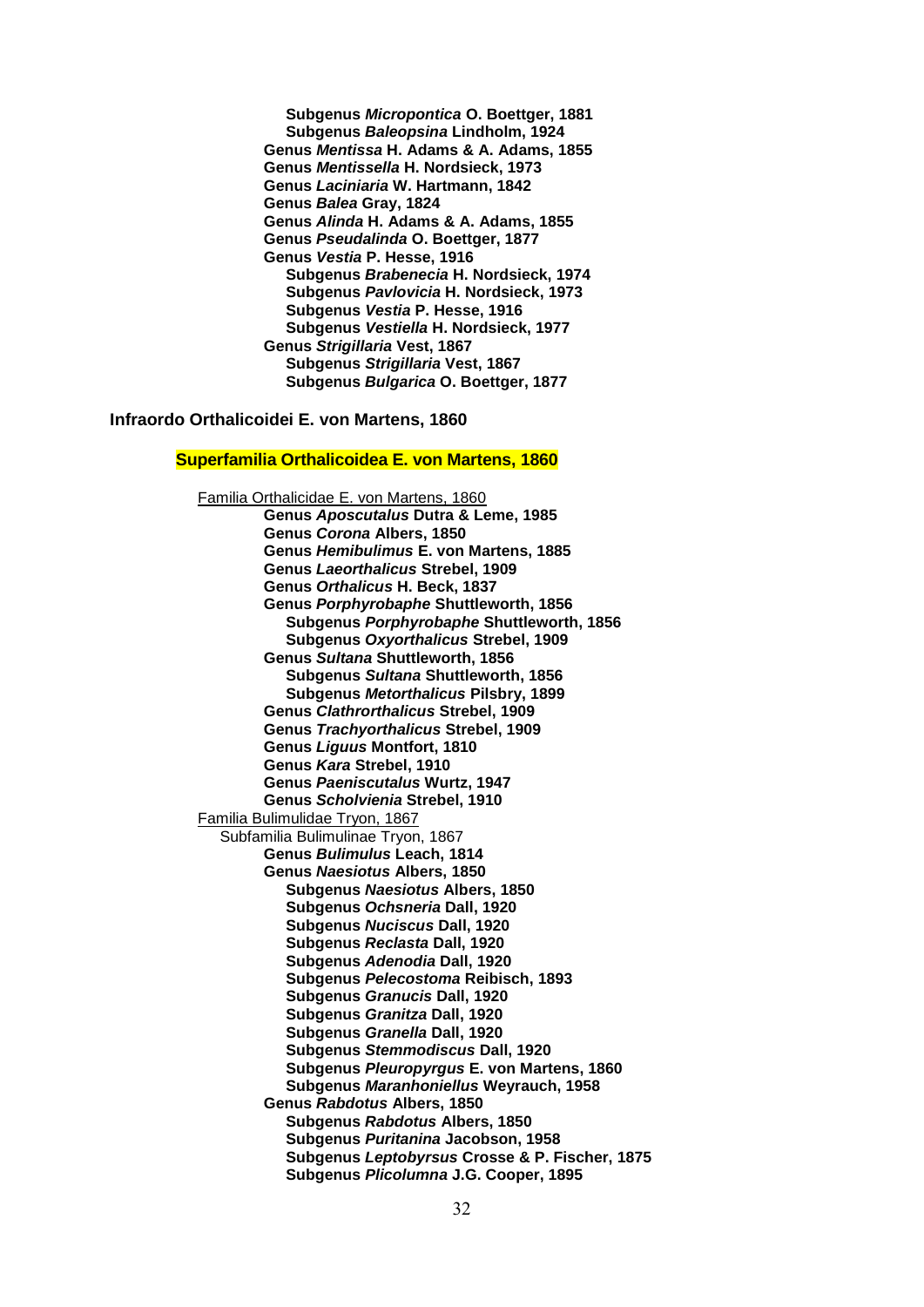**Genus** *Auris* **Spix, 1827 Genus** *Thaumastus* **E. von Martens, 1860 Subgenus** *Thaumastiella* **Weyrauch, 1956 Subgenus** *Thaumastus* **E. von Martens, 1860 Subgenus** *Quechua* **Strebel, 1910 Genus** *Lopesianus* **Weyrauch, 1958 Genus** *Kora* **Simone, 2012 Genus** *Berendtia* **Crosse & P. Fischer, 1869 Genus** *Spartocentrum* **Dall, 1895 Genus** *Protoglyptus* **Pilsbry, 1897 Genus** *Scutalus* **Albers, 1850 Genus** *Suniellus* **Breure, 1978 Genus** *Bocourtia* **Rochebrune, 1882 Subgenus** *Bocourtia* **Rochebrune, 1882 Subgenus** *Kuschelenia* **Hylton Scott, 1951 Genus** *Stenostylus* **Pilsbry, 1898 Genus** *Newboldius* **Pilsbry, 1932 Genus** *Oxychona* **Mörch, 1852 Genus** *Cochlorina* **Jan, 1830 Genus** *Pseudoxychona* **Pilsbry, 1930 Genus** *Otostomus* **H. Beck, 1837 Genus** *Anctus* **E. von Martens, 1860 Genus** *Llaucanianus* **Weyrauch, 1967 Genus** *Neopetraeus* **E. von Martens, 1885 Genus** *Sphaeroconcha* **Breure, 1978 Genus** *Graptostracus* **Pilsbry, 1939** Subfamilia Peltellinae Gray, 1855 **Genus** *Drymaeus* **Albers, 1850 Subgenus** *Drymaeus* **Albers, 1850 Subgenus** *Metadrymaeus* **Pilsbry, 1926 Subgenus** *Orodrymaeus* **Pilsbry, 1926 Subgenus** *Ornatimormus* **Weyrauch, 1958 Subgenus** *Mesembrinus* **Albers, 1850 Genus** *Peltella* **Gray, 1855** Subfamilia Bostrycinae Breure, 2012 **Genus** *Bostryx* **Troschel, 1847 Subgenus** *Kionoptyx* **F. Haas, 1966 Subgenus** *Dentaxis* **Pilsbry, 1902 Subgenus** *Scansicohlea* **Pilsbry, 1930 Subgenus** *Geopyrgus* **Pilsbry, 1896 Subgenus** *Lissoacme* **Pilsbry, 1896 Subgenus** *Vermetellus* **F. Haas, 1951 Subgenus** *Bostryx* **Troschel, 1847 Subgenus** *Platybostryx* **Pilsbry, 1896 Subgenus** *Discobostryx* **Pilsbry & Olsson, 1949** Familia Odontostomidae Pilsbry & Vanatta, 1898 **Genus** *Burringtonia* **Parodiz, 1944 Genus** *Cyclodontina* **H. Beck, 1837 Genus** *Spixia* **Pilsbry & Vanatta, 1898 Genus** *Clessinia* **Doering, 1875 Genus** *Pilsbrylia* **Hylton Scott, 1952 Genus** *Bahiensis* **Jousseaume, 1877 Genus** *Biotocus* **Salgado & Leme, 1990 Genus** *Moricandia* **Pilsbry & Vanatta, 1898 Genus** *Hyperaulax* **Pilsbry, 1897 Genus** *Macrodontopsis* **Thiele, 1931 Genus** *Ventania* **Parodiz, 1940 Genus** *Odontostomus* **H. Beck, 1837 Genus** *Scalarinella* **Dohrn, 1875 Genus** *Plagiodontes* **Doering, 1876**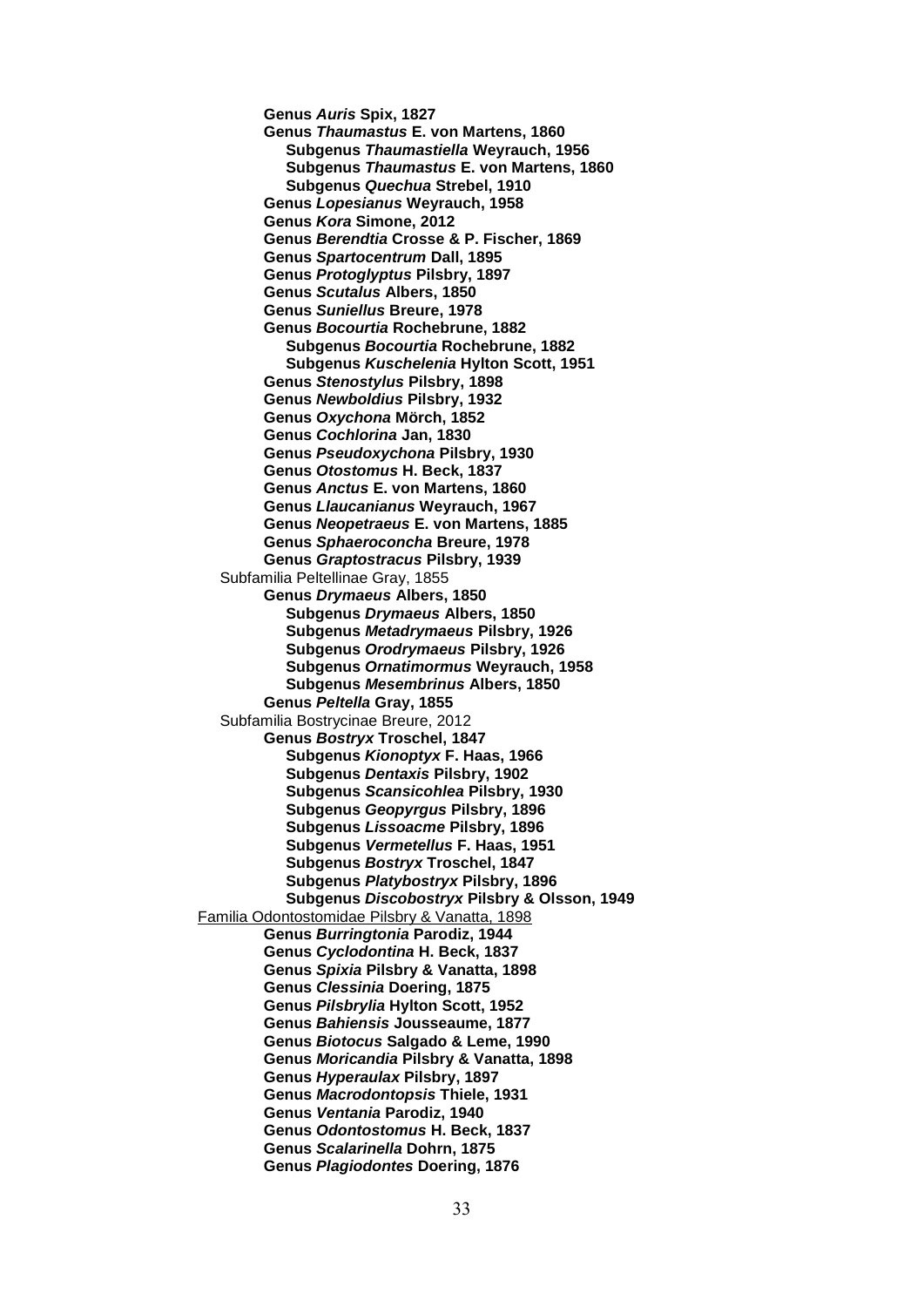**Genus** *Tomigerus* **Spix, 1827 Subgenus** *Tomigerus* **Spix, 1827 Subgenus** *Digerus* **F. Haas, 1937 Genus** *Clinispira* **Simone & Casati, 2013 Genus** *Bonnanius* **Jousseaume, 1900 Genus** *Anostoma* **Fischer von Waldheim, 1807 Subgenus** *Anostoma* **Fischer von Waldheim, 1807 Subgenus** *Ringicella* **Gray, 1847** Familia Simpulopsidae Schileyko, 1999 **Genus** *Leiostracus* **Albers, 1850 Genus** *Rhinus* **E. von Martens, 1860 Genus** *Simpulopsis* **H. Beck, 1837 Subgenus** *Eudioptus* **E. von Martens, 1860 Subgenus** *Simpulopsis* **H. Beck, 1837** Familia Bothriembryontidae Iredale, 1937 Subfamilia Bothriembryontinae Iredale, 1937 **Genus** *Bothriembryon* **Pilsbry, 1894 Subgenus** *Tasmanembryon* **Schileyko, 1933 Subgenus** *Bothriembryon* **Pilsbry, 1894** Subfamilia Prestonellinae van Bruggen, Herbert & Breure, 2016 **Genus** *Prestonella* **Connolly, 1929 Genus** *Discoleus* **Breure, 1978 Genus** *Plectostylus* **H. Beck, 1837** Subfamilia Placostylinae Pilsbry, 1946 **Genus** *Placostylus* **H. Beck, 1837 Genus** *Santacharis* **Iredale, 1927 Genus** *Malaitella* **Clench, 1941 Genus** *Basileostylus* **F. Haas, 1935 Genus** *Diplomorpha* **Ancey, 1884 Genus** *Quiros* **Solem, 1959 Genus** *Euplacostylus* **Crosse, 1875 Genus** *Aspastus* **Albers, 1850 Genus** *Leucocharis* **Pilsbry, 1900 Genus** *Poecilocharis* **Kobelt, 1891 Genus** *Callistocharis* **Pilsbry, 1900 Genus** *Eumecostylus* **E. von Martens, 1860 Genus** *Placocharis* **Pilsbry, 1900** Familia Megaspiridae Pilsbry, 1904 **Genus** *Megaspira* **I. Lea, 1836 Genus** *Callionepion* **Pilsbry & Vanatta, 1899** Familia Amphibuliminae P. Fischer, 1873 **Genus** *Rhodonyx* **P. Fischer, 1873 Genus** *Amphibulima* **Lamarck, 1805 Genus** *Pellicula* **P. Fischer, 1856 Genus** *Gaeotis* **Shuttleworth, 1854 Genus** *Plekocheilus* **Guilding, 1827 Subgenus** *Aeropictus* **Weyrauch, 1967 Subgenus** *Plekocheilus* **Guilding, 1827 Subgenus** *Eudolichotis* **Pilsbry, 1896 Subgenus** *Sparnotion* **Pilsbry, 1944 Subgenus** *Eurytus* **Albers, 1850 Genus** *Dryptus* **E. von Martens, 1860**

**Infraordo Oleacinoidei H. Adams & A. Adams, 1855**

**Superfamilia Oleacinoidea H. Adams & A. Adams, 1855**

Familia Spiraxidae H.B. Baker, 1939 Subfamilia Spiraxinae H.B. Baker, 1939 **Genus** *Spiraxis* **C.B. Adams, 1850**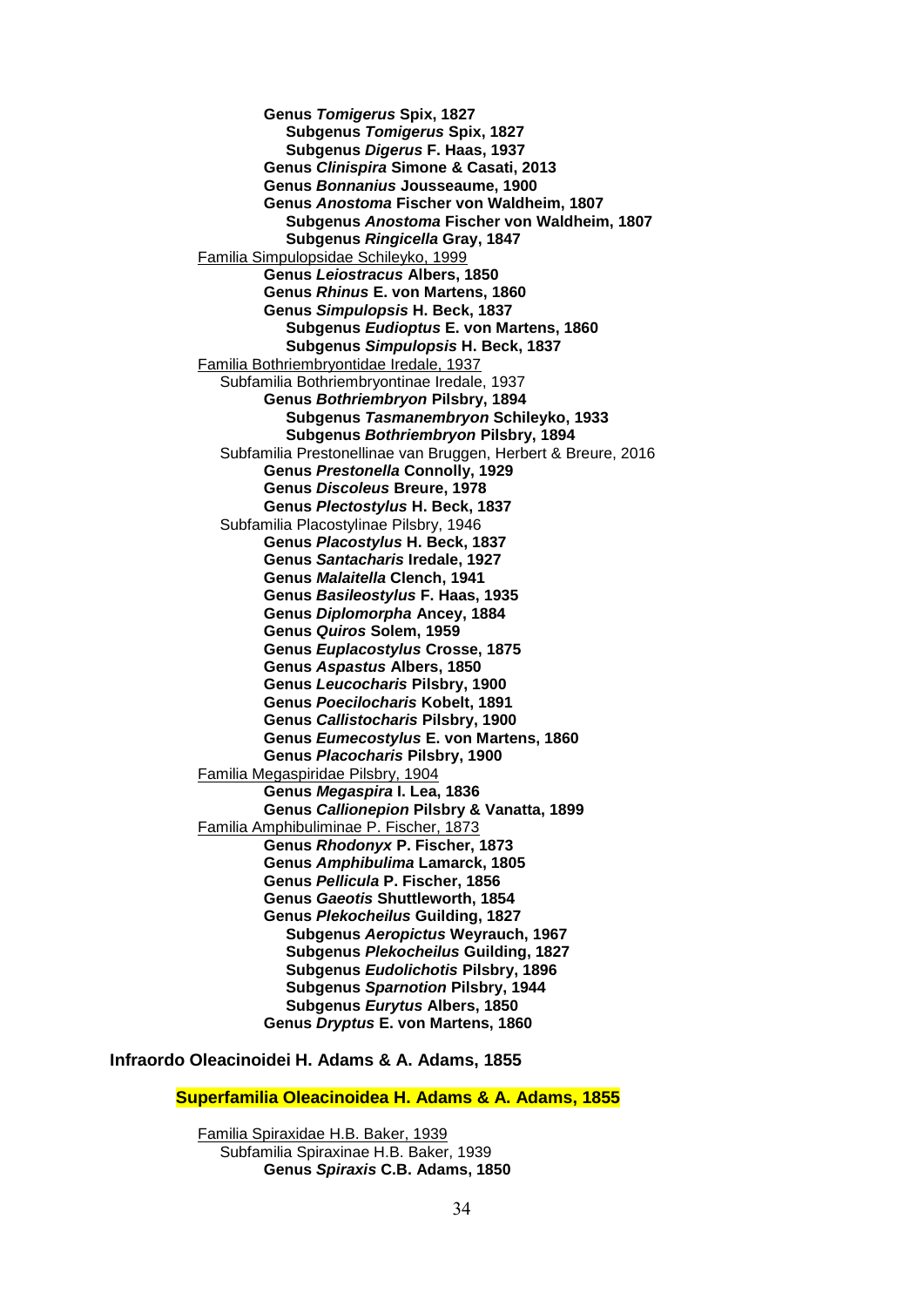**Subgenus** *Spiraxis* **C.B. Adams, 1850 Subgenus** *Dignaxis* **H.B. Baker, 1939 Subgenus** *Euspiraxis* **L. Pfeiffer, 1854 Subgenus** *Ravenia* **Crosse, 1873 Subgenus** *Repressaxis* **H.B. Baker, 1939 Genus** *Volutaxis* **Strebel & Pfeffer, 1882 Subgenus** *Volutaxis* **Strebel & Pfeffer, 1882 Subgenus** *Mirapex* **H.B. Baker, 1939 Subgenus** *Versutaxis* **H.B. Baker, 1939 Genus** *Rectaxis* **H.B. Baker, 1926 Genus** *Pseudosubulina* **Strebel & Pfeffer, 1882 Genus** *Miraradula* **H.B. Baker, 1939 Genus** *Tornaxis* **E. von Martens, 1898 Genus** *Mayaxis* **F.G. Thompson, 1995 Genus** *Micromena* **H.B. Baker, 1939** Subfamilia Euglandininae H.B. Baker, 1941 **Genus** *Boriquena* **H.B. Baker, 1941 Genus** *Streptostylops* **Pilsbry, 1933 Genus** *Varicoturris* **Pilsbry, 1907 Genus** *Streptostylella* **Pilsbry, 1907 Genus** *Varicoglandina* **Pilsbry, 1908 Genus** *Guillarmodia* **H.B. Baker, 1941 Subgenus** *Guillarmodia* **H.B. Baker, 1941 Subgenus** *Proameria* **H.B. Baker, 1941 Genus** *Euglandina* **Crosse & P. Fischer, 1870 Subgenus** *Euglandina* **Crosse & P. Fischer, 1870 Subgenus** *Cosmomenus* **H.B. Baker, 1941 Subgenus** *Singleya* **H.B. Baker, 1941 Genus** *Pittieria* **E. von Martens, 1901 Subgenus** *Pittieria* **E. von Martens, 1901 Subgenus** *Shuttleworthia* **H.B. Baker, 1941 Subgenus** *Laeviglandina* **Pilsbry, 1908 Genus** *Poiretia* **P. Fischer, 1883 Genus** *Sardopoiretia* **Bodon, Nardi, Braccia & Cianfanelli, 2010** Subfamilia Streptostylinae H.B. Baker, 1941 **Genus** *Salasiella* **Strebel, 1878 Subgenus** *Salasiella* **Strebel, 1878 Subgenus** *Perpusilla* **H.B. Baker, 1941 Genus** *Streptostyla* **Shuttleworth, 1852 Subgenus** *Eustreptostyla* **H.B. Baker, 1927 Subgenus** *Streptostyla* **Shuttleworth, 1852 Subgenus** *Chersomitra* **E. von Martens, 1860 Subgenus** *Peteniella* **Pilsbry, 1907 Genus** *Myxastyla* **F.G. Thompson, 1995 Genus** *Orizosoma* **Pilsbry, 1891 Genus** *Strebelia* **Crosse & P. Fischer, 1868** Familia Oleacinidae H. Adams & A. Adams, 1855 Subfamilia Varicellinae H.B. Baker, 1941 **Genus** *Varicella* **L. Pfeiffer, 1854 Subgenus** *Varicella* **L. Pfeiffer, 1854 Subgenus** *Varicellaria* **Pilsbry, 1907 Subgenus** *Varicellopsis* **Pilsbry, 1907 Subgenus** *Varicellina* **Pilsbry, 1907 Subgenus** *Varicellidea* **Pilsbry, 1907 Genus** *Biangulaxis* **Pilsbry, 1907 Genus** *Euvaricella* **H.B. Baker, 1935 Genus** *Costavarix* **H.B. Baker, 1935 Genus** *Melaniella* **L. Pfeiffer, 1857 Subgenus** *Melaniella* **L. Pfeiffer, 1857 Subgenus** *Glandinella* **L. Pfeiffer, 1879**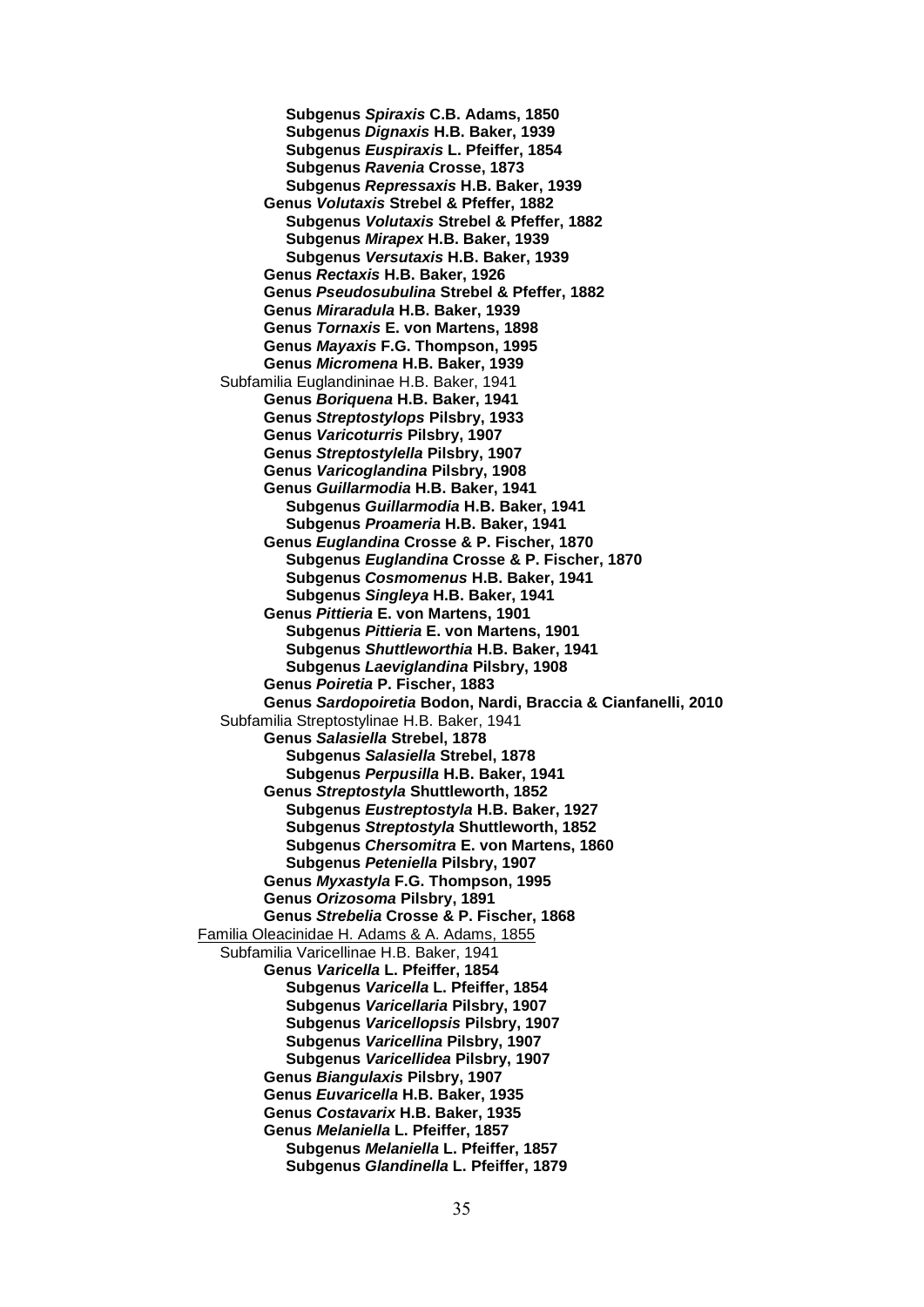**Subgenus** *Varicellula* **Pilsbry, 1907 Genus** *Laevaricella* **Pilsbry, 1907 Genus** *Vagavarix* **H.B. Baker, 1941 Genus** *Sigmataxis* **Pilsbry, 1907** Subfamilia Oleacininae H. Adams & A. Adams, 1855 **Genus** *Oleacina* **Röding, 1798 Genus** *Flavoleacina* **Pilsbry, 1908 Genus** *Laevoleacina* **Pilsbry, 1907 Genus** *Cuboleacina* **Schileyko, 2000 Genus** *Plicoleacina* **Pilsbry & Vanatta, 1928 Genus** *Rectoleacina* **Pilsbry, 1907**

#### **Superfamilia Haplotrematoidea H.B. Baker, 1925**

Familia Haplotrematidae H.B. Baker, 1925 Subfamilia Haplotrematinae H.B. Baker, 1925 **Genus** *Haplotrema* **Ancey, 1881 Subgenus** *Haplomena* **H.B. Baker, 1931 Subgenus** *Haplotrema* **Ancey, 1881 Subgenus** *Geomene* **Pilsbry, 1927 Genus** *Ancotrema* **H.B. Baker, 1931 Genus** *Ancomena* **H.B. Baker, 1931 Genus** *Greggiella* **H.B. Baker, 1941** Subfamilia Austroselenitinae H.B. Baker, 1941 **Genus** *Austroselenites* **Kobelt, 1905 Genus** *Zophos* **Gude, 1911**

# **Infraordo Rhytidoidei Pilsbry, 1893**

#### **Superfamilia Rhytidoidea Pilsbry, 1893**

Familia Rhytididae Pilsbry, 1893 Subfamilia Rhytidinae Pilsbry, 1893 **Genus** *Altidelos* **Stanisic, 2010 Genus** *Annabellia* **Shea & Griffiths, 2010 Genus** *Amborhytida* **Climo, 1974 Genus** *Austrorhytida* **B.J. Smith, 1987 Genus** *Briansmithia* **Stanisic, 2010 Genus** *Costadelos* **Stanisic, 2010 Genus** *Delos* **Hutton, 1904 Genus** *Delouagapia* **Powell, 1952 Genus** *Diplomphalus* **Crosse & P. Fischer, 1873 Genus** *Echotrida* **Iredale, 1933 Genus** *Griffithsina* **Stanisic, 2010 Genus** *Hebridelos* **Solem, 1959 Genus** *Laevidelos* **Stanisic, 2010 Genus** *Limesta* **Stanisic, 2010 Genus** *Macrocycloides* **E. von Martens, 1867 Genus** *Macrodelos* **Stanisic, 2010 Genus** *Microdelos* **Stanisic, 2010 Genus** *Minidelos* **Stanisic, 2010 Genus** *Montidelos* **Iredale, 1943 Genus** *Murphitella* **Iredale, 1933 Genus** *Namoitena* **Iredale, 1933 Genus** *Nata* **H. Watson, 1934 Subgenus** *Nata* **H. Watson, 1934 Subgenus** *Natella* **H. Watson, 1934 Genus** *Natalina* **Pilsbry, 1893 Subgenus** *Natalina* **Pilsbry, 1893**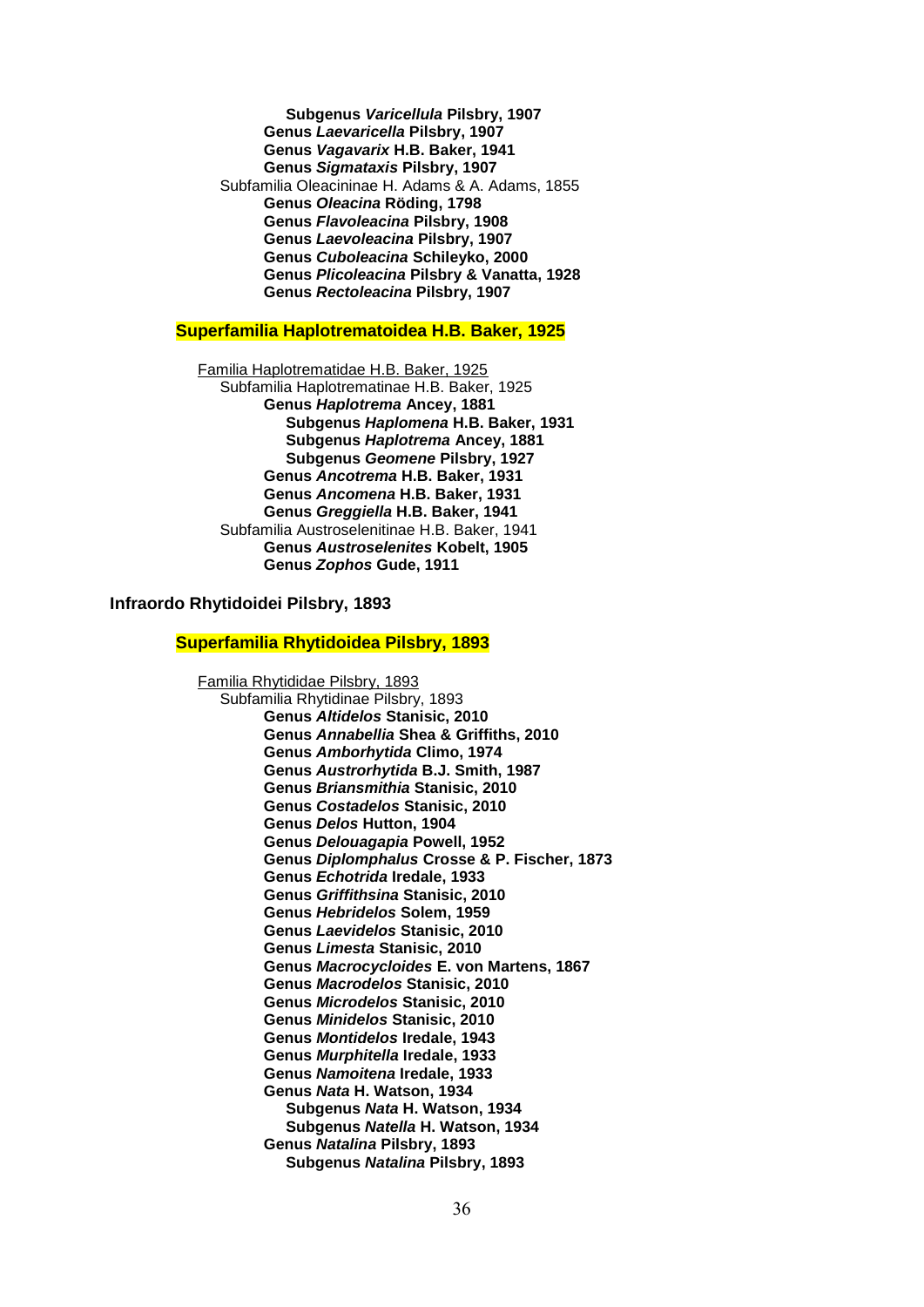**Subgenus** *Tongalina* **Herbert & Moussalli, 2010 Genus** *Afrorhytida* **Möllendorff, 1902 Genus** *Capitina* **H. Watson, 1934 Genus** *Occirhenea* **Iredale, 1933 Genus** *Ouagapia* **Crosse, 1895 Genus** *Powelliphanta* **O'Connor, 1945 Genus** *Prolesophanta* **Iredale, 1933 Genus** *Protorugosa* **Shea & Griffiths, 2010 Genus** *Pseudechotrida* **Stanisic, 2010 Genus** *Pseudomphalus* **Ancey, 1882 Genus** *Ptychorhytida* **Möllendorff, 1902 Genus** *Rhytida* **E. von Martens, 1860 Genus** *Saladelos* **B.J. Smith, 1979 Genus** *Scagacola* **Stanisic, 2010 Genus** *Schizoglossa* **Hedley, 1893 Genus** *Strangesta* **Iredale, 1937 Genus** *Tasmaphena* **Iredale, 1933 Genus** *Terrycarlessia* **Stanisic, 2010 Genus** *Torresiropa* **Solem, 1959 Genus** *Umbilidelos* **Stanisic, 2010 Genus** *Victaphanta* **Iredale, 1933 Genus** *Vitellidelos* **Stanisic, 2010 Genus** *Wainuia* **Powell, 1930** Subfamilia Chlamydephorinae Cockerell, 1935 (1903) **Genus** *Chlamydephorus* **W.G. Binney, 1879**

### **Superfamilia Acavoidea Pilsbry, 1895**

Familia Acavidae Pilsbry, 1895 **Genus** *Acavus* **Montfort, 1810 Genus** *Oligospira* **Ancey, 1887 Genus** *Stylodonta* **De Cristofori & Jan, 1832 Genus** *Ampelita* **H. Beck, 1837 Subgenus** *Ampelita* **H. Beck, 1837 Subgenus** *Xystera* **Emberton, 1990 Subgenus** *Vescona* **Emberton, 1990 Genus** *Helicophanta* **A. Férussac, 1821 Subgenus** *Helicophanta* **A. Férussac, 1821 Subgenus** *Nigriphanta* **Groh & Poppe, 2002 Subgenus** *Spiriphanta* **Groh & Poppe, 2002 Genus** *Embertoniphanta* **Groh & Poppe, 2002 Genus** *Eurystyla* **Ancey, 1887** Familia Clavatoridae Thiele, 1926 **Genus** *Leucotaenius* **E. von Martens, 1860 Genus** *Clavator* **E. von Martens, 1860 Subgenus** *Clavator* **E. von Martens, 1860 Subgenus** *Cylindroclavator* **Groh & Poppe, 2002 Genus** *Paraclavator* **Groh & Poppe, 2002** Familia Caryodidae Connolly, 1926 **Genus** *Anoglypta* **E. von Martens, 1860 Genus** *Pedinogyra* **E. von Martens, 1860 Genus** *Caryodes* **Albers, 1850 Genus** *Pygmipanda* **Iredale, 1933 Genus** *Hedleyella* **Iredale, 1914 Genus** *Brazieresta* **Iredale, 1933 Genus** *Pandofella* **Iredale, 1933** Familia Macrocyclidae Thiele, 1926 **Genus** *Macrocyclis* **H. Beck, 1837** Familia Dorcasiidae Connolly, 1915 **Genus** *Trigonephrus* **Pilsbry, 1905**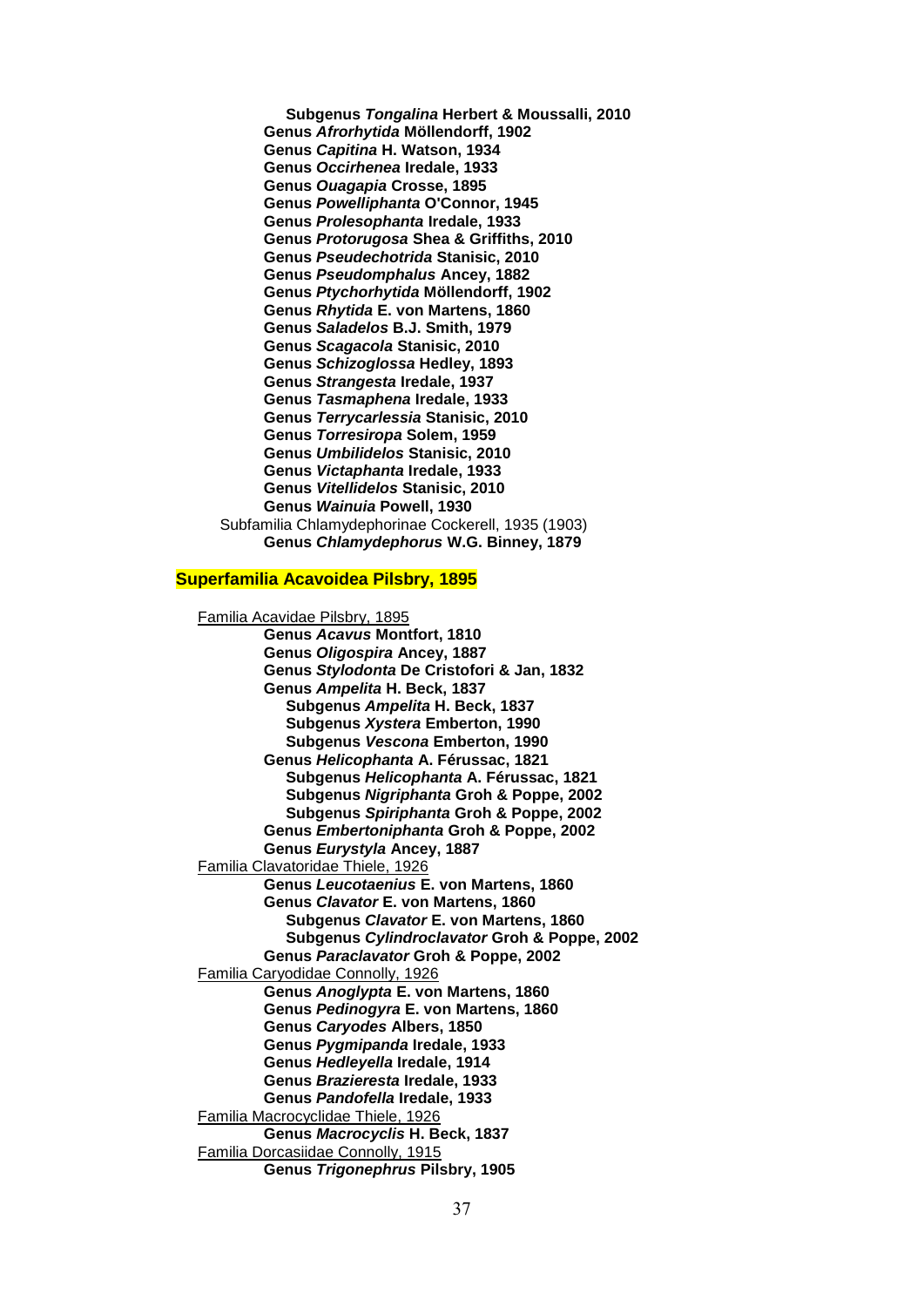**Genus** *Dorcasia* **Gray, 1838 Genus** *Tulbaghinia* **Melvill & Ponsonby, 1898** Familia Strophocheilidae Pilsbry, 1902 Subfamilia Strophocheilinae Pilsbry, 1902 **Genus** *Anthinus* **Albers, 1850 Genus** *Gonyostomus* **H. Beck, 1837 Genus** *Strophocheilus* **Spix, 1827 Genus** *Mirinaba* **Morretes, 1955 Genus** *Speironepion* **Bequaert, 1948 Genus** *Chiliborus* **Pilsbry, 1926 Genus** *Austroborus* **Parodiz, 1949** Subfamilia Megalobuliminae Leme, 1973 **Genus** *Megalobulimus* **K. Miller, 1878** Familia Megomphicidae H.B. Baker, 1930 **Genus** *Glyptostoma* **Bland & W.G. Binney, 1873 Genus** *Megomphix* **H.B. Baker, 1930 Genus** *Ammonitella* **J.G. Cooper, 1869 Genus** *Polygyrella* **Bland, 1869 Genus** *Polygyroidea* **Pilsbry, 1924**

### **Infraordo Punctoidei Morse, 1864**

## **Superfamilia Punctoidea Morse, 1864**

Familia Punctidae Morse, 1864 Subfamilia Laominae Suter, 1913 **Genus** *Allentula* **Iredale, 1958 Genus** *Charopinesta* **Iredale, 1944 Genus** *Christianoconcha* **Iredale, 1945 Genus** *Dignamoconcha* **Iredale, 1944 Genus** *Excellaoma* **Iredale, 1937 Genus** *Goweriana* **Shea & Griffiths, 2010 Genus** *Gratilaoma* **Iredale, 1939 Genus** *Insullaoma* **Iredale, 1937 Genus** *Iotula* **Iredale, 1941 Genus** *Kaputaresta* **Stanisic, 2010 Genus** *Kokikora* **Climo & Goulstone, 1995 Genus** *Kokopapa* **Climo & Mahlfeld, 2012 Genus** *Laoma* **Gray, 1850 Genus** *Laomavix* **Iredale, 1933 Genus** *Laomarex* **Powell, 1948 Genus** *Laomopa* **Iredale, 1945 Genus** *Magilaoma* **Iredale, 1937 Genus** *Miselaoma* **Iredale, 1933 Genus** *Obanella* **Dell, 1952 Genus** *Paralaoma* **Iredale, 1913 Genus** *Pasmaditta* **Kershaw & B.J. Smith, 1986 Genus** *Pedicamista* **Kershaw & B.J. Smith, 1986 Genus** *Pernastela* **Iredale, 1944 Genus** *Phrixgnathus* **Hutton, 1882 Genus** *Pichikadi* **Vargas-Almonacid & Stuardo, 2007 Genus** *Pseudiotula* **Stanisic, 2010 Genus** *Semilaoma* **Iredale, 1944 Genus** *Taguahelix* **Powell, 1955 Genus** *Trocholaoma* **Iredale, 1937 Genus** *Turbolaoma* **Iredale, 1937 Genus** *Westralaoma* **Iredale, 1939** Subfamilia Punctinae Morse, 1864 **Genus** *Punctum* **Morse, 1864 Subgenus** *Pseudopunctum* **Morrison, 1935**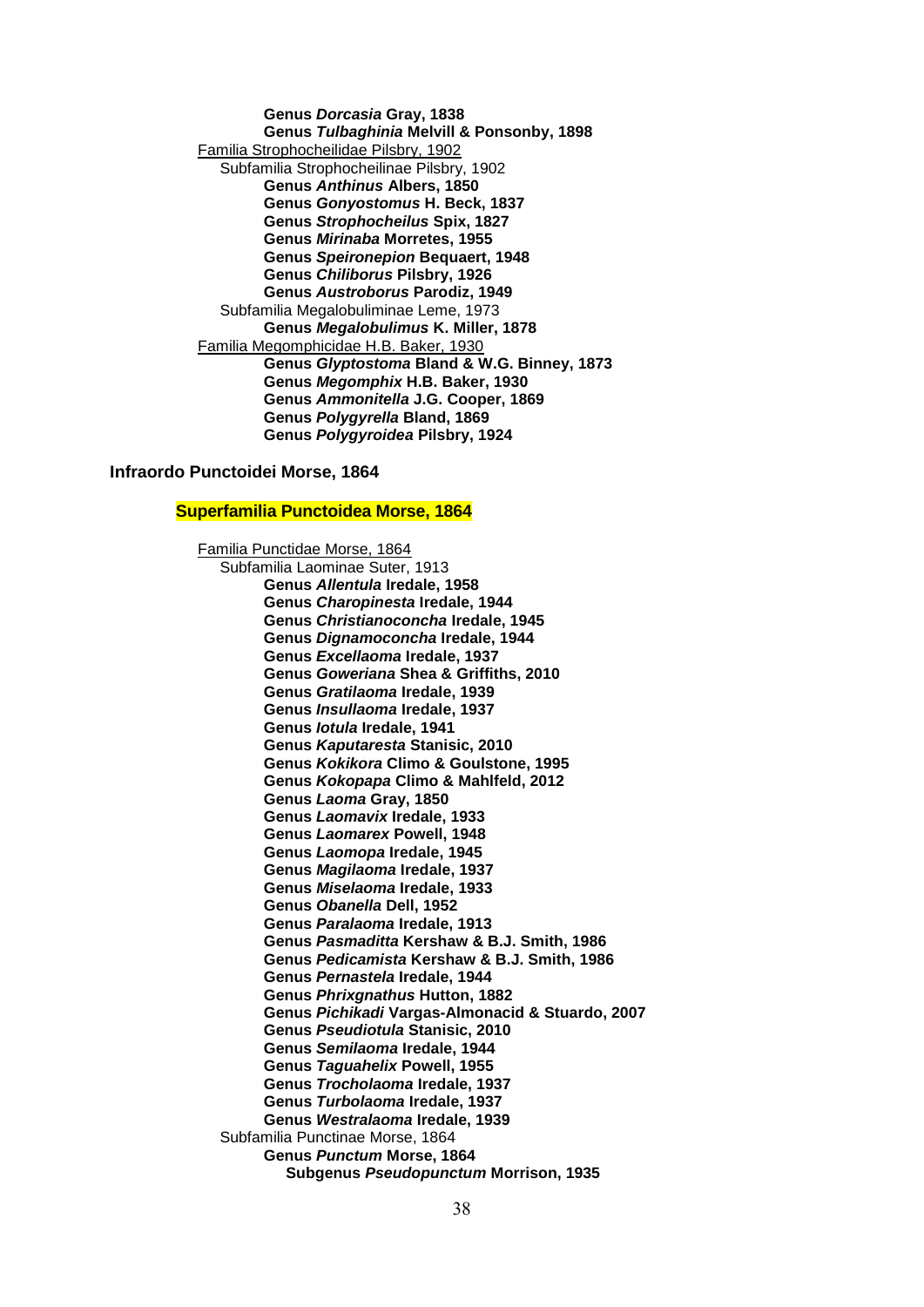**Subgenus** *Punctum* **Morse, 1864** Familia Endodontidae Pilsbry, 1895 **Genus** *Beilania* **Preston, 1913 Genus** *Minidonta* **Solem, 1976 Genus** *Mautodontha* **Solem, 1976 Subgenus** *Mautodontha* **Solem, 1976 Subgenus** *Garrettoconcha* **Solem, 1976 Genus** *Anceyodonta* **Solem, 1976 Genus** *Cookeconcha* **Solem, 1976 Genus** *Kleokyphus* **Solem, 1976 Genus** *Opanara* **Solem, 1976 Genus** *Rhysoconcha* **Solem, 1976 Genus** *Ruatara* **Solem, 1976 Genus** *Orangia* **Solem, 1976 Genus** *Australdonta* **Solem, 1976 Genus** *Taipidon* **Solem, 1976 Genus** *Planudonta* **Solem, 1976 Genus** *Rikitea* **Solem & C.M. Cooke, 1976 Genus** *Nesodiscus* **Thiele, 1931 Genus** *Nesophila* **Pilsbry, 1893 Genus** *Kondoconcha* **Solem, 1976 Genus** *Endodonta* **Albers, 1850 Genus** *Pseudolibera* **Solem, 1976 Genus** *Libera* **Garrett, 1881 Genus** *Gambiodonta* **Solem, 1976 Genus** *Thaumatodon* **Pilsbry, 1893 Genus** *Priceconcha* **Solem, 1973 Genus** *Zyzzyxdonta* **Solem, 1976 Genus** *Aaadonta* **Solem, 1976 Genus** *Afrodonta* **Melvill & Ponsonby, 1908** Familia Charopidae Hutton, 1884 Subfamilia Rotadiscinae H.B. Baker, 1927 **Genus** *Microcharopa* **Solem, 1983 Genus** *Rotacharopa* **Stanisic, 1990 Genus** *Rotadiscus* **Pilsbry, 1926 Genus** *Radiodiscus* **Pilsbry, 1906 Genus** *Radioconus* **H.B. Baker, 1927 Genus** *Radiodomus* **H.B. Baker, 1930 Genus** *Missioclivus* **Iredale, 1941 Genus** *Damonita* **Climo, 1981 Genus** *Alsolemia* **Climo, 1981 Genus** *Loisthodon* **Climo, 1989 Genus** *Zelandiscus* **Climo, 1989 Genus** *Mitodon* **Climo, 1989 Genus** *Ptychodon* **Ancey, 1888 Genus** *Huonodon* **Iredale, 1945 Genus** *Ridleya* **Ancey, 1901 Genus** *Helenoconcha* **Pilsbry, 1892** Subfamilia Charopinae Hutton, 1884 **Genus** *Acanthoptyx* **Ancey, 1888 Genus** *Acheronopa* **Hyman & Stanisic, 2005 Genus** *Aeschrodomus* **Pilsbry, 1892 Genus** *Allocharopa* **Iredale, 1937 Genus** *Andrefrancia* **Solem, 1960 Genus** *Annoselix* **Iredale, 1939 Genus** *Ba* **Solem, 1983 Genus** *Barringtonica* **Shea, Colgan & Stanisic, 2012 Genus** *Biomphalopa* **Stanisic, 1990 Genus** *Bischoffena* **Iredale, 1937 Genus** *Cancellocochlea* **Shea, Colgan & Stanisic, 2012**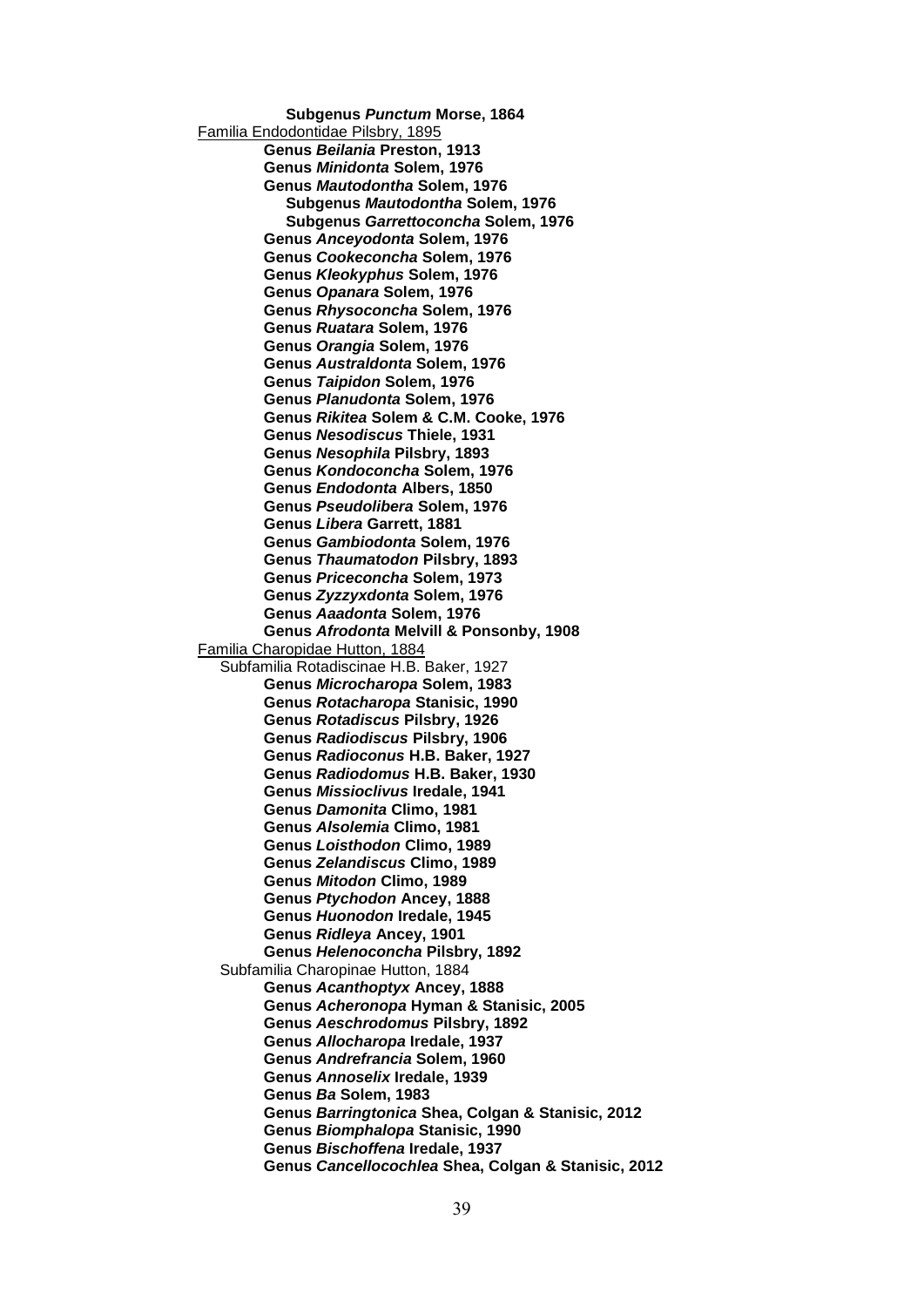**Genus** *Cavellia* **Iredale, 1915 Genus** *Charopa* **E. von Martens, 1860 Genus** *Charopella* **Iredale, 1944 Genus** *Chaureopa* **Climo, 1985 Genus** *Coenocharopa* **Stanisic, 1990 Genus** *Comboynea* **Shea, Colgan & Stanisic, 2012 Genus** *Coricudgia* **Hyman & Stanisic, 2005 Genus** *Corinomala* **Iredale, 1939 Genus** *Cryptocharopa* **Preston, 1913 Genus** *Cralopa* **Iredale, 1941 Genus** *Cumberlandica* **Shea, Colgan & Stanisic, 2012 Genus** *Danielleilona* **Stanisic, 1993 Genus** *Decoriropa* **Hyman & Stanisic, 2005 Genus** *Dentherona* **Iredale, 1933 Subgenus** *Dentherona* **Iredale, 1933 Subgenus** *Kannaropa* **Iredale, 1937 Genus** *Dictyoropa* **Shea, Colgan & Stanisic, 2012 Genus** *Diphyoropa* **Hyman & Stanisic, 2005 Genus** *Dipnelix* **Iredale, 1937 Genus** *Discocharopa* **Iredale, 1913 Genus** *Dividospiralia* **Stanisic, 2010 Genus** *Dupucharopa* **Iredale, 1937 Genus** *Egestula* **Iredale, 1915 Genus** *Egilodonta* **Iredale, 1937 Genus** *Egilomen* **Iredale, 1937 Genus** *Elsothera* **Iredale, 1933 Genus** *Epinicium* **Iredale, 1939 Genus** *Excaliburopa* **Stanisic, 2010 Genus** *Fectola* **Iredale, 1915 Genus** *Frustropa* **Iredale, 1945 Genus** *Geminoropa* **Kershaw, 1955 Genus** *Gerontia* **Hutton, 1882 Genus** *Gouldiropa* **Hyman & Stanisic, 2005 Genus** *Goweroconcha* **Iredale, 1944 Genus** *Graeffedon* **Solem, 1983 Genus** *Gyrocochlea* **Hedley, 1924 Genus** *Gyropena* **Iredale, 1944 Genus** *Hedleyoconcha* **Pilsbry, 1893 Genus** *Isolderopa* **Stanisic, 2010 Genus** *Kermodon* **Iredale, 1945 Genus** *Koreelahropa* **Stanisic, 2010 Genus** *Lauopa* **Solem, 1983 Genus** *Lagivala* **Solem, 1983 Genus** *Lenwebbia* **Stanisic, 1990 Genus** *Letomola* **Iredale, 1941 Genus** *Leurocochlea* **Stanisic, 2010 Genus** *Luinodiscus* **Iredale, 1937 Genus** *Luturopa* **Stanisic, 2010 Genus** *Maafu* **Solem, 1983 Genus** *Macleayropa* **Stanisic, 2010 Genus** *Macphersonea* **Shea, Colgan & Stanisic, 2012 Genus** *Macrophallikoropa* **Hyman & Stanisic, 2005 Genus** *Marilyniropa* **Hyman & Stanisic, 2005 Genus** *Micromphalia* **Ancey, 1882 Genus** *Mocella* **Iredale, 1915 Genus** *Monomphalus* **Ancey, 1882 Genus** *Mulathena* **B.J. Smith & Kershaw, 1985 Genus** *Mussonula* **Iredale, 1937 Genus** *Mystivagor* **Iredale, 1944 Genus** *Nautiliropa* **Stanisic, 1990**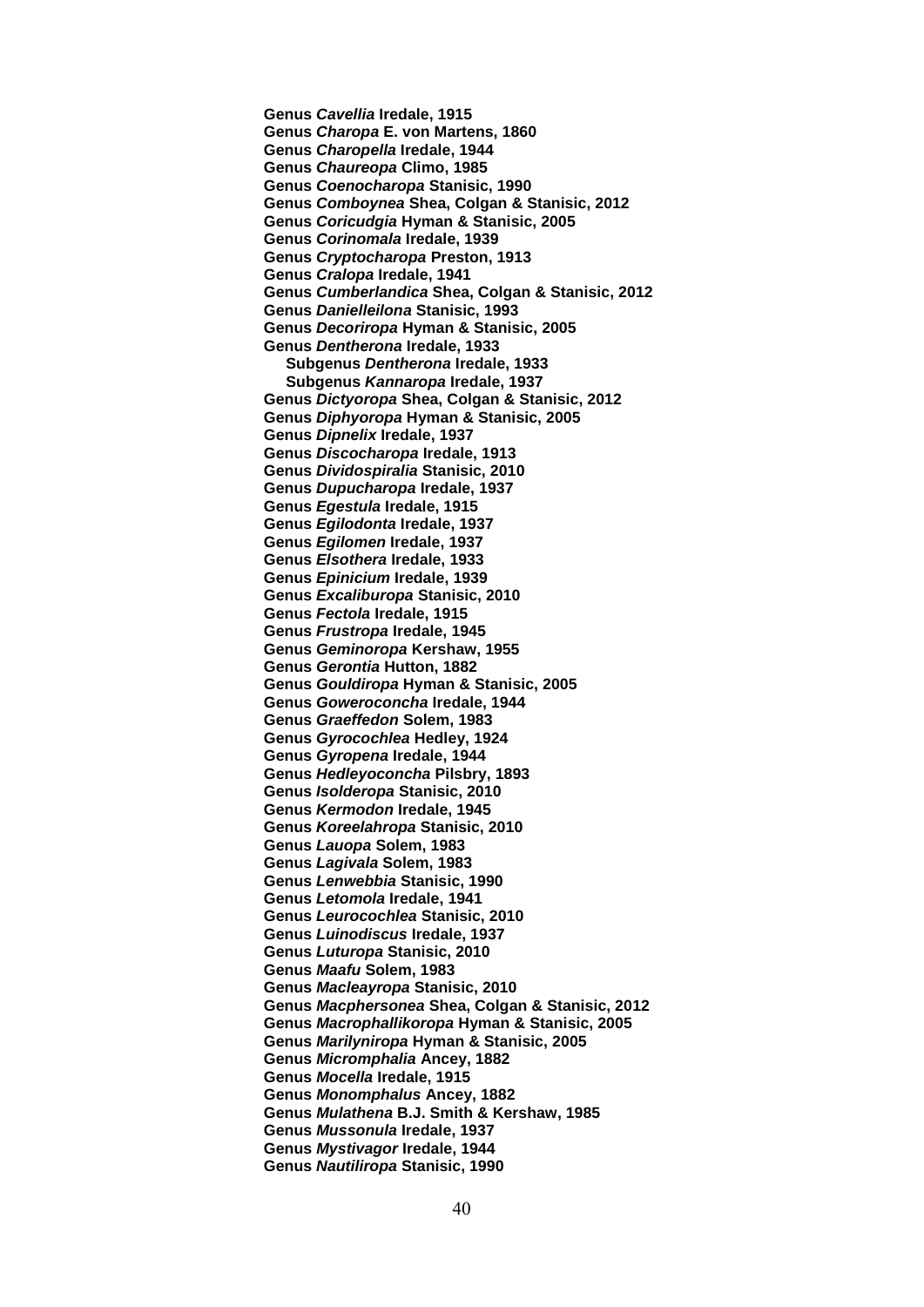**Genus** *Neoparyphantopsis* **Miquel & Araya, 2015 Genus** *Ngairea* **Stanisic, 1990 Genus** *Norfolcioconcha* **Preston, 1913 Genus** *Notodiscus* **Thiele, 1931 Genus** *Omphaloropa* **Stanisic, 1990 Genus** *Oreokera* **Stanisic, 1987 Genus** *Oreomava* **Kershaw, 1956 Genus** *Papulaoma* **Iredale, 1941 Genus** *Paracharopa* **Climo, 1983 Genus** *Pararhytida* **Ancey, 1882 Genus** *Paratrochus* **Pilsbry, 1893 Genus** *Parvicharopa* **Solem, 1958 Genus** *Paryphantopsis* **Thiele, 1928 Genus** *Penescosta* **Iredale, 1944 Genus** *Pereduropa* **Stanisic, 2010 Genus** *Pernagera* **Iredale, 1939 Genus** *Phenacharopa* **Pilsbry, 1893 Genus** *Pillomena* **Iredale, 1937 Genus** *Planilaoma* **Iredale, 1937 Genus** *Planorbacochlea* **Shea, Colgan & Stanisic, 2012 Genus** *Platyrhytida* **Cockerell, 1895 Genus** *Plesiopsis* **Ancey, 1888 Genus** *Pseudocharopa* **Peile, 1929 Genus** *Pulcharopa* **Iredale, 1944 Genus** *Pulchridomus* **Climo, 1980 Genus** *Reticharopa* **Solem, 1959 Genus** *Rhophodon* **Hedley, 1924 Genus** *Rhytidopsis* **Ancey, 1882 Genus** *Richardsoniana* **Stanisic, 2010 Genus** *Richmondaropa* **Shea, Colgan & Stanisic, 2012 Genus** *Roblinella* **Iredale, 1937 Genus** *Scelidoropa* **Hyman & Stanisic, 2005 Genus** *Setomedea* **Iredale, 1941 Genus** *Setoturbinata* **Stanisic, 2010 Genus** *Sharniropa* **Hyman & Stanisic, 2005 Genus** *Shearopa* **Stanisic, 2010 Genus** *Sinployea* **Solem, 1983 Genus** *Spiraliropa* **Stanisic, 2010 Genus** *Stenacapha* **B.J. Smith & Kershaw, 1985 Genus** *Subfectola* **Powell, 1939 Genus** *Suteria* **Pilsbry, 1892 Genus** *Teracharopa* **Maassen, 2000 Genus** *Therasiella* **Powell, 1948 Genus** *Thryasona* **B.J. Smith & Kershaw, 1985 Genus** *Tropidotropis* **Ancey, 1888 Genus** *Tuimalila* **Solem, 1983 Genus** *Vatusila* **Solem, 1983 Genus** *Whiteheadia* **Hyman & Stanisic, 2005 Genus** *Ygernaropa* **Stanisic, 2010** Subfamilia Therasiinae Schileyko, 2001 **Genus** *Phacussa* **Hutton, 1883 Genus** *Thermia* **Hutton, 1904 Genus** *Serpho* **Hutton, 1904 Genus** *Therasia* **Hutton, 1883 Genus** *Thalassohelix* **Pilsbry, 1892** Subfamilia Phenacohelicinae Suter, 1892 **Genus** *Phenacohelix* **Suter, 1892 Genus** *Allodiscus* **Pilsbry, 1892 Genus** *Hirsutodiscus* **Climo, 1971 Genus** *Granallodiscus* **B.A. Marshall & Barker, 2008**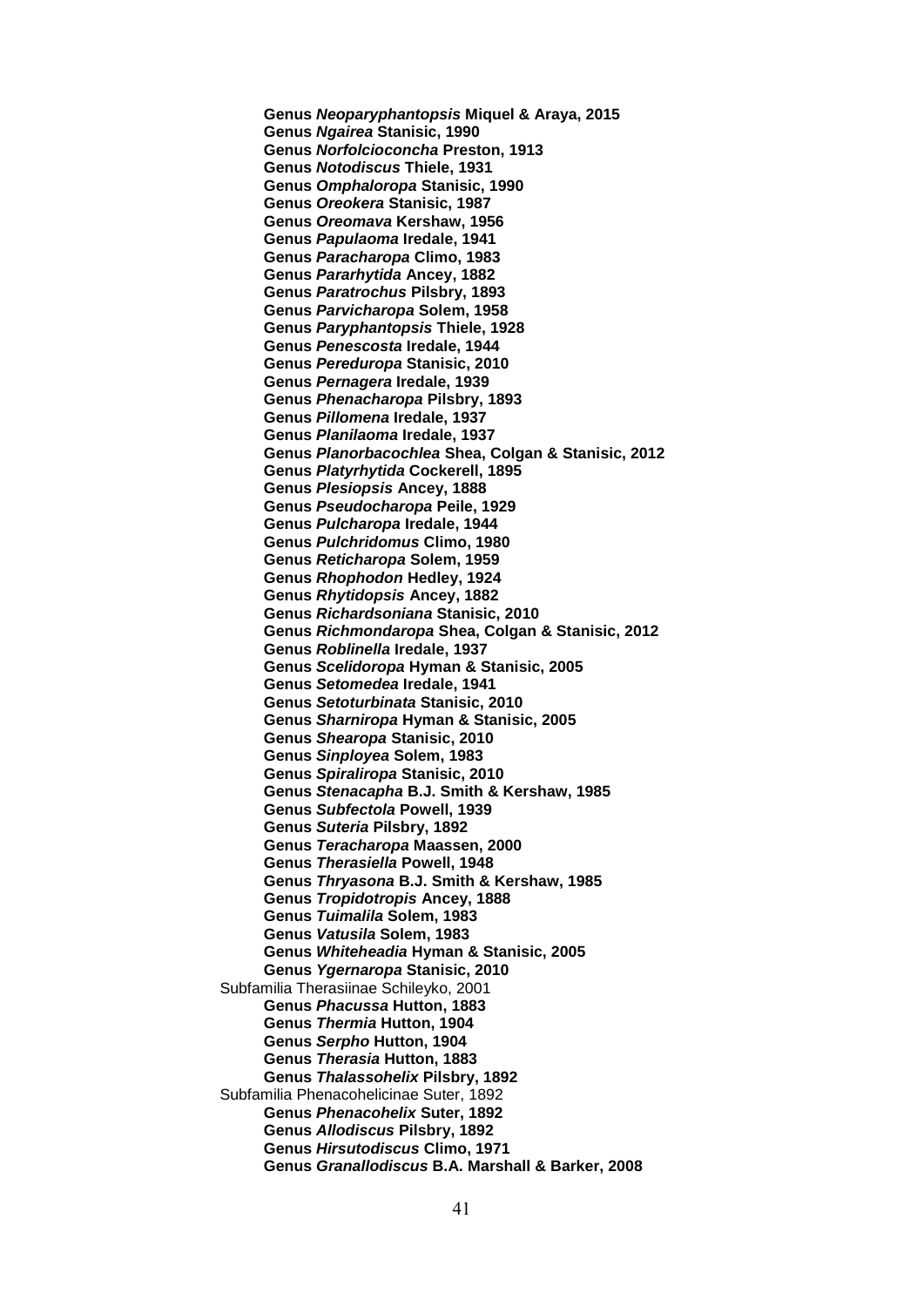**Genus** *Pseudallodiscus* **Climo, 1971 Genus** *Costallodiscus* **B.A. Marshall & Barker, 2008 Genus** *Canallodiscus* **B.A. Marshall & Barker, 2008** Subfamilia Flammulininae Crosse, 1895 **Genus** *Amphidoxa* **Albers, 1850 Genus** *Protoflammulina* **Climo, 1971 Genus** *Flammulina* **E. von Martens, 1873 Genus** *Montaropa* **Climo, 1984 Genus** *Flammulops* **Iredale, 1937** Subfamilia Flammoconchinae Schileyko, 2001 **Genus** *Flammocharopa* **Climo, 1970 Genus** *Flammoconcha* **Dell, 1952** Subfamilia Ranfurlyinae Schileyko, 2001 **Genus** *Ranfurlya* **Suter, 1903** Subfamilia Trachycystinae Schileyko, 1986 **Genus** *Trachycystis* **Pilsbry, 1893 Genus** *Reticulapex* **Emberton & Pearce, 2000 Genus** *Lyrocystis* **H. Watson, 1934 Genus** *Liparocystis* **H. Watson, 1934 Genus** *Chalcocystis* **H. Watson, 1934 Genus** *Phortion* **Preston, 1910 Genus** *Prositala* **Germain, 1915 Genus** *Psichion* **Gude, 1911 Genus** *Chilocystis* **H. Watson, 1934 Genus** *Phaulocystis* **H. Watson, 1934 Genus** *Cyclocystis* **H. Watson, 1934 Genus** *Dendrotrichia* **van Bruggen & Verdcourt, 1965 Genus** *Xerocystis* **H. Watson, 1934 Genus** *Propilula* **Germain, 1918 Genus** *Pilula* **E. von Martens, 1898 Genus** *Helenodiscus* **Solem, 1977 Genus** *Pseudohelenoconcha* **Zilch, 1959 Genus** *Austrodiscus* **Parodiz, 1957 Genus** *Zilchogyra* **Weyrauch, 1965 Genus** *Stephadiscus* **Hylton Scott, 1981 Genus** *Stephanoda* **E. von Martens, 1860 Genus** *Stephacharopa* **Miquel & Araya, 2013 Genus** *Araucocharopa* **Miquel & Cádiz Lorca, 2008 Genus** *Payenia* **J. Mabille & Rochebrune, 1889 Genus** *Glabrogyra* **Müller da Fonseca & Thomé, 1993 Genus** *Lilloiconcha* **Weyrauch, 1965 Genus** *Chellius* **Vargas-Almonacid & Stuardo, 2007** Subfamilia Otoconchinae Cockerell, 1893 **Genus** *Otoconcha* **Hutton, 1883 Genus** *Maoriconcha* **Dell, 1952** Subfamilia Trukcharopinae Solem, 1983 **Genus** *Trukcharopa* **Solem, 1983 Genus** *Kubaryiellus* **Solem, 1983 Genus** *Russatus* **Solem, 1983 Genus** *Roimontis* **Solem, 1983 Genus** *Palikirus* **Solem, 1983 Genus** *Jokajdon* **Solem, 1983 Genus** *Palline* **Solem, 1983** Subfamilia Semperdoninae Solem, 1983 **Genus** *Semperdon* **Solem, 1983 Genus** *Ladronellum* **Solem, 1983 Genus** *Himeroconcha* **Solem, 1983** Subfamilia Thysanotinae Godwin-Austen, 1907 **Genus** *Thysanota* **E. von Martens, 1860 Genus** *Glyptaulax* **Gude, 1914**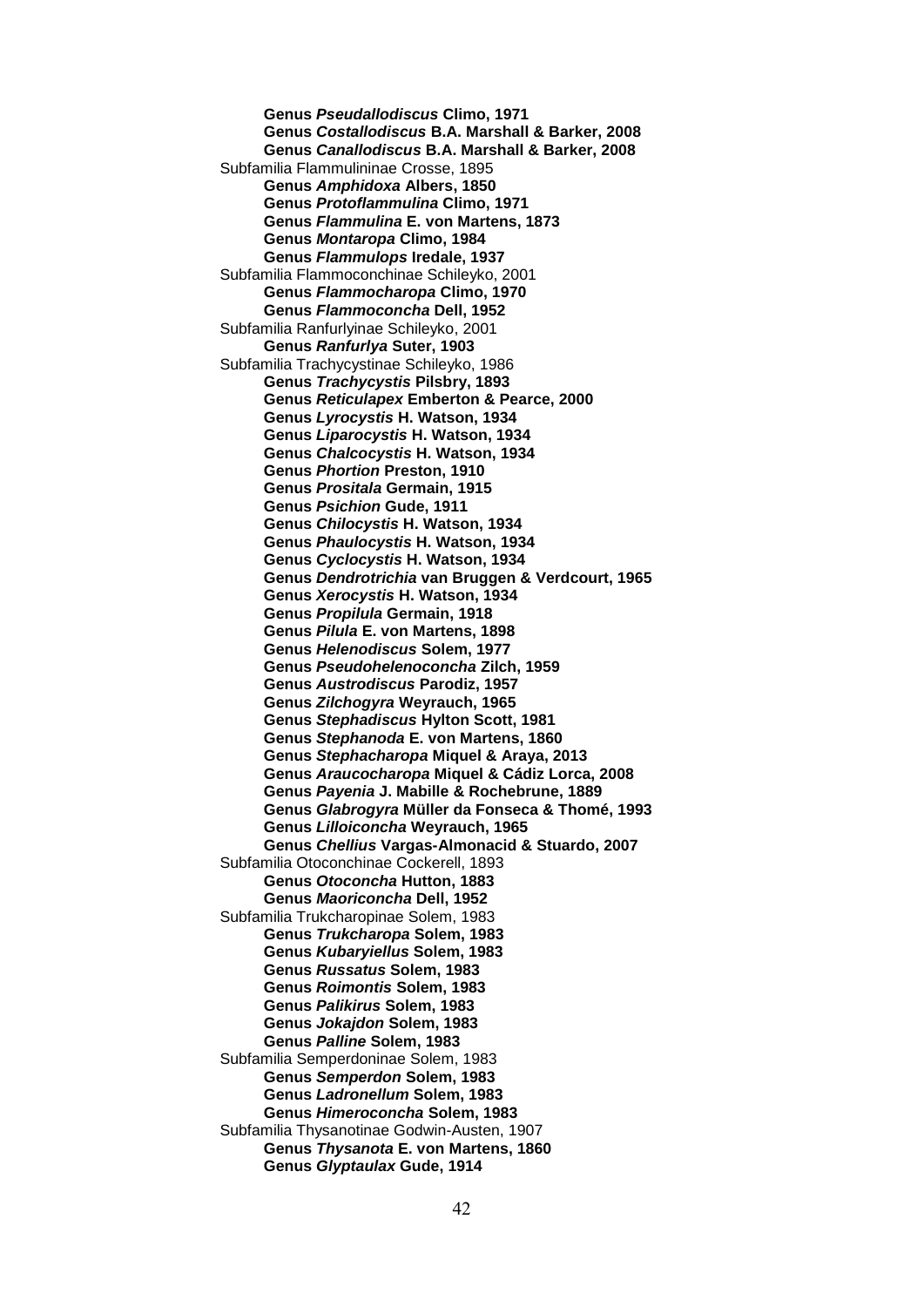**Genus** *Ruthvenia* **Gude, 1911 Genus** *Philalanka* **Godwin-Austen, 1898 Genus** *Hirasea* **Pilsbry, 1902 Genus** *Hirasiella* **Pilsbry, 1902 Genus** *Tadaia* **Minato & Okubo, 1992 Genus** *Fametesta* **Pilsbry, 1902** Familia Helicodiscidae Pilsbry, 1927 Subfamilia Stenopylinae Thiele, 1931 **Genus** *Stenopylis* **Fulton, 1914 Genus** *Microphyura* **Ancey, 1882** Subfamilia Helicodiscinae Pilsbry, 1927 **Genus** *Helicodiscus* **Morse, 1864 Subgenus** *Helicodiscus* **Morse, 1864 Subgenus** *Troglodiscus* **Hubricht, 1962 Subgenus** *Pseudiscus* **Morrison, 1942 Genus** *Lucilla* **R.T. Lowe, 1852 Genus** *Chanomphalus* **Strebel & Pfeffer, 1879 Genus** *Polygyriscus* **Pilsbry, 1948 Genus** *Speleodiscoides* **A.G. Smith, 1957** Familia Cystopeltidae Cockerell, 1891 **Genus** *Cystopelta* **Tate, 1881** Familia Discidae Thiele, 1931 (1866) **Genus** *Anguispira* **Morse, 1864 Subgenus** *Anguispira* **Morse, 1864 Subgenus** *Zonodiscus* **Pilsbry, 1948 Genus** *Discus* **Fitzinger, 1833 Subgenus** *Mexicodiscus* **Pilsbry, 1926 Subgenus** *Nematodiscus* **Pilsbry, 1948 Subgenus** *Antediscus* **H.B. Baker, 1948 Subgenus** *Discus* **Fitzinger, 1833 Subgenus** *Gonyodiscus* **Fitzinger, 1833 Genus** *Canaridiscus* **Alonso & Ibáñez, 2011** Familia Oreohelicidae Pilsbry, 1939 **Genus** *Radiocentrum* **Pilsbry, 1905 Genus** *Oreohelix* **Pilsbry, 1904**

**Infraordo Limacoidei Batsch, 1789**

**Superfamilia Gastrodontoidea Tryon, 1866**

Familia Gastrodontidae Tryon, 1866 **Genus** *Poecilozonites* **O. Boettger, 1884 Subgenus** *Discozonites* **Pilsbry, 1924 Subgenus** *Poecilozonites* **O. Boettger, 1884 Subgenus** *Gastrelasmus* **Pilsbry, 1924 Genus** *Janulus* **R.T. Lowe, 1852 Genus** *Atlantica* **Ancey, 1887 Genus** *Vermetum* **Wollaston, 1878 Genus** *Gastrodonta* **Albers, 1850 Genus** *Zonitoides* **Lehmann, 1862 Subgenus** *Elliottius* **Pilsbry, 1946 Subgenus** *Ventricallus* **Pilsbry, 1946 Subgenus** *Ventridens* **W.G. Binney & Bland, 1869 Subgenus** *Pseudohyalus* **H.B. Baker, 1929 Subgenus** *Zonitoides* **Lehmann, 1862 Genus** *Striatura* **Morse, 1864 Genus** *Pseudohyalina* **Morse, 1864 Genus** *Striaturops* **H.B. Baker, 1928 Genus** *Godwinia* **Sykes, 1900 Subgenus** *Omphalops* **H.B. Baker, 1941**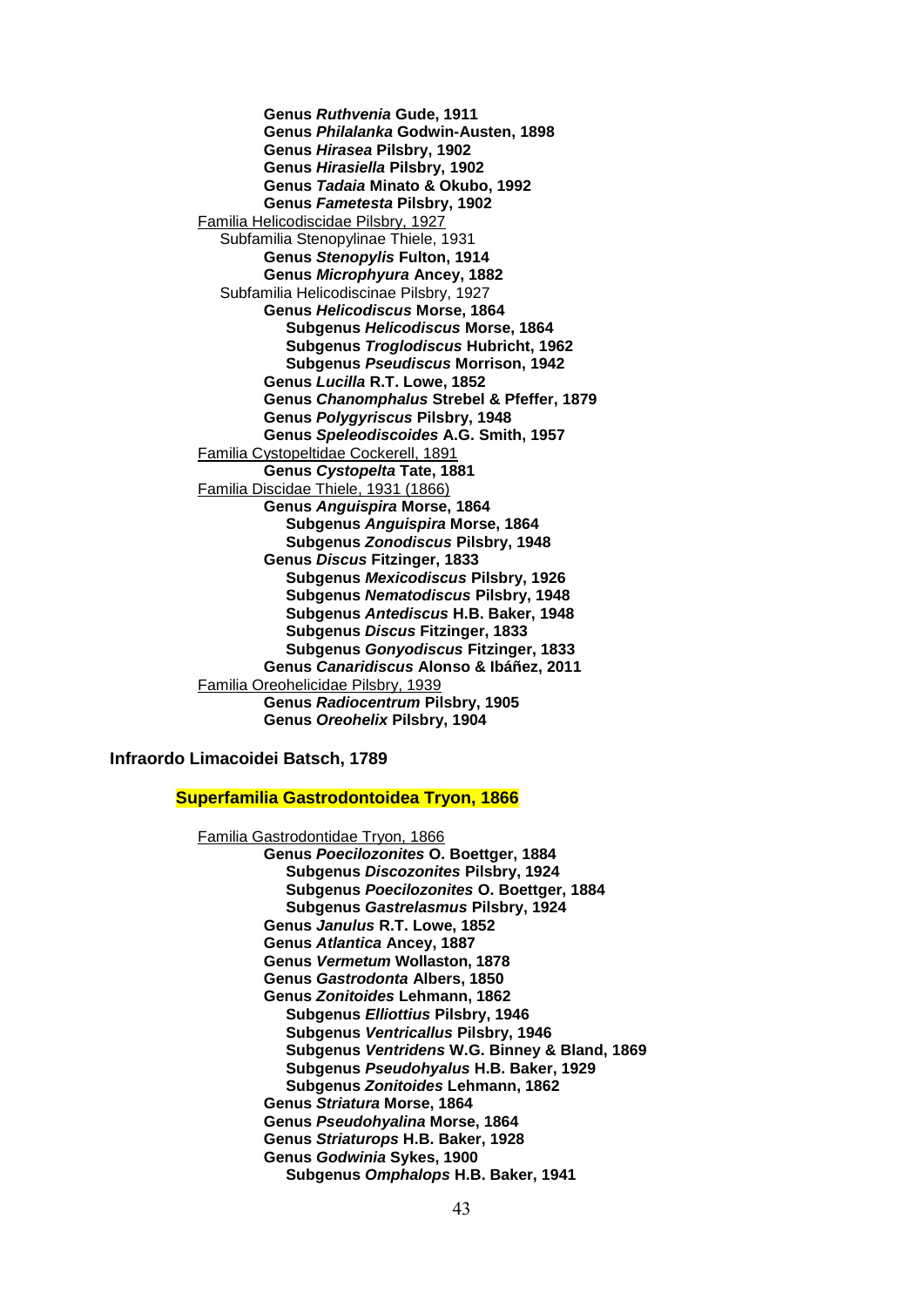**Subgenus** *Godwinia* **Sykes, 1900 Genus** *Vitrinizonites* **W.G. Binney, 1879 Genus** *Mesomphix* **Rafinesque, 1819 Subgenus** *Mesomphix* **Rafinesque, 1819 Subgenus** *Omphix* **Pilsbry, 1911 Subgenus** *Micromphix* **Pilsbry, 1911 Subgenus** *Omphalina* **Rafinesque, 1831 Subgenus** *Moreletia* **Gray, 1855 Subgenus** *Zonyalina* **E. von Martens, 1865 Genus** *Patulopsis* **Strebel & Pfeffer, 1879 Subgenus** *Patulopsis* **Strebel & Pfeffer, 1879 Subgenus** *Omphalinella* **H.B. Baker, 1930 Genus** *Glyphyalinia* **E. von Martens, 1892 Subgenus** *Glyphyalus* **H.B. Baker, 1928 Subgenus** *Glyphyalops* **H.B. Baker, 1928 Subgenus** *Glyphyalinia* **E. von Martens, 1892 Genus** *Nesovitrea* **C.M. Cooke, 1921 Genus** *Aegopinella* **Lindholm, 1927 Genus** *Retinella* **P. Fischer, 1877 Subgenus** *Retinella* **P. Fischer, 1877 Subgenus** *Retinelloides* **A. Riedel, 1977 Subgenus** *Lyrodiscus* **Pilsbry, 1893 Genus** *Perpolita* **H.B. Baker, 1928** Familia Oxychilidae P. Hesse, 1927 Subfamilia Oxychilinae P. Hesse, 1927 **Genus** *Eopolita* **Pollonera, 1916 Genus** *Discoxychilus* **A. Riedel, 1966 Genus** *Iranoxychilus* **A. Riedel, 1998 Genus** *Conulopolita* **O. Boettger, 1879 Subgenus** *Conulopolita* **O. Boettger, 1879 Subgenus** *Retowskiella* **A. Riedel, 1966 Genus** *Allogenes* **Gude, 1911 Genus** *Cellariopsis* **A.J. Wagner, 1914 Genus** *Pseudopolita* **Germain, 1908 Genus** *Vitrinoxychilus* **A. Riedel, 1963 Subgenus** *Gagroxychilus* **Clauss, 1991 Subgenus** *Vitrinoxychilus* **A. Riedel, 1963 Genus** *Gastranodon* **O. Boettger, 1889 Genus** *Araboxychilus* **A. Riedel, 1977 Genus** *Morlina* **A.J. Wagner, 1914 Genus** *Mediterranea* **Clessin, 1880 Genus** *Schistophallus* **A.J. Wagner, 1914 Subgenus** *Schistophallus* **A.J. Wagner, 1914 Subgenus** *Hiramia* **A. Riedel, 1962 Subgenus** *Forcartiella* **A. Riedel, 1966 Genus** *Oxychilus* **Fitzinger, 1833 Subgenus** *Oxychilus* **Fitzinger, 1833 Subgenus** *Radiolus* **Wollaston, 1878 Subgenus** *Hyalocornea* **Monterosato, 1892 Subgenus** *Drouetia* **Gude, 1911 Subgenus** *Atlantoxychilus* **A. Riedel, 1964 Subgenus** *Alzonula* **Giusti, 1969 Subgenus** *Longiphallus* **A. Riedel, 1958 Subgenus** *Tauroxychilus* **Balashov, 2016 Subgenus** *Helicophana* **Westerlund, 1886 Subgenus** *Calloretinella* **F. Haas, 1934 Subgenus** *Hyalofusca* **Monterosato, 1892 Subgenus** *Ortizius* **Forcart, 1957 Subgenus** *Costoxychilus* **Neubert, 1998** Subfamilia Daudebardiinae Kobelt, 1906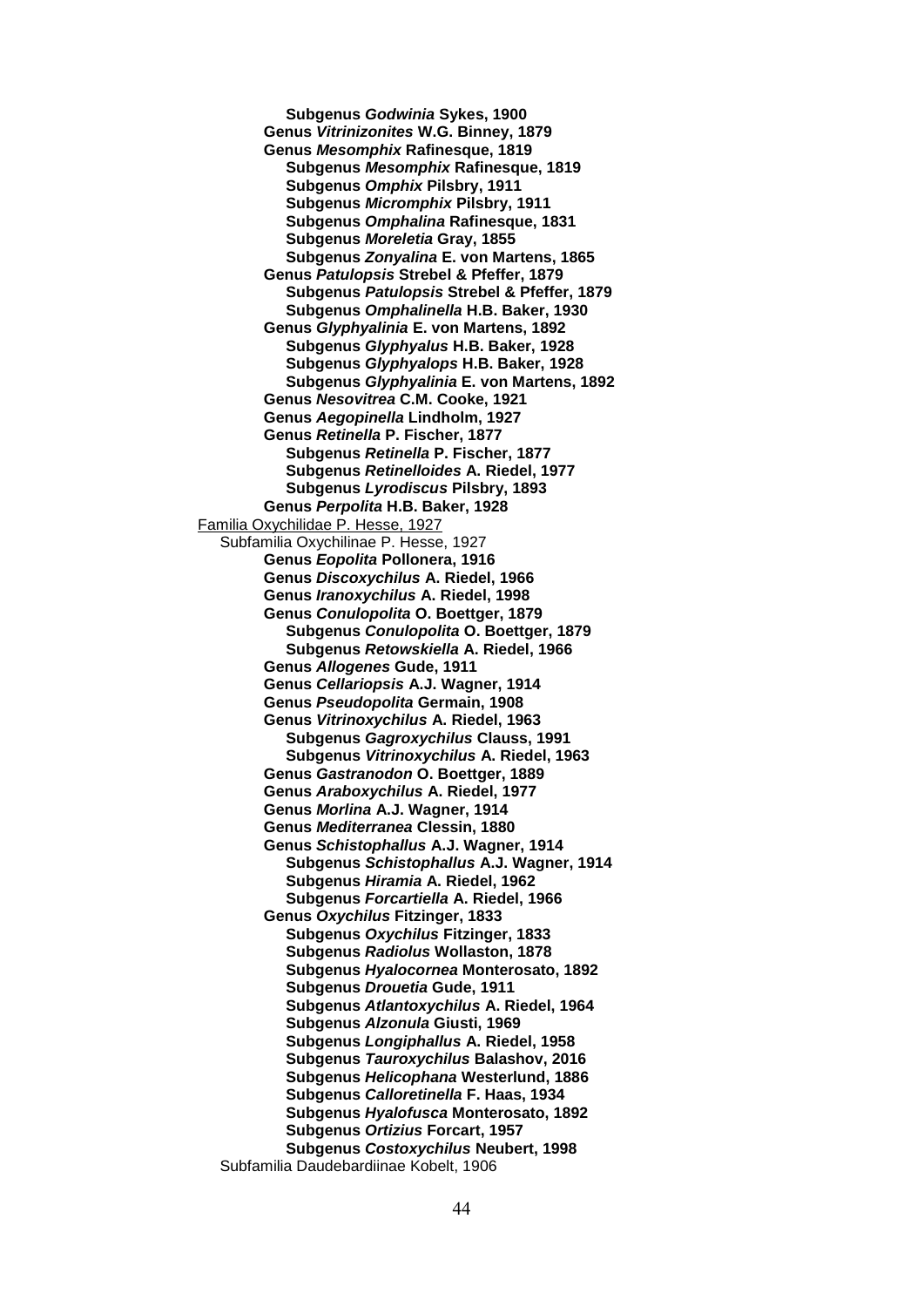**Genus** *Daudebardia* **W. Hartmann, 1821 Subgenus** *Daudebardia* **W. Hartmann, 1821 Subgenus** *Libania* **Bourguignat, 1870 Subgenus** *Sieversia* **Kobelt, 1880 Subgenus** *Szuchumiella* **Forcart, 1950 Genus** *Cibania* **A.J. Wagner, 1914 Genus** *Carpathica* **A.J. Wagner, 1895 Subgenus** *Carpathica* **A.J. Wagner, 1895 Subgenus** *Bilania* **Schileyko, 1986 Subgenus** *Illyrica* **A.J. Wagner, 1895 Subgenus** *Lotharia* **Schileyko, 1986** Subfamilia Nastiinae A. Riedel, 1989 **Genus** *Nastia* **A. Riedel, 1989** Subfamilia Selenochlamydinae Likharev & Wiktor, 1980 **Genus** *Selenochlamys* **O. Boettger, 1883** Familia Pristilomatidae Cockerell, 1891 **Genus** *Pristiloma* **Ancey, 1887 Subgenus** *Pristinopsis* **H.B. Baker, 1931 Subgenus** *Priscovitrea* **H.B. Baker, 1931 Subgenus** *Pristinoides* **H.B. Baker, 1931 Subgenus** *Pristiloma* **Ancey, 1887 Subgenus** *Priscovitreops* **H.B. Baker, 1931 Genus** *Paravitrea* **Pilsbry, 1898 Subgenus** *Pectovitrea* **H.B. Baker, 1931 Subgenus** *Petrovitrea* **H.B. Baker, 1931 Subgenus** *Paravitreops* **H.B. Baker, 1928 Subgenus** *Paravitrea* **Pilsbry, 1898 Genus** *Pilsbryna* **H.B. Baker, 1929 Genus** *Clappiella* **H.B. Baker, 1929 Genus** *Pycnogyra* **Strebel & Pfeffer, 1879 Genus** *Ogaridiscus* **Chamberlin & Jones, 1929 Genus** *Hawaiia* **Gude, 1911 Genus** *Gyralina* **Andreae, 1902 Subgenus** *Spelaeopatula* **A.J. Wagner, 1922 Subgenus** *Gyralina* **Andreae, 1902 Genus** *Coreovitrea* **A. Riedel, 1967 Genus** *Troglovitrea* **Negrea & A. Riedel, 1968 Genus** *Lindbergia* **A. Riedel, 1959 Genus** *Spinophallus* **A. Riedel, 1962 Genus** *Vitrea* **Fitzinger, 1833 Genus** *Monadea* **Westerlund, 1902 Genus** *Gollumia* **A. Riedel, 1988 Genus** *Taurinellushka* **Balashov, 2014**

## **Superfamilia Parmacelloidea P. Fischer, 1856 (1855)**

Familia Parmacellidae P. Fischer, 1856 (1855) **Genus** *Cryptella* **Webb & Berthelot, 1833 Genus** *Parmacella* **Cuvier, 1805 Genus** *Drusia* **Gray, 1855 Subgenus** *Drusia* **Gray, 1855 Subgenus** *Escutiella* **Martínez-Ortí & Borredà, 2012 Genus** *Candaharia* **Godwin-Austen, 1888 Subgenus** *Candaharia* **Godwin-Austen, 1888 Subgenus** *Levanderiella* **Schileyko, 2007** Familia Milacidae Ellis, 1926 **Genus** *Milax* **Gray, 1855 Genus** *Tandonia* **Lessona & Pollonera, 1882** Familia Trigonochlamydidae P. Hesse, 1882 Subfamilia Trigonochlamydinae P. Hesse, 1882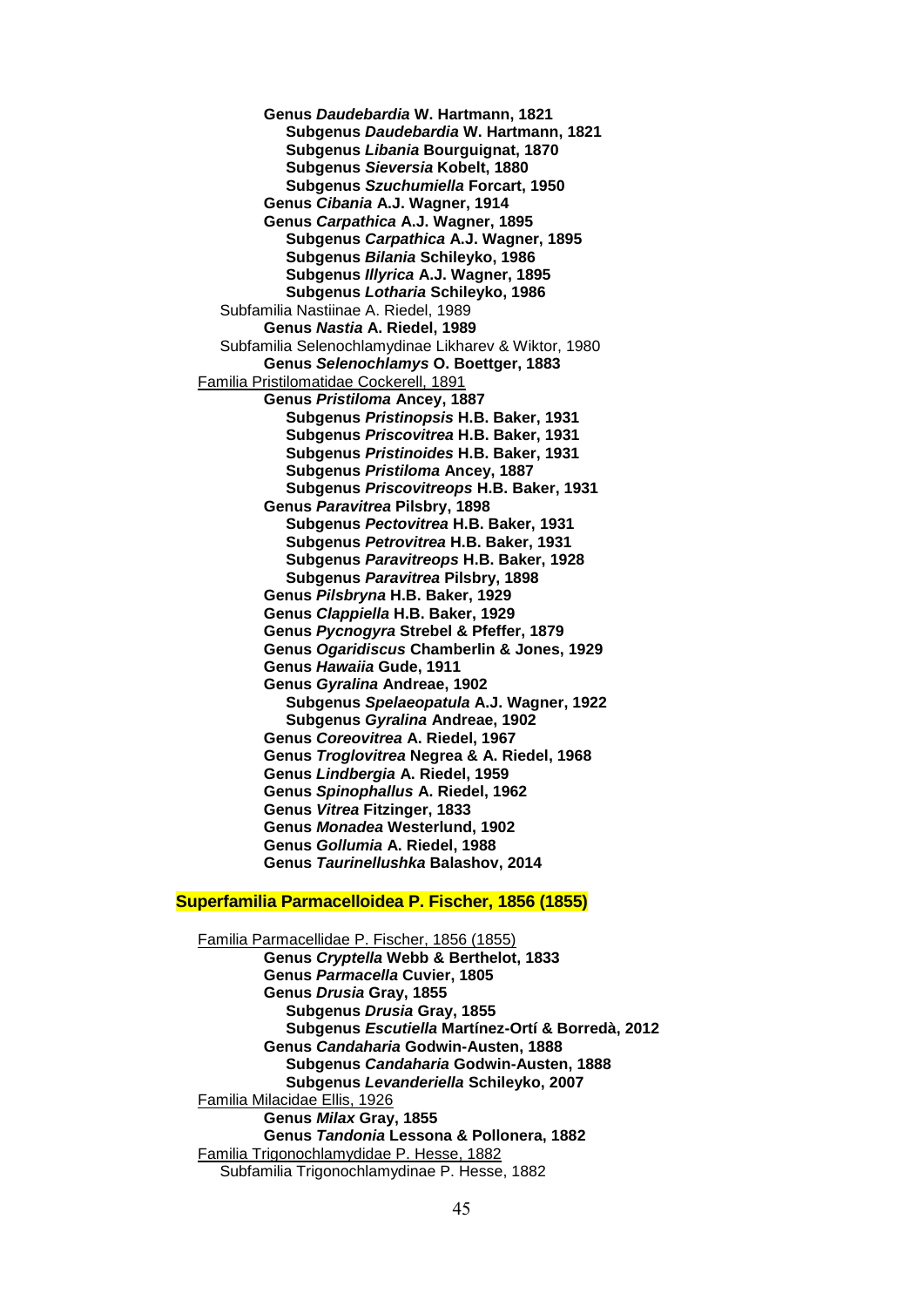**Genus** *Trigonochlamys* **O. Boettger, 1881 Genus** *Hyrcanolestes* **Simroth, 1901 Genus** *Drilolestes* **Lindholm, 1925 Genus** *Lesticulus* **Schileyko, 1988 Genus** *Boreolestes* **Schileyko & Kijashko, 1999 Genus** *Troglolestes* **Ljovuschkin & Matekin, 1965 Genus** *Khostalestes* **Suvorov, 2003** Subfamilia Parmacellillinae P. Hesse, 1926 **Genus** *Parmacellilla* **Simroth, 1910**

#### **Superfamilia Zonitoidea Mörch, 1864**

Familia Zonitidae Mörch, 1864 **Genus** *Aegopis* **Fitzinger, 1833 Genus** *Paraegopis* **P. Hesse, 1910 Genus** *Balcanodiscus* **A. Riedel & Urbański, 1964 Subgenus** *Balcanodiscus* **A. Riedel & Urbański, 1964 Subgenus** *Thasiogenes* **A. Riedel, 1988 Genus** *Turcozonites* **A. Riedel, 1987 Genus** *Zonites* **Montfort, 1810 Genus** *Meledella* **Sturany, 1908 Genus** *Allaegopis* **A. Riedel, 1979 Genus** *Doraegopis* **A. Riedel, 1982 Genus** *Troglaegopis* **A. Riedel & Radja, 1983**

#### **Superfamilia Limacoidea Lamarck, 1801**

Familia Limacidae Lamarck, 1801 Subfamilia Limacinae Lamarck, 1801 **Genus** *Gigantomilax* **O. Boettger, 1883 Subgenus** *Gigantomilax* **O. Boettger, 1883 Subgenus** *Vitrinoides* **Simroth, 1891 Subgenus** *Monochroma* **Simroth, 1896 Genus** *Svanetia* **P. Hesse, 1926 Genus** *Caspilimax* **P. Hesse, 1926 Genus** *Turcomilax* **Simroth, 1902 Subgenus** *Kasperia* **Godwin-Austen, 1914 Subgenus** *Michaelisia* **Likharev & Wiktor, 1980 Subgenus** *Turcomilax* **Simroth, 1902 Genus** *Malacolimax* **Malm, 1868 Genus** *Lehmannia* **Heynemann, 1863 Genus** *Ambigolimax* **Pollonera, 1887 Genus** *Limax* **Linnaeus, 1758 Subgenus** *Limax* **Linnaeus, 1758 Subgenus** *Brachylimax* **Falkner & Niederhöfer, 2008 Genus** *Limacus* **Lehmann, 1864 Genus** *Bielzia* **Clessin, 1887** Subfamilia Eumilacinae I.M. Likharev & Wiktor, 1980 **Genus** *Eumilax* **O. Boettger, 1881 Genus** *Metalimax* **Simroth, 1896** Familia Agriolimacidae H. Wagner, 1935 Subfamilia Agriolimacinae H. Wagner, 1935 **Genus** *Deroceras* **Rafinesque, 1820 Subgenus** *Nipponolimax* **Yamaguchi & Habe, 1955 Subgenus** *Deroceras* **Rafinesque, 1820 Subgenus** *Liolytopelte* **Simroth, 1902 Genus** *Furcopenis* **Castillejo & Wiktor, 1983 Genus** *Lytopelte* **O. Boettger, 1886 Genus** *Krynickillus* **Kaleniczenko, 1851**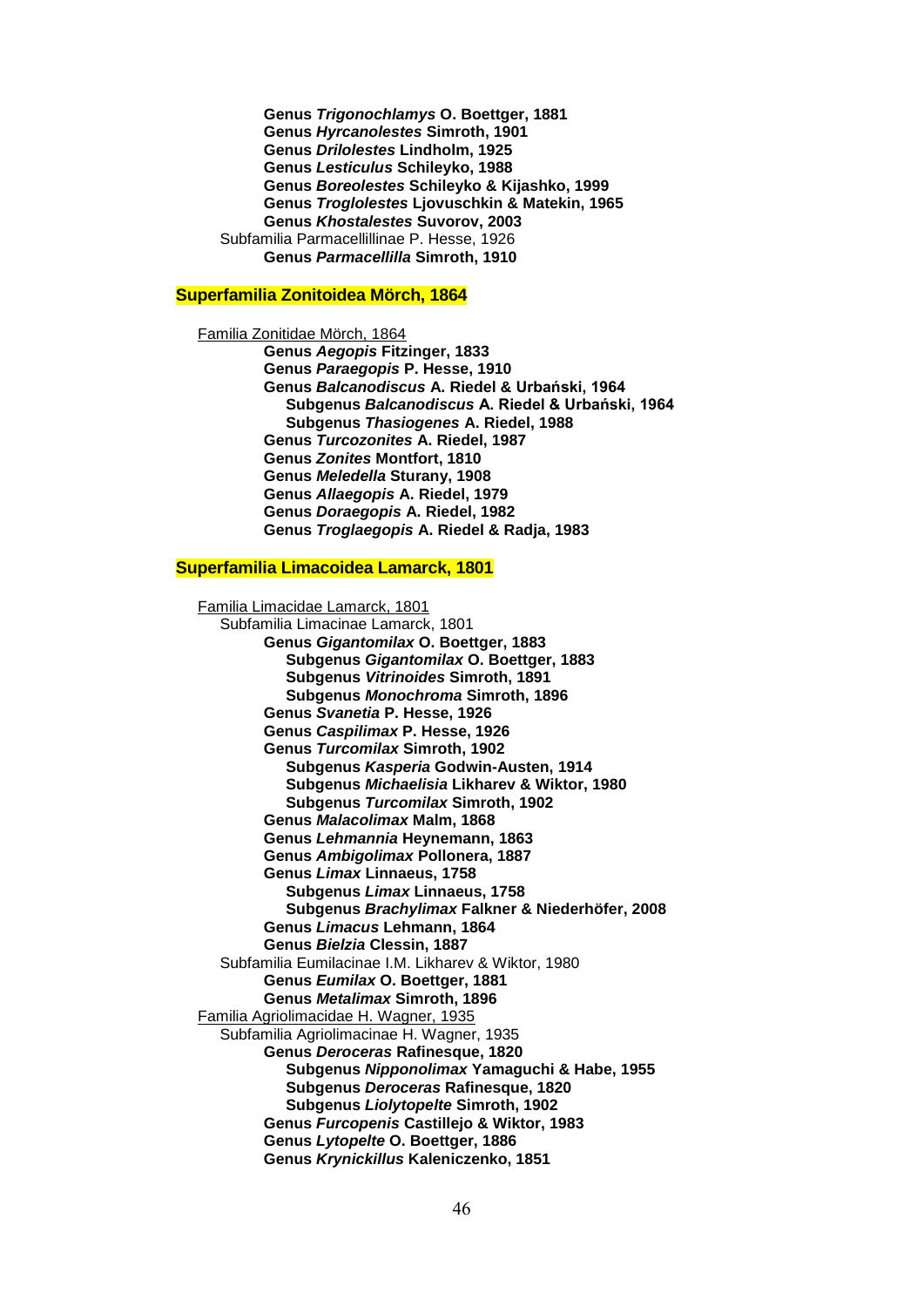**Subgenus** *Krynickillus* **Kaleniczenko, 1851 Subgenus** *Toxolimax* **Simroth, 1899 Genus** *Megalopelte* **Lindholm, 1914** Subfamilia Mesolimacinae Hausdorf, 1998 **Genus** *Mesolimax* **Pollonera, 1888** Familia Boettgerillidae Wiktor & I.M. Likharev, 1979 **Genus** *Boettgerilla* **Simroth, 1910** Familia Vitrinidae Fitzinger, 1833 Subfamilia Vitrininae Fitzinger, 1833 **Genus** *Semilimax* **Gray, 1847 Genus** *Hessemilimax* **Schileyko, 1986 Genus** *Semilimacella* **Soós, 1917 Genus** *Vitrinobrachium* **Künkel, 1929 Genus** *Eucobresia* **H.B. Baker, 1929 Genus** *Vitrina* **Draparnaud, 1801** Subfamilia Plutoniinae T. Cockerell, 1893 **Genus** *Phenacolimax* **Stabile, 1859 Genus** *Oligolimax* **P. Fischer, 1878 Genus** *Sardovitrina* **Manganelli & Giusti, 2005 Genus** *Plutonia* **Morelet, 1864 Genus** *Guerrina* **Odhner, 1955 Genus** *Insulivitrina* **P. Hesse, 1923 Genus** *Canarivitrina* **Valido & Alonso, 2000 Genus** *Madeirovitrina* **Groh & Hemmen, 1986 Genus** *Azorivitrina* **Giusti, Fiorentino, Benocci & Manganelli, 2011 Genus** *Arabivitrina* **Thiele, 1931 Genus** *Calidivitrina* **Pilsbry, 1919 Genus** *Megavitrina* **Bank, Menkhorst & Neubert, 2016**

# **Superfamilia Trochomorphoidea Mörch, 1864**

Familia Trochomorphidae Möllendorff, 1890 **Genus** *Benthemia* **Forcart, 1964 Genus** *Eurybasis* **Gude, 1913 Genus** *Trochositala* **Schileyko, 2002 Genus** *Trochomorpha* **Albers, 1850 Subgenus** *Ludificator* **H.B. Baker, 1941 Subgenus** *Trochomorpha* **Albers, 1850 Subgenus** *Lentitrochus* **H.B. Baker, 1941 Subgenus** *Cotitrochus* **H.B. Baker, 1941 Subgenus** *Hartmanitrochus* **Solem, 1959 Subgenus** *Lauhala* **H.B. Baker, 1941 Subgenus** *Nigritella* **E. von Martens, 1860 Subgenus** *Rosselidena* **Iredale, 1941 Genus** *Geodiscus* **Iredale, 1941 Genus** *Videna* **H. Adams & A. Adams, 1855 Genus** *Dendrotrochus* **Pilsbry, 1894 Subgenus** *Dendrotrochus* **Pilsbry, 1894 Subgenus** *Santotrochus* **Solem, 1959 Genus** *Orpiella* **Gray, 1855 Subgenus** *Orpiella* **Gray, 1855 Subgenus** *Kalendyma* **Gude, 1911 Genus** *Videnoida* **Minato, 1988 Genus** *Peleliua* **H.B. Baker, 1941 Subgenus** *Peleliua* **H.B. Baker, 1941 Subgenus** *Periryua* **H.B. Baker, 1941 Genus** *Liravidena* **Solem, 1959 Genus** *Theskelomensor* **Iredale, 1933 Genus** *Probrazieria* **H.B. Baker, 1941 Genus** *Entomostoma* **H.B. Baker, 1941**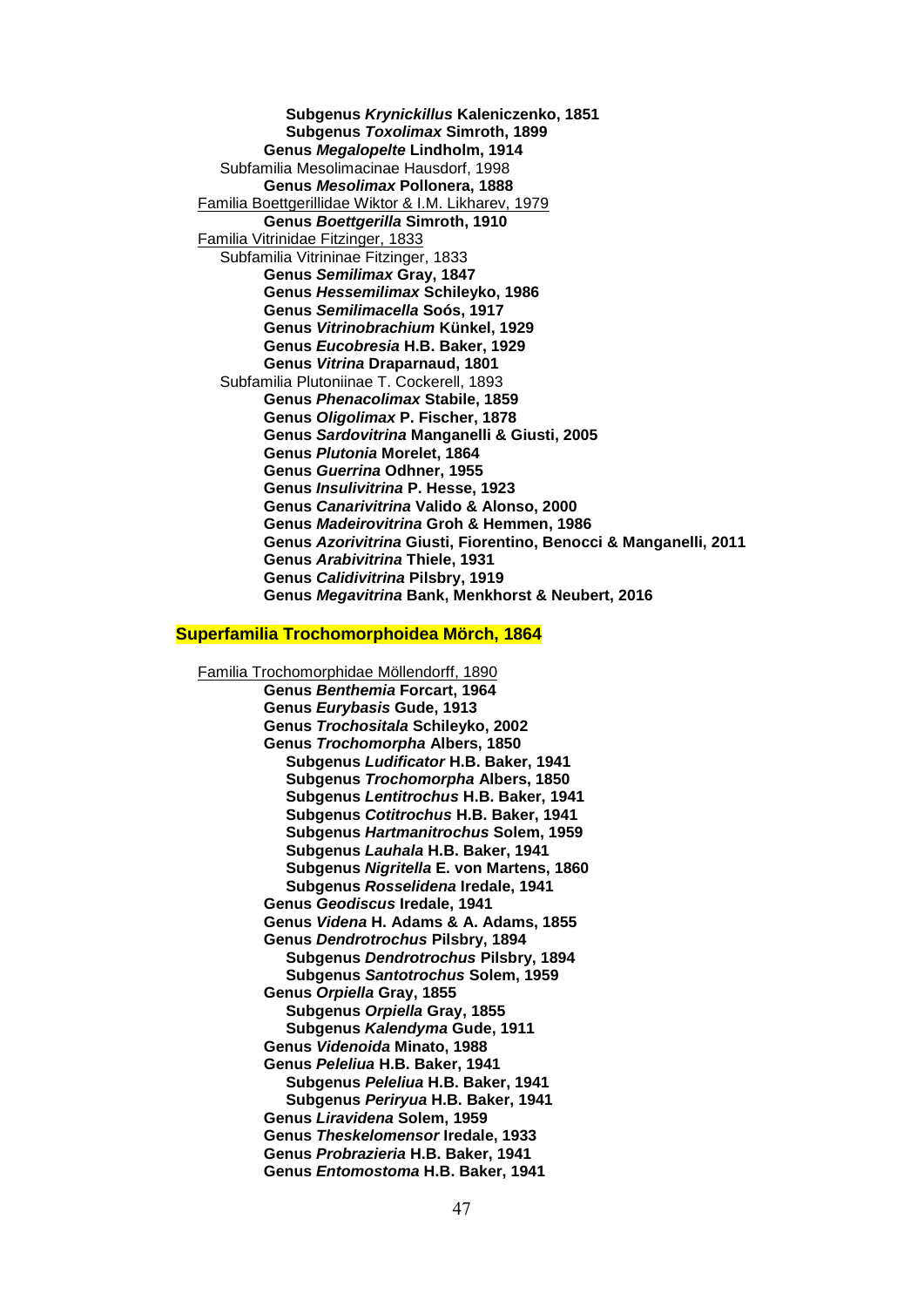**Genus** *Brazieria* **Ancey, 1887 Subgenus** *Brazieria* **Ancey, 1887 Subgenus** *Brazierella* **H.B. Baker, 1941 Genus** *Hogolua* **H.B. Baker, 1941 Genus** *Kondoa* **H.B. Baker, 1941 Genus** *Calostropha* **Ancey, 1887 Genus** *Foxidonta* **Clench, 1950 Genus** *Coxia* **Ancey, 1887 Genus** *Vitrinoconus* **C. Semper, 1873 Genus** *Geotrochus* **van Hasselt, 1823 Genus** *Tegumen* **Gude, 1913** Familia Chronidae Thiele, 1931 **Genus** *Chronos* **Robson, 1914 Genus** *Antinous* **Robson, 1914 Genus** *Hemiglyptopsis* **Thiele, 1931 Genus** *Platymma* **Tomlin, 1938 Genus** *Ryssota* **Albers, 1850 Genus** *Pararyssota* **Bartsch, 1938 Genus** *Atrichoconcha* **Bartsch, 1942 Genus** *Exrhysota* **H.B. Baker, 1941 Genus** *Hemitrichiella* **Zilch, 1956 Genus** *Lepidotrichia* **Bartsch, 1942 Genus** *Trichobensonia* **Möllendorff, 1902 Genus** *Glyptobensonia* **Möllendorff, 1894 Genus** *Hemiglypta* **Möllendorff, 1893 Genus** *Trukrhysa* **H.B. Baker, 1941 Genus** *Lamarckiella* **Möllendorff, 1898 Genus** *Striokaliella* **Thiele, 1931 Genus** *Pseudokaliella* **Godwin-Austen, 1910 Genus** *Kaliella* **W.T. Blanford, 1863 Genus** *Nesokaliella* **Gerlach, 1998 Genus** *Macroceras* **C. Semper, 1870 Genus** *Pseudhelicarion* **Möllendorff, 1894 Genus** *Vitrinoidea* **C. Semper, 1873 Genus** *Vitrinopsis* **C. Semper, 1873 Genus** *Trochochlamys* **Habe, 1946 Genus** *Japanochlamys* **Habe, 1946 Genus** *Takemasaia* **Azuma & Minato, 1976 Genus** *Yamatochlamys* **Habe, 1945 Genus** *Nipponochlamys* **Habe, 1945 Genus** *Ceratochlamys* **Habe, 1946 Genus** *Danjochlamys* **Y. Azuma & M. Azuma, 1994 Genus** *Otesiopsis* **Habe, 1946 Genus** *Parakaliella* **Habe, 1946 Genus** *Gastrodontella* **Möllendorff, 1901 Genus** *Ponapea* **H.B. Baker, 1941** Familia Dyakiidae Gude & B.B. Woodward, 1921 **Genus** *Asperitas* **Gude, 1911 Genus** *Rhinocochlis* **Thiele, 1931 Genus** *Sasakina* **B. Rensch, 1930 Genus** *Elaphroconcha* **Gude, 1911 Genus** *Kalamantania* **Laidlaw, 1931 Genus** *Everettia* **Godwin-Austen, 1891 Genus** *Quantula* **H.B. Baker, 1941 Genus** *Bertia* **Ancey, 1887 Genus** *Dyakia* **Godwin-Austen, 1891 Genus** *Pseudoplecta* **Laidlaw, 1932 Genus** *Phuphania* **Tumpeesuwan, Naggs & Panha, 2007 Genus** *Pliotropis* **Möllendorff, 1899 Genus** *Inozonites* **Pfeffer, 1883**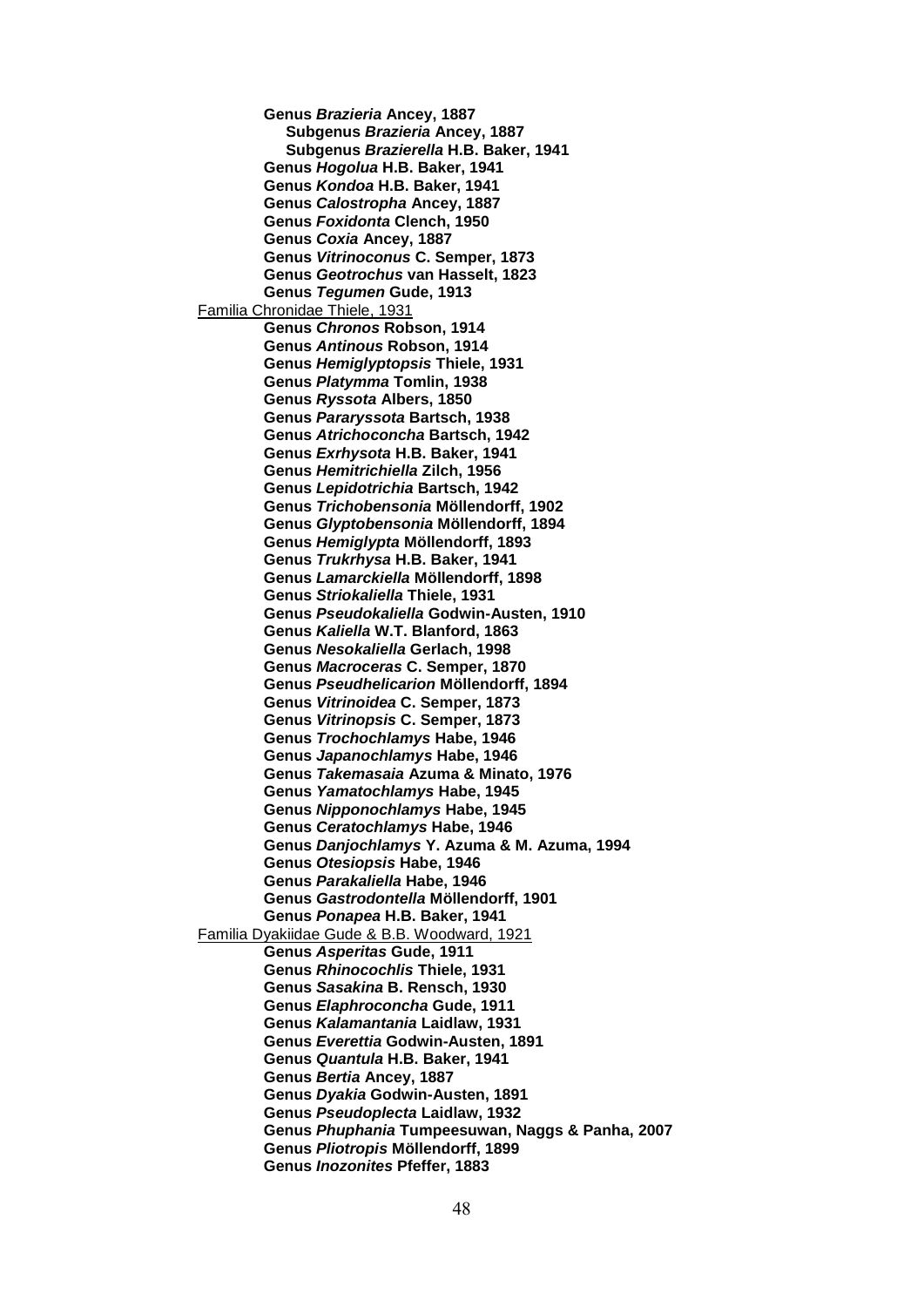Familia Euconulidae H.B. Baker, 1928 Subfamilia Euconulinae H.B. Baker, 1928 **Genus** *Kororia* **H.B. Baker, 1941 Genus** *Euconulus* **Reinhardt, 1883 Subgenus** *Euconulops* **H.B. Baker, 1928 Subgenus** *Euconulus* **Reinhardt, 1883 Subgenus** *Pellucidomus* **H.B. Baker, 1941 Subgenus** *Chetosyna* **H.B. Baker, 1941 Subgenus** *Monoconulus* **H.B. Baker, 1941 Genus** *Dryachloa* **F.G. Thompson & Lee, 1980 Genus** *Guppya* **Mörch, 1867 Genus** *Afroguppya* **de Winter & van Bruggen, 1992 Genus** *Afropunctum* **F. Haas, 1934 Genus** *Habroconus* **Crosse & P. Fischer, 1872 Subgenus** *Cocoslens* **H.B. Baker, 1941 Subgenus** *Cocosconus* **H.B. Baker, 1941 Subgenus** *Habroconus* **Crosse & P. Fischer, 1872 Subgenus** *Ernstia* **Jousseaume, 1889 Subgenus** *Pseudoguppya* **H.B. Baker, 1925 Genus** *Velifera* **W.G. Binney, 1879 Genus** *Parasitala* **Thiele, 1931 Genus** *Coneuplecta* **Möllendorff, 1893 Subgenus** *Coneuplecta* **Möllendorff, 1893 Subgenus** *Nevelasta* **Iredale, 1937 Subgenus** *Durgellina* **Thiele, 1928 Subgenus** *Conibycus* **Thiele, 1928 Genus** *Turrisitala* **Iredale, 1933** [unavailable name !!] **Genus** *Serostena* **Iredale, 1941 Genus** *Cancelloconus* **I. Rensch, 1932 Genus** *Sabalimax* **Tillier & Bouchet, 1989 Genus** *Luchuconulus* **Pilsbry, 1928 Genus** *Discoconulus* **Reinhardt, 1883 Genus** *Diepenheimia* **Preston, 1913 Genus** *Afroconulus* **Van Mol & van Bruggen, 1971 Genus** *Louisia* **Godwin-Austen, 1908 Genus** *Palaua* **H.B. Baker, 1941 Genus** *Papuarion* **Van Mol, 1973** Subfamilia Microcystinae Thiele, 1931 Tribus Microcystini Thiele, 1931 **Genus** *Diastole* **Gude, 1913 Subgenus** *Laua* **H.B. Baker, 1938 Subgenus** *Euanana* **H.B. Baker, 1938 Subgenus** *Diastole* **Gude, 1913 Genus** *Fanulena* **Iredale, 1945 Genus** *Microcystis* **H. Beck, 1837 Subgenus** *Microcystis* **H. Beck, 1837 Subgenus** *Cnesticystis* **H.B. Baker, 1938 Subgenus** *Leurocystis* **H.B. Baker, 1938 Subgenus** *Facorhina* **H.B. Baker, 1938 Genus** *Lamprocystis* **Pfeffer, 1883 Subgenus** *Lamprocystis* **Pfeffer, 1883 Subgenus** *Moala* **H.B. Baker, 1938 Subgenus** *Raiatea* **H.B. Baker, 1938 Subgenus** *Kerakystis* **H.B. Baker, 1938 Subgenus** *Avarua* **H.B. Baker, 1938 Subgenus** *Guamia* **H.B. Baker, 1938 Subgenus** *Tongacystis* **H.B. Baker, 1938 Subgenus** *Naiaua* **H.B. Baker, 1938 Subgenus** *Manureva* **H.B. Baker, 1938 Genus** *Tengchiena* **H.B. Baker, 1942**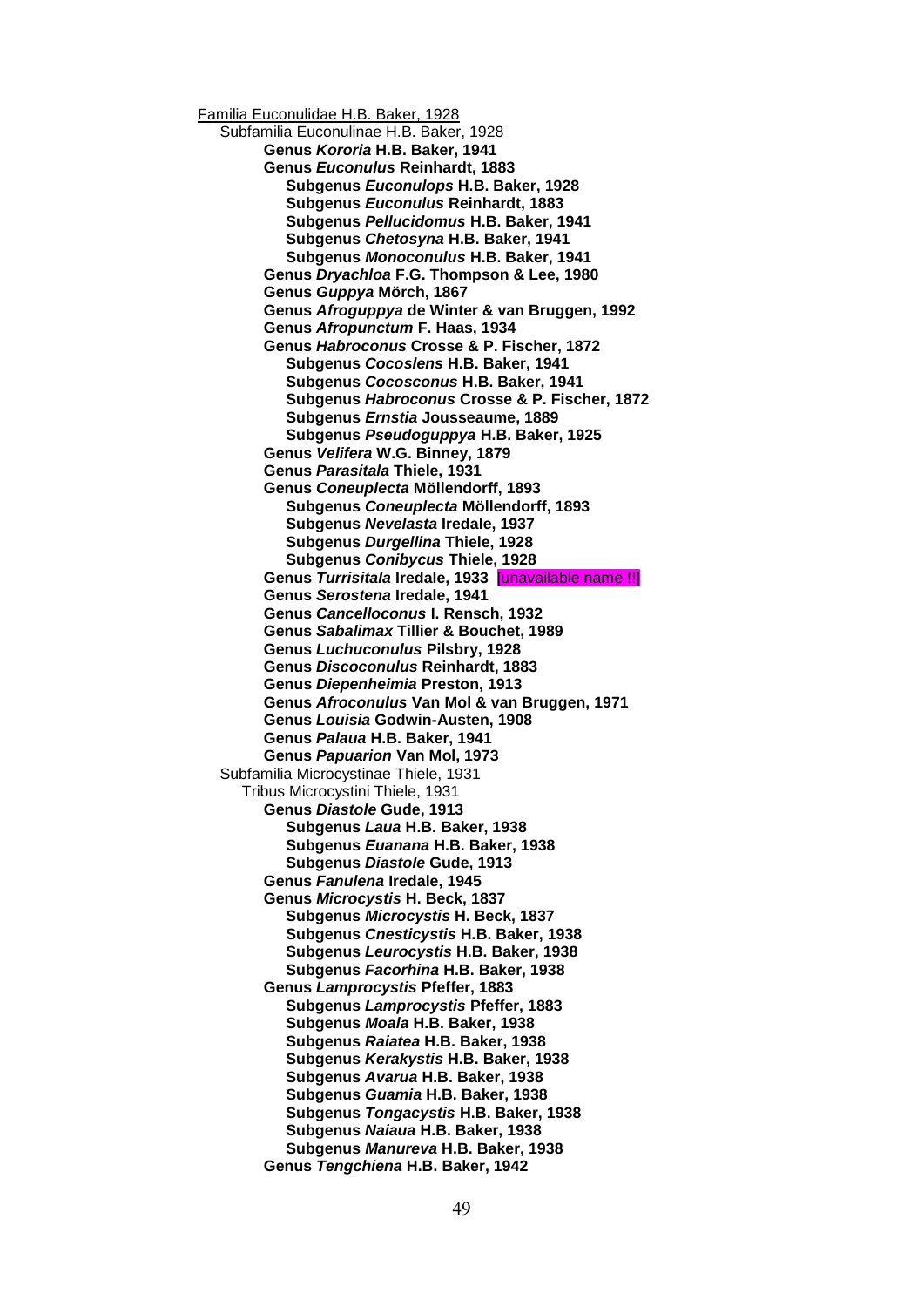**Genus** *Platycloster* **van Hasselt, 1823** Tribus Philonesiini H.B. Baker, 1938 **Genus** *Mendana* **H.B. Baker, 1938 Subgenus** *Mendana* **H.B. Baker, 1938 Subgenus** *Uanuka* **H.B. Baker, 1938 Subgenus** *Tahuatoa* **H.B. Baker, 1938 Subgenus** *Macrorbis* **H.B. Baker, 1938 Subgenus** *Fatuoa* **H.B. Baker, 1938 Genus** *Iredaleoconcha* **Preston, 1913 Genus** *Philonesia* **Sykes, 1900 Subgenus** *Pitcairnia* **H.B. Baker, 1940 Subgenus** *Philonesia* **Sykes, 1900 Subgenus** *Kipua* **H.B. Baker, 1940 Subgenus** *Rapafila* **H.B. Baker, 1940 Subgenus** *Aa* **H.B. Baker, 1940 Subgenus** *Waihoua* **H.B. Baker, 1940 Subgenus** *Mauka* **H.B. Baker, 1940 Subgenus** *Uafatua* **H.B. Baker, 1940 Subgenus** *Nesarion* **H.B. Baker, 1940 Subgenus** *Oafatua* **H.B. Baker, 1940 Genus** *Piena* **C.M. Cooke, 1940 Subgenus** *Haleakala* **H.B. Baker, 1940 Subgenus** *Nukupiena* **H.B. Baker, 1940 Subgenus** *Hionella* **H.B. Baker, 1940 Subgenus** *Piena* **C.M. Cooke, 1940 Subgenus** *Hiloaa* **H.B. Baker, 1940 Genus** *Kaala* **C.M. Cooke, 1940 Genus** *Hiona* **H.B. Baker, 1940 Subgenus** *Minororbis* **H.B. Baker, 1940 Subgenus** *Insulorbis* **H.B. Baker, 1940 Subgenus** *Hionarion* **H.B. Baker, 1940 Subgenus** *Hiona* **H.B. Baker, 1940 Subgenus** *Nesocyclus* **H.B. Baker, 1940 Subgenus** *Uapuneutra* **H.B. Baker, 1940 Subgenus** *Opara* **H.B. Baker, 1940 Subgenus** *Neutra* **H.B. Baker, 1940 Genus** *Aukena* **H.B. Baker, 1940** Tribus Liardetiini H.B. Baker, 1938 **Genus** *Liardetia* **Gude, 1913 Subgenus** *Oceanesia* **H.B. Baker, 1938 Subgenus** *Nesoreus* **H.B. Baker, 1938 Subgenus** *Dasyconus* **H.B. Baker, 1938 Subgenus** *Pittoconcha* **Preston, 1913 Subgenus** *Kieconcha* **Iredale, 1913 Subgenus** *Fanulum* **Iredale, 1913 Subgenus** *Trochonanita* **H.B. Baker, 1938 Subgenus** *Belopygmeus* **H.B. Baker, 1938 Subgenus** *Belonesia* **H.B. Baker, 1938 Subgenus** *Liardetia* **Gude, 1913 Subgenus** *Advena* **Gude, 1913 Genus** *Allenoconcha* **Preston, 1913 Genus** *Innesoconcha* **Iredale, 1944 Genus** *Buffetia* **Iredale, 1945 Genus** *Deliciola* **Iredale, 1944 Genus** *Nancibella* **Iredale, 1945 Genus** *Pukaloa* **H.B. Baker, 1938 Genus** *Cookeana* **H.B. Baker, 1938 Genus** *Kusaiea* **H.B. Baker, 1938 Genus** *Greenwoodoconcha* **Preston, 1913 Genus** *Mathewsoconcha* **Preston, 1913**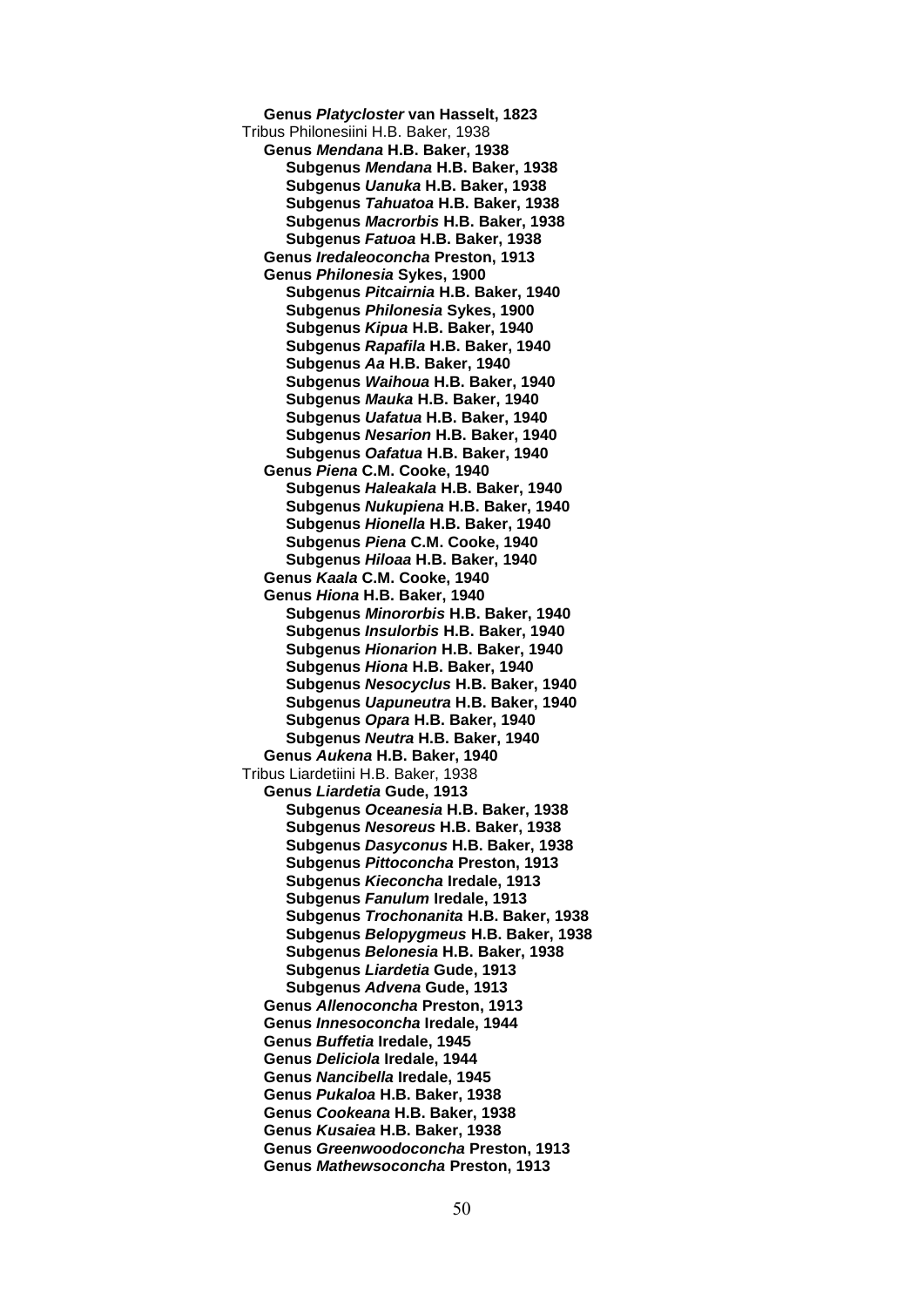**Genus** *Melloconcha* **Iredale, 1944 Genus** *Quintalia* **Preston, 1913 Genus** *Roybellia* **Preston, 1913 Genus** *Wilhelminaia* **Preston, 1913** Familia Staffordiidae Thiele, 1931 **Genus** *Staffordia* **Godwin-Austen, 1907**

### **Superfamilia Helicarionoidea Bourguignat, 1877**

Familia Helicarionidae Bourguignat, 1877 Subfamilia Helicarioninae Bourguignat, 1877 **Genus** *Amenixesta* **Iredale, 1941 Genus** *Antiquarion* **Stanisic, 2010 Genus** *Bathia* **Robson, 1914 Genus** *Bekkochlamys* **Habe, 1958 Genus** *Brevisentis* **Hyman, 2007 Genus** *Burnettia* **Stanisic, 2010 Genus** *Caldwellia* **H. Adams, 1873 Genus** *Chalepotaxis* **Ancey, 1887 Genus** *Colmanarion* **Stanisic, 2010 Genus** *Ctenoglypta* **Ancey, 1904 Genus** *Ctenophila* **Ancey, 1882 Genus** *Cucullarion* **Stanisic, 1998 Genus** *Dancea* **Zilch, 1960 Genus** *Delinitesta* **Iredale, 1933 Genus** *Dendrolamellaria* **Preston, 1931 Genus** *Dendronitor* **Iredale, 1933 Genus** *Dimidarion* **Stanisic, 2010 Genus** *Dupontia* **Godwin-Austen, 1908 Genus** *Echonitor* **Iredale, 1937 Genus** *Eddiella* **Stanisic, 2010 Genus** *Einasleighana* **Stanisic, 2010 Genus** *Elatonitor* **Stanisic, 2010 Genus** *Ellarion* **Iredale, 1941 Genus** *Epiglypta* **Pilsbry, 1893 Genus** *Erepta* **Albers, 1850 Genus** *Eufretum* **H.B. Baker, 1941 Genus** *Eungarion* **Stanisic, 1993 Genus** *Expocystis* **Iredale, 1937 Genus** *Fastosarion* **Iredale, 1933 Genus** *Fenestrarion* **Stanisic, 2010 Genus** *Fijia* **Gude, 1913 Genus** *Gudeoconcha* **Iredale, 1944 Genus** *Halozonites* **H.B. Baker, 1941 Genus** *Harmogenanina* **Germain, 1918 Genus** *Helicarion* **A. Férussac, 1821 Genus** *Howearion* **Iredale, 1944 Genus** *Hymanarion* **Stanisic, 2010 Genus** *Irenella* **Gude, 1913 Genus** *Kalidos* **Gude, 1911 Genus** *Laconia* **Gray, 1855 Genus** *Levidens* **Hyman, 2007 Genus** *Luinarion* **Iredale, 1933 Genus** *Macularion* **Stanisic, 2010 Genus** *Malandena* **Iredale, 1933** [unavailable name !!] **Genus** *Methvenia* **Robson, 1914 Genus** *Montanocystis* **Stanisic, 2010 Genus** *Mysticarion* **Iredale, 1941 Genus** *Nesonanina* **C.R. Boettger, 1918 Genus** *Nitor* **Gude, 1911**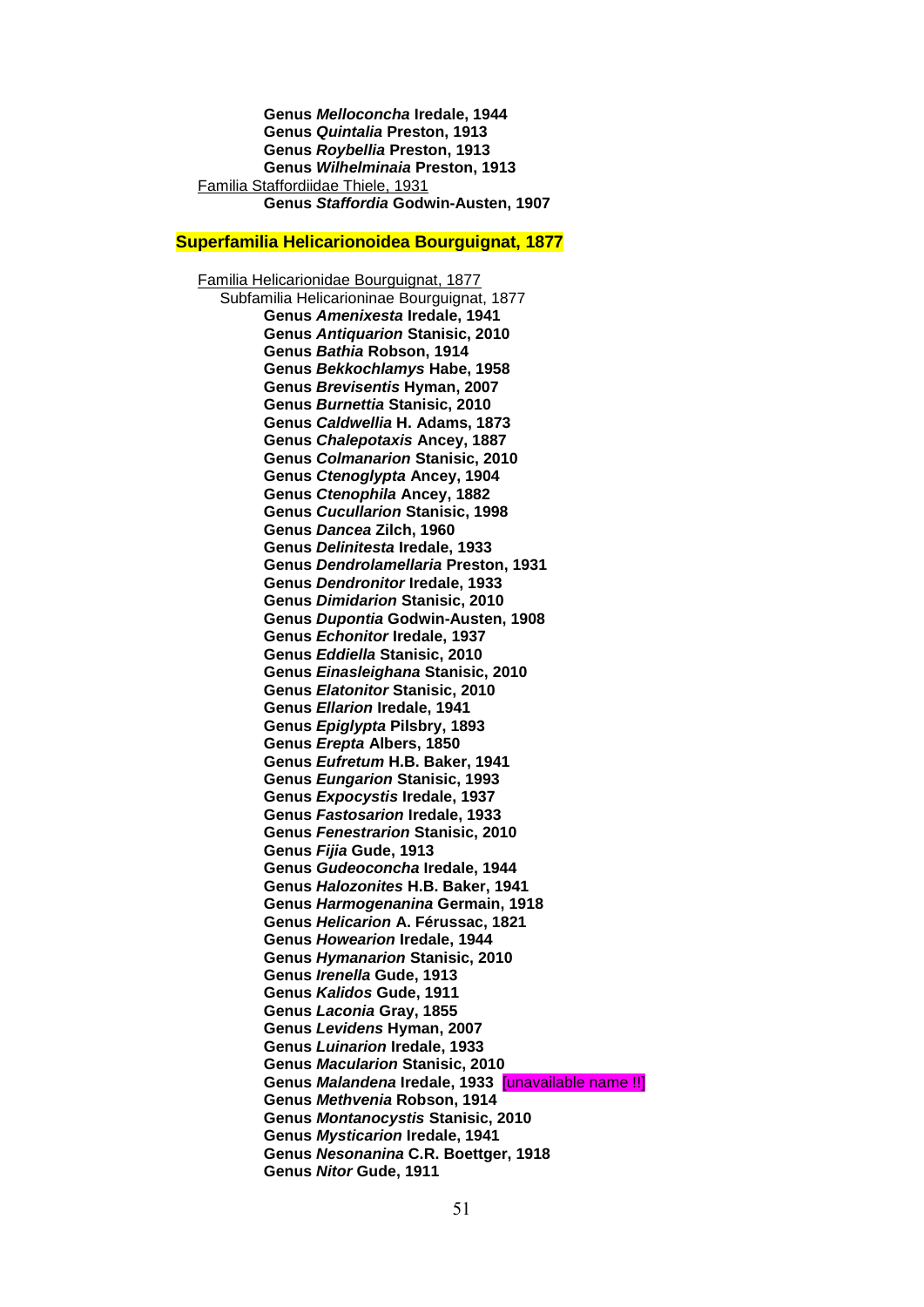**Genus** *Ovachlamys* **Habe, 1946 Genus** *Owaraha* **H.B. Baker, 1941 Genus** *Pachystyla* **Mörch, 1852 Genus** *Palmervillea* **Stanisic, 2010 Genus** *Parmacochlea* **E.A. Smith, 1884 Genus** *Parmavitrina* **Iredale, 1937 Genus** *Parmella* **H. Adams, 1867 Genus** *Parmellops* **Iredale, 1944 Genus** *Peloparion* **Iredale, 1937 Genus** *Periclocystis* **Iredale, 1937 Genus** *Petalochlamys* **Godwin-Austen, 1907 Genus** *Plegma* **Gude, 1911 Genus** *Pravonitor* **Iredale, 1937 Genus** *Pseudophasis* **Germain, 1918 Genus** *Pseudosaphtia* **de Winter, 2008 Genus** *Pseudosesara* **Solem, 1962 Genus** *Quirosella* **Clench, 1958 Genus** *Saphtia* **de Winter, 2008 Genus** *Sheaia* **Hyman, 2007 Genus** *Sigaloeista* **Shea & Griffiths, 2010 Genus** *Sitalarion* **H.B. Baker, 1941 Genus** *Stanisicarion* **Hyman & Ponder, 2010 Genus** *Sundavitrina* **Salisbury, 1933 Genus** *Suterella* **Iredale, 1915 Genus** *Tarocystis* **Iredale, 1937 Genus** *Thularion* **Stanisic, 1993 Genus** *Torrecystis* **Stanisic, 2010 Genus** *Tropicystis* **Stanisic, 2010 Genus** *Urazirochlamys* **Habe, 1946 Genus** *Vanmolia* **de Winter, 2008 Genus** *Westracystis* **Iredale, 1939 Genus** *Zagmena* **Iredale, 1941** Subfamilia Durgellinae Godwin-Austen, 1888 Tribus Durgellini Godwin-Austen, 1888 **Genus** *Rhyssotopsis* **Ancey, 1887 Genus** *Rotungia* **Godwin-Austen, 1918 Genus** *Teraia* **Solem, 1966 Genus** *Sophina* **Benson, 1859 Genus** *Cryptaustenia* **Cockerell, 1891 Genus** *Rasama* **Laidlaw, 1932 Genus** *Nesaecia* **Gude, 1911 Genus** *Holkeion* **Godwin-Austen, 1908 Genus** *Sivella* **W.T. Blanford, 1863 Genus** *Austenia* **G. Nevill, 1878 Genus** *Ibycus* **Heynemann, 1863 Genus** *Pseudaustenia* **Cockerell, 1891 Genus** *Eurychlamys* **Godwin-Austen, 1899 Genus** *Satiella* **Blanford & Godwin-Austen, 1908 Genus** *Sitala* **H. Adams, 1865 Genus** *Durgella* **W.T. Blanford, 1863** Tribus Girasiini Collinge, 1902 **Genus** *Girasia* **Gray, 1855** Familia Ariophantidae Godwin-Austen, 1888 Subfamilia Ariophantinae Godwin-Austen, 1888 **Genus** *Xesta* **Albers, 1850 Genus** *Koratia* **Godwin-Austen, 1919 Genus** *Hemiplecta* **Albers, 1850 Genus** *Euplecta* **C. Semper, 1870 Genus** *Ariophanta* **Des Moulins, 1829 Subgenus** *Celectella* **Schileyko, 2002**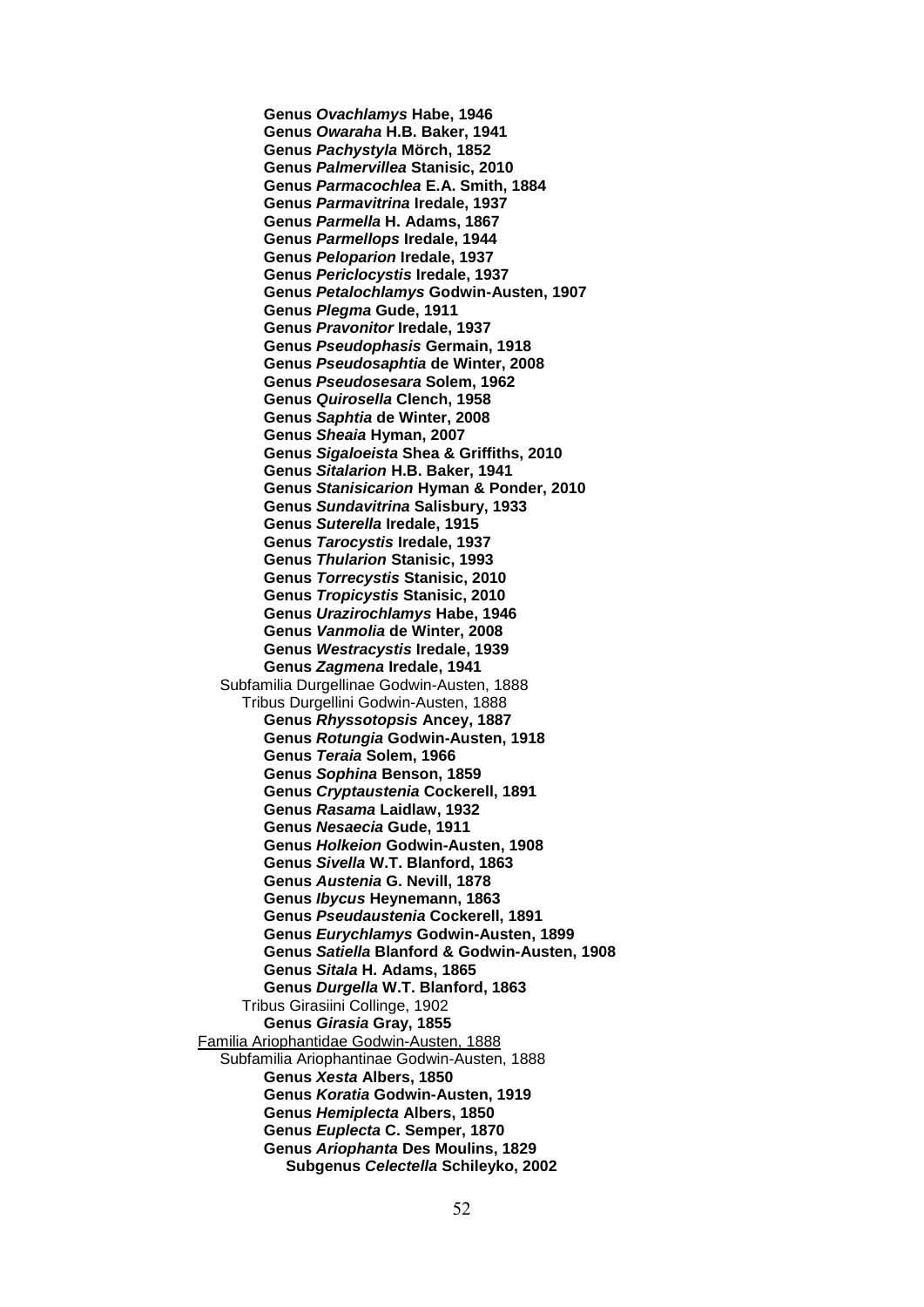**Subgenus** *Ariophanta* **Des Moulins, 1829 Genus** *Cryptozona* **Mörch, 1872 Genus** *Ratnadvipia* **Godwin-Austen, 1899 Genus** *Ravana* **Godwin-Austen, 1901 Genus** *Schwammeria* **Schileyko, 2010 Genus** *Sitalinopsis* **Thiele, 1931 Genus** *Taphrospira* **W.T. Blanford, 1905 Genus** *Dalingia* **Godwin-Austen, 1907 Genus** *Megaustenia* **Cockerell, 1912 Genus** *Indrella* **Godwin-Austen, 1901 Genus** *Bapuia* **Godwin-Austen, 1918 Genus** *Dihangia* **Godwin-Austen, 1916 Genus** *Galongia* **Godwin-Austen, 1916 Genus** *Cryptogirasia* **Cockerell, 1891 Genus** *Muangnua* **Solem, 1966 Genus** *Khasiella* **Godwin-Austen, 1899 Genus** *Mariaella* **Gray, 1855 Genus** *Dekhania* **Godwin-Austen, 1887** Subfamilia Macrochlamydinae Godwin-Austen, 1888 **Genus** *Oxytesta* **Zilch, 1956 Genus** *Tadunia* **Godwin-Austen, 1918 Genus** *Macrochlamys* **Gray, 1847 Subgenus** *Bensonies* **H.B. Baker, 1938 Subgenus** *Macrochlamys* **Gray, 1847 Subgenus** *Parvatella* **W.T. Blanford & Godwin-Austen, 1908 Subgenus** *Euaustenia* **Cockerell, 1891 Subgenus** *Rhadella* **Godwin-Austen, 1914 Genus** *Himalodiscus* **Kuznetsov, 1996 Genus** *Rahula* **Godwin-Austen, 1907 Subgenus** *Sinaenigma* **Pilsbry, 1934 Subgenus** *Rahula* **Godwin-Austen, 1907 Genus** *Sakiella* **Godwin-Austen, 1908 Genus** *Sarika* **Godwin-Austen, 1907 Genus** *Sesara* **Albers, 1860 Genus** *Baiaplecta* **Laidlaw, 1956 Genus** *Syama* **W.T. Blanford & Godwin-Austen, 1908 Genus** *Microcystina* **Mörch, 1872 Genus** *Vitrinula* **Gray, 1857** Subfamilia Ostracolethinae Simroth, 1901 **Genus** *Ostracolethe* **Simroth, 1901 Genus** *Myotesta* **Collinge, 1901 Genus** *Minyongia* **Godwin-Austen, 1916 Genus** *Cryptosemelus* **Collinge, 1902 Genus** *Parmarion* **P. Fischer, 1855 Genus** *Apoparmarion* **Collinge, 1902 Genus** *Cambodiparmarion* **Kuznetsov & Kuzminykh, 1999 Genus** *Damayantia* **Issel, 1874 Genus** *Damayantiella* **Zilch, 1959 Genus** *Paraparmarion* **Collinge, 1902 Genus** *Wiegmannia* **Collinge, 1901 Genus** *Microparmarion* **Simroth, 1893 Genus** *Parmunculus* **Collinge, 1899 Genus** *Philippinella* **Möllendorff, 1899 Genus** *Isselentia* **Collinge, 1901 Genus** *Cerataconta* **Cockerell, 1930 Genus** *Laocaia* **Kuzminykh, 1999** Familia Urocyclidae Simroth, 1889 Subfamilia Urocyclinae Simroth, 1889 Tribus Urocyclini Simroth, 1889 **Genus** *Urocyclus* **Gray, 1864**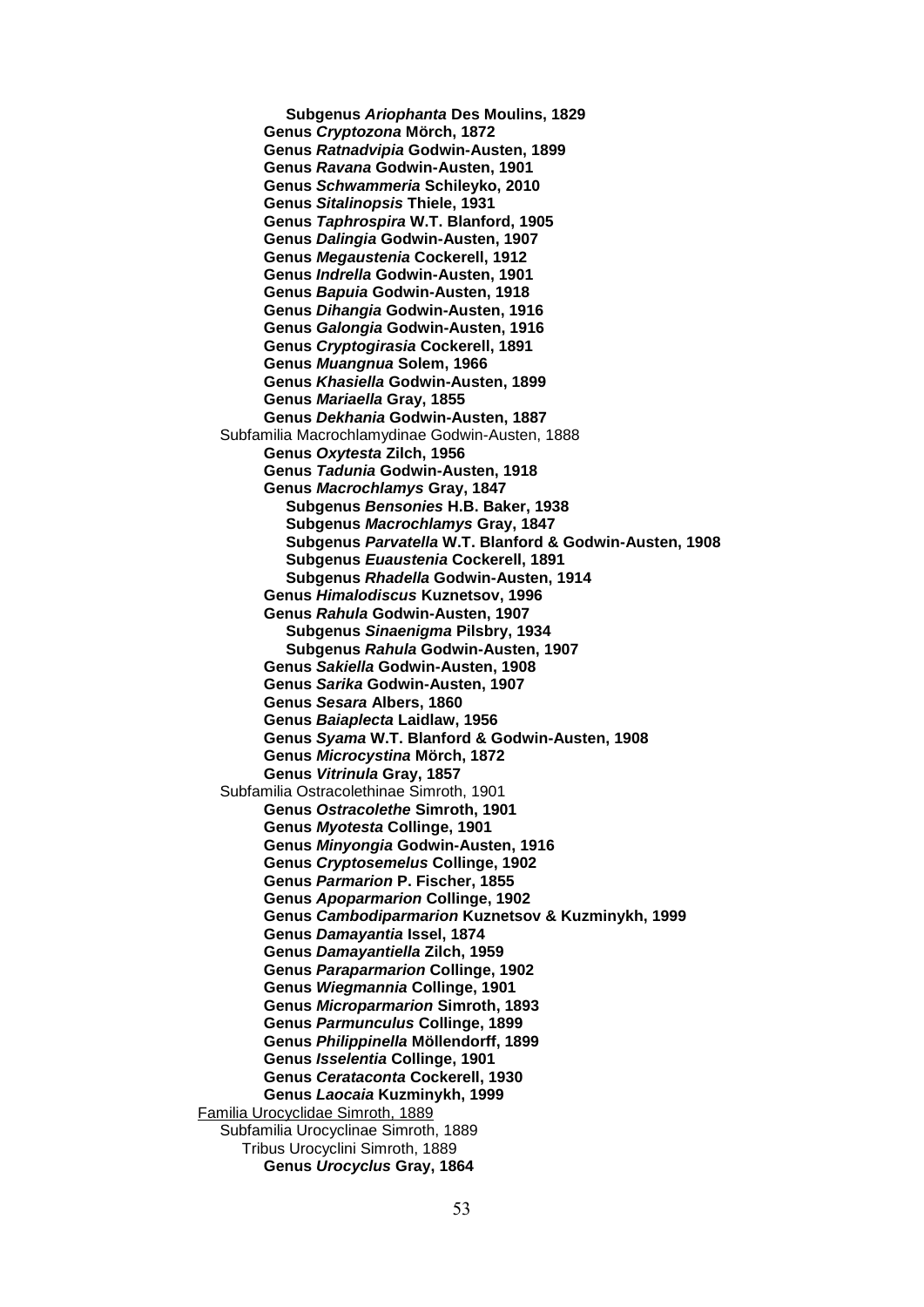**Genus** *Anisotoxon* **Van Goethem, 1975 Genus** *Trichotoxon* **Simroth, 1888 Genus** *Polytoxon* **Simroth, 1897 Genus** *Phaneroporus* **Simroth, 1888 Genus** *Atoxonoides* **Van Goethem, 1973 Genus** *Atoxon* **Simroth, 1888 Genus** *Pseudatoxon* **Van Goethem, 1975 Genus** *Pembatoxon* **Van Goethem, 1975 Genus** *Microcyclus* **Simroth, 1896 Genus** *Atrichotoxon* **Simroth, 1910 Genus** *Elisolimax* **Cockerell, 1893 Genus** *Nupnus* **Van Goethem, 1975 Genus** *Bukobia* **Simroth, 1896 Genus** *Buettneria* **Simroth, 1888 Genus** *Emphysetes* **Verdcourt, 2003** Tribus Dendrolimacini Van Goethem, 1977 **Genus** *Dendrolimax* **Heynemann, 1868** Tribus Leptichnini Van Goethem, 1977 **Genus** *Leptichnus* **Simroth, 1896** Tribus Upembellini Van Goethem, 1977 **Genus** *Upembella* **Van Goethem, 1969 Genus** *Leptichnoides* **Van Goethem, 1975** Subfamilia Sheldoniinae Connolly, 1925 (1912) **Genus** *Lacrimarion* **Connolly, 1938 Genus** *Gymnarion* **Pilsbry, 1919 Genus** *Amphiblema* **Gude, 1911 Genus** *Trochozonites* **Pfeffer, 1883 Subgenus** *Trochozonites* **Pfeffer, 1883 Subgenus** *Zonitotrochus* **Pilsby, 1919 Subgenus** *Teleozonites* **Pilsbry, 1919 Subgenus** *Crenatinanina* **Germain, 1920 Genus** *Centrafricarion* **Van Mol, 1970 Genus** *Senegalarion* **Van Mol, 1970 Genus** *Africarion* **Godwin-Austen, 1883 Genus** *Camerunarion* **Van Mol, 1970 Genus** *Sylvarion* **Van Mol, 1970 Genus** *Paragranularion* **Van Mol, 1970 Genus** *Verrucarion* **Van Mol, 1970 Genus** *Amatarion* **Van Mol, 1970 Genus** *Verdcourtia* **Van Mol, 1970 Genus** *Chlamydarion* **Van Mol, 1968 Genus** *Mesafricarion* **Pilsbry, 1919 Genus** *Colparion* **Laidlaw, 1938 Genus** *Malagarion* **Tillier, 1979 Genus** *Tresia* **Van Goethem, 1975 Genus** *Estria* **Poirier, 1887 Genus** *Aspidotomium* **Degner, 1932 Genus** *Sheldonia* **Ancey, 1887 Genus** *Kerkophorus* **Godwin-Austen, 1912 Genus** *Microkerkus* **Godwin-Austen, 1912 Genus** *Selatodryas* **Herbert, 2017 Genus** *Morrumbalia* **Verdcourt, 1998 Genus** *Falloonella* **Preston, 1914 Genus** *Thapsia* **E. von Martens, 1860 Genus** *Tropidocochlion* **Verdcourt, 1999 Genus** *Sjostedtina* **Verdcourt, 1961 Genus** *Carinazingis* **van Bruggen & de Winter, 1990 Genus** *Zonitarion* **Pfeffer, 1883 Genus** *Belonarion* **Pilsbry, 1919 Genus** *Degneria* **Verdcourt, 1956**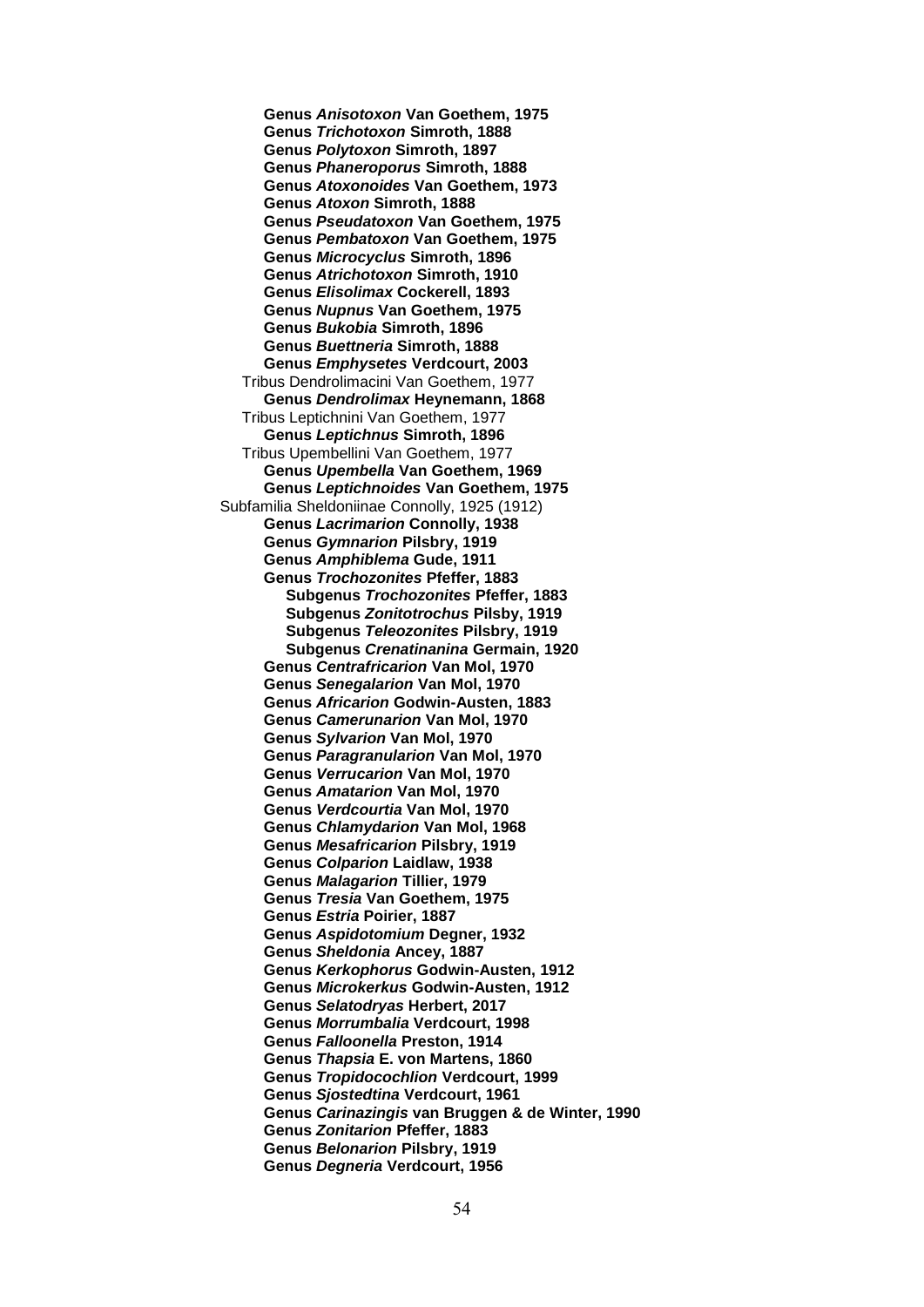**Genus** *Entagaricus* **Pilsbry, 1919 Genus** *Rhopalogonium* **Degner, 1932 Genus** *Fuellebornia* **Verdcourt, 1999 Genus** *Angustivestis* **Pilsbry, 1919 Genus** *Thielarion* **Van Mol, 1970 Genus** *Granularion* **Germain, 1912 Genus** *Acantharion* **Binder & Tillier, 1985 Genus** *Zingis* **E. von Martens, 1878 Subgenus** *Zingis* **E. von Martens, 1878 Subgenus** *Chirinda* **Verdcourt, 1999 Genus** *Guillainia* **Bourguignat, 1885 Genus** *Percivalia* **Preston, 1914 Genus** *Montanobloyetia* **Verdcourt, 1961 Genus** *Trochonanina* **Mousson, 1869 Genus** *Plicatonanina* **Verdcourt, 1961 Genus** *Ptilototheca* **Herbert, 2016** Subfamilia Rhysotininae Schileyko, 2002 **Genus** *Rhysotina* **Ancey, 1887**

#### **Infraordo Arionoidei Gray, 1840**

#### **Superfamilia Arionoidea Gray, 1840**

Familia Arionidae Gray, 1840 **Genus** *Geomalacus* **Allman, 1843 Subgenus** *Geomalacus* **Allman, 1843 Subgenus** *Arrudia* **Pollonera, 1890 Genus** *Ichnusarion* **Pollonera, 1890 Genus** *Letourneuxia* **Bourguignat, 1866 Genus** *Arion* **A. Férussac, 1819 Subgenus** *Carinarion* **P. Hesse, 1926 Subgenus** *Mesarion* **P. Hesse, 1926 Subgenus** *Microarion* **P. Hesse, 1926 Subgenus** *Arion* **A. Férussac, 1819 Subgenus** *Kobeltia* **Seibert, 1873 Genus** *Ariunculus* **Lessona, 1881 Genus** *Nipponarion* **Yamaguchi & Habe, 1955 Genus** *Kootenaia* **Leonard, Chichester, Baugh & Wilke, 2003 Genus** *Staala* **Ovaska, Chichester & Sopuck, 2010 Genus** *Securicauda* **Leonard, Chichester, Richart & Young, 2011 Genus** *Carinacauda* **Leonard, Chichester, Richart & Young, 2011** Familia Anadenidae Pilsbry, 1948 **Genus** *Anadeninus* **Simroth, 1912 Subgenus** *Anadeninus* **Simroth, 1912 Subgenus** *Vietanadenus* **Kuzminykh & Schileyko, 2006 Subgenus** *Neoanadenus* **Wiktor, Chen & Wu, 2000 Genus** *Anadenus* **Heynemann, 1863 Subgenus** *Anadenus* **Heynemann, 1863 Subgenus** *Sagarmathia* **Kuzminykh & Schileyko, 2006** Familia Ariolimacidae Pilsbry & Vanatta, 1898 Subfamilia Ariolimacinae Pilsbry & Vanatta, 1898 **Genus** *Meadarion* **Pilsbry, 1948 Genus** *Ariolimax* **Mörch, 1859 Genus** *Magnipelta* **Pilsbry, 1953 Genus** *Anadenulus* **Cockerell, 1890 Genus** *Udosarx* **Webb, 1959 Genus** *Hesperarion* **Simroth, 1892 Genus** *Prophysaon* **Bland & W.G. Binney, 1873 Subgenus** *Mimetarion* **Pilsbry, 1948 Subgenus** *Prophysaon* **Bland & W.G. Binney, 1873**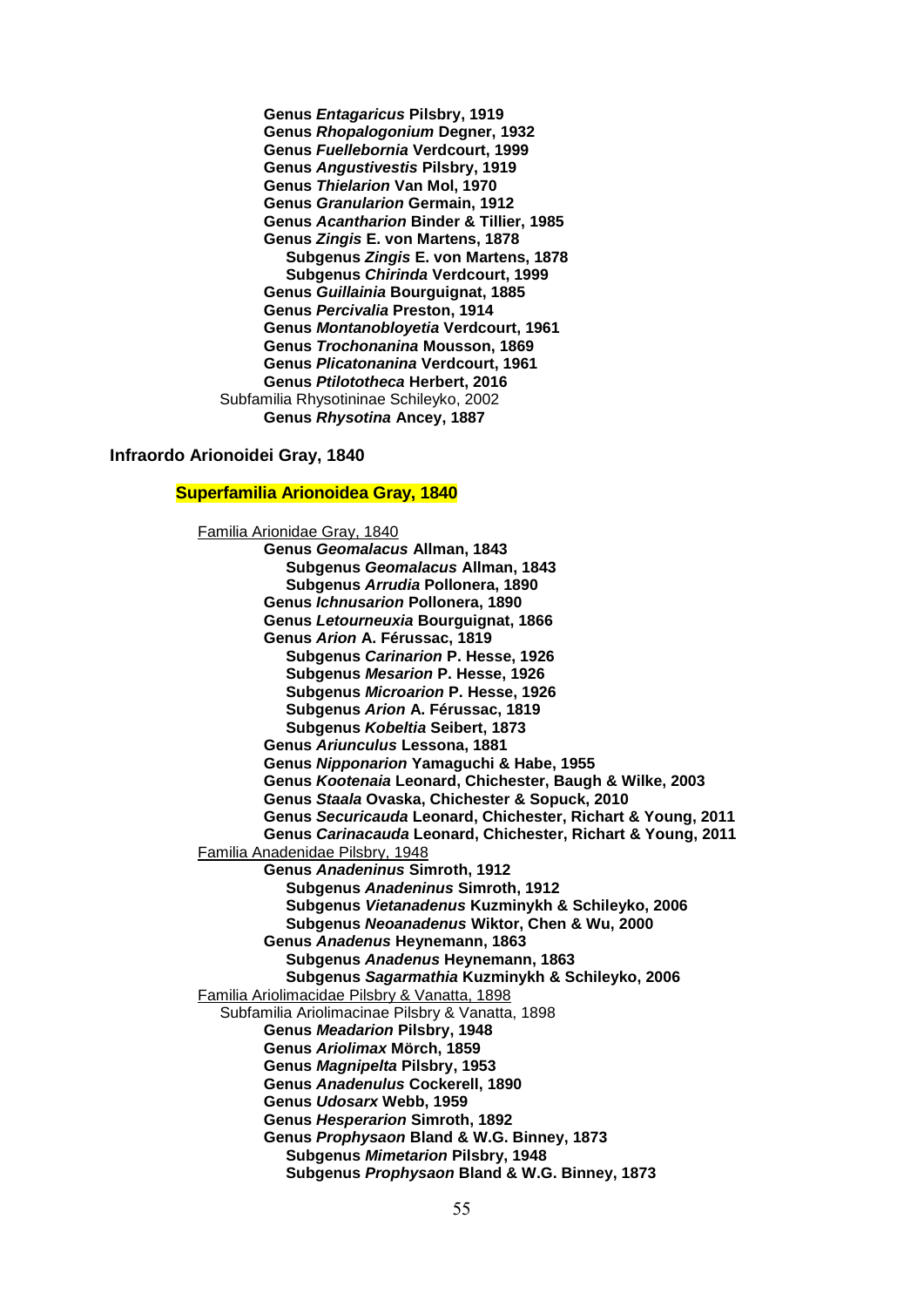Subfamilia Zacoleinae Webb, 1959 **Genus** *Zacoleus* **Pilsbry, 1903** Familia Binneyidae Cockerell, 1891 **Genus** *Binneya* **J.G. Cooper, 1863 Subgenus** *Binneya* **J.G. Cooper, 1863 Subgenus** *Allothyra* **Pilsbry, 1948 Genus** *Hemphillia* **Bland & W.G. Binney, 1872 Genus** *Gliabates* **Webb, 1959** Familia Oopeltidae Cockerell, 1891 Subfamilia Oopeltinae Cockerell, 1891 **Genus** *Oopelta* **Mörch, 1867 Genus** *Helmanita* **Schileyko, 2007** Subfamilia Ariopeltinae Sirgel, 1985 **Genus** *Ariopelta* **Sirgel, 1985 Genus** *Ariostralis* **Sirgel, 1985** Familia Philomycidae Gray, 1847 **Genus** *Philomycus* **Rafinesque, 1820 Genus** *Pancalyptus* **Pilsbry, 1948 Genus** *Pallifera* **Morse, 1864 Genus** *Meghimatium* **van Hasselt, 1823 Genus** *Granulilimax* **Minato, 1989**

#### **Infraordo Helicoidei Rafinesque, 1815**

## **Superfamilia Sagdoidea Pilsbry, 1895**

Familia Sagdidae Pilsbry, 1895 Subfamilia Sagdinae Pilsbry, 1895 Tribus Sagdinini Pilsbry, 1895 **Genus** *Hyalosagda* **E. von Martens, 1860 Genus** *Stauroglypta* **H.B. Baker, 1935 Genus** *Taenioraphe* **Pilsbry, 1933 Genus** *Meiophysema* **H.B. Baker, 1935 Genus** *Proserpinula* **E. von Martens, 1860 Genus** *Volvidens* **Henderson, 1914 Genus** *Xenodiscula* **Pilsbry, 1919 Genus** *Corneosagda* **Muratov & Schileyko, 1998 Genus** *Sagda* **H. Beck, 1837 Genus** *Odontosagda* **E. von Martens, 1860 Genus** *Zaphysema* **Pilsbry, 1894 Genus** *Aerotrochus* **Pilsbry, 1926 Genus** *Microsagda* **H.B. Baker, 1935 Genus** *Lacteoluna* **Pilsbry, 1926 Genus** *Vilitas* **Pilsbry, 1926 Genus** *Hojeda* **H.B. Baker, 1926 Genus** *Strialuna* **Pilsbry, 1926** Tribus Platysuccineini H.B. Baker, 1940 **Genus** *Platysuccinea* **Ancey, 1881** Tribus Aquebanini H.B. Baker, 1940 **Genus** *Aquebana* **Pilsbry, 1926 Genus** *Exsuavitas* **H.B. Baker, 1939** Tribus Yunqueini Schileyko, 1998 **Genus** *Yunquea* **H.B. Baker, 1940** Subfamilia Polydontinae Schileyko, 2006 **Genus** *Hispaniolana* **Pilsbry, 1933 Genus** *Polydontes* **Montfort, 1810 Genus** *Lissembryon* **Pilsbry, 1933 Genus** *Coloniconcha* **Pilsbry, 1933 Genus** *Salleana* **Clench, 1962 Genus** *Granodomus* **Wurtz, 1955**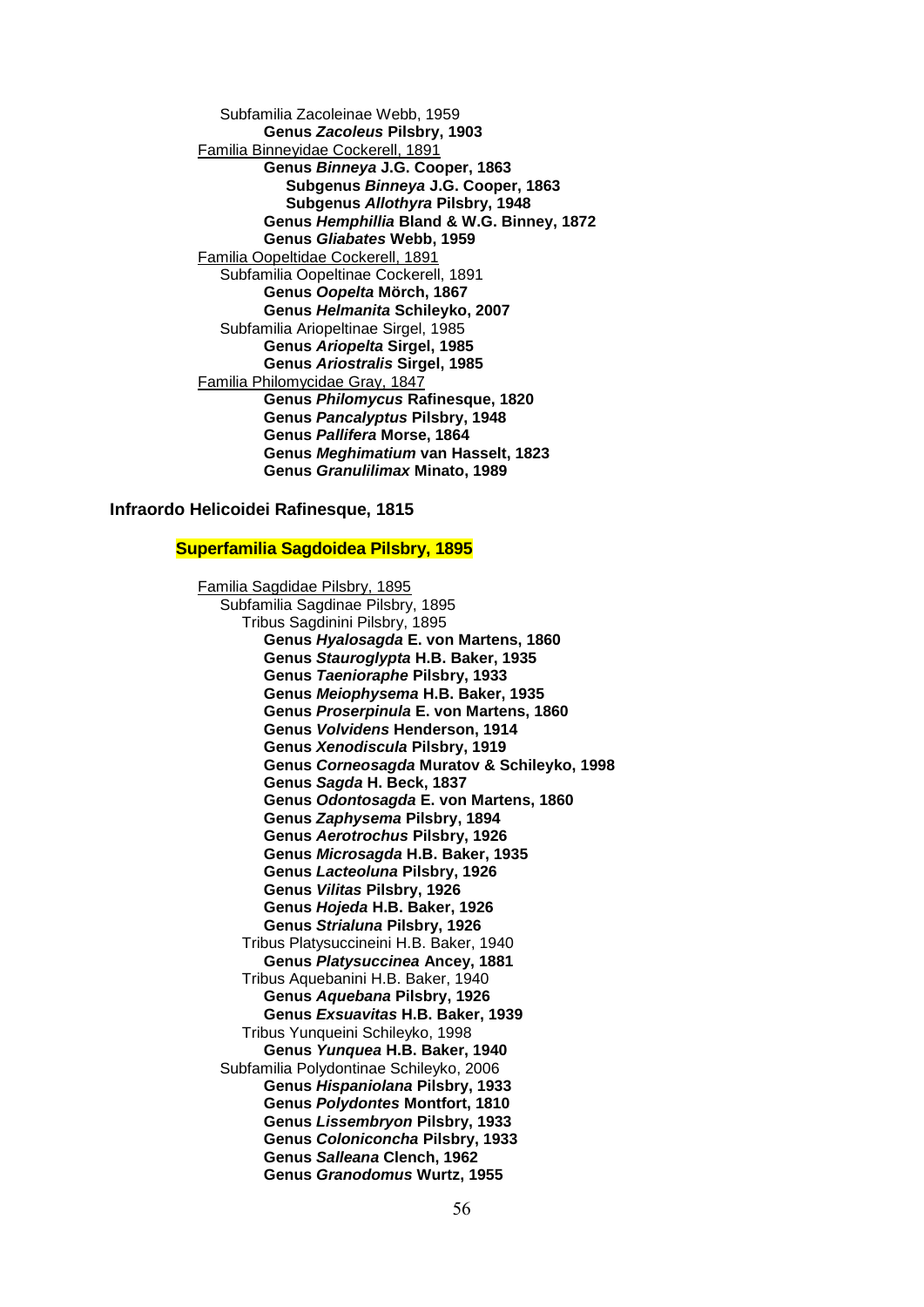**Genus** *Parthena* **Albers, 1850 Genus** *Luquillia* **Crosse, 1892 Genus** *Zachrysia* **Pilsbry, 1894 Subgenus** *Auritesta* **Pilsbry, 1929 Subgenus** *Chrysias* **Pilsbry, 1929 Subgenus** *Torrechrysias* **Bonilla, 1936 Subgenus** *Megachrysia* **Pilsbry, 1929 Subgenus** *Zachrysia* **Pilsbry, 1894**

## **Superfamilia Helicoidea Rafinesque, 1815**

Familia Helicidae Rafinesque, 1815 Subfamilia Ariantinae Mörch, 1864 **Genus** *Arianta* **Turton, 1831 Genus** *Campylaea* **H. Beck, 1837 Subgenus** *Campylaea* **H. Beck, 1837 Subgenus** *Oricampylaea* **Groenenberg, Subai & E. Gittenberger, 2016 Genus** *Cattania* **Brusina, 1908 Subgenus** *Cattania* **Brusina, 1908 Subgenus** *Ariantopsis* **A.J. Wagner, 1928 Subgenus** *Cattaniella* **Groenenberg, Subai & E. Gittenberger, 2016 Subgenus** *Wladislawia* **A.J. Wagner, 1928 Genus** *Campylaeopsis* **A.J. Wagner, 1914 Genus** *Causa* **Schileyko, 1971 Genus** *Chilostoma* **Fitzinger, 1833 Subgenus** *Chilostoma* **Fitzinger, 1833 Subgenus** *Achatica* **Groenenberg, Subai & E. Gittenberger, 2016 Subgenus** *Cingulifera* **Held, 1838 Genus** *Corneola* **Held, 1838 Genus** *Cylindrus* **Fitzinger, 1833 Genus** *Delphinatia* **P. Hesse, 1931 Genus** *Dinarica* **Kobelt, 1902 Subgenus** *Dinarica* **Kobelt, 1902 Subgenus** *Sabljaria* **Brusina, 1904 Genus** *Drobacia* **Brusina, 1904 Genus** *Faustina* **Kobelt, 1904 Genus** *Helicigona* **A. Férussac, 1821 Genus** *Isognomostoma* **Fitzinger, 1833 Genus** *Josephinella* **F. Haas, 1936 Genus** *Kollarix* **Groenenberg, Subai & E. Gittenberger, 2016 Genus** *Kosicia* **Brusina, 1904 Genus** *Liburnica* **Kobelt, 1904 Subgenus** *Liburnica* **Kobelt, 1904 Subgenus** *Superba* **Subai & Fehér, 2006 Genus** *Pseudotrizona* **Groenenberg, Subai & E. Gittenberger, 2016 Genus** *Thiessea* **Kobelt, 1904 Genus** *Vidovicia* **Brusina, 1904** Subfamilia Murellinae P. Hesse, 1918 **Genus** *Marmorana* **W. Hartmann, 1844 Subgenus** *Marmorana* **W. Hartmann, 1844 Subgenus** *Ambigua* **Westerlund, 1903 Subgenus** *Murella* **L. Pfeiffer, 1877 Genus** *Tyrrheniberus* **Kobelt, 1904 Genus** *Macularia* **Albers, 1850 Genus** *Tacheocampylaea* **L. Pfeiffer, 1877** Subfamilia Helicinae Rafinesque, 1815 Tribus Allognathini Westerlund, 1903 **Genus** *Cepaea* **Held, 1838 Genus** *Iberus* **Montfort, 1810 Genus** *Allognathus* **Pilsbry, 1888**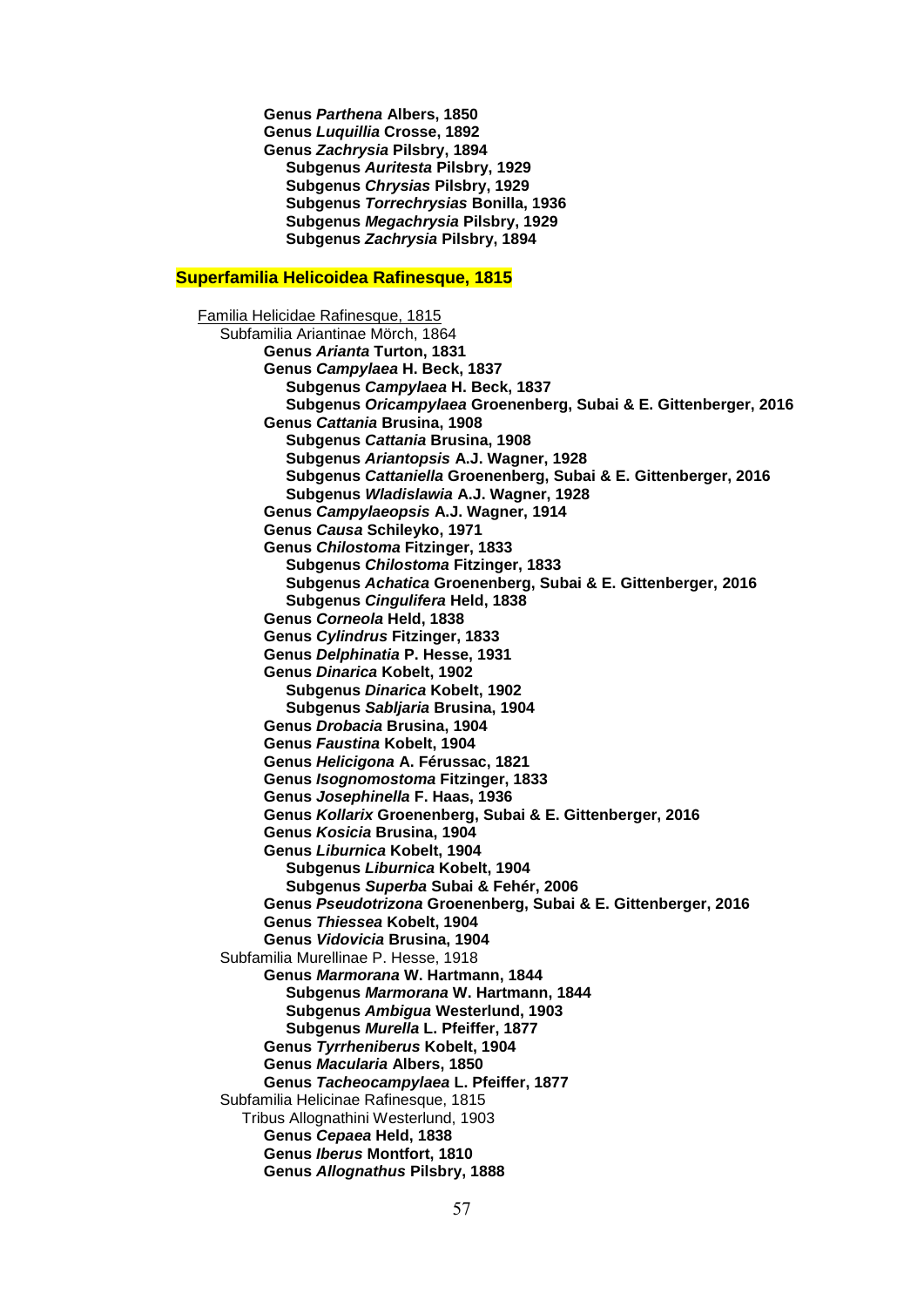**Subgenus** *Allognathus* **Pilsbry, 1888 Subgenus** *Iberellus* **P. Hesse, 1908 Genus** *Hemicycla* **Swainson, 1840 Subgenus** *Hemicycla* **Swainson, 1840 Subgenus** *Adiverticula* **Alonso & Ibáñez, 1988 Genus** *Lampadia* **Albers, 1854 Genus** *Pseudotachea* **C.R. Boettger, 1909** Tribus Thebini Wenz, 1923 **Genus** *Theba* **Risso, 1826** Tribus Otalini G. Pfeffer, 1930 **Genus** *Rossmaessleria* **P. Hesse, 1907 Genus** *Cornu* **Born, 1778 Genus** *Erctella* **Monterosato, 1894 Genus** *Cantareus* **Risso, 1826 Genus** *Idiomela* **T. Cockerell, 1921 Genus** *Maurohelix* **P. Hesse, 1917 Genus** *Eobania* **P. Hesse, 1913 Genus** *Alabastrina* **Kobelt, 1904 Subgenus** *Guilia* **Pallary, 1926 Subgenus** *Lechatelieria* **Pallary, 1926 Subgenus** *Alabastrina* **Kobelt, 1904 Subgenus** *Michaudia* **Pallary, 1926** [preoccupied name !!] **Subgenus** *Loxana* **Pallary, 1899 Subgenus** *Atlasica* **Pallary, 1917 Subgenus** *Siretia* **Pallary, 1926 Genus** *Otala* **Schumacher, 1817 Subgenus** *Otala* **Schumacher, 1817 Subgenus** *Dupotetia* **Kobelt, 1904 Subgenus** *Deserticola* **P. Hesse, 1911 Genus** *Tingitana* **Pallary, 1919 Genus** *Eremina* **L. Pfeiffer, 1855 Genus** *Massylaea* **Möllendorff, 1898 Genus** *Hessea* **C.R. Boettger, 1911** Tribus Helicini Rafinesque, 1815 **Genus** *Codringtonia* **Kobelt, 1898 Subgenus** *Codringtonia* **Kobelt, 1898 Subgenus** *Neocrassa* **Subai, 2005 Subgenus** *Isaurica* **Kobelt, 1901 Genus** *Assyriella* **P. Hesse, 1909 Genus** *Levantina* **Kobelt, 1871 Subgenus** *Levantina* **Kobelt, 1871 Subgenus** *Laevihelix* **Neubert, 1998 Subgenus** *Gyrostomella* **P. Hesse, 1911 Genus** *Caucasotachea* **C.R. Boettger, 1909 Genus** *Lindholmia* **P. Hesse, 1918 Genus** *Maltzanella* **P. Hesse, 1917 Genus** *Tacheopsis* **C.R. Boettger, 1909 Genus** *Tyrrhenaria* **P. Hesse, 1918 Genus** *Helix* **Linnaeus, 1758 Subgenus** *Helix* **Linnaeus, 1758 Subgenus** *Pelasga* **P. Hesse, 1908** Familia Bradybaenidae Pilsbry, 1934 (1898) Subfamilia Bradybaeninae Pilsbry, 1934 (1898) Tribus Bradybaenini Pilsbry, 1934 (1898) **Genus** *Ponsadenia* **Schileyko, 1978 Subgenus** *Tarbagataja* **Schileyko, 1978 Subgenus** *Mesasiata* **Schileyko, 1978 Subgenus** *Ponsadenia* **Schileyko, 1978 Subgenus** *Dzungaria* **Schileyko, 2004 Genus** *Ezohelix* **Kuroda & Emura, 1938**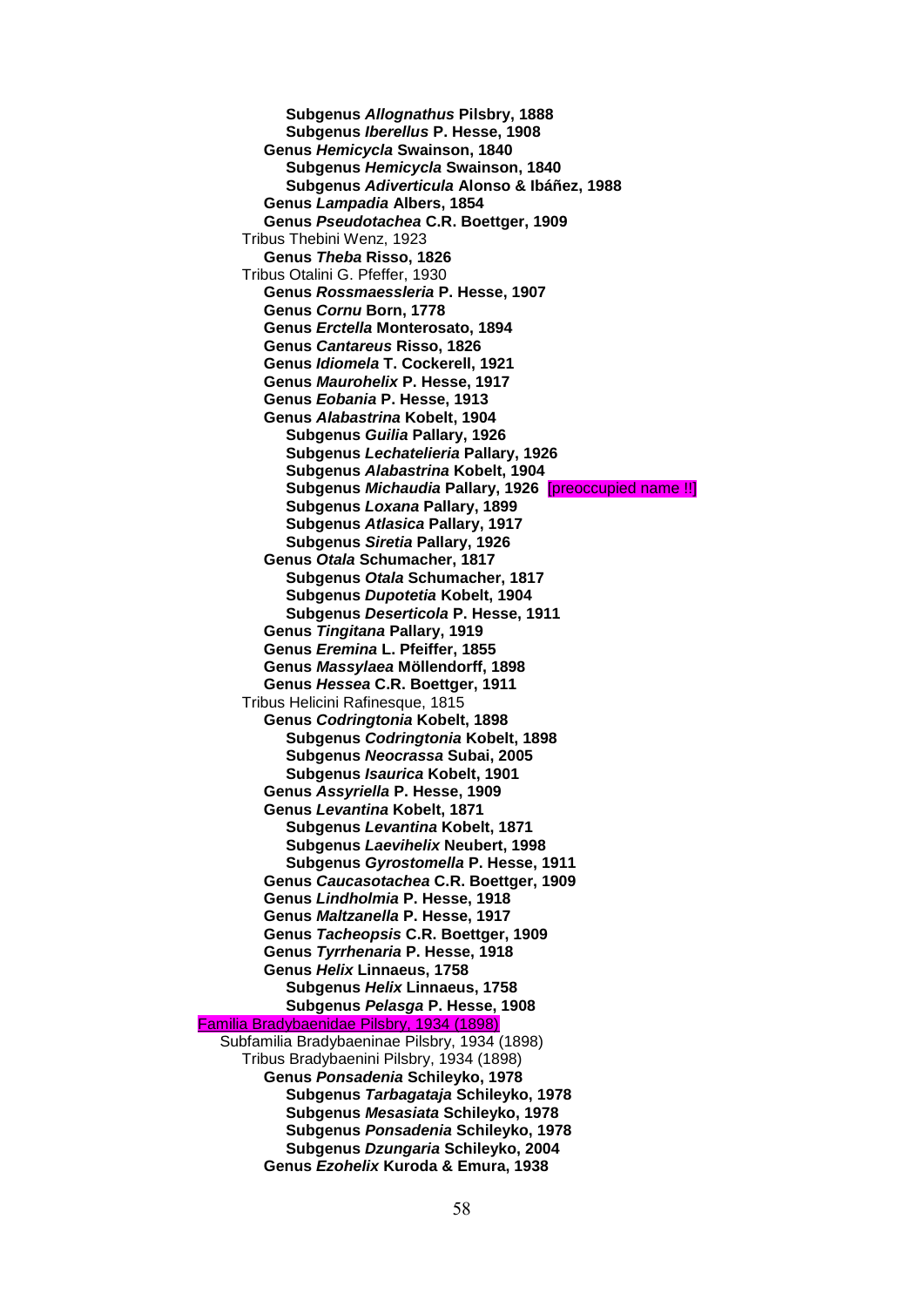**Genus** *Paraegista* **Kuroda & Azuma, 1951 Genus** *Ainohelix* **Kuroda & Taki, 1933 Genus** *Phaeohelix* **Kuroda & Habe, 1949 Genus** *Trichobradybaena* **Wu & Guo, 2003 Genus** *Semibuliminus* **Möllendorff, 1899 Genus** *Metodontia* **Möllendorff, 1886 Genus** *Karaftohelix* **Pilsbry, 1927 Genus** *Acusta* **E. von Martens, 1860 Genus** *Coccoglypta* **Pilsbry, 1895 Genus** *Mikiria* **Godwin-Austen, 1918 Genus** *Neseulota* **Ehrmann, 1911 Genus** *Armandiella* **Ancey, 1901 Genus** *Trichocathaica* **Gude, 1919 Genus** *Grabauia* **Yen, 1935 Genus** *Fruticicola* **Held, 1838 Genus** *Kugitangia* **Schileyko, Pazilov & Abdulazizova, 2017 Genus** *Chosenelix* **Pilsbry, 1927 Genus** *Stilpnodiscus* **Möllendorff, 1899 Genus** *Laeocathaica* **Möllendorff, 1899 Genus** *Platypetasus* **Pilsbry, 1895 Genus** *Pseudiberus* **Ancey, 1887 Genus** *Pseudobuliminus* **Gredler, 1886 Genus** *Rudens* **Heude, 1890 Genus** *Secusana* **Gredler, 1894 Genus** *Stenogyropsis* **Möllendorff, 1899 Genus** *Buliminidius* **Heude, 1890 Genus** *Cathaica* **Möllendorff, 1884 Subgenus** *Cathaica* **Möllendorff, 1884 Subgenus** *Pliocathaica* **Andreae, 1900 Subgenus** *Xerocathaica* **Andreae, 1900 Genus** *Bradybaena* **H. Beck, 1837 Genus** *Apatetes* **Gude, 1914** Tribus Aegistini Kuroda & Habe, 1949 **Genus** *Nesiohelix* **Kuroda & Emura, 1943 Genus** *Takasagohadra* **Kuroda, 1941 Genus** *Plectotropis* **E. von Martens, 1860 Genus** *Neoaegista* **Azuma, 1955 Genus** *Miyakoia* **Minato, 1980 Genus** *Landouria* **Godwin-Austen, 1918 Genus** *Thaitropis* **Schileyko, 2004 Genus** *Trishoplita* **Jacobi, 1898 Genus** *Coelorus* **Pilsbry, 1900 Genus** *Pseudaspasita* **Möllendorff, 1901 Genus** *Aegista* **Albers, 1850 Genus** *Euhadra* **Pilsbry, 1890 Genus** *Mastigeulota* **Pilsbry, 1895 Genus** *Mandarina* **Pilsbry, 1895 Genus** *Neochloritis* **Minato, 1982 Genus** *Lepidopisum* **Kuroda & Habe, 1958 Genus** *Torobaena* **F. Haas, 1935 Genus** *Plecteulota* **Möllendorff, 1892 Genus** *Dolicheulota* **Pilsbry, 1901 Genus** *Satsuma* **A. Adams, 1868 Subgenus** *Luchuhadra* **Kuroda & Habe, 1949 Subgenus** *Satsuma* **A. Adams, 1868 Subgenus** *Coniglobus* **Pilsbry & Hirase, 1906 Genus** *Guamampa* **Schileyko, 1997 Genus** *Tricheulota* **Pilsbry, 1895 Genus** *Pancala* **Kuroda & Habe, 1949 Genus** *Yakuchloritis* **Habe, 1955**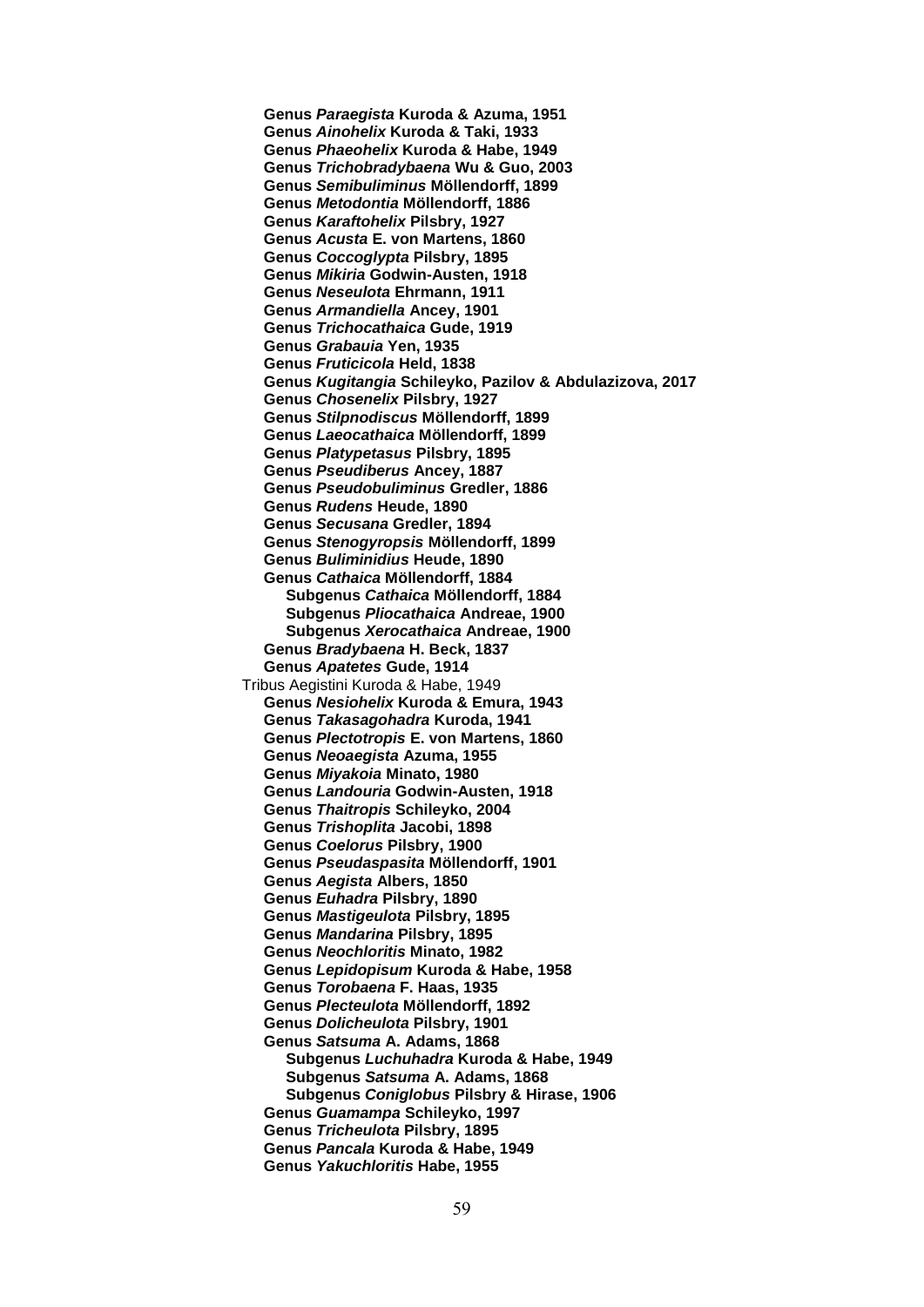**Genus** *Nipponochloritis* **Habe, 1955 Genus** *Aegistohadra* **M. Wu, 2004** Subfamilia Helicostylinae Ihering, 1909 **Genus** *Orustia* **Mörch, 1852 Genus** *Helicostyla* **A. Férussac, 1821 Subgenus** *Helicostyla* **A. Férussac, 1821 Subgenus** *Opalliostyla* **Pilsbry, 1896 Subgenus** *Calocochlea* **W. Hartmann, 1842 Subgenus** *Chromatosphaera* **Pilsbry, 1892 Genus** *Chloraea* **Albers, 1850 Genus** *Corasia* **Albers, 1850 Genus** *Anixa* **Pilsbry, 1895 Genus** *Pyrochilus* **Pilsbry, 1893 Genus** *Trachystyla* **Pilsbry, 1892 Genus** *Cochlodryas* **E. von Martens, 1860 Genus** *Mesanella* **Clench & Turner, 1952 Genus** *Helicobulinus* **Broderip, 1841 Genus** *Pachya* **Albers, 1850 Genus** *Dryocochlias* **Möllendorff, 1898 Genus** *Rhymbocochlias* **Möllendorff, 1895 Genus** *Pachysphaera* **Pilsbry, 1892 Genus** *Pfeifferia* **Gray, 1853 Genus** *Leytia* **Pilsbry, 1891 Genus** *Cochlostyla* **A. Férussac, 1821 Genus** *Phoenicobius* **Mörch, 1852 Genus** *Phengus* **Albers, 1850 Genus** *Chrysallis* **Albers, 1850 Genus** *Hypselostyla* **L. Pfeiffer, 1868 Genus** *Dolichostyla* **Pilsbry, 1896 Genus** *Canistrum* **Mörch, 1852**  Familia Camaenidae Pilsbry, 1895 Subfamilia Camaeninae Pilsbry, 1895 **Genus** *Camaena* **Albers, 1850 Genus** *Stegodera* **E. von Martens, 1876 Genus** *Traumatophora* **Ancey, 1887 Genus** *Trichelix* **Ancey, 1887 Genus** *Moellendorffiella* **Pilsbry, 1905 Genus** *Moellendorffia* **Ancey, 1887 Genus** *Neocepolis* **Pilsbry, 1891 Genus** *Amphicoelina* **Zilch, 1960 Genus** *Trachia* **E. von Martens, 1860 Genus** *Oreobba* **Pilsbry, 1894 Genus** *Camaenella* **Pilsbry, 1893 Genus** *Burmochloritis* **Godwin-Austen, 1920 Genus** *Ganesella* **W.T. Blanford, 1863 Genus** *Globotrochus* **F. Haas, 1935 Genus** *Giardia* **Ancey, 1907 Genus** *Beddomea* **G. Nevill, 1878 Genus** *Obba* **H. Beck, 1837 Genus** *Obbiberus* **F. Haas, 1935 Genus** *Planispira* **H. Beck, 1837 Genus** *Pseudobba* **Möllendorff, 1891 Genus** *Gemitelix* **Iredale, 1941 Genus** *Pseudopartula* **L. Pfeiffer, 1856 Genus** *Parachloritis* **Ehrmann, 1912 Genus** *Trachychloritis* **F. Haas, 1934 Genus** *Ptychochloritis* **Möllendorff, 1902 Genus** *Discoconcha* **I. Rensch, 1935 Genus** *Disteustoma* **Iredale, 1941 Genus** *Chloritis* **H. Beck, 1837**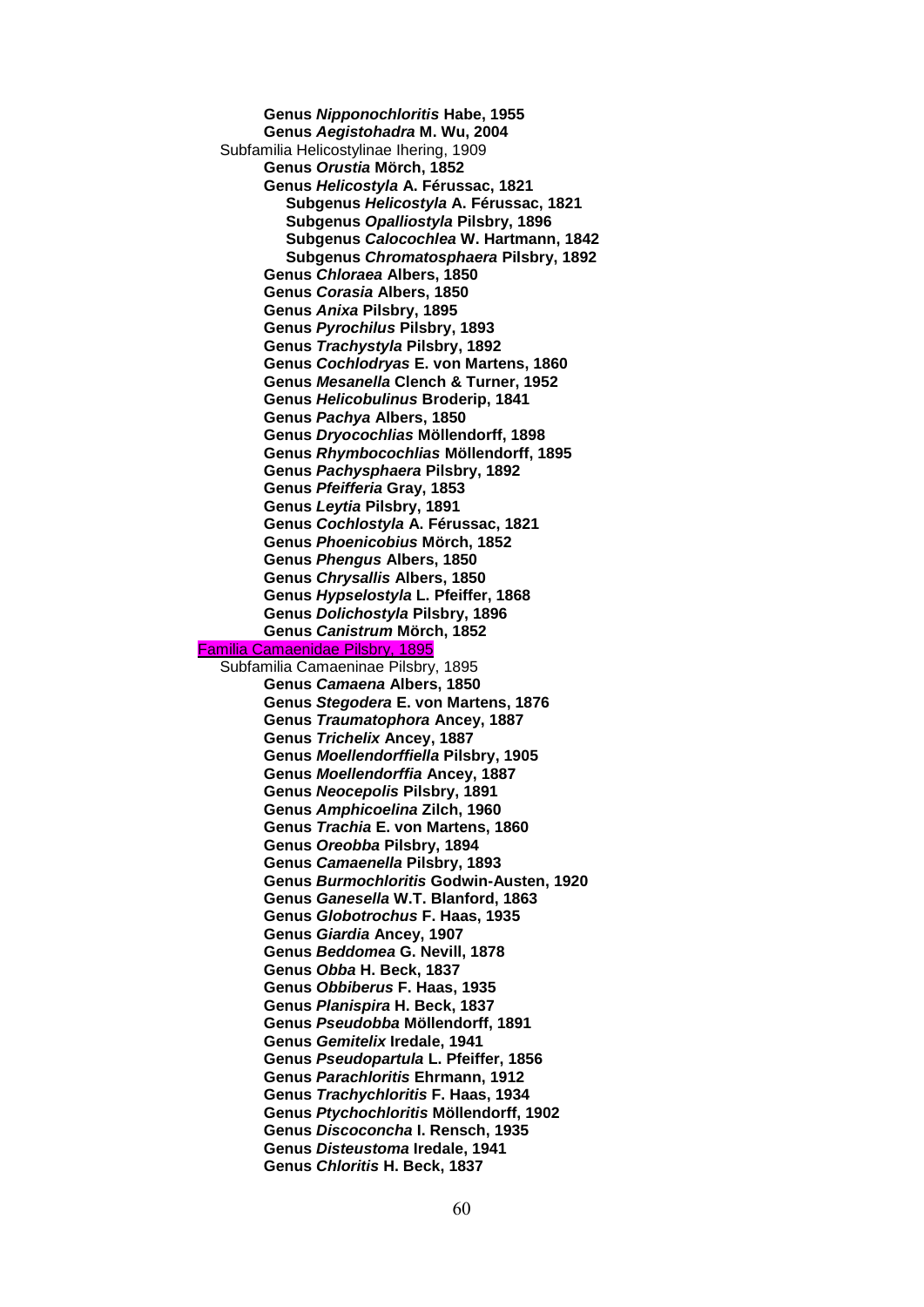**Subgenus** *Chloritis* **H. Beck, 1837 Subgenus** *Trichochloritis* **Pilsbry, 1891 Genus** *Verdichloritis* **Clench, 1957 Genus** *Dorcasidea* **Iredale, 1941 Genus** *Sulcobasis* **Tapparone Canefri, 1883 Genus** *Kendallena* **Iredale, 1941 Genus** *Tradeustoma* **Iredale, 1941 Genus** *Cristigibba* **Tapparone Canefri, 1883 Genus** *Thersites* **L. Pfeiffer, 1855 Genus** *Mecyntera* **Iredale, 1941 Genus** *Amphidromus* **Albers, 1850 Subgenus** *Amphidromus* **Albers, 1850 Subgenus** *Syndromus* **Pilsbry, 1900 Genus** *Sphaerospira* **Mörch, 1867 Genus** *Bentosites* **Iredale, 1933 Genus** *Temporena* **Iredale, 1933 Genus** *Figuladra* **Iredale, 1933 Genus** *Hadra* **E. von Martens, 1860 Genus** *Gnarosophia* **Iredale, 1933 Genus** *Monteithosites* **Stanisic, 1996 Genus** *Chloritisanax* **Iredale, 1933 Genus** *Badistes* **A.A. Gould, 1862 Genus** *Gloreugenia* **Iredale, 1933 Genus** *Adclarkia* **Stanisic, 1996 Genus** *Spurlingia* **Iredale, 1933 Genus** *Zyghelix* **Iredale, 1937 Genus** *Austrochloritis* **Pilsbry, 1891 Genus** *Patrubella* **Iredale, 1938 Genus** *Chloritobadistes* **Iredale, 1933 Genus** *Nannochloritis* **Iredale, 1938 Genus** *Mussonena* **Iredale, 1938 Genus** *Tolgachloritis* **Iredale, 1933 Genus** *Melostrachia* **Iredale, 1938 Genus** *Calvigenia* **Iredale, 1938 Genus** *Pallidelix* **Iredale, 1933 Genus** *Neveritis* **Iredale, 1938 Genus** *Trachiopsis* **Pilsbry, 1893 Genus** *Obsteugenia* **Iredale, 1933 Genus** *Torresitrachia* **Iredale, 1939 Genus** *Jacksonena* **Iredale, 1937 Genus** *Ramogenia* **Iredale, 1938 Genus** *Trozena* **Iredale, 1938 Genus** *Plectorhagada* **Iredale, 1933 Genus** *Cupedora* **Iredale, 1937 Genus** *Cooperconcha* **Solem, 1992 Genus** *Discomelon* **Iredale, 1938 Genus** *Pseudcupedora* **Solem, 1992 Genus** *Glyptorhagada* **Pilsbry, 1890 Genus** *Aslintesta* **Solem, 1992 Genus** *Ventopelita* **Iredale, 1933 Genus** *Contramelon* **Iredale, 1937 Genus** *Galadistes* **Iredale, 1938 Genus** *Damochlora* **Iredale, 1938 Genus** *Offachloritis* **Iredale, 1933 Genus** *Meridolum* **Iredale, 1933** [unavailable name !!] **Genus** *Vidumelon* **Iredale, 1933 Genus** *Catellotrachia* **Iredale, 1933** [first revisor] **Genus** *Dirutrachia* **Iredale, 1937 Genus** *Arnemelassa* **Iredale, 1933** [unavailable name !!] **Genus** *Divellomelon* **Iredale, 1933**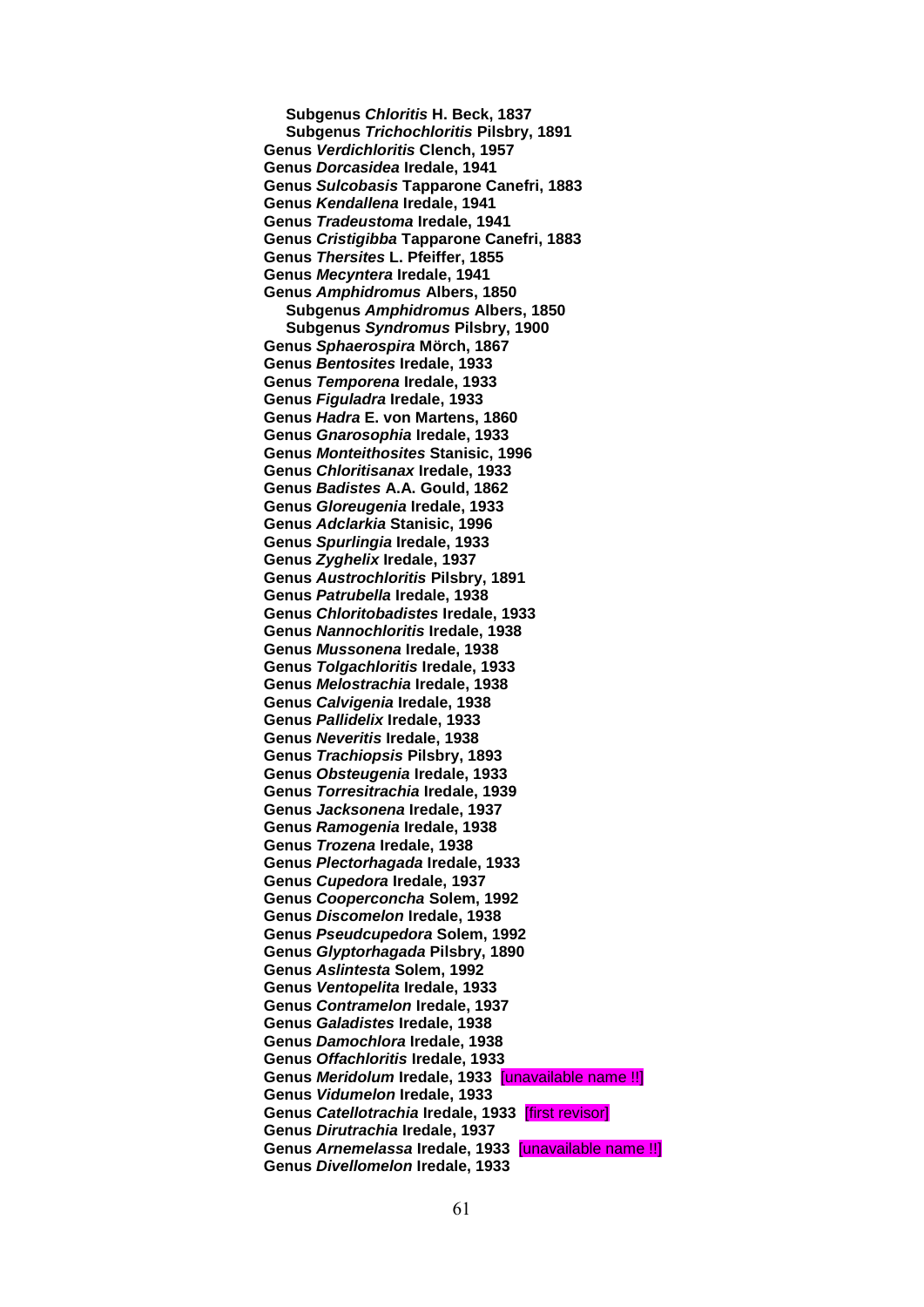**Genus** *Retroterra* **Solem, 1985 Genus** *Setobaudinia* **Iredale, 1933 Genus** *Baudinella* **Thiele, 1931 Genus** *Parglogenia* **Iredale, 1938 Genus** *Caperantrum* **Solem, 1997 Genus** *Kendrickia* **Solem, 1985 Genus** *Rhagada* **E. von Martens, 1860 Genus** *Falspleuroxia* **Solem, 1997 Genus** *Strepsitaurus* **Solem, 1997 Genus** *Eustomopsis* **Gude, 1906 Genus** *Cryptaegis* **Clapp, 1923 Genus** *Quirosena* **Iredale, 1941 Genus** *Parvisheba* **Iredale, 1958 Genus** *Albersia* **H. Adams, 1865 Genus** *Rhytidoconcha* **I. Rensch, 1933 Genus** *Vulnus* **Sykes, 1904** Subfamilia Xanthomelontinae Iredale, 1937 **Genus** *Lacustrelix* **Iredale, 1937 Genus** *Montanomelon* **Solem, 1993 Genus** *Micromelon* **Solem, 1992 Genus** *Granulomelon* **Iredale, 1933 Genus** *Basedowena* **Iredale, 1937 Genus** *Xeromelon* **Criscione & Köhler, 2016 Genus** *Sinumelon* **Iredale, 1930 Genus** *Pleuroxia* **Ancey, 1887 Genus** *Eximiorhagada* **Iredale, 1933 Genus** *Mesodontrachia* **Solem, 1985 Genus** *Xanthomelon* **E. von Martens, 1860 Genus** *Globorhagada* **Iredale, 1933 Genus** *Amplirhagada* **Iredale, 1933 Genus** *Tatemelon* **Solem, 1993 Genus** *Kimboraga* **Iredale, 1933 Genus** *Turgenitubulus* **Solem, 1981 Genus** *Prototrachia* **Solem, 1984 Genus** *Carinotrachia* **Solem, 1985 Genus** *Westraltrachia* **Iredale, 1933 Genus** *Ordtrachia* **Solem, 1984 Genus** *Ningbingia* **Solem, 1981 Genus** *Exiligada* **Iredale, 1939 Genus** *Prymnbriareus* **Solem, 1981 Genus** *Cristilabrum* **Solem, 1981 Genus** *Quistrachia* **Iredale, 1939 Genus** *Promonturconchum* **Solem, 1997 Genus** *Mouldingia* **Solem, 1984** Subfamilia Papuininae Iredale, 1938 **Genus** *Rhynchotrochus* **Möllendorff, 1895 Subgenus** *Rhynchotrochus* **Möllendorff, 1895 Subgenus** *Pompalabia* **Iredale, 1941 Genus** *Meliobba* **Iredale, 1940 Genus** *Papuanella* **Clench & Turner, 1959 Genus** *Wahgia* **Clench & Turner, 1959 Genus** *Papuina* **E. von Martens, 1860 Genus** *Letitia* **Iredale, 1941 Subgenus** *Saccoletitia* **Iredale, 1941 Subgenus** *Letitia* **Iredale, 1941 Genus** *Megalacron* **I. Rensch, 1934 Genus** *Glomerata* **I. Rensch, 1934 Genus** *Posorites* **Iredale, 1933 Genus** *Papuolus* **Schileyko, 2003 Genus** *Smeatonia* **Iredale, 1941**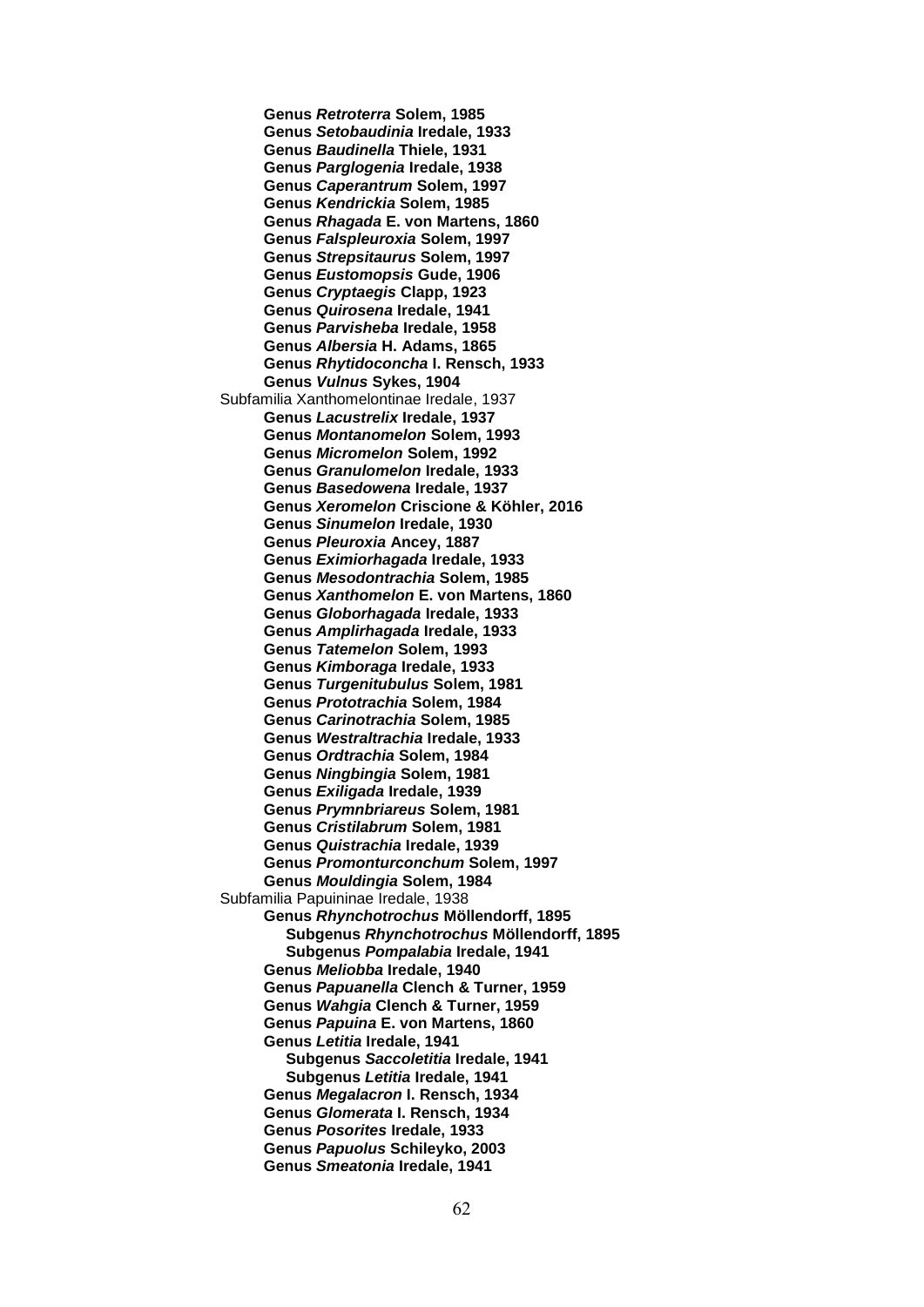**Genus** *Solmopina* **Iredale, 1941 Genus** *Forcartia* **Clench & Turner, 1963 Genus** *Canefriula* **Iredale, 1941 Genus** *Cymotropis* **E. von Martens, 1860 Genus** *Municeps* **Iredale, 1941 Genus** *Pseudopapuina* **F. Haas, 1934 Genus** *Minacispira* **Iredale, 1941 Genus** *Claudettea* **Iredale, 1941 Genus** *Necvidena* **Iredale, 1941 Genus** *Solmotella* **Iredale, 1941 Genus** *Solmopesta* **Iredale, 1941 Genus** *Solmogada* **Iredale, 1941 Genus** *Noctepuna* **Iredale, 1933 Genus** *Papuexul* **Iredale, 1933 Genus** *Tepomusa* **Iredale, 1941 Genus** *Papustyla* **Pilsbry, 1893 Genus** *Calycia* **H. Adams, 1865 Genus** *Coliolus* **Tapparone Canefri, 1886 Genus** *Crystallopsis* **Ancey, 1887 Genus** *Ariophantopsis* **B. Rensch, 1930**  Subfamilia Cristovalinae Schileyko, 2003 **Genus** *Cristovala* **Clench, 1958** Subfamilia ??? **Genus** *Aetholitis* **Stanisic, 2010 Genus** *Arnhemtrachia* **Köhler & Criscione, 2013 Genus** *Australocosmica* **Köhler, 2011 Genus** *Austrocamaena* **Stanisic, 2010 Genus** *Billordia* **Stanisic, 2010 Genus** *Boriogenia* **Stanisic, 2010 Genus** *Cardiotrachia* **Criscione & Köhler, 2014 Genus** *Crikey* **Stanisic, 2009 Genus** *Crookshanksia* **Stanisic, 2010 Genus** *Denhamiana* **Stanisic, 2013 Genus** *Eurytrachia* **Stanisic, 2010 Genus** *Forrestena* **Stanisic, 2010 Genus** *Jimbouria* **Stanisic, 2010 Genus** *Kandoschloritis* **Shea & Griffiths, 2010 Genus** *Kimberleydiscus* **Köhler, 2010 Genus** *Kimberleymelon* **Köhler, 2010 Genus** *Kimberleytrachia* **Köhler, 2011 Genus** *Kymatobaudinia* **Criscione & Köhler, 2013 Genus** *Lamprellia* **Stanisic, 2010 Genus** *Lynfergusonia* **Stanisic, 2010 Genus** *Marilynessa* **Stanisic, 2010 Genus** *Meridistes* **Stanisic, 2010 Genus** *Molema* **Köhler, 2011 Genus** *Moretonistes* **Stanisic, 2010 Genus** *Nannochlora* **Criscione & Köhler, 2015 Genus** *Nanotrachia* **Köhler & Criscione, 2013 Genus** *Nodulabium* **Criscione & Köhler, 2013 Genus** *Ototrachia* **Criscione & Köhler, 2013 Genus** *Perioinsolita* **Stanisic & Potter, 2010 Genus** *Petraconcha* **S.A. Clark, 2009 Genus** *Pommerhelix* **S.A. Clark, 2009 Genus** *Ponderconcha* **S.A. Clark, 2009 Genus** *Protolinitis* **Stanisic, 2010 Genus** *Pseudodistes* **Stanisic & Potter, 2010 Genus** *Pseudomesodontrachia* **Criscione & Köhler, 2013 Genus** *Rachita* **Criscione & Köhler, 2014 Genus** *Sauroconcha* **Zhang & Shea, 2008**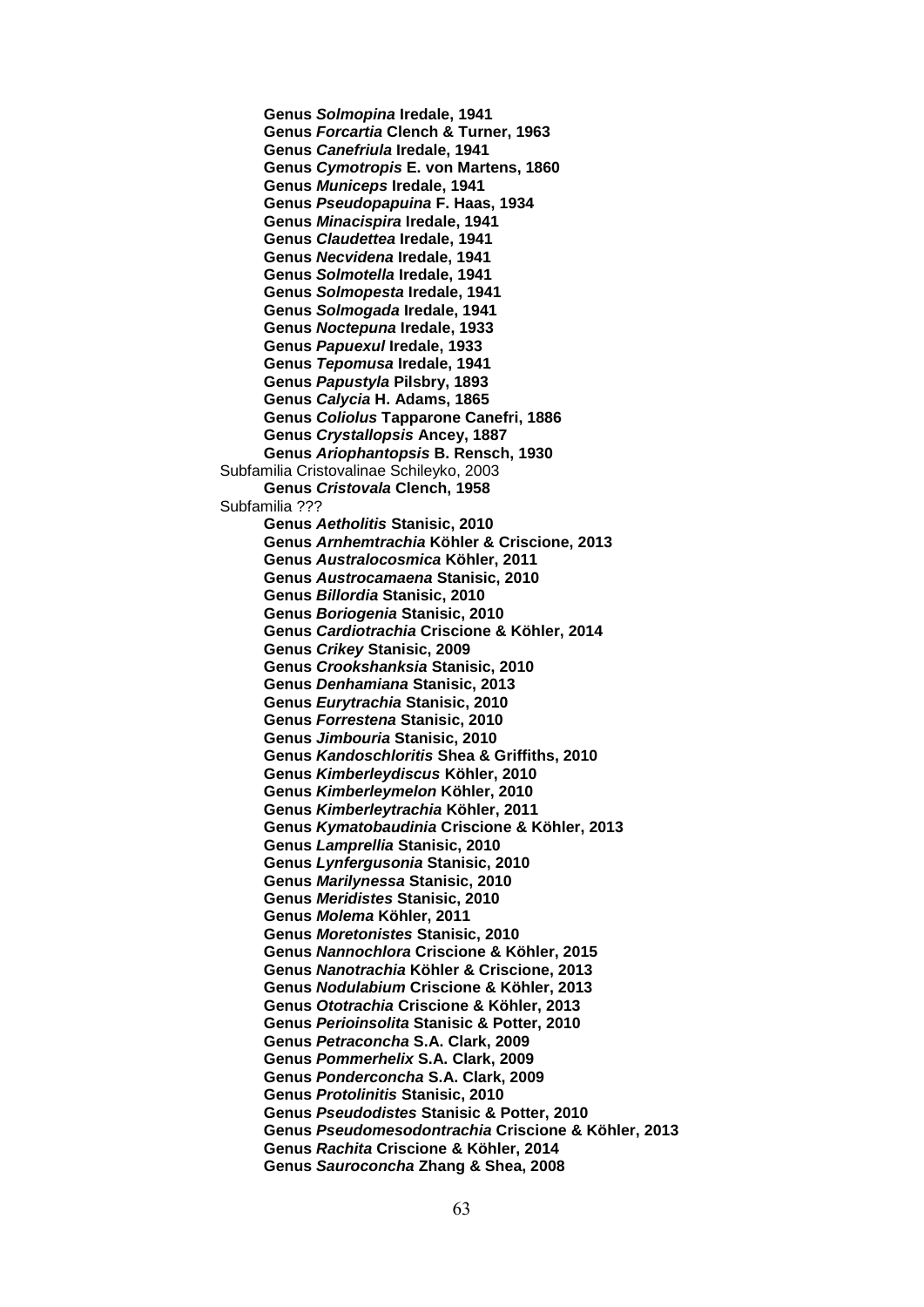**Genus** *Setocallosa* **Criscione & Köhler, 2014 Genus** *Squamagenia* **Stanisic & Potter, 2010 Genus** *Stanisicia* **S.A. Clark, 2009 Genus** *Steorra* **Stanisic, 2010 Genus** *Succochlea* **Criscione & Köhler, 2014 Genus** *Toombatrachia* **Stanisic, 2010 Genus** *Trachygenia* **Stanisic, 2010 Genus** *Vincentrachia* **Criscione & Köhler, 2013 Genus** *Youwanjela* **Köhler & Shea, 2012** Familia Cepolidae Ihering, 1909 **Genus** *Eurycampta* **E. von Martens, 1860 Genus** *Hemitrochus* **Swainson, 1840 Genus** *Cysticopsis* **Mörch, 1852 Genus** *Coryda* **Albers, 1850 Genus** *Levicepolis* **H.B. Baker, 1943 Genus** *Euclastaria* **Pilsbry, 1926 Genus** *Jeanneretia* **L. Pfeiffer, 1877 Genus** *Bellacepolis* **Pilsbry, 1943 Genus** *Plagioptycha* **L. Pfeiffer, 1855 Genus** *Dialeuca* **Albers, 1850 Genus** *Setipellis* **Pilsbry, 1926 Genus** *Guladentia* **Clench & Aguayo, 1951 Genus** *Cepolis* **Montfort, 1810 Genus** *Polymita* **H. Beck, 1837 Subgenus** *Oligomita* **de la Torre, 1950 Subgenus** *Polymita* **H. Beck, 1837** Familia Elonidae E. Gittenberger, 1979 Subfamilia Eloninae E. Gittenberger, 1979 **Genus** *Elona* **H. Adams & A. Adams, 1855 Genus** *Norelona* **H. Nordsieck, 1986** Familia Epiphragmophoridae Hoffmann, 1928 **Genus** *Epiphragmophora* **Doering, 1875 Genus** *Doeringina* **Ihering, 1929 Genus** *Pilsbrya* **Ancey, 1887 Genus** *Karlschmidtia* **F. Haas, 1955 Genus** *Dinotropis* **Pilsbry & Cockerell, 1937 Genus** *Angrandiella* **Ancey, 1886** Familia Helicodontidae Kobelt, 1904 Subfamilia Helicodontinae Kobelt, 1904 **Genus** *Falkneria* **H. Nordsieck, 1989 Genus** *Helicodonta* **A. Férussac, 1821 Genus** *Drepanostoma* **Porro, 1836 Genus** *Atenia* **E. Gittenberger, 1968** Subfamilia Lindholmiolinae Schileyko, 1978 **Genus** *Lindholmiola* **P. Hesse, 1931** Subfamilia Soosiinae H. Nordsieck, 2014 **Genus** *Soosia* **P. Hesse, 1918** Familia Helminthoglyptidae Pilsbry, 1939 Subfamilia Helminthoglyptinae Pilsbry, 1939 Tribus Helminthoglyptini Pilsbry, 1939 **Genus** *Helminthoglypta* **Ancey, 1887 Subgenus** *Helminthoglypta* **Ancey, 1887 Subgenus** *Charodotes* **Pilsbry, 1939 Subgenus** *Coyote* **Reeder & Roth, 1988 Genus** *Rothelix* **W.B. Miller, 1985 Genus** *Noyo* **Roth, 1996 Genus** *Eremarionta* **Pilsbry, 1913 Genus** *Cahuillus* **Roth, 1996 Genus** *Eremariontoides* **W.B. Miller, 1981 Genus** *Greggelix* **W.B. Miller, 1972**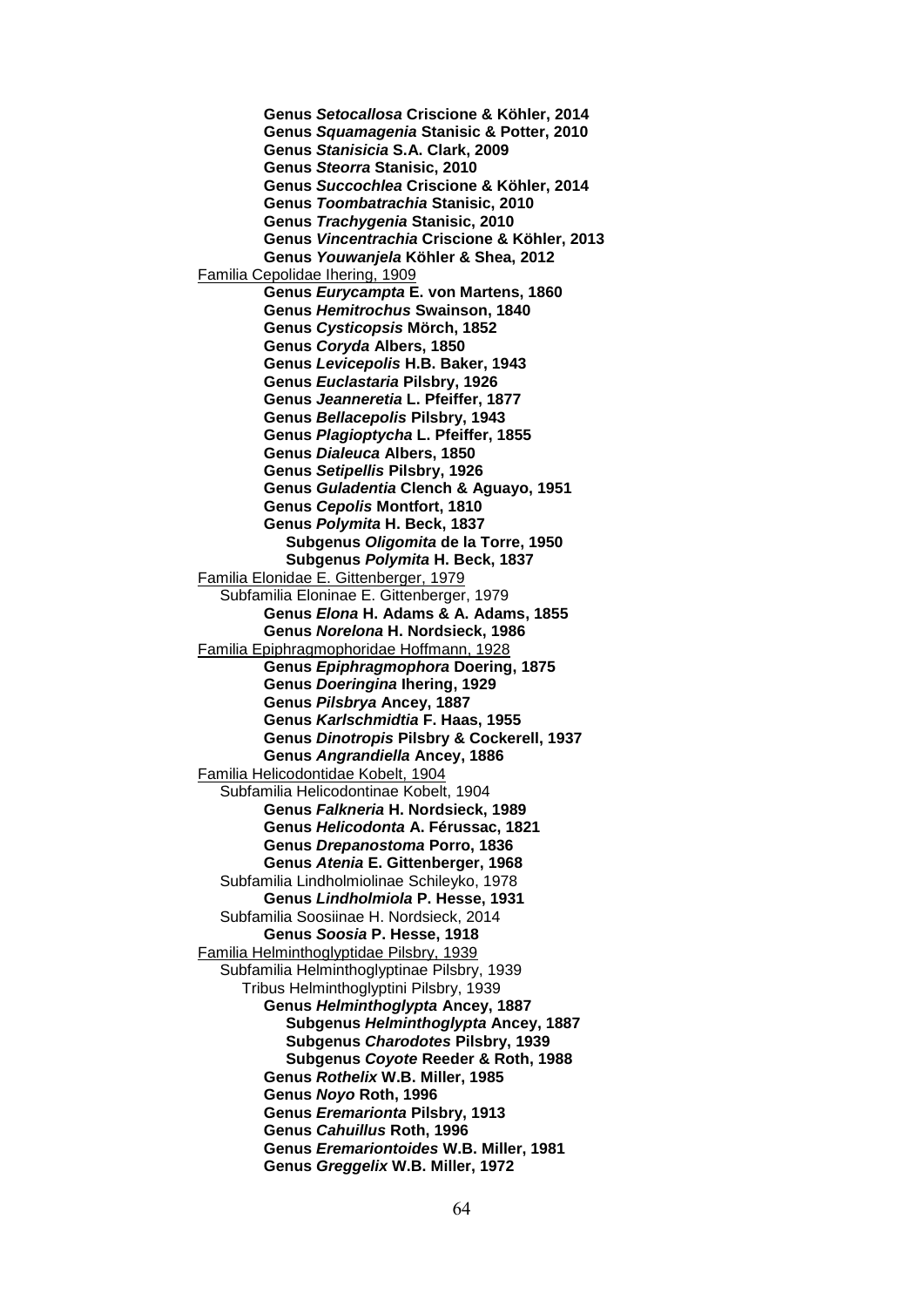**Genus** *Martirelix* **W.B. Miller, 1982 Genus** *Herpeteros* **Berry, 1947 Genus** *Micrarionta* **Ancey, 1880 Subgenus** *Micrarionta* **Ancey, 1880 Subgenus** *Nicolenea* **Roth, 1996 Genus** *Chamaearionta* **Berry, 1930 Genus** *Plesarionta* **Pilsbry, 1939 Genus** *Xerarionta* **Pilsbry, 1913** Tribus Sonorelicini Roth, 1996 **Genus** *Sonorelix* **Berry, 1943** Subfamilia Sonorellinae Pilsbry, 1939 **Genus** *Mohavelix* **Berry, 1943 Genus** *Sonorella* **Pilsbry, 1900 Genus** *Maricopella* **Roth, 1996 Genus** *Myotophallus* **Pilsbry, 1939** Familia Humboldtianidae Pilsbry, 1939 Subfamilia Humboldtianinae Pilsbry, 1939 **Genus** *Humboldtiana* **Ihering, 1892 Subgenus** *Humboldtiana* **Ihering, 1892 Subgenus** *Aglotrochus* **F.G. Thompson, 2006 Subgenus** *Clydonacme* **F.G. Thompson, 2006 Subgenus** *Gymnopallax* **F.G. Thompson, 2006 Subgenus** *Polyomphala* **F.G. Thompson & Brewer, 2000 Subgenus** *Oreades* **F.G. Thompson & Brewer, 2000** Subfamilia Bunnyinae H. Nordsieck, 1987 **Genus** *Bunnya* **H.B. Baker, 1942** Familia Canariellidae Schileyko, 1991 **Genus** *Montserratina* **Ortiz de Zárate López, 1946 Genus** *Schileykiella* **Manganelli, Sparacio & Giusti, 1989 Genus** *Tyrrheniellina* **Giusti & Manganelli, 1992 Genus** *Canariella* **P. Hesse, 1918 Subgenus** *Canariella* **P. Hesse, 1918 Subgenus** *Alvaradoa* **Ibáñez & Alonso, 1994 Subgenus** *Gara* **Alonso & Ibáñez, 2003 Subgenus** *Majorata* **Alonso & Ibáñez, 2006 Subgenus** *Salvinia* **Alonso, Ibáñez & Ponte-Lira, 2003 Subgenus** *Simplicula* **Ponte-Lira & Alonso, 1997 Genus** *Debeauxhelix* **Bacci, 1943** Familia Geomitridae C.R. Boettger, 1909 Subfamilia Geomitrinae C.R. Boettger, 1909 Tribus Geomitrini C.R. Boettger, 1909 **Genus** *Caseolus* **R.T. Lowe, 1852 Subgenus** *Caseolus* **R.T. Lowe, 1852 Subgenus** *Helicomela* **R.T. Lowe, 1855 Subgenus** *Leptostictea* **Mandahl-Barth, 1950 Genus** *Disculella* **Pilsbry, 1895 Genus** *Actinella* **R.T. Lowe, 1852 Subgenus** *Actinella* **R.T. Lowe, 1852 Subgenus** *Hispidella* **R.T. Lowe, 1852 Subgenus** *Plebecula* **R.T. Lowe, 1852 Genus** *Craspedaria* **R.T. Lowe, 1852 Subgenus** *Craspedaria* **R.T. Lowe, 1852 Subgenus** *Coronaria* **R.T. Lowe, 1852 Genus** *Serratorotula* **Groh & Hemmen, 1986 Genus** *Lemniscia* **R.T. Lowe, 1855 Genus** *Pseudocampylaea* **L. Pfeiffer, 1877 Genus** *Discula* **R.T. Lowe, 1852 Subgenus** *Discula* **R.T. Lowe, 1852 Subgenus** *Callina* **R.T. Lowe, 1855 Subgenus** *Mandahlia* **Forcart, 1965**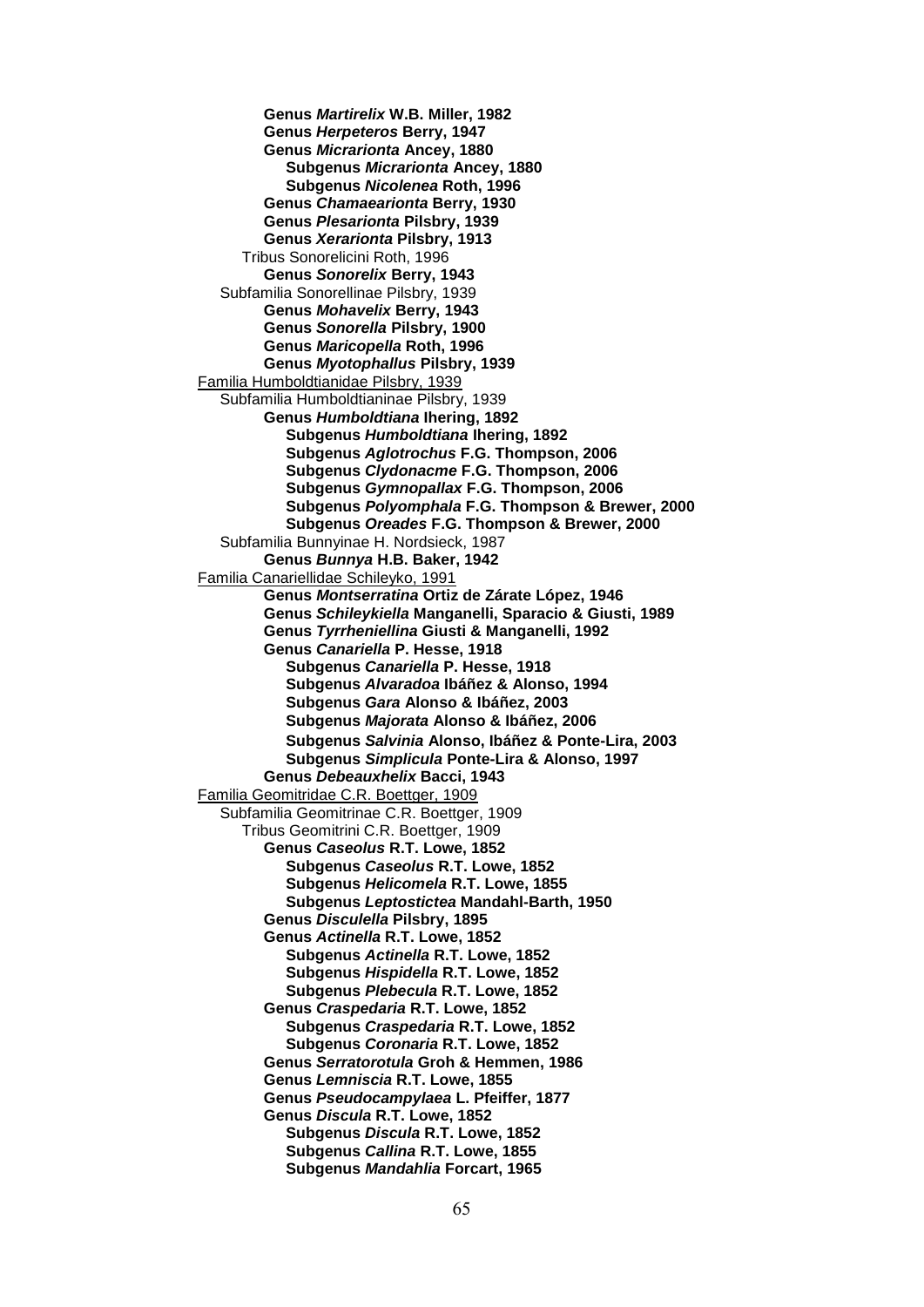**Genus** *Geomitra* **Swainson, 1840 Genus** *Spirorbula* **R.T. Lowe, 1852 Genus** *Heterostoma* **W. Hartmann, 1843 Genus** *Moreletina* **Frias Martins, 2002 Genus** *Keraea* **Gude, 1911** Tribus Cochlicellini Schileyko, 1991 **Genus** *Monilearia* **Mousson, 1872 Subgenus** *Monilearia* **Mousson, 1872 Subgenus** *Lyrula* **Wollaston, 1878 Genus** *Obelus* **W. Hartmann, 1842 Subgenus** *Obelus* **W. Hartmann, 1842 Subgenus** *Grohiellus* **Neiber, Walther, Santana, Alonso & Ibáñez, 2016 Genus** *Cochlicella* **A. Férussac, 1821 Subgenus** *Cochlicella* **A. Férussac, 1821 Subgenus** *Prietocella* **Schileyko & Menkhorst, 1997 Genus** *Ripkeniella* **Hutterer & E. Gittenberger, 1998** Tribus Ponentinini Schileyko, 1991 **Genus** *Ponentina* **P. Hesse, 1921** Subfamilia Helicellinae Ihering, 1909 Tribus Helicellini Ihering, 1909 **Genus** *Xerotricha* **Monterosato, 1892 Genus** *Helicella* **A. Férussac, 1821 Genus** *Candidula* **Kobelt, 1871 Genus** *Xeroleuca* **Kobelt, 1877** Tribus Cernuellini Schileyko, 1991 **Genus** *Cernuella* **Schlüter, 1838 Subgenus** *Cernuella* **Schlüter, 1838 Subgenus** *Xeroamanda* **Monterosato, 1892 Subgenus** *Xerocincta* **Monterosato, 1892 Genus** *Xerosecta* **Monterosato, 1892 Subgenus** *Xerosecta* **Monterosato, 1892 Subgenus** *Xeromagna* **Monterosato, 1892 Subgenus** *Polloneriella* **Alzona & Alzona Bisacchi, 1940 ?Genus** *Alteniella* **Clerx & Gittenberger, 1977 ?Genus** *Microxeromagna* **Ortiz de Zárate López, 1950** Tribus Helicopsini H. Nordsieck, 1987 **Genus** *Helicopsis* **Fitzinger, 1833 Genus** *Pseudoxerophila* **Westerlund, 1879 Genus** *Xeropicta* **Monterosato, 1892 Genus** *Xeromunda* **Monterosato, 1892 Genus** *Xerolenta* **Monterosato, 1892** Tribus Plentuisini Razkin, Gómez-Moliner, Prieto, Martínez-Ortí, Arrébola, Muñoz, Chueca & Madeira, 2015 **Genus** *Plentuisa* **Puente & Prieto, 1992** Tribus Trochoideini H. Nordsieck, 1987 **Genus** *Trochoidea* **T. Brown, 1827 Subgenus** *Trochoidea* **T. Brown, 1827 Genus** *Xerocrassa* **Monterosato, 1892 Subgenus** *Xerocrassa* **Monterosato, 1892 Subgenus** *Amandana* **Fagot, 1891 Subgenus** *Xeroclausa* **Monterosato, 1892** Familia Hygromiidae Tryon, 1866 Subfamilia Hygromiinae Tryon, 1866 Tribus Perforatellini Neiber, Razkin & Hausdorf, 2017 **Genus** *Lindholmomneme* **F. Haas, 1936 Genus** *Noneulota* **Schileyko & Horsák, 2007 Genus** *Chilanodon* **Westerlund, 1897 Genus** *Stygius* **Schileyko, 1970 Genus** *Pseudotrichia* **Schileyko, 1970 Genus** *Kovacsia* **H. Nordsieck, 1993**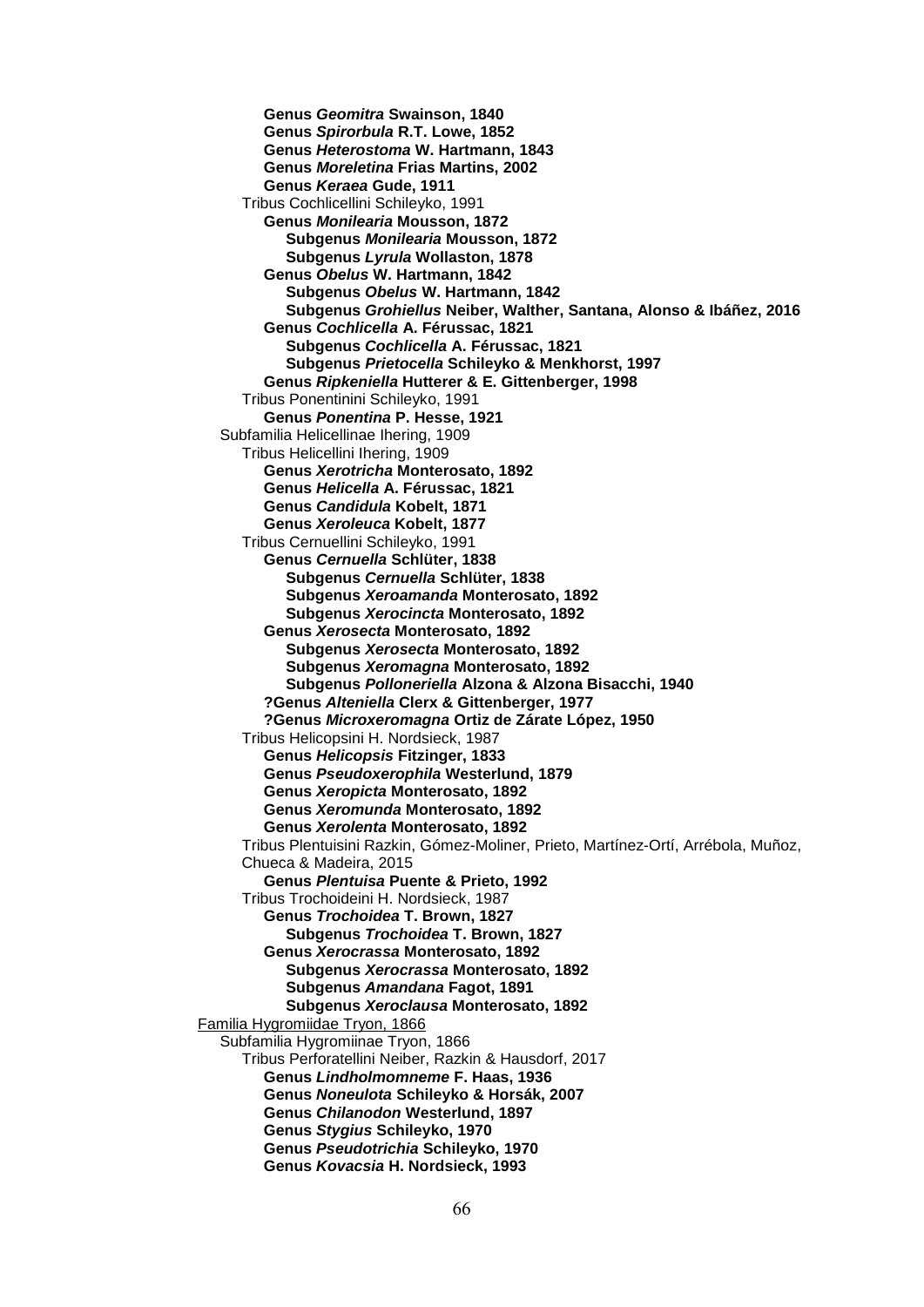**Genus** *Lozekia* **Hudec, 1970 Genus** *Monachoides* **Gude & B.B. Woodward, 1921 Genus** *Perforatella* **Schlüter, 1838** Tribus Hygromiini Tryon, 1866 **Genus** *Hygromia* **Risso, 1826 Subgenus** *Hygromia* **Risso, 1826 Subgenus** *Riedelia* **Schileyko, 1972 Genus** *Zenobiella* **Gude & B.B. Woodward, 1921** Subfamilia Leptaxinae C.R. Boettger, 1909 Tribus Cryptosaccini Neiber, Razkin & Hausdorf, 2017 **Genus** *Cryptosaccus* **Prieto & Puente, 1994 Genus** *Pyrenaearia* **P. Hesse, 1921 Genus** *Portugala* **E. Gittenberger, 1980 Genus** *Mengoana* **Ortiz de Zárate López, 1951** Tribus Metafruticicolini Schileyko, 1972 **Genus** *Cyrnotheba* **Germain, 1928 Genus** *Metafruticicola* **Ihering, 1892 Subgenus** *Metafruticicola* **Ihering, 1892 Subgenus** *Cretigena* **Schileyko, 1972 Subgenus** *Elbasania* **Schileyko & Fehér, 2017 Subgenus** *Rothifruticicola* **Bank, E. Gittenberger & Neubert, 2013 Subgenus** *Westerlundia* **Kobelt, 1904 Genus** *Hiltrudia* **H. Nordsieck, 1993** Tribus Leptaxini C.R. Boettger, 1909 **Genus** *Leptaxis* **R.T. Lowe, 1852 Subgenus** *Leptaxis* **R.T. Lowe, 1852 Subgenus** *Helixena* **Backhuys, 1975 Subgenus** *Cryptaxis* **R.T. Lowe, 1855 Subgenus** *Katostoma* **R.T. Lowe, 1855** Subfamilia Trochulininae Lindholm, 1927 Tribus Ciliellini Schileyko, 1970 **Genus** *Ciliella* **Mousson, 1872 ?Genus** *Ciliellopsis* **Giusti & Manganelli, 1990** Tribus Archaicini Schileyko, 1978 **Genus** *Angiomphalia* **Schileyko, 1978 Genus** *Paedhoplita* **Lindholm, 1927 Subgenus** *Paedhoplita* **Lindholm, 1927 Subgenus** *Lentiga* **Schileyko, 1978 Genus** *Archaica* **Schileyko, 1970 Subgenus** *Euarchaica* **Schileyko, 1970 Subgenus** *Archaica* **Schileyko, 1978 Subgenus** *Ugama* **Schileyko, 1978 ?Subgenus** *Archaicosta* **Schileyko, 2006 Subgenus** *Nanaja* **Schileyko, 1978 Genus** *Odontotrema* **Lindholm, 1927 Genus** *Coronarchaica* **Neiber, Razkin & Hausdorf, 2017 Genus** *Leucozonella* **Lindholm, 1927 Subgenus** *Leucozonella* **Lindholm, 1927 Subgenus** *Narinula* **Schileyko, 1979 Subgenus** *Leucarchaica* **Schileyko & Pazylov, 1990** Tribus Ganulini Neiber, Razkin & Hausdorf, 2017 **Genus** *Ganula* **E. Gittenberger, 1970 Genus** *Ichnusotricha* **Giusti & Manganelli, 1987 Genus** *Nienhuisiella* **Giusti & Manganelli, 1987** Tribus Urticicolini Neiber, Razkin & Hausdorf, 2017 **Genus** *Plicuteria* **Schileyko, 1978 Genus** *Xerocampylaea* **Kobelt, 1871 Genus** *Semifruticicola* **A.J. Wagner, 1914 Genus** *Urticicola* **Lindholm, 1927** Tribus Trochulini Lindholm, 1927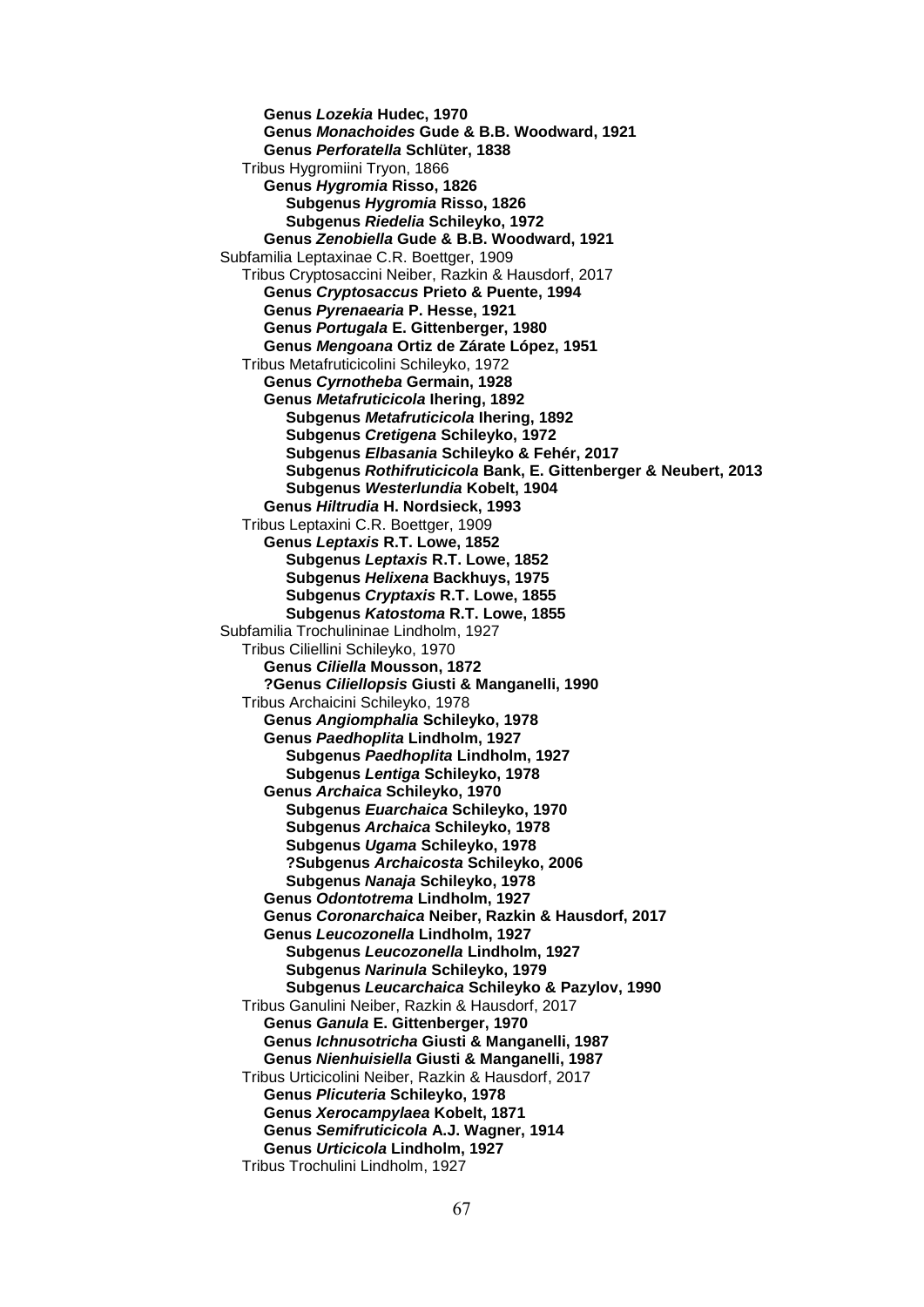**Genus** *Trochulus* **Chemnitz, 1786 Genus** *Noricella* **Neiber, Razkin & Hausdorf, 2017 Genus** *Petasina* **H. Beck, 1847 Genus** *Edentiella* **Poliński, 1929 Subgenus** *Edentiella* **Poliński, 1929 Subgenus** *Filicinella* **Poliński, 1929** Tribus Caucasigenini Neiber, Razkin & Hausdorf, 2017 **Genus** *Teberdinia* **Schileyko, 1978 Genus** *Anoplitella* **Lindholm, 1929 Genus** *Caucasigena* **Lindholm, 1927 Genus** *Dioscuria* **Lindholm, 1927 Genus** *Fruticocampylaea* **Kobelt, 1871 Genus** *Circassina* **P. Hesse, 1921 ?Genus** *Hygrohelicopsis* **Schileyko, 1978** Tribus Ashfordiini Neiber, Razkin & Hausdorf, 2017 **Genus** *Ashfordia* **J.W. Taylor, 1917** Tribus Halolimnohelicini H. Nordsieck, 1986 **Genus** *Halolimnohelix* **Germain, 1913 Genus** *Elgonella* **Preston, 1914** ?**Genus** *Haplohelix* **Pilsbry, 1919 Genus** *Vicariihelix* **Pilsbry, 1919** Tribus Monachaini Wenz, 1930 (1904) **Genus** *Euomphalia* **Westerlund, 1889 Genus** *Oscarboettgeria* **Lindholm, 1927 Genus** *Jasonella* **Lindholm, 1927 Genus** *Harmozica* **Lindholm, 1927 Genus** *Stenomphalia* **Lindholm, 1927 Genus** *Diplobursa* **Schileyko, 1968 Genus** *Pseudhesseola* **H. Nordsieck, 1993 Genus** *Batumica* **Schileyko, 1978 Genus** *Prostenomphalia* **Baidashnikov, 1985 Genus** *Karabaghia* **Lindholm, 1927 Genus** *Hesseola* **Lindholm, 1927 Genus** *Lejeania* **Ancey, 1887 Genus** *Monacha* **Fitzinger, 1833 Subgenus** *Aegaeotheba* **Neiber & Hausdorf, 2017 Subgenus** *Monacha* **Fitzinger, 1833 Subgenus** *Metatheba* **P. Hesse, 1914 Genus** *Paratheba* **P. Hesse, 1914 Genus** *Platytheba* **Pilsbry, 1895 Genus** *Pontotheba* **Neiber & Hausdorf, 2017 Subgenus** *Pontotheba* **Neiber & Hausdorf, 2017 Subgenus** *Rhytidotheba* **Neiber & Hausdorf, 2017 Subgenus** *Trichotheba* **Neiber & Hausdorf, 2017 Genus** *Abchasohela* **Hudec & Lezhawa, 1971 Genus** *Caucasocressa* **P. Hesse, 1921** Geomitridae or Hygromiidae **Genus** *Diodontella* **Lindholm, 1929 Genus** *Xeroplana* **Monterosato, 1892 Genus** *Ichnusomunda* **Giusti & Manganelli, 1998 Genus** *Cernuellopsis* **Manganelli & Giusti, 1988 Genus** *Kalitinaia* **Hudec & Lezhawa, 1967 Genus** *Helicotricha* **Giusti, Manganelli & Crisci, 1992** Familia Monadeniidae H. Nordsieck, 1987 **Genus** *Monadenia* **Pilsbry, 1895 Subgenus** *Shastelix* **Roth, 1981 Subgenus** *Monadenia* **Pilsbry, 1895 Subgenus** *Corynadenia* **Berry, 1940** Familia Pleurodontidae Ihering, 1912 Subfamilia Pleurodontinae Ihering, 1912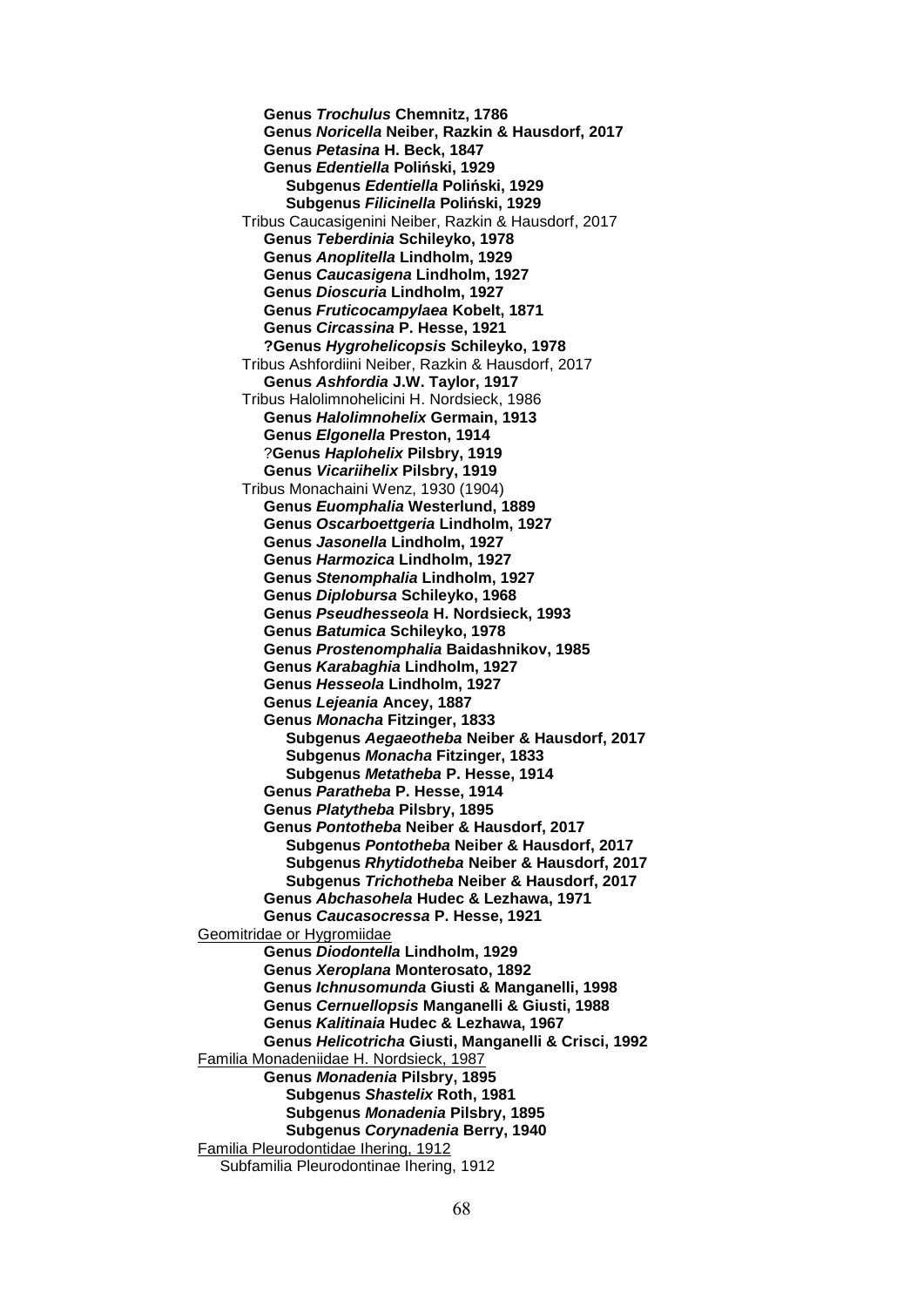**Genus** *Pleurodonte* **Fischer von Waldheim, 1807 Genus** *Dentellaria* **Schumacher, 1817 Genus** *Labyrinthus* **H. Beck, 1837 Subgenus** *Labyrinthus* **H. Beck, 1837 Subgenus** *Ambages* **Gude, 1912 Subgenus** *Isomeria* **Albers, 1850 Genus** *Thelidomus* **Swainson, 1840 Genus** *Caracolus* **Montfort, 1810 Genus** *Eurycratera* **H. Beck, 1837** Subfamilia Gonostomopsinae Schileyko, 2006 **Genus** *Gonostomopsis* **Pilsbry, 1889** Subfamilia Discolepinae Schileyko, 2006 **Genus** *Discolepis* **Ancey, 1904** Subfamilia Solaropsinae H. Nordsieck, 1986 **Genus** *Solaropsis* **H. Beck, 1837 Subgenus** *Heliopsis* **Pilsbry, 1933 Subgenus** *Solaropsis* **Pilsbry, 1933 Sugenus** *Psadariella* **Weyrauch, 1956 Subgenus** *Psadara* **K. Miller, 1878 Subgenus** *Eupsadara* **Pilsbry, 1926 Genus** *Polygyratia* **Gray, 1847 Genus** *Olympus* **Simone, 2010** Familia Polygyridae Pilsbry, 1895 Subfamilia Polygyrinae Pilsbry, 1895 **Genus** *Giffordius* **Pilsbry, 1930 Genus** *Erectidens* **Pilsbry, 1953 Genus** *Trifaux* **H.B. Baker, 1935 Genus** *Polygyra* **Say, 1818 Genus** *Linisa* **Pilsbry, 1930 Genus** *Lobosculum* **Pilsbry, 1930 Genus** *Praticolella* **E. von Martens, 1892 Subgenus** *Farragutia* **Vanatta, 1915 Subgenus** *Eduardus* **Pilsbry, 1930 Subgenus** *Filapex* **Pilsbry, 1940 Subgenus** *Praticolella* **E. von Martens, 1892 Genus** *Millerelix* **Pratt, 1981 Subgenus** *Millerelix* **Pratt, 1981 Subgenus** *Prattelix* **Emberton, 1995 Genus** *Daedalochila* **H. Beck, 1837 Subgenus** *Upsilodon* **Pilsbry, 1930 Subgenus** *Daedalochila* **H. Beck, 1837** Subfamilia Triodopsinae Pilsbry, 1940 Tribus Triodopisini Pilsbry, 1940 **Genus** *Webbhelix* **Emberton, 1988 Genus** *Neohelix* **Ihering, 1892 Subgenus** *Asamiorbis* **Emberton, 1995 Subgenus** *Neohelix* **Ihering, 1892 Subgenus** *Solemorbis* **Emberton, 1995 Genus** *Xolotrema* **Rafinesque, 1819 Subgenus** *Wilcoxorbis* **G. Webb, 1952 Subgenus** *Xolotrema* **Rafinesque, 1819 Genus** *Triodopsis* **Rafinesque, 1819 Subgenus** *Shelfordorbis* **G. Webb, 1959 Subgenus** *Brooksorbis* **Emberton, 1995 Subgenus** *Pilsbryorbis* **Emberton, 1995 Subgenus** *Macmillanorbis* **Emberton, 1995 Subgenus** *Haroldorbis* **G. Webb, 1959 Subgenus** *Triodopsis* **Rafinesque, 1819 Subgenus** *Vagvolgyorbis* **Emberton, 1995** Tribus Allogonini Emberton, 1995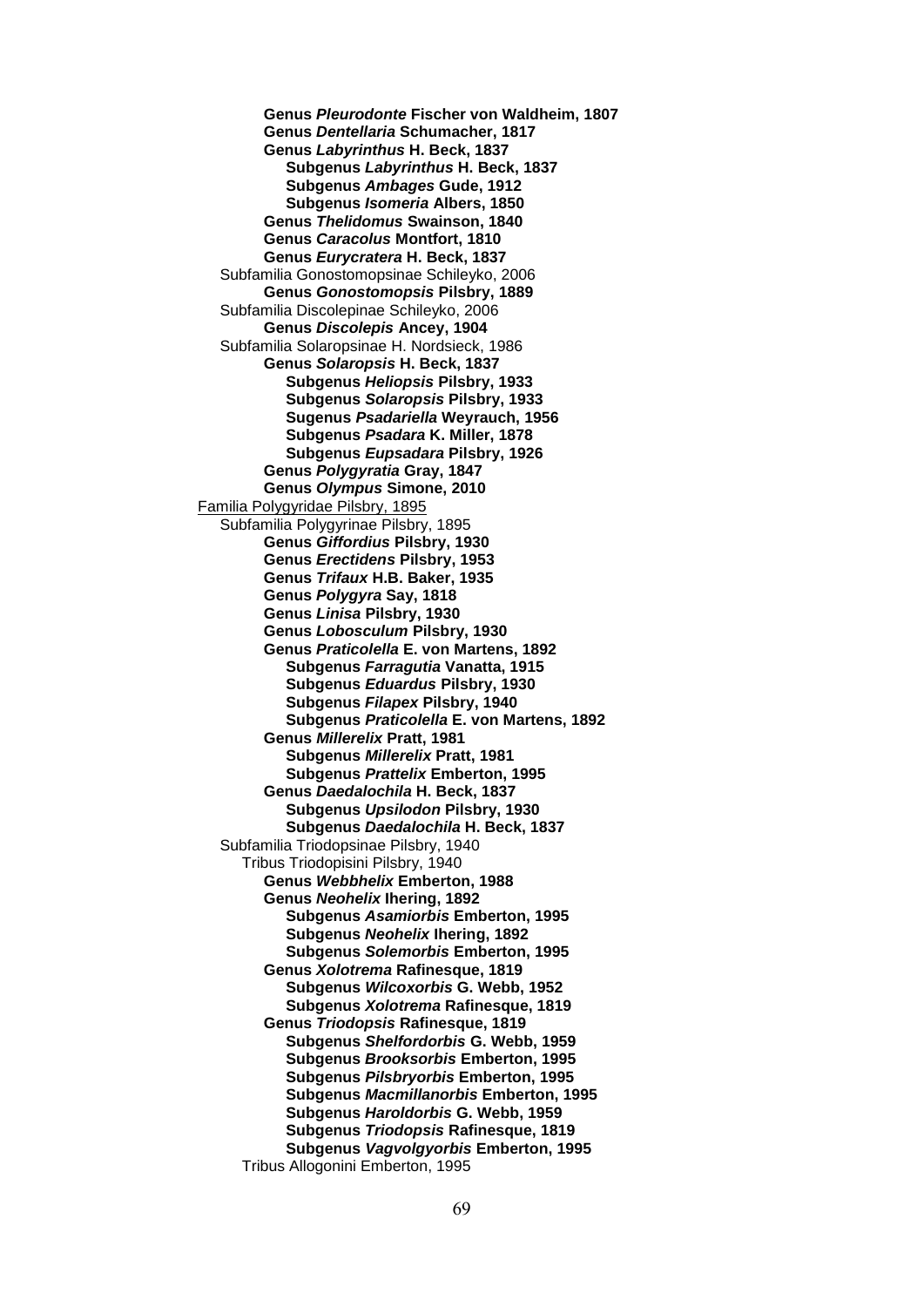**Genus** *Cryptomastix* **Pilsbry, 1939 Subgenus** *Bupiogona* **G. Webb, 1970 Subgenus** *Cryptomastix* **Pilsbry, 1939 Subgenus** *Micranepsia* **Pilsbry, 1940 Genus** *Allogona* **Pilsbry, 1939 Subgenus** *Allogona* **Pilsbry, 1939 Subgenus** *Dysmedoma* **Pilsbry, 1939 Genus** *Trilobopsis* **Pilsbry, 1939** Tribus Ashmunellini G. Webb, 1954 **Genus** *Ashmunella* **Pilsbry & Cockerell, 1899** Tribus Mesodontini Tryon, 1866 **Genus** *Patera* **Albers, 1850 Subgenus** *Ragsdaleorbis* **G. Webb, 1954 Subgenus** *Vesperpatera* **Emberton, 1991 Subgenus** *Patera* **Albers, 1850 Genus** *Inflectarius* **Pilsbry, 1940 Subgenus** *Inflectarius* **Pilsbry, 1940 Subgenus** *Hubrichtius* **Emberton, 1991 Genus** *Fumonelix* **Emberton, 1991 Genus** *Mesodon* **A. Férussac, 1821 Subgenus** *Appalachina* **Pilsbry, 1940 Subgenus** *Aphalogona* **G. Webb, 1954 Subgenus** *Akromesodon* **Emberton, 1991 Subgenus** *Mesodon* **A. Férussac, 1821** Tribus Stenotrematini Emberton, 1995 **Genus** *Euchemotrema* **Archer, 1939 Genus** *Stenotrema* **Rafinesque, 1819 Subgenus** *Cohutta* **Archer, 1948** [unavailable name !!] **Subgenus** *Archerelix* **Emberton, 1995 Subgenus** *Toxotrema* **Rafinesque, 1819 Subgenus** *Pilsbrelix* **Emberton, 1995 Subgenus** *Stenotrema* **Rafinesque, 1819** Tribus Vespericolini Emberton, 1995 **Genus** *Hochbergellus* **B. Roth & W.B. Miller, 1992 Genus** *Vespericola* **Pilsbry, 1939** Familia Sphincterochilidae Zilch, 1960 (1886) Subfamilia Sphincterochilinae Zilch, 1960 (1886) **Genus** *Sphincterochila* **Ancey, 1887 Subgenus** *Cariosula* **Pallary, 1910 Subgenus** *Zilchena* **Forcart, 1972 Subgenus** *Rima* **Pallary, 1910 Subgenus** *Albea* **Pallary, 1910 Subgenus** *Cerigottella* **E. Gittenberger, 1993 Subgenus** *Sphincterochila* **Ancey, 1887** Familia Thysanophoridae Pilsbry, 1926 **Genus** *Microconus* **Strebel & Pfeffer, 1879 Subgenus** *Microconus* **Strebel & Pfeffer, 1879 Subgenus** *Pulchriconus* **F.G. Thompson, 1958 Genus** *Thysanophora* **Strebel & Pfeffer, 1879 Subgenus** *Thysanophora* **Strebel & Pfeffer, 1879 Subgenus** *Lyroconus* **H.B. Baker, 1927 Subgenus** *Miroconus* **H.B. Baker, 1927 Subgenus** *Setidiscus* **H.B. Baker, 1927 Genus** *Itzamna* **Pilsbry, 1926 Genus** *Microphysula* **Cockerell, 1926 Genus** *Suavitas* **Pilsbry, 1926 Genus** *Mcleania* **Bequaert & Clench, 1939 Genus** *Malpelina* **Hausdorf, Kroll & López-Victoria, 2012** Familia Trissexodontidae H. Nordsieck, 1987 Subfamilia Trissexodontinae H. Nordsieck, 1987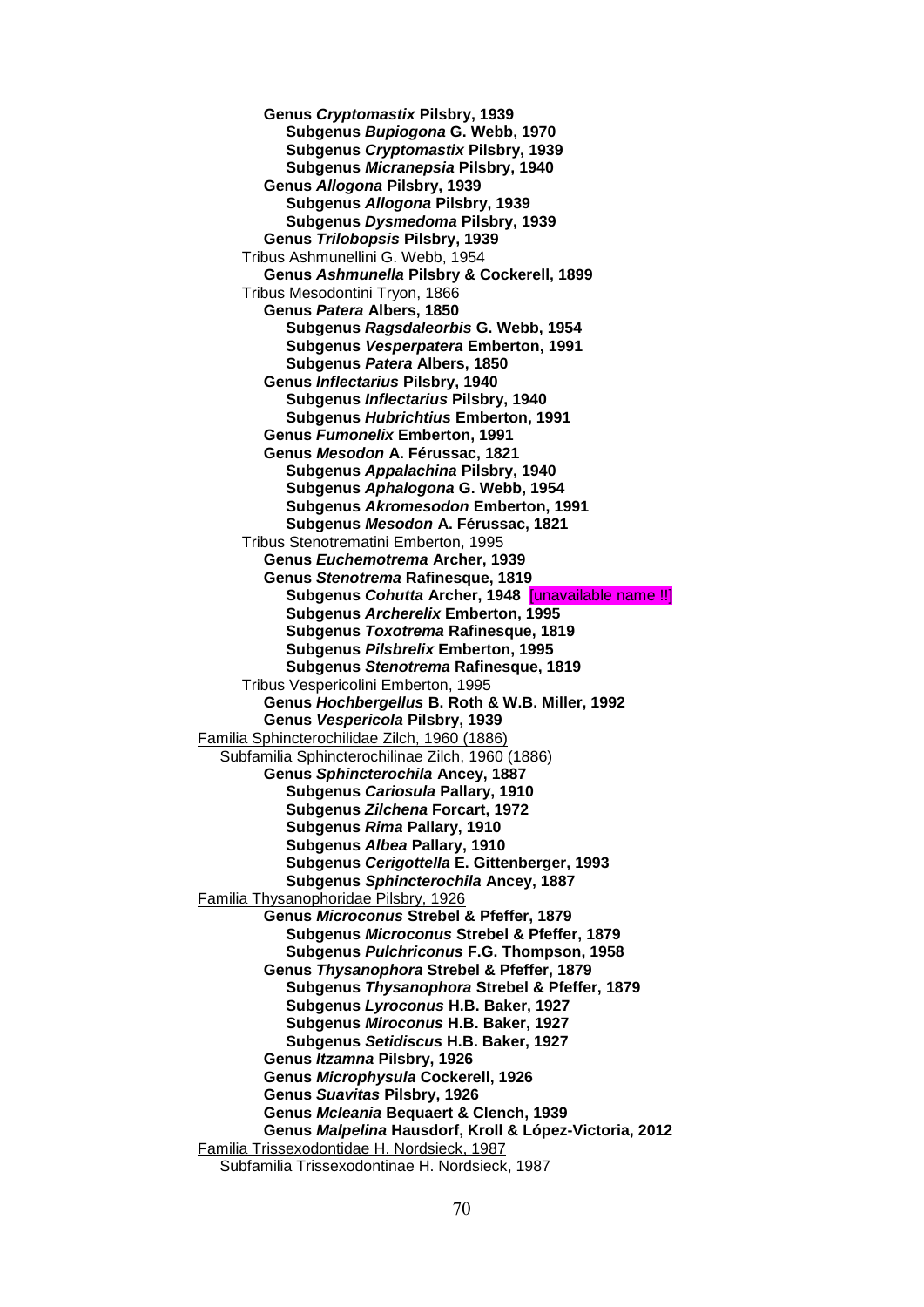Tribus Trissexodontini H. Nordsieck, 1987 **Genus** *Trissexodon* **Pilsbry, 1895 Genus** *Mastigophallus* **P. Hesse, 1918 Genus** *Oestophorella* **G. Pfeffer, 1930 Genus** *Suboestophora* **Ortiz de Zárate López, 1962** Tribus Oestophorini H. Nordsieck, 1987 **Genus** *Oestophora* **P. Hesse, 1907** Tribus Carcacollinini H. Nordsieck, 1987 **Genus** *Caracollina* **H. Beck, 1837 Subgenus** *Caracollina* **H. Beck, 1837 Subgenus** *Paroestophora* **H. Nordsieck, 1993 Genus** *Gasulliella* **E. Gittenberger, 1980 Genus** *Gasullia* **Ortiz de Zárate López, 1962 Genus** *Hatumia* **Arrébola, Prieto, Puente & Ruiz, 2006** Subfamilia Gittenbergeriinae Schileyko, 1991 **Genus** *Gittenbergeria* **Schileyko, 1991** Familia Xanthonychidae Strebel & Pfeffer, 1879 Subfamilia Xanthonychinae Strebel & Pfeffer, 1879 **Genus** *Xanthonyx* **Crosse & P. Fischer, 1867** Subfamilia Trichodiscininae H. Nordsieck, 1987 Tribus Trichodiscinini H. Nordsieck, 1987 **Genus** *Trichodiscina* **E. von Martens, 1892** Tribus Miraverelliini Schileyko, 1991 **Genus** *Miraverellia* **H.B. Baker, 1922 Genus** *Averellia* **Ancey, 1887** Familia Lysinoidae Hoffmann, 1928 Subfamilia Lysinoinae Hoffmann, 1928 **Genus** *Lysinoe* **H. Adams & A. Adams, 1855** Subfamilia Leptariontinae H. Nordsieck, 1987 **Genus** *Leptarionta* **Crosse & P. Fischer, 1872 Genus** *Tryonigens* **Pilsbry, 1927 Genus** *Semiconchula* **Naranjo-Garcia & Polaco, 2000** Subfamilia Metostracinae H. Nordsieck, 1987 **Genus** *Metostracon* **Pilsbry, 1900 Genus** *Cryptostrakon* **W.G. Binney, 1879** Familia Echinichidae F.G. Thompson & Naranjo-García, 2012 **Genus** *Echinix* **F.G. Thompson & Naranjo-García, 2012**

# **SYNONYMS ON GENUS-GROUP LEVEL**

*Abbadia* Bourguignat, 1883 (= *Macroptychia* O. Boettger, 1877) *Aberdaria* Blume, 1965 (= *Gulella* L. Pfeiffer, 1856) *Acavella* Jousseaume, 1894 (= *Oligospira* Ancey, 1887) *Acera* Albers, 1850 (= *Holospira* E. von Martens, 1860) *Achatinus* Montfort, 1810 (= *Achatina* Lamarck, 1799) *Achatium* Link, 1807 (= *Achatina* Lamarck, 1799) *Aciculina* Westerlund, 1887 (= *Cecilioides* A. Férussac, 1814) *Acme* W. Hartmann, 1821 (= *Acicula* W. Hartmann, 1821) *Acrophaedusa* O. Boettger, 1877 (= *Oospira* W.T. Blanford, 1872) *Acrostylus* Clench, 1935 (= *Malaitella* Clench, 1941) *Acrotomella* B.B. Woodward, 1924 (= *Acrotoma* O. Boettger, 1881) *Aculeatiana* Caziot, 1910 (= *Acanthinula* H. Beck, 1847) *Acutalia* Schaufuss, 1869 (= *Acicula* W. Hartmann, 1821) *Acutidens* Pilsbry, 1956 (= *Linisa* Pilsbry, 1930) *Adelodonta* Ancey, 1880 (= *Polygyrella* Bland, 1869) *Adriaca* Westerlund, 1884 (= *Semirugata* O. Boettger, 1877) *Adversaria* Lindholm, 1925 (= *Excussispira* Lindholm, 1925) *Adzharia* P. Hesse, 1933 (= *Bulimulus* Leach, 1814)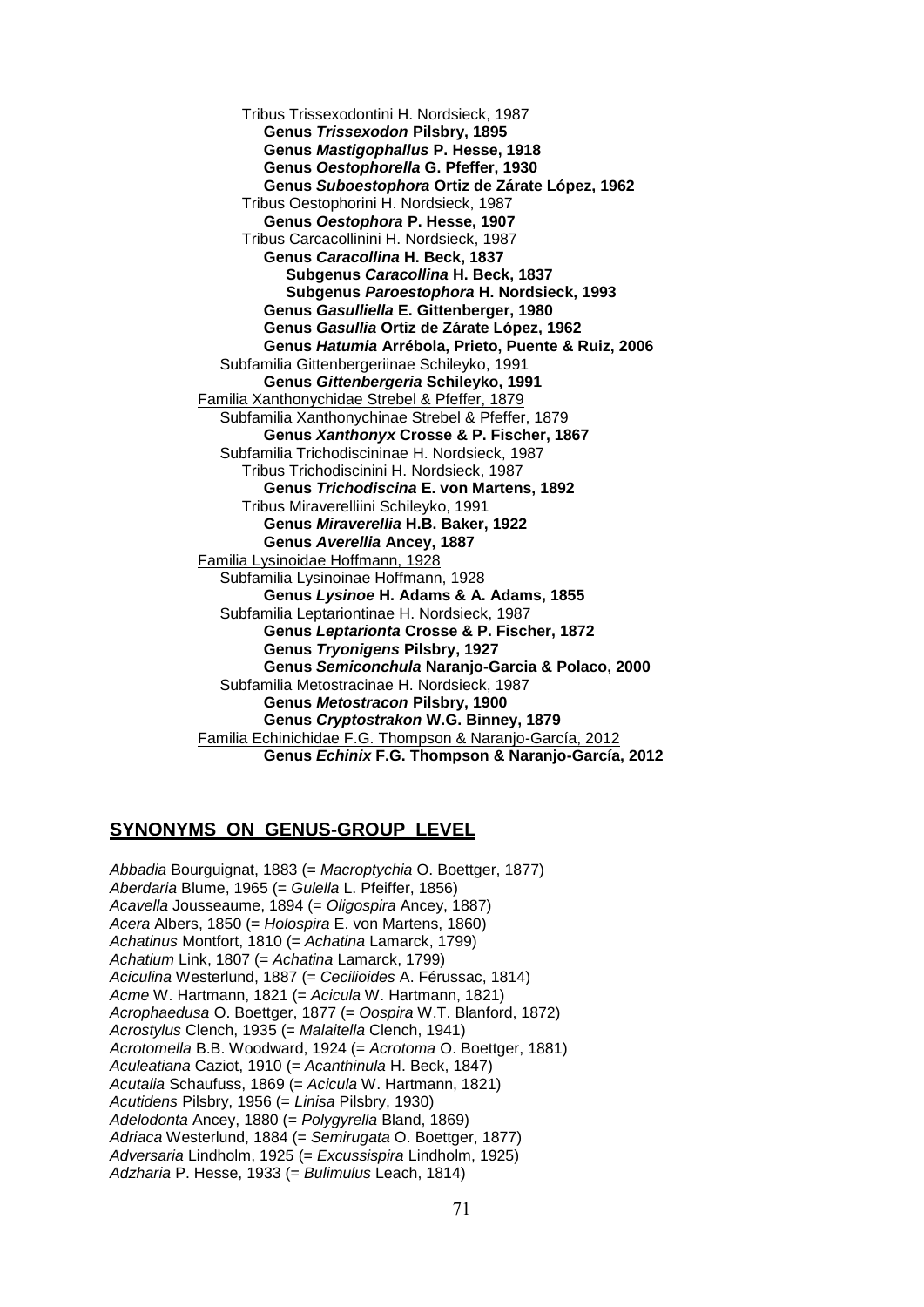*Aega* Hartman, 1881 (= *Marquesana* Pilsbry, 1909) *Aegopina* Kobelt, 1879 (= *Retinella* P. Fischer, 1877) *Aegophthalmus* P. Hesse, 1910 (= *Zonites* Montfort, 1810) *Aequinoctia* Lindholm, 1925 (= *Macroptychia* O. Boettger, 1877) *Aerope* E. von Martens, 1860 (= *Natalina* Pilsbry, 1893) *Aferulus* E. von Martens, 1897 (= *Maizania* Bourguignat, 1889) *Agalma* Albers, 1860 (= *Polydontes* Montfort, 1810) *Agathina* J. Férussac, 1807 (= *Achatina* Lamarck, 1799) *Agardhia* Gude, 1911 (= *Argna* Cossmann, 1889) *Agiosspeleikos* A. Reischütz & P.L. Reischütz, 2003 (= *Tsoukatosia* E. Gittenberger, 2000) *Aglaja* Albers, 1850 (= *Lysinoe* H. Adams & A. Adams, 1855) *Agraulina* Bourguignat, 1858 (= *Amphorella* R.T. Lowe, 1852) *Agriolimax* Mörch, 1865 (= *Deroceras* Rafinesque, 1820) *Alaea* Jeffreys, 1830 (= *Vertigo* O.F. Müller, 1773) *Albanica* O. Boettger, 1878 (= *Delima* W. Hartmann, 1842) *Albanodelima* A.J. Wagner, 1924 (= *Montenegrina* O. Boettger, 1877) *Alcidia* Bourguignat, 1889 (= *Streptaxis* Gray, 1837) *Aleatelix* Iredale, 1941 (= *Sulcobasis* Tapparone Canefri, 1883) *Alienitor* Iredale, 1937 (= *Zonitoides* Lehmann, 1862) *Allenella* Iredale, 1944 (= *Allentula* Iredale, 1958) *Allerya* Bourguignat, 1878 (= *Gonyodiscus* Fitzinger, 1833) *Allisma* Iredale, 1941 (= *Pupinella* Gray, 1850) *Alloglossa* Lindström, 1868 (= *Chondrina* Reichenbach, 1828) *Alpidelima* A.J. Wagner, 1924 (= *Charpentieria* Stabile, 1864) *Alsobia* Bourguignat, 1858 (= *Fusillus* R.T. Lowe, 1852) *Altaicola* Lindholm, 1927 (= *Chilanodon* Westerlund, 1897) *Altarianta* Schileyko, 2013 (= *Arianta* Turton, 1831) *Alvearella* R.T. Lowe 1852 (= *Leiostyla* R.T. Lowe, 1852) *Amalia* Moquin-Tandon, 1855 (= *Milax* Gray, 1855) *Ambipupina* Iredale, 1937 (= *Necopupina* Iredale, 1937) *Ammonoceras* L. Pfeiffer, 1855 (= *Happia* Bourguignat, 1889) *Amphibina* W. Hartmann, 1821 (= *Succinea* Draparnaud, 1801) *Amphibulina* W. Hartmann, 1821 (= *Succinea* Draparnaud, 1801) *Amphikonophora* Suter, 1897 (= *Pseudaneitea* Cockerell, 1891) *Amphiconophora* Suter, 1909 (= *Pseudaneitea* Cockerell, 1891) *Amphitrorsus* M. Kimakowicz, 1890 (= *Mastus* H. Beck, 1837) *Amplexis* T. Brown, 1827 (= *Vallonia* Risso, 1826) *Ampulla* Röding, 1798 (= *Achatina* Lamarck, 1799) *Anceyia* Pilsbry, 1886 (= *Pristiloma* Ancey, 1887) *Anchistoma* H. Adams & A. Adams, 1855 (= *Polygyra* Say, 1818) *Andrarion* Godwin-Austen, 1912 (=*Kerkophorus* Godwin-Austen, 1912) *Aneityopsis* Grimpe & Hoffmann, 1924 (= *Aneitea* Gray, 1860) *Angasella* A. Adams, 1864 (= *Pleuroxia* Ancey, 1887) *Angasietta* Iredale, 1939 (= *Basedowena* Iredale, 1937) *Angiticosta* H. Nordsieck, 1977 (= *Carinigera* Möllendorff, 1873) *Anglicana* Fagot, 1891 (= *Leiostyla* R.T. Lowe, 1852) *Angystoma* Schumacher, 1817 (= *Ringicella* Gray, 1847) *Annacharis* Iredale, 1944 (= *Melloconcha* Iredale, 1944) *Annakelea* Iredale, 1933 (= *Thersites* L. Pfeiffer, 1855) *Annularex* de la Torre & Bartsch, 1941 (= *Annularisca* Henderson & Bartsch, 1920) *Annularodisca* de la Torre & Bartsch, 1941 (= *Annularodes* Henderson & Bartsch, 1920) *Annulicaulis* Simroth, 1913 (= *Laevicaulis* Simroth, 1913) *Anomalina* Mousson, 1843 (= *Obelus* W. Hartmann, 1842) *Anomphala* Westerlund, 1886 (= *Vitrea* Fitzinger, 1833) *Anotus* Westerlund, 1883 (= *Obscurella* Clessin, 1889) *Antichondrus* Lindholm, 1925 (= *Chondrus* Cuvier, 1816) *Antidrymaeus* Germain, 1907 (= *Mesembrinus* Albers, 1850) *Antitragus* Oberwimmer, 1931 (= *Eudolichotis* Pilsbry, 1896) *Anaulus* L. Pfeiffer, 1855 (= *Rhaphaulus* L. Pfeiffer, 1856) [older name!!] *Apera* Heynemann, 1885 (= *Chlamydephorus* W.G. Binney, 1879)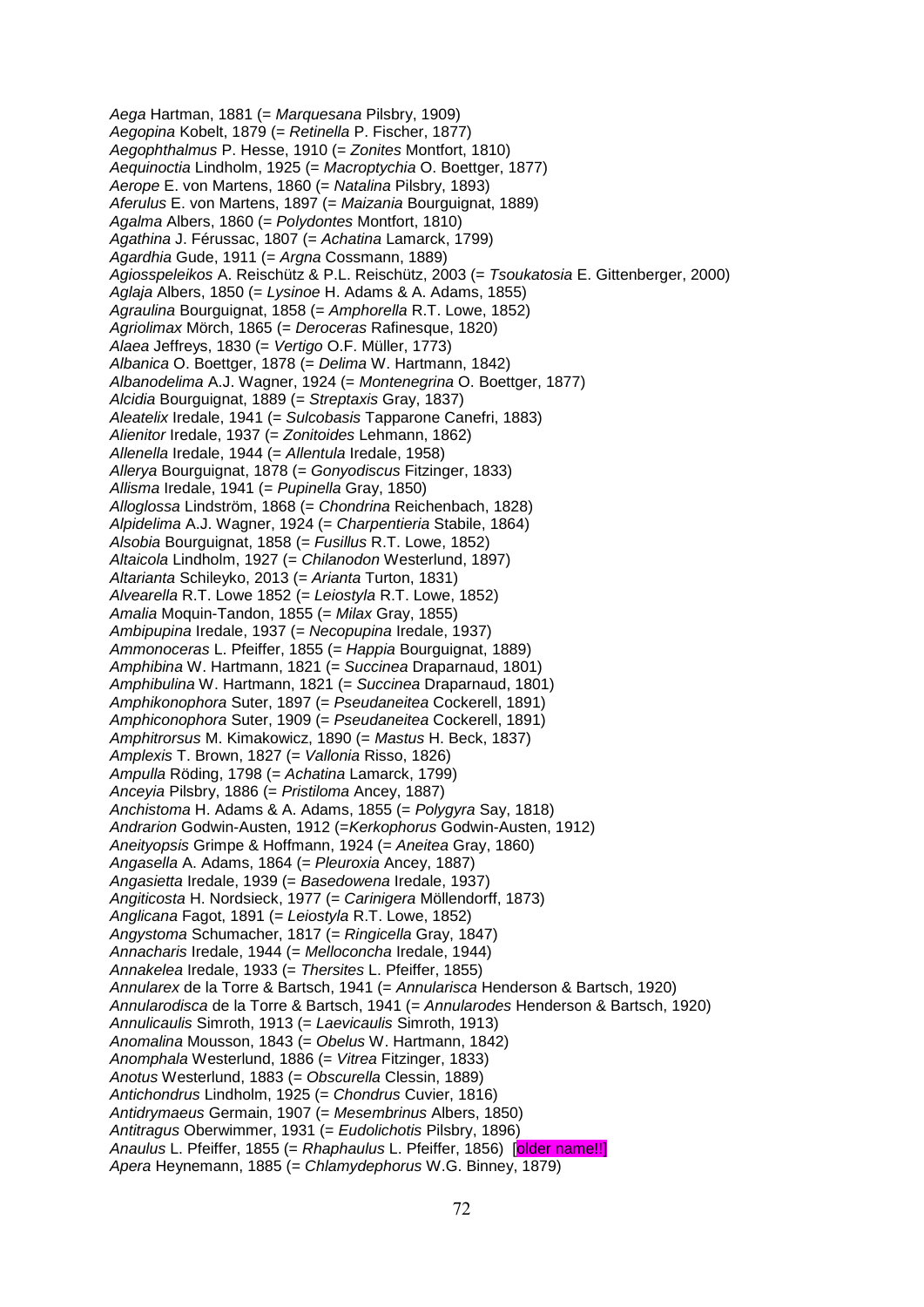*Apex* E. von Martens, 1860 (= *Achatinella* Swainson, 1828) *Aphallarion* Pilsbry & Vanatta, 1896 (= *Ariolimax* Mörch, 1859) *Aplostoma* Moquin-Tandon, 1855 (= *Oxychilus* Fitzinger, 1833) *Apricana* Caziot, 1908 (= *Obscurella* Clessin, 1889) *Arabia* Pallary, 1925 (= *Rochebrunia* Bourguignat, 1881) *Araucania* Parodiz, 1954 (= *Austrodiscus* Parodiz, 1957) *Arborcinea* Iredale, 1937 (= *Succinea* Draparnaud, 1801) *Archelix* Albers, 1850 (= *Otala* Schumacher, 1817) *Archipelagica* O. Boettger, 1878 (= *Albinaria* Vest, 1867) *Arctolimax* Westerlund, 1894 (= *Deroceras* Rafinesque, 1820) *Aridenus* Schileyko, 1984 (= *Pseudonapaeus* Westerlund, 1887) *Ariocaelatura* Germain, 1921 (= *Plegma* Gude, 1911) *Armandia* Ancey, 1883 (= *Armandiella* Ancey, 1901) *Arnouldia* Bourguignat, 1890 (= *Euconulus* Reinhardt, 1883) *Artemon* H. Beck, 1837 (= *Streptaxis* Gray, 1837) *Arthuria* Servain, 1891 (= *Daudebardia* W. Hartmann, 1821) *Aschera* Pallary, 1939 (= *Leucomastus* A.J. Wagner, 1928) *Aspidelus* Morelet, 1884 (= *Rhopalogonium* Degner, 1932) *Aspidoporus* Fitzinger, 1833 (= *Tandonia* Lessona & Pollonera, 1882) *Asthenocoptis* Jaume & de la Torre, 1972 (= *Heterocoptis* Jaume & de la Torre, 1972) *Astraea* Hartman, 1881 (= *Partula* A. Férussac, 1821) *Atahualpa* Strebel, 1910 (= *Thaumastus* E. von Martens, 1860) *Ataxellus* Dall, 1912 (= *Geopyrgus* Pilsbry, 1896) *Ataxus* Albers, 1850 (= *Bostryx* Troschel, 1847) *Atea* Pilsbry & C.M. Cooke, 1933 (= *Auhea* Kondo, 1962) *Atlantica* A.J. Wagner, 1897 (= *Turritus* Westerlund, 1883) *Atopa* Albers, 1850 (= *Corilla* H. Adams & A. Adams, 1855) *Attica* O. Boettger, 1877 (= *Macedonica* O. Boettger, 1877) *Aulaca* Westerlund, 1903 (= *Acanthinula* H. Beck, 1847) *Aulacopus* Pfeffer, 1878 (= *Irenella* Gude, 1913) *Auricella* Jurine, 1817 (= *Carychium* O.F. Müller, 1773) *Auriculina* Moquin-Tandon, 1856 (= *Carychium* O.F. Müller, 1773) *Austenia* Gude, 1897 (= *Ruthvenia* Gude, 1911) *Australgibba* Iredale, 1933 (= *Cristigibba* Tapparone Canefri, 1883) *Austrobalea* Pilsbry, 1924 (= *Macroptychia* O. Boettger, 1877) *Austrocyclus* Ancey, 1898 (= *Maizania* Bourguignat, 1889) *Austrotachea* Pfeffer, 1930 = *Caucasotachea* C.R. Boettger, 1909 *Avenaceana* Fagot, 1891 (= *Chondrina* Reichenbach, 1828) *Axina* Albers, 1850 (= *Anixa* Pilsbry, 1895) *Azecastrum* Bourguignat, 1858 (= *Azeca* J. Fleming, 1828) *Baccalena* Iredale, 1937 (= *Granulomelon* Iredale, 1933) *Bakerviana* Aguayo & Jaume, 1957 (= *Calidviana* H.B. Baker, 1954) *Balcanica* Kennard & B.B. Woodward, 1923 (= *Macedonica* O. Boettger, 1877) *Balcanovitrina* Osanova & L. Pintér, 1968 (= *Semilimacella* Soós, 1917) *Balearica* Kobelt, 1904 (= *Iberellus* P. Hesse, 1908) *Baleastra* L. Pfeiffer, 1856 (= *Balea* Gray, 1824) *Baleoclausilia* E.A. Bielz, 1861 (= *Alopia* H. Adams & A. Adams, 1855) *Ballena* Iredale, 1944 (= *Pseudocharopa* Peile, 1929) *Banatica* O. Boettger, 1877 (= *Pseudalinda* O. Boettger, 1877) *Banatoconcha* Forcart, 1950 (= *Illyrica* A.J. Wagner, 1895) *Bathyaxis* Ancey, 1887 (= *Coeliaxis* H. Adams & Angas, 1865) *Bathyclista* O. Boettger, 1885 (= *Isabellaria* Vest, 1867) *Baudonia* J. Mabille, 1868 (= *Arion* A. Férussac, 1819) *Beaumieriana* Pallary, 1926 (= *Loxana* Pallary, 1899) *Beccaria* Bourguignat, 1883 (= *Pseudopeas* Putzeys, 1899) *Beieriella* Klemm, 1962 (= *Montenegrina* O. Boettger, 1877) *Belloconcha* Preston, 1913 (= *Mathewsoconcha* Preston, 1913) *Bellrhagada* Iredale, 1938 (= *Rhagada* E. von Martens, 1860) *Belonis* W. Hartmann, 1841 (= *Cecilioides* A. Férussac, 1814) *Bensonia* L. Pfeiffer, 1855 (= *Bensonies* H.B. Baker, 1938)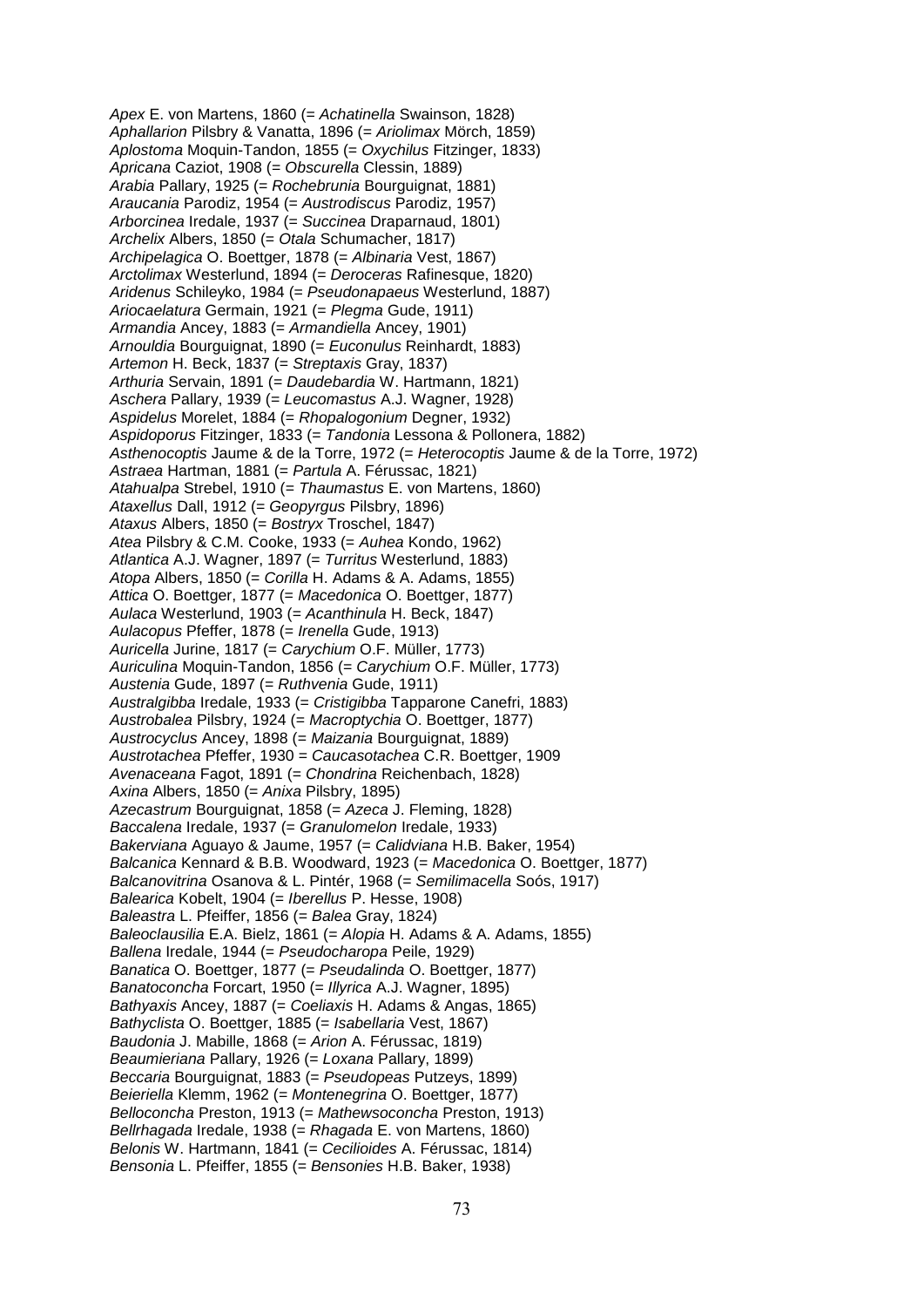*Berlaniana* Kruglov & Starobogatov, 1986 (= *Stagnicola* Jeffreys, 1830) *Bermudezicoptis* Jaume & de la Torre, 1972 (= *Heterocoptis* Jaume & de la Torre, 1972) *Bermudezsiphona* de la Torre & Bartsch, 1941 (= *Opisthosiphona* Henderson & Bartsch, 1920) *Bermudia* Ancey, 1887 (= *Poecilozonites* O. Boettger, 1884) *Biamora* Iredale, 1941 (= *Bellardiella* Tapparone Canefri, 1883) *Bifidaria* Sterki, 1891 (= *Gastrocopta* Wollaston, 1878) *Bigibbosa* O. Boettger, 1878 (= *Albinaria* Vest, 1867) *Bilamelliferus* Weyrauch, 1958 (= *Dentaxis* Pilsbry, 1902) *Binodata* O. Boettger, 1877 (= *Delima* W. Hartmann, 1842) *Birulana* Lindholm, 1922 (= *Eopolita* Pollonera, 1916) *Blayneyella* Preston, 1914 (= *Halolimnohelix* Germain, 1913) *Bloyetia* Bourguignat, 1889 (= *Guillainia* Bourguignat, 1885) *Boemica* Schileyko, 1978 (= *Paratheba* P. Hesse, 1914) *Bolania* Wenz, 1914 (= *Craspedopoma* L. Pfeiffer, 1847) *Bollingeria* Forcart, 1940 (= *Multidentula* Lindholm, 1925) *Boltenia* L. Pfeiffer, 1878 (= *Oleacina* Röding, 1798) *Boninia* Pilsbry, 1901 (= *Mandarina* Pilsbry, 1895) *Borlumastus* Örstan & Yıldırım, 2004 (= *Meijeriella* Bank, 1985) *Borus* Albers, 1850 (= *Megalobulimus* K. Miller, 1878) *Bosnica* Westerlund, 1884 (= *Herilla* H. Adams & A. Adams, 1855) *Botteria* Brusina, 1904 (= *Liburnica* Kobelt, 1904) *Brachypus* Guilding, 1828 (= *Brachypodella* H. Beck, 1837) *Brephulus* H. Beck, 1837 (= *Chondrus* Cuvier, 1816) *Breviphaedusa* Azuma, 1982 (= *Stereophaedusa* O. Boettger, 1877) *Buckleyia* Higgins, 1872 (= *Daronia* H. Adams, 1861) *Buettnerella* Simroth, 1910 (= *Buettneria* Simroth, 1888) *Bulimina* Ehrenberg, 1831 (= *Buliminus* H. Beck, 1837) *Buliminopsis* Heude, 1890 (= *Pseudobuliminus* Gredler, 1886) *Bulimulopsis* Pilsbry, 1899 (= *Eudioptus* E. von Martens, 1860) *Bulinus* S. Studer, 1820 (= *Ena* Turton, 1831) *Bullinopersilia* F. Nordsieck, 1972 (= *Ferussacia* Risso, 1826) *Burungaella* Preston, 1914 (= *Halolimnohelix* Germain, 1913) *Burtopsis* Bourguignat, 1889 (= *Burtoa* Bourguignat, 1889) *Bzybia* H. Nordsieck, 1977 (= *Acrotoma* O. Boettger, 1881) *Caecilianella* Bourguignat, 1856 (= *Cecilioides* A. Férussac, 1814) *Caecilianopsis* Pilsbry, 1907 (= *Karolus* de Folin, 1870) *Caecilioides* Herrmannsen, 1846 (= *Cecilioides* A. Férussac, 1814) *Caelatiana* Caziot, 1909 (= *Trochulus* Chemnitz, 1786) *Caesarella* G. Pfeffer, 1930 (= *Caracollina* H. Beck, 1837) *Calcarina* Moquin-Tandon, 1848 (= *Albea* Pallary, 1910) *Calcariclavis* Lindholm, 1924 (= *Phaedusa* H. Adams & A. Adams, 1855) *Callia* Gray, 1840 (= *Callianella* R.B. Newton, 1891) *Callida* A.J. Wagner, 1908 (= *Calidviana* H.B. Baker, 1954) *Callopleura* Pallary, 1939 (= *Cristataria* Vest, 1867) *Callunea* Scudder, 1882 (= *Helix* Linnaeus, 1758) *Caloplisma* Crosse & P. Fischer, 1893 (= *Tristramia* Crosse, 1863) *Calymna* Hutton, 1883 (= *Flammocharopa* Climo, 1970) *Camena* E. von Martens, 1860 (= *Camaena* Albers, 1850) *Campylaxis* Ancey, 1888 (= *Streptostele* Dohrn, 1866) *Campylocathaica* Andreae, 1900 (= *Fruticicola* Held, 1838) *Candidella* hausdorf, 1990 (= *Xeromunda* Monterosato, 1892) *Candidissima* Pallary, 1910 (= *Albea* Pallary, 1910) *Canestrinia* Raven, 1990 (= *Rhabdotakra* A.J. Wagner, 1897) *Canistrum* Fabricius, 1823 (= *Cerion* Röding, 1798) *Cantabrica* Raven, 1990 (= *Obscurella* Clessin, 1889) *Cantabricana* Fagot, 1891 (= *Pyrenaearia* P. Hesse, 1921) *Cantarelus* Pallary, 1929 (= *Cantareus* Risso, 1826) *Capillifera* Honigmann, 1906 (= *Trochulus* Chemnitz, 1786) *Caprella* Guilding, 1824 (= *Plekocheilus* Guilding, 1827) *Caprinus* Montfort, 1810 (= *Pleurodonte* Fischer von Waldheim, 1807)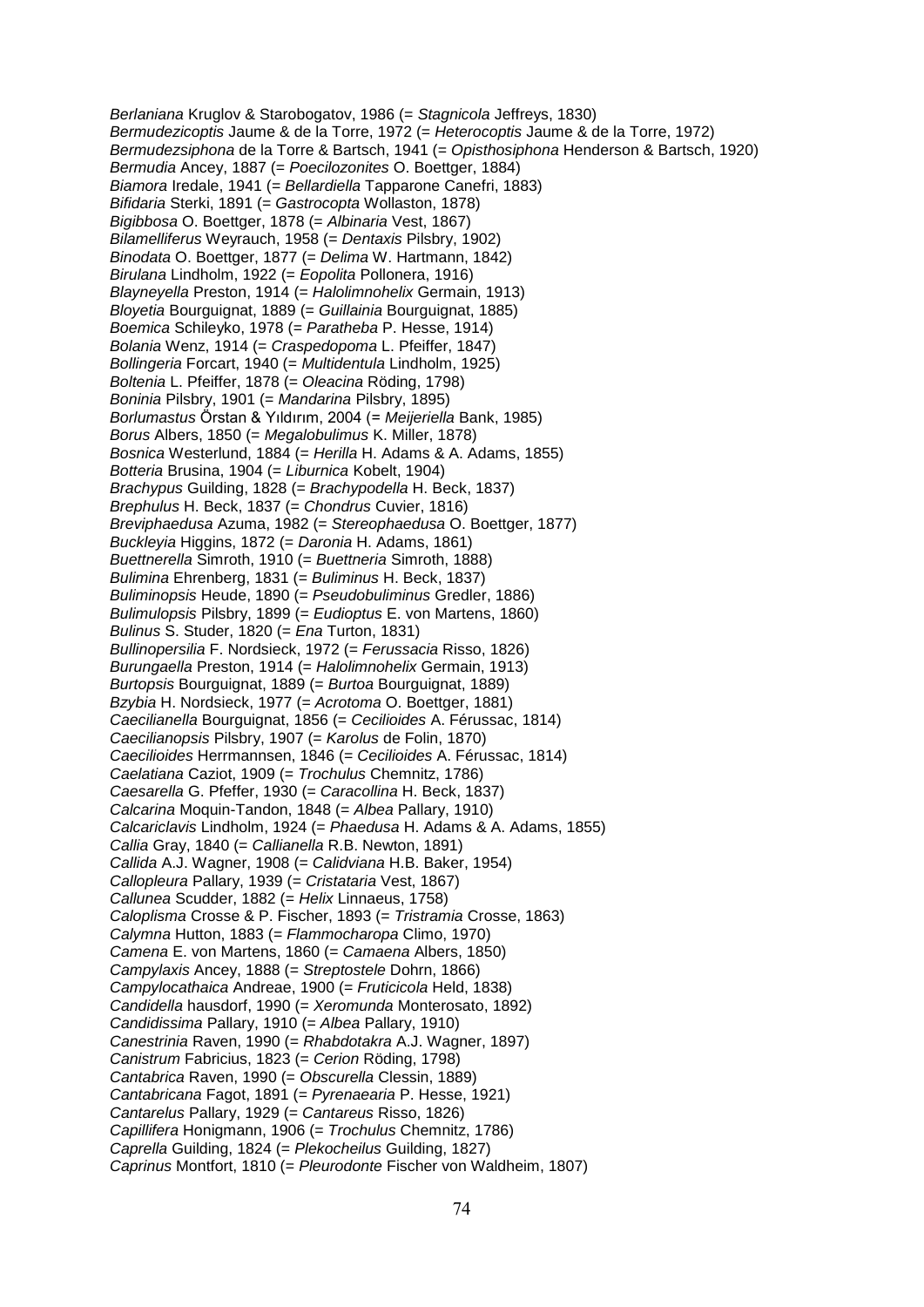*Caracollatus* Archer, 1948 (= *Stenotrema* Rafinesque, 1819) *Caracollo* Strand, 1943 (= *Caracollina* H. Beck, 1837) *Carascalensiana* Fagot, 1885 (= *Pyrenaearia* P. Hesse, 1921) *Carinella* J. Mabille, 1870 (= *Carinarion* P. Hesse, 1926) *Carinella* L. Pfeiffer, 1875 (= *Kauaia* Sykes, 1900) *Carmerope* Iredale, 1941 (= *Papuina* E. von Martens, 1860) *Caroletitia* Iredale, 1941 (= *Saccoletitia* Iredale, 1941) *Carthaea* Hutton, 1883 (= *Serpho* Hutton, 1904) *Carthusiana* Kobelt, 1871 (= *Monacha* Fitzinger, 1833) *Carthusianana* Caziot, 1908 (= *Monacha* Fitzinger, 1833) *Carychiopsis* E. von Martens, 1895 (= *Ennea* H. Adams & A. Adams, 1855) *Casta* Albers, 1850 (= *Apoma* Beck, 1837) *Castellana* Hatch, Milton & Armitage, 1970 (= *Xerotricha* Monterosato, 1892) *Cathariella* Lindholm, 1925 (= *Filumna* O. Boettger, 1878) *Caucasica* Caziot & Margier, 1909 (= *Euxinolauria* Lindholm, 1924) *Caucasicana* Fagot, 1891 (= *Leiostyla* R.T. Lowe, 1852) *Caucasipupa* Pilsbry, 1926 (= *Euxinolauria* Lindholm, 1924) *Caucasofixus* Lindholm, 1927 (= *Dioscuria* Lindholm, 1927) *Caucasolimax* Likharev & Wiktor, 1980 (= *Svanetia* P. Hesse, 1926) *Cauliculus* Lindholm, 1925 (= *Pseudonapaeus* Westerlund, 1887) *Cavellioropa* Dell, 1952 (= *Geminoropa* Kershaw, 1955) *Cavicola* Ancey, 1887 (= *Sitala* H. Adams, 1865) *Cavicoptis* Jaume & de la Torre, 1972 (= *Heterocoptis* Jaume & de la Torre, 1972) *Caziotia* Pollonera, 1905 (= *Renea* G. Nevill, 1880) *Cearella* Ihering, 1906 (= *Tomigerus* Spix, 1827) *Celatembryon* Iredale, 1939 (= *Bothriembryon* Pilsbry, 1894) *Cemeneleana* Caziot, 1908 (= *Monacha* Fitzinger, 1833) *Cerastus* E. von Martens, 1860 (= *Cerastua* Strand, 1928) *Cerinasota* Iredale, 1939 (= *Succinea* Draparnaud, 1801) *Charadrobia* Albers, 1854 (= *Leiostyla* R.T. Lowe, 1852) *Charax* Benson, 1859 (= *Dicharax* Kobelt & Möllendorff, 1900) *Charis* Albers, 1850 (= *Callistocharis* Pilsbry, 1900) *Charites* Westerlund, 1901 (= *Isabellaria* Vest, 1867) *Chersodespoena* Sykes, 1900 (= *Linidiella* Jousseaume, 1889) *Chersina* Beck, 1837 (= *Liguus* Montfort, 1810) *Chilodon* Ehrenberg, 1831 (= *Helicodonta* A. Férussac, 1821) *Chilogymnus* Ehrenberg, 1831 (= *Zootecus* Westerlund, 1887) [older name !!] *Chilotrema* Turton, 1831 (= *Helicigona* A. Férussac, 1821) *Chimotrema* Rafinesque, 1819 (= *Stenotrema* Rafinesque, 1819) *Chiroktisma* Gude, 1913 (= *Geotrochus* van Hasselt, 1823) *Chlamydea* Westerlund, 1886 (= *Semilimax* Gray, 1847) *Chlamydolimax* Wenz, 1947 (= *Drilolestes* Lindholm, 1925) *Choanopoma* L. Pfeiffer, 1847 (= *Annularia* Schumacher, 1817) *Chondritortus* Monterosato, 1908 (= *Jaminia* Risso, 1826) *Chondropomisca* de la Torre & Bartsch, 1938 (= *Chondropoma* L. Pfeiffer, 1847) *Chondropomodes* de la Torre & Bartsch, 1938 (= *Chondropoma* L. Pfeiffer, 1847) *Chondropomorus* Henderson & Bartsch, 1920 (= *Parachondria* Dall, 1905) *Chondrothyretes* Henderson & Bartsch, 1920 (= *Chondrothyra* Henderson & Bartsch, 1920) *Chondrothyroma* Henderson & Bartsch, 1920 (= *Chondropometes* Henderson & Bartsch, 1920) *Chondrulopsis* Westerlund, 1887 (= *Pseudonapaeus* Westerlund, 1887) *Chondrulus* Westerlund, 1887 (= *Chondrula* H. Beck, 1837) *Chorolimax* Westerlund, 1894 (= *Deroceras* Rafinesque, 1820) *Christophipoma* Bartsch, 1946 (= *Eyerdamia* Bartsch, 1946) *Chromocochlea* W. Hartmann, 1842 (= *Helicobulinus* Broderip, 1841) *Chromolimax* Pini, 1877 (= *Limax* Linnaeus, 1758) *Chronoceryx* Iredale, 1941 (= *Microcystina* Mörch, 1872) *Chrysalidomilax* Simroth, 1912 (= *Hyrcanolestes* Simroth, 1901) *Chrysodon* Ancey, 1887 (= *Gonostomopsis* Pilsbry, 1889) *Ciliatana* Caziot, 1908 (= *Ciliella* Mousson, 1872) *Cinctella* A.J. Wagner, 1910 (= *Oxyrhombus* Crosse & P. Fischer, 1893)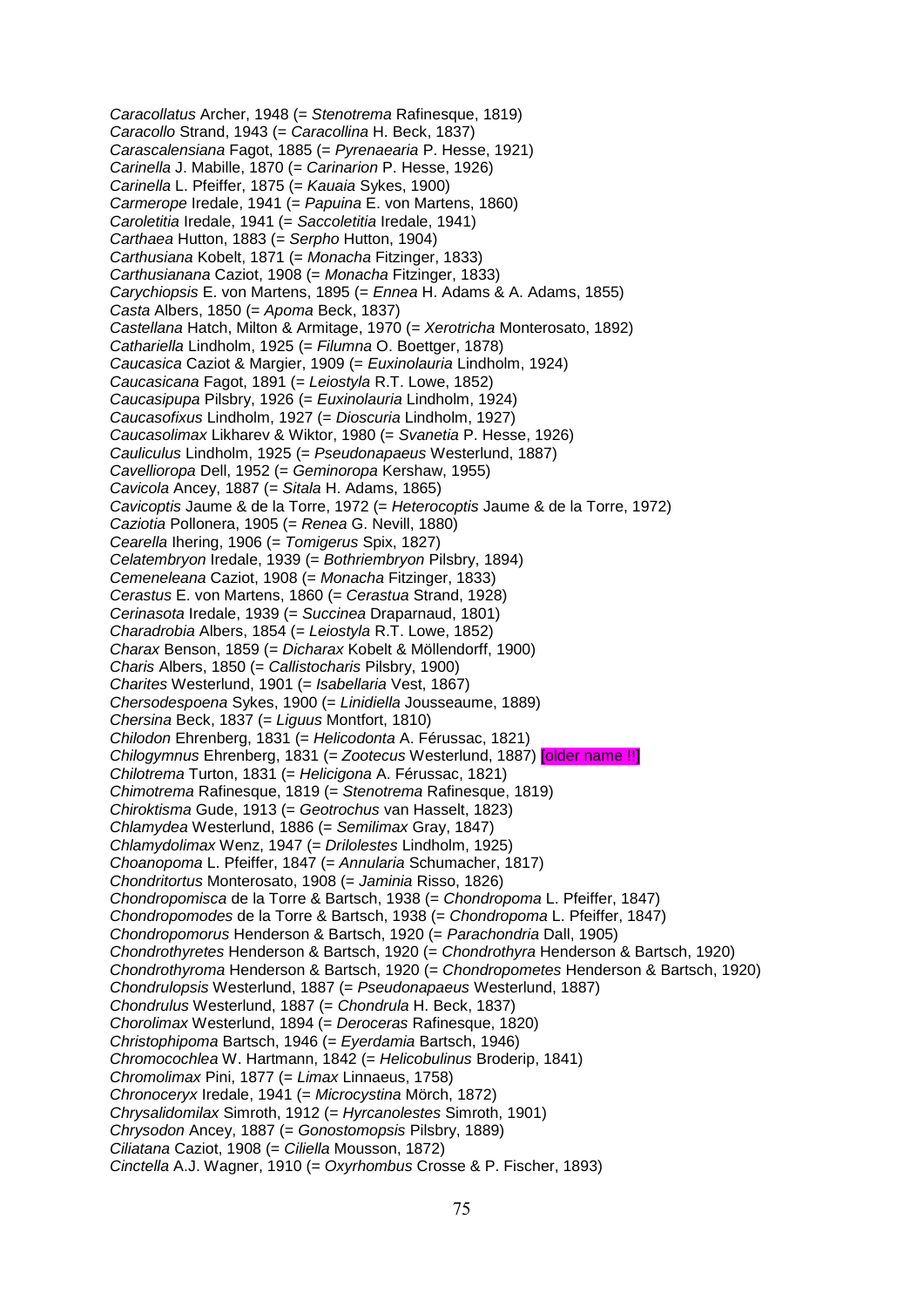*Cinctelliana* Caziot, 1908 (= *Hygromia* Risso, 1826) *Cionella* Jeffreys, 1830 (= *Cochlicopa* A. Férussac, 1821) *Circinaria* H. Beck, 1837 (= *Vallonia* Risso, 1826) *Cirrophaedusa* Grego & Szekeres, 2011 (= *Paraformosana* H. Nordsieck, 2003) *Cisalpina* A.J. Wagner, 1897 (= *Eupomatias* A.J. Wagner, 1897) *Cistula* Gray, 1850 (= *Parachondria* Dall, 1905) *Clathropodium* Westerlund, 1897 (= *Parmacella* Cuvier, 1805) *Claudena* Iredale, 1941 (= *Claudettea* Iredale, 1941) *Clausiliastra* L. Pfeiffer, 1856 (= *Cochlodina* A. Férussac, 1821) *Clenchicoptis* Jaume & de la Torre, 1972 (= *Heterocoptis* Jaume & de la Torre, 1972) *Clessinia* Piaget, 1913 (= *Euglesa* Jenyns, 1832) *Clessinicyclas* Alimov & Starobogatov, 1968 (= *Sphaerium* Scopoli, 1777) *Clessiniella* Zallot, Groenenberg, De Mattia, Fehér & E. Gittenberger, 2015 (= *Neglecta* A.J. Wagner, 1897) *Clydonopoma* Pilsbry, 1933 (= *Chondropomium* Henderson & Bartsch, 1920) *Clytia* Hartman, 1881 (= *Partula* A. Férussac, 1821) *Clytropelta* Heynemann, 1867 (= *Oopelta* Mörch, 1867) *Coarctatio* F. Haas, 1945 (= *Stenopylis* Fulton, 1914) *Cobresia* Hübner, 1810 (= *Vitrina* Draparnaud, 1801) *Coccoderma* Möllendorff, 1902 (= *Apoecus* Möllendorff, 1902) *Cochlea* Da Costa, 1778 (= *Helix* Linnaeus, 1758) *Cochlicellus* H. Beck, 1837 (= *Cochlicella* A. Férussac, 1821) *Cochliclona* Jan, 1830 (= *Rumina* Risso, 1826) *Cochlocycla* Jan, 1830 (= *Pomatias* S. Studer, 1789) *Cochlodonta* A. Férussac, 1821 (= *Cerion* Röding, 1798) *Cochlohydra* A. Férussac, 1821 (= *Succinea* Draparnaud, 1801) *Cochlopupa* Jan, 1830 (= *Cylindrus* Fitzinger, 1833) *Coelatura* L. Pfeiffer, 1877 (= *Plegma* Gude, 1911) *Coelopoma* A. Adams, 1867 (= *Spirostoma* Heude, 1885) *Coelospira* Ancey, 1886 (= *Averellia* Ancey, 1887) *Coenatoria* Held, 1838 (= *Helix* Linnaeus, 1758) *Coenobita* Gistel, 1848 (= *Helicobulinus* Broderip, 1841) *Collingea* Simroth, 1898 (= *Microparmarion* Simroth, 1893) *Colobostyloides* Bartsch, 1946 (= *Colonina* Bartsch, 1946) *Colobus* Albers, 1850 (= *Microceramus* Pilsbry & Vanatta, 1898) *Columplica* W. Hartmann, 1843 (= *Stylodonta* De Cristofori & Jan, 1832) *Comorina* Simroth, 1910 (= *Dendrolimax* Heynemann, 1868) *Concentrica* A.J. Wagner, 1905 (= *Oxyrhombus* Crosse & P. Fischer, 1893) *Congohelix* Thiele, 1931 (= *Halolimnohelix* Germain, 1913) *Coniclus* Albers, 1850 (= *Strophocheilus* Spix, 1827) *Conophora* Suter, 1913 (= *Athoracophorus* A.A. Gould, 1852) *Contorta* Megerle von Mühlfeld, 1841 (= *Drepanostoma* Porro, 1836) *Conulema* Stoliczka, 1871 (= *Sitala* H. Adams, 1865) *Conulus* Fitzinger, 1833 (= *Euconulus* Reinhardt, 1883) *Coptocheilus* A.A. Gould, 1862 (= *Schistoloma* Kobelt, 1902) *Coptochilus* P. Fischer, 1885 (= *Schistoloma* Kobelt, 1902) *Corneoxesta* Iredale, 1941 (= *Xesta* Albers, 1850) *Corrugata* O. Boettger, 1878 (= *Mirabellina* O. Boettger, 1878) *Coryna* Westerlund, 1887 (= *Argna* Cossmann, 1889) *Costatella* M. Kimakowicz, 1890 (= *Helicopsis* Fitzinger, 1833) *Crassilabriana* Fagot, 1891 (= *Obscurella* Clessin, 1889) *Cratere* Porro, 1838 (= *Pyramidula* Fitzinger, 1833) *Creniclavis* Lindholm, 1924 (= *Armenica* O. Boettger, 1877) *Cressa* Westerlund, 1889 (= *Metafruticicola* Ihering, 1892) *Cretozonites* Kobelt, 1890 (= *Helicophana* Westerlund, 1886) *Cristaria* Westerlund, 1884 (= *Cristataria* Vest, 1867) *Crucita* Westerlund, 1878 (= *Idyla* H. Adams & A. Adams, 1855) *Cryptibycus* Cockerell, 1891 (= *Austenia* G. Nevill, 1878) *Cryptomphalus* Charpentier, 1837 (= *Cornu* Born, 1778) *Cryptosoma* Theobald, 1857 (= *Megaustenia* Cockerell, 1912)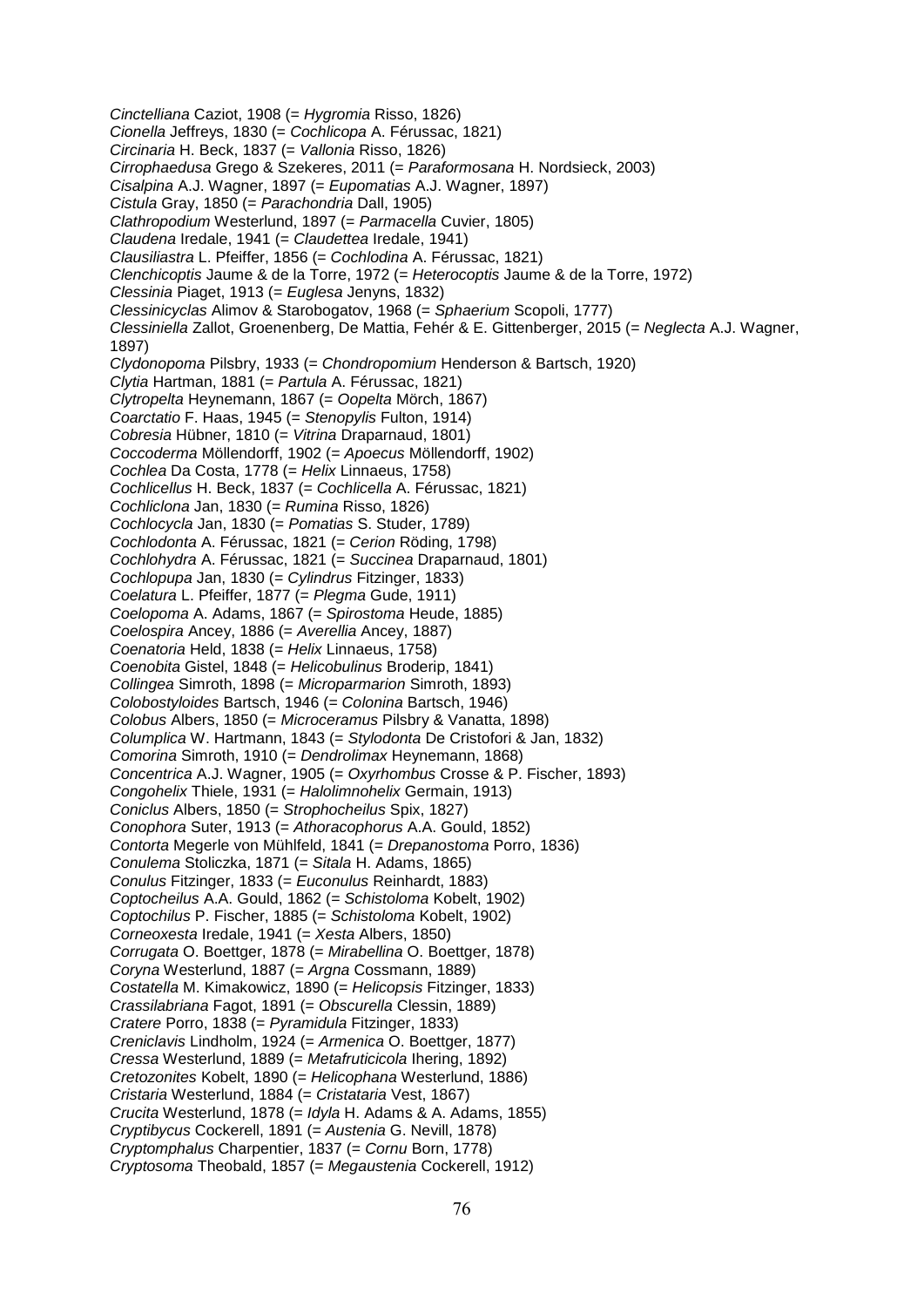*Crystallifera* Schileyko, 1976 (= *Pagodulina* Clessin, 1876) *Crystallinus* A.J. Wagner, 1907 (= *Vitrea* Fitzinger, 1833) *Crystallus* R.T. Lowe, 1855 (= *Vitrea* Fitzinger, 1833) *Ctenopoma* L. Pfeiffer, 1856 (= *Rhytidopoma* Sykes, 1901) *Cubitasiphona* de la Torre & Bartsch, 1941 (= *Opisthosiphona* Henderson & Bartsch, 1920) *Cunula* Pallary, 1936 (= *Helix* Linnaeus, 1758) *Curticaulis* Simroth, 1913 (= *Desmocaulis* Simroth, 1913) *Cyane* H. Adams, 1870 (= *Archecharax* F.G. Thompson, 1980) *Cycliscus* Gude, 1911 (= *Harmogenanina* Germain, 1918) *Cyclocerion* Bartsch, 1952 (= *Strophiops* Dall, 1894) *Cyclodoma* Swainson, 1840 (= *Polygyra* Say, 1818) *Cyclophoropsis* Dautzenberg, 1908 (= *Maizania* Bourguignat, 1889) *Cyclopoma* Troschel, 1847 (= *Cyclopomops* Bartsch & Morrison, 1942) *Cycloprocta* Simroth, 1913 (= *Pseudoveronicella* Germain, 1908) *Cyclostoma* Draparnaud, 1801 (= *Pomatias* S. Studer, 1789) *Cyclostomigenus* Renier, 1807 (= *Pomatias* S. Studer, 1789) *Cyclostomus* Montfort, 1810 (= *Pomatias* S. Studer, 1789) *Cylindraceana* Caziot, 1908 (= *Lauria* Gray, 1840) *Cylindrina* Schlüter, 1838 (= *Rumina* Risso, 1826) *Cylindrocaulides* Strand, 1928 (= *Leidyula* H.B. Baker, 1925) *Cylindrocaulus* Hoffmann, 1925 (= *Leidyula* H.B. Baker, 1925) *Cylindrosiphona* de la Torre & Bartsch, 1941 (= *Opisthosiphona* Henderson & Bartsch, 1920) *Cypria* Simroth, 1910 (= *Milax* Gray, 1855) *Cyrtotoma* Mörch, 1852 (= *Aperostoma* Troschel, 1847) *Dalmatica* O. Boettger, 1877 (= *Delima* W. Hartmann, 1842) *Deceballia* Grossu, 1969 (= *Cibania* A.J. Wagner, 1914) *Deceptrena* Iredale, 1944 (= *Pseudocharopa* Peile, 1929) *Decollatiana* Caziot, 1910 (= *Rumina* Risso, 1826) *Decolliphaedusa* Azuma, 1982 (= *Tyrannophaedusa* Pilsbry, 1900) *Delessertia* Pallary, 1939 (= *Cristataria* Vest, 1867) *Delomphalus* Charpentier, 1837 (= *Discus* Fitzinger, 1833) *Dendrocochlis* Pilsbry & A.P. Brown, 1910 (= *Thelidomus* Swainson, 1840) *Dendrotoxon* Pollonera, 1911 (= *Trichotoxon* Simroth, 1888) *Denticularia* Lindholm, 1924 (= *Bulgarica* O. Boettger, 1877) *Dentistomus* M. Kimakowicz, 1890 (= *Chondrula* H. Beck, 1837) *Desidarion* Iredale, 1941 (= *Parmavitrina* Iredale, 1937) *Despoena* Newton, 1891 (= *Proserpina* G.B. Sowerby II, 1839) *Dexiogyra* Stabile, 1864 (= *Vertigo* O.F. Müller, 1773) *Dextroformosana* O. Boettger & Schmacker, 1894 (= *Formosana* O. Boettger, 1877) *Diaglyptus* Pilsbry, 1892 (= *Pitys* Mörch, 1852) *Dialembryon* Iredale, 1939 (= *Bothriembryon* Pilsbry, 1894) *Diana* Clessin, 1878 (= *Dianella* Gude, 1913) *Diaopeas* F. Haas, 1962 (= *Beckianum* H.B. Baker, 1961) *Diaphanella* Clessin, 1880 (= *Vitrea* Fitzinger, 1833) *Diaphanella* P. Hesse, 1916 (= *Mediterranea* Clessin, 1880) *Diaphanomormus* Weyrauch, 1964 (= *Mesembrinus* Albers, 1850) *Diaphora* E. von Martens, 1860 (= *Diaphera* Albers, 1850) *Dibothrion* L. Pfeiffer, 1855 (= *Perforatella* Schlüter, 1838) *Difficilis* A.J. Wagner, 1897 (= *Turritus* Westerlund, 1883) *Dikrangia* Godwin-Austen, 1920 (= *Rishetia* Godwin-Austen, 1920) *Diplopupina* Iredale, 1937 (= *Signepupina* Iredale, 1937) *Diplopterum* Möllendorff, 1897 (= *Pseudospiraculum* Kobelt, 1902) [older name!!] *Diplotoxon* Simroth, 1897 (= *Trichotoxon* Simroth, 1888) *Discodoma* Swainson, 1840 (= *Caracolus* Montfort, 1810) *Discoidea* A.J. Wagner, 1905 (= *Nesiocina* Richling & Bouchet, 2013) *Disculus* Schaufuss, 1869 (= *Videna* H. Adams & A. Adams, 1855) *Discus* Albers, 1850 (= *Videna* H. Adams & A. Adams, 1855) *Distomospira* Dall, 1895 (= *Holospira* E. von Martens, 1860) *Ditropis* W.T. Blanford, 1869 (= *Ditropiphorus* Fukuda, 2000) *Dolapex* Iredale, 1945 (= *Fanulena* Iredale, 1945)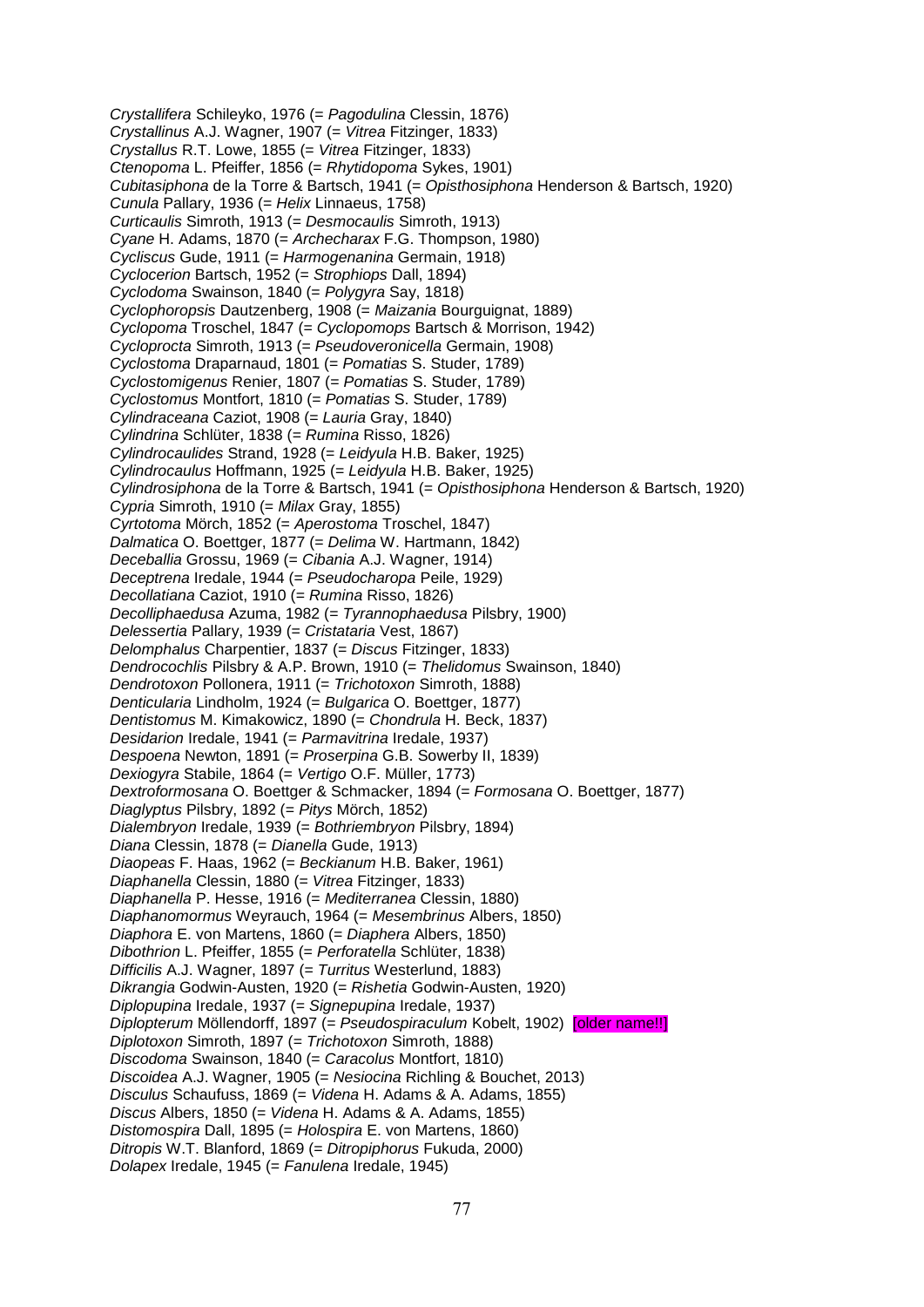*Doliana* Caziot, 1907 (= *Orcula* Held, 1838) *Dolopupina* Iredale, 1937 (= *Signepupina* Iredale, 1937) *Drepanoprocta* Simroth, 1913 (= *Pseudoveronicella* Germain, 1908) *Drusia* Gray, 1855 (= *Parmacella* Cuvier, 1805) *Dudichia* H. Wagner, 1941 (= *Daudebardia* W. Hartmann, 1821) *Dyodonta* W. Hartmann, 1842 (= *Fusulus* Fitzinger, 1833) *Eburnea* Mousson, 1888 (= *Xerocerastus* Kobelt & Möllendorff, 1902) *Eccritopoma* Pilsbry, 1933 (= *Chondropomium* Henderson & Bartsch, 1920) *Echinophallus* A. Riedel, 1960 (= *Spinophallus* A. Riedel, 1962) *Echo* Hartman, 1881 (= *Leptopartula* Pilsbry, 1909) *Eclipsena* Iredale, 1937 (= *Coneuplecta* Möllendorff, 1893) *Edentulina* Clessin, 1876 (= *Columella* Westerlund, 1878) *Edouardia* Gude, 1914 (= *Conulinus* E. von Martens, 1895) *Eduardia* P. Hesse, 1916 (= *Trochonanina* Mousson, 1869) *Edusa* Albers, 1860 (= *Moreletia* Gray, 1855) *Elaea* Hutton, 1883 (= *Delos* Hutton, 1904) *Elasmatina* Petit de la Saussaye, 1843 (= *Strobilus* Anton, 1838) *Elasmophora* Westerlund, 1887 (= *Calaxis* Bourguignat, 1887) *Elatibostryx* Weyrauch, 1958 (= *Bostryx* Troschel, 1847) *Electra* Albers, 1850 (= *Glessula* E. von Martens, 1860) *Eleutherocaulis* Simroth, 1913 (= *Laevicaulis* Simroth, 1913) *Elisa* Heynemann, 1883 (= *Elisolimax* Cockerell, 1893) *Elisma* Turton, 1831 (= *Cochlicella* A. Férussac, 1821) *Emiralena* Iredale, 1941 (= *Megalacron* I. Rensch, 1934) *Endothyra* Gude, 1899 (= *Endothyrella* Zilch, 1960) *Enneastrum* L. Pfeiffer, 1856 (= *Ennea* H. Adams & A. Adams, 1855) *Eorrhachis* Tomlin & Peile, 1930 (= *Rhachistia* Connolly, 1925) *Epistylia* Swainson, 1840 (= *Sagda* H. Beck, 1837) *Ereminella* Pallary, 1919 (= *Xerocrassa* Monterosato, 1892) *Eremiopsis* C.R. Boettger, 1909 (= *Eremina* L. Pfeiffer, 1855) *Eremophila* Kobelt, 1871 (= *Eremina* L. Pfeiffer, 1855) *Erethismus* Gistel, 1848 (= *Trochulus* Chemnitz, 1786) *Ericia* Partiot, 1848 (= *Pomatias* S. Studer, 1789) *Erigone* Albers, 1850 (= *Eustomopsis* Gude, 1906) *Eruca* Swainson, 1840 (= *Lauria* Gray, 1840) *Eryma* Albers, 1854 (= *Craticula* R.T. Lowe, 1852) *Erymodon* Pilsbry, 1956 (= *Linisa* Pilsbry, 1930) *Estopupina* Iredale, 1937 (= *Necopupina* Iredale, 1937) *Euacanthinula* Westerlund, 1889 (= *Acanthinula* H. Beck, 1847) *Euachatina* Shuttleworth, 1856 (= *Achatina* Lamarck, 1877) *Euadnita* Iredale, 1941 (= *Sinica* Möllendorff, 1885) *Euaethiops* Clench & Archer, 1930 (= *Euaethiopina* Bequaert, 1950) *Eualcadia* A.J. Wagner, 1907 (= *Alcadia* Gray, 1840) *Eualopia* Westerlund, 1884 (= *Alopia* H. Adams & A. Adams, 1855) *Euarinia* Kobelt & Möllendorff, 1898 (= *Arinia* H. Adams & A. Adams, 1856) *Eubifidaria* Sterki, 1893 (= *Gastrocopta* Wollaston, 1878) *Eucampylaea* L. Pfeiffer, 1879 (= *Campylaea* H. Beck, 1837) *Eucathaica* Andreae, 1900 (= *Cathaica* Möllendorff, 1884) *Euclasta* E. von Martens, 1877 (= *Euclastaria* Pilsbry, 1926) *Euclista* O. Boettger, 1878 (= *Isabellaria* Vest, 1867) *Eucochlias* G. Nevill, 1878 (= *Camaena* Albers, 1850) *Euconulops* H.B. Baker, 1928 (= *Euconulus* Reinhardt, 1883) *Eucore* Charpentier, 1837 (= *Chondrula* H. Beck, 1837) *Eudaudebardia* Westerlund, 1886 (= *Daudebardia* W. Hartmann, 1821) *Eudiplommatina* Kobelt & Möllendorff, 1898 (= *Diplommatina* Benson, 1849) *Eudistemma* Dall, 1895 (= *Holospira* E. von Martens, 1860) *Eudoxus* Albers, 1850 (= *Opalliostyla* Pilsbry, 1896) *Euferussacia* Bourguignat, 1864 (= *Ferussacia* Risso, 1826) *Eugenia* Albers, 1860 (= *Papuina* E. von Martens, 1860) *Eugeomalacus* J. Mabille, 1870 (= *Geomalacus* Allman, 1843)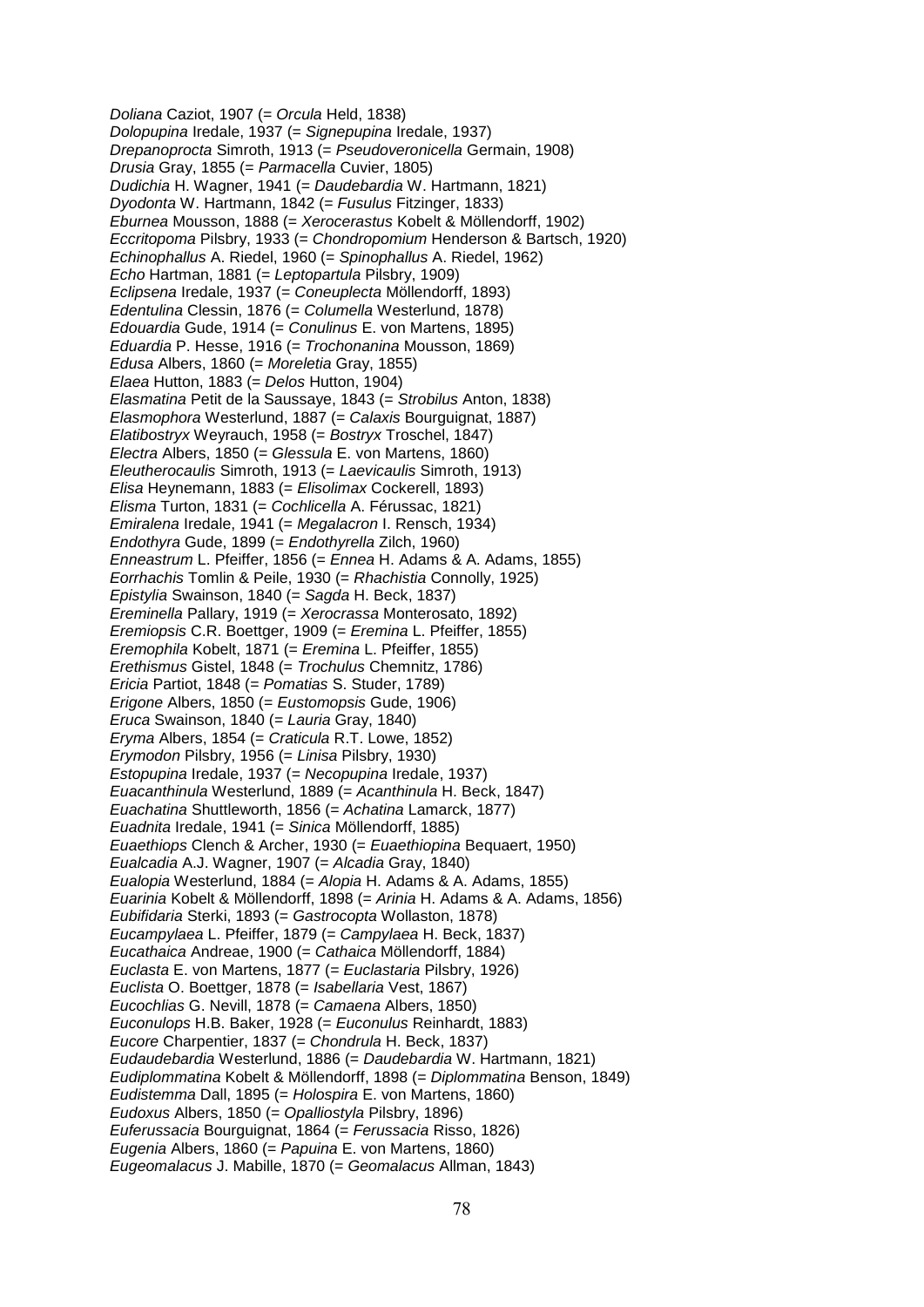*Euhyalina* Albers, 1857 (= *Oxychilus* Fitzinger, 1833) *Euhyalinia* J.W. Taylor, 1907 (= *Oxychilus* Fitzinger, 1833) *Euiberus* Westerlund, 1889 (= *Iberus* Montfort, 1810) *Eulimax* Moquin-Tandon, 1855 (= *Limax* Linnaeus, 1758) *Eulota* W. Hartmann, 1841 (= *Fruticicola* Held, 1838) *Eulotella* E. von Martens, 1891 (= *Bradybaena* H. Beck, 1837) *Euodontostomus* Holmberg, 1912 (= *Spixia* Pilsbry & Vanatta, 1898) *Eupalaina* Kobelt & Möllendorff, 1898 (= *Palaina* O. Semper, 1865) *Euparmacella* Simroth, 1913 (= *Parmacella* Cuvier, 1805) *Euparypha* W. Hartmann, 1843 (= *Theba* Risso, 1826) *Euphemia* H. Beck, 1847 (= *Helicodonta* A. Férussac, 1821) *Euplectella* Jousseaume, 1894 (= *Celectella* Schileyko, 2002) *Eupomatias* Godwin-Austen, 1917 (= *Nodopomatias* Gude, 1921) *Eupupina* L. Pfeiffer, 1876 (= *Pupina* Vignard, 1829) *Eurhytida* Möllendorff, 1902 (= *Rhytida* E. von Martens, 1860) *Eurypus* C. Semper, 1870 (= *Orpiella* Gray, 1855) *Eurystoma* Albers, 1850 (= *Trachia* E. von Martens, 1860) *Eustreptostele* Germain, 1915 (= *Tomostele* Ancey, 1885) *Eustreptaxis* L. Pfeiffer, 1878 (= *Afristreptaxis* Thiele, 1932) *Eutaxis* Ancey, 1888 (= *Atopocochlis* Crosse & P. Fischer, 1888) *Eutheba* H. Nordsieck, 1993 (= *Monacha* Fitzinger, 1833) *Eutriloba* Westerlund, 1884 (= *Triloba* Vest, 1867) *Eutudorella* Henderson & Bartsch, 1920 (= *Eutudora* Henderson & Bartsch, 1920) *Eutudorex* de la Torre & Bartsch, 1941 (= *Ramsdenia* Preston, 1913) *Eutudorisca* Henderson & Bartsch, 1920 (= *Eutudora* Henderson & Bartsch, 1920) *Eutudorops* Henderson & Bartsch, 1920 (= *Ramsdenia* Preston, 1913) *Evadne* Hartman, 1881 (= *Samoana* Pilsbry, 1909) *Exbalea* Jousseaume, 1900 (= *Temesa* H. Adams & A. Adams, 1855) *Exilibadistes* Iredale, 1937 (= *Cupedora* Iredale, 1937) *Exiliberus* Iredale, 1942 (= *Eremina* L. Pfeiffer, 1855) *Eyryomphala* H. Beck, 1837 (= *Gonyodiscus* Fitzinger, 1833) *Falsopupa* Germain, 1918 (= *Gastrocopta* Wollaston, 1878) *Famarinia* Iredale, 1933 (= *Glyptopupoides* Pilsbry, 1926) *Fantema* Iredale, 1941 (= *Bellardiella* Tapparone Canefri, 1883) *Fargesia* Heude, 1886 (= *Pseudopomatias* Möllendorff, 1885) *Farinesiana* Fagot, 1891 (= *Chondrina* Reichenbach, 1828) *Fatulabia* Iredale, 1937 (= *Basedowena* Iredale, 1937) *Faula* H. Adams & A. Adams, 1855 (= *Fauxulus* Schaufuss, 1869) *Faustella* Mandahl-Barth, 1950 (= *Actinella* R.T. Lowe, 1852) *Findomelon* Iredale, 1937 (= *Cupedora* Iredale, 1937) *Fitzia* Guppy, 1895 (= *Viana* H. Adams & A. Adams, 1856) *Floreziellus* Weyrauch, 1967 (= *Dentaxis* Pilsbry, 1902) *Florienia* Pallary, 1939 (= *Cristataria* Vest, 1867) *Folliculus* Charpentier, 1837 (= *Cochlicopa* A. Férussac, 1821) *Foraminigera* Lindholm, 1925 (= *Excussispira* Lindholm, 1925) *Fossularia* de la Torre & Bartsch, 1941 (= *Annularodella* de la Torre & Bartsch, 1941) *Foveothyra* de la Torre & Bartsch, 1938 (= *Chondrothyrella* de la Torre & Bartsch, 1938) *Francesia* Paladilhe, 1872 (= *Coilostele* Benson, 1864) *Franzia* Blume, 1965 (= *Truncatellina* R.T. Lowe, 1852) *Frauenfeldia* Hazay, 1885 (= *Bielzia* Clessin, 1887) *Fretum* Sykes, 1900 (= *Orpiella* Gray, 1855) *Frickella* L. Pfeiffer, 1854 (= *Auriculella* L. Pfeiffer, 1854) *Fruticana* Fagot, 1893 (= *Mengoana* Ortiz de Zárate López, 1951) *Fruticotrochus* Kobelt, 1879 (= *Satsuma* A. Adams, 1868) *Funiculus* Heude, 1888 (= *Buliminidius* Heude, 1890) *Gaetulia* Kobelt, 1898 (= *Maurohelix* P. Hesse, 1917) *Galaxias* H. Beck, 1837 (= *Trigonephrus* Pilsbry, 1905) *Gallandia* Bourguignat, 1880 (= *Oligolimax* P. Fischer, 1878) *Gallina* W. Hartmann, 1843 (= *Obba* H. Beck, 1837) *Gallodema* Iredale, 1941 (= *Paryphantopsis* Thiele, 1928)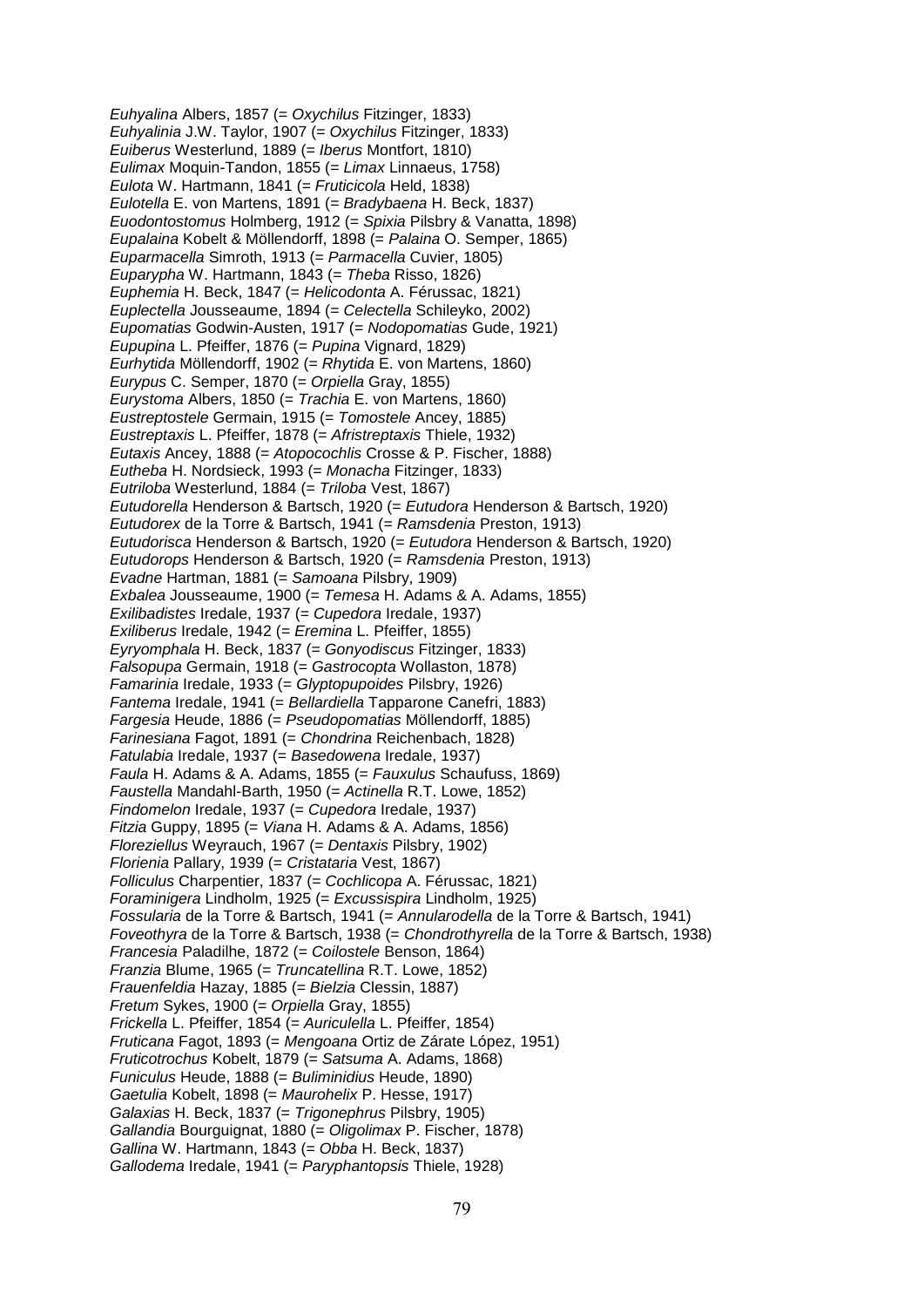*Ganomidos* d'Ailly, 1896 (= *Callistoplepa* Ancey, 1888) *Gantomia* Iredale, 1939 (= *Pleuroxia* Ancey, 1887) *Garrettia* Cossmann, 1900 (= *Libera* Garrett, 1881) *Garrettina* Thiele, 1931 (= *Libera* Garrett, 1881) *Gastrodon* R.T. Lowe, 1852 (= *Lauria* Gray, 1840) *Gemma* Hazay, 1885 (= *Morlina* A.J. Wagner, 1914) *Geoceras* Pilsbry, 1896 (= *Geopyrgus* Pilsbry, 1896) *Geodes* Gistel, 1848 (= *Achatina* Lamarck, 1799) *Geodiaphana* Thiele, 1917 (= *Mediterranea* Clessin, 1880) *Georgia* Bourguignat, 1882 (= *Socotora* Pallary, 1925) *Geothauma* Crosse, 1893 (= *Plectostoma* H. Adams, 1865) *Gestroa* Pini, 1877 (= *Limax* Linnaeus, 1758) *Ghiesbreghtia* H.B. Baker, 1941 (= *Varicoturris* Pilsbry, 1907) *Gibbonsia* Bourguignat, 1889 (= *Gigantaxis* Tomlin, 1930) *Gibbula* O. Boettger, 1877 (= *Gibbularia* Cecconi, 1908) *Glacivertigo* Balashov, 2016 (= *Vertigo* O.F. Müller, 1773) *Glandina* Schumacher, 1817 (= *Oleacina* Röding, 1798) *Glaphyra* Albers, 1850 (= *Vallonia* Risso, 1826) *Glischrus* S. Studer, 1820 (= *Helix* Linnaeus, 1758) *Globulinus* Crosse & P. Fischer, 1875 (= *Rabdotus* Albers, 1850) *Glyphognomon* H.B. Baker, 1930 (= *Glyphyalinia* E. von Martens, 1892) *Glyphyaloides* H.B. Baker, 1930 (= *Glyphyalus* H.B. Baker, 1928) *Glyptopupoides* Pilsbry, 1926 (= *Pupoides* L. Pfeiffer, 1854) *Goldielix* Iredale, 1941 = *Sulcobasis* Tapparone Canefri, 1883) *Gomphroa* Westerlund, 1903 (= *Hypnophila* Bourguignat, 1858) *Goniodromus* Bülow, 1905 (= *Amphidromus* Albers, 1850) *Goniognathmus* Crosse & P. Fischer, 1875 (= *Drymaeus* Albers, 1850) *Gonyostoma* Swainson, 1840 (= *Gonyostomus* H. Beck, 1837) *Gonobaudinia* Iredale, 1933 (= *Baudinella* Thiele, 1931) *Gonodon* Held, 1838 (= *Chondrula* H. Beck, 1837) *Gonostoma* Held, 1838 (= *Helicodonta* A. Férussac, 1821) *Graypoma* Bartsch, 1946 (= *Licina* Gray, 1847) *Gudeella* Preston, 1913 (= *Thapsia* E. von Martens, 1860) *Gunongia* Tillier & Bouchet, 1989 (= *Kaliella* W.T. Blanford, 1863) *Gyliauchen* Pilsbry, 1917 (= *Gyliotrachela* Tomlin, 1930) *Gymnanadenus* Bhatia, 1926 (= *Anadenus* Heynemann, 1863) *Gyrodaria* Iredale, 1940 (= *Australbinula* Pilsbry, 1916) *Gyrostoma* P. Hesse, 1909 (= *Gyrostomella* P. Hesse, 1911) *Gyrostropha* Ancey, 1887 (= *Opisthostoma* W.T. Blanford & H.F. Blanford, 1860) *Habropoma* Crosse & P. Fischer, 1880 (= *Aperostoma* Troschel, 1847) *Haitipoma* Bartsch, 1946 (= *Colonina* Bartsch, 1946) *Halmatorhagada* Iredale, 1933 (= *Glyptorhagada* Pilsbry, 1890) *Halocochlea* Bartsch, 1932 (= *Calocochlea* W. Hartmann, 1842) *Hamadryas* Albers, 1850 (= *Drymaeus* Albers, 1850) *Hannarabdotus* Emerson & Jacobson, 1964 (= *Rabdotus* Albers, 1850) *Hapalus* Albers, 1850 (= *Curvella* Chaper, 1885) *Hapata* Gray, 1856 (= *Viana* H. Adams & A. Adams, 1856) *Haplopupa* Pilsbry, 1898 (= *Vertigo* O.F. Müller, 1773) *Haplostemma* Dall, 1895 (= *Holospira* E. von Martens, 1860) *Harmonia* Hartman, 1881 (= *Marianella* Pilsbry, 1909) *Hartmannia* Newton, 1891 (= *Turritus* Westerlund, 1883) *Hartogembryon* Iredale, 1933 (= *Bothriembryon* Pilsbry, 1894) *Haughtonia* Godwin-Austen, 1899 (= *Rhyssotopsis* Ancey, 1887) *Hazaya* Soós, 1908 (= *Vidovicia* Brusina, 1904) *Hebetodiscus* H.B. Baker, 1929 (= *Lucilla* R.T. Lowe, 1852) *Hebridaria* Pilsbry, 1900 (= *Diplomorpha* Ancey, 1884) *Hela* Hudec & Lezhawa, 1970 (= *Abchasohela* Hudec & Lezhawa, 1971) *Helaposa* Iredale, 1941 (= *Signepupina* Iredale, 1937) *Heldia* P. Hesse, 1926 (= *Xerocrassa* Monterosato, 1892) *Helena* Hartman, 1881 (= *Partula* A. Férussac, 1821)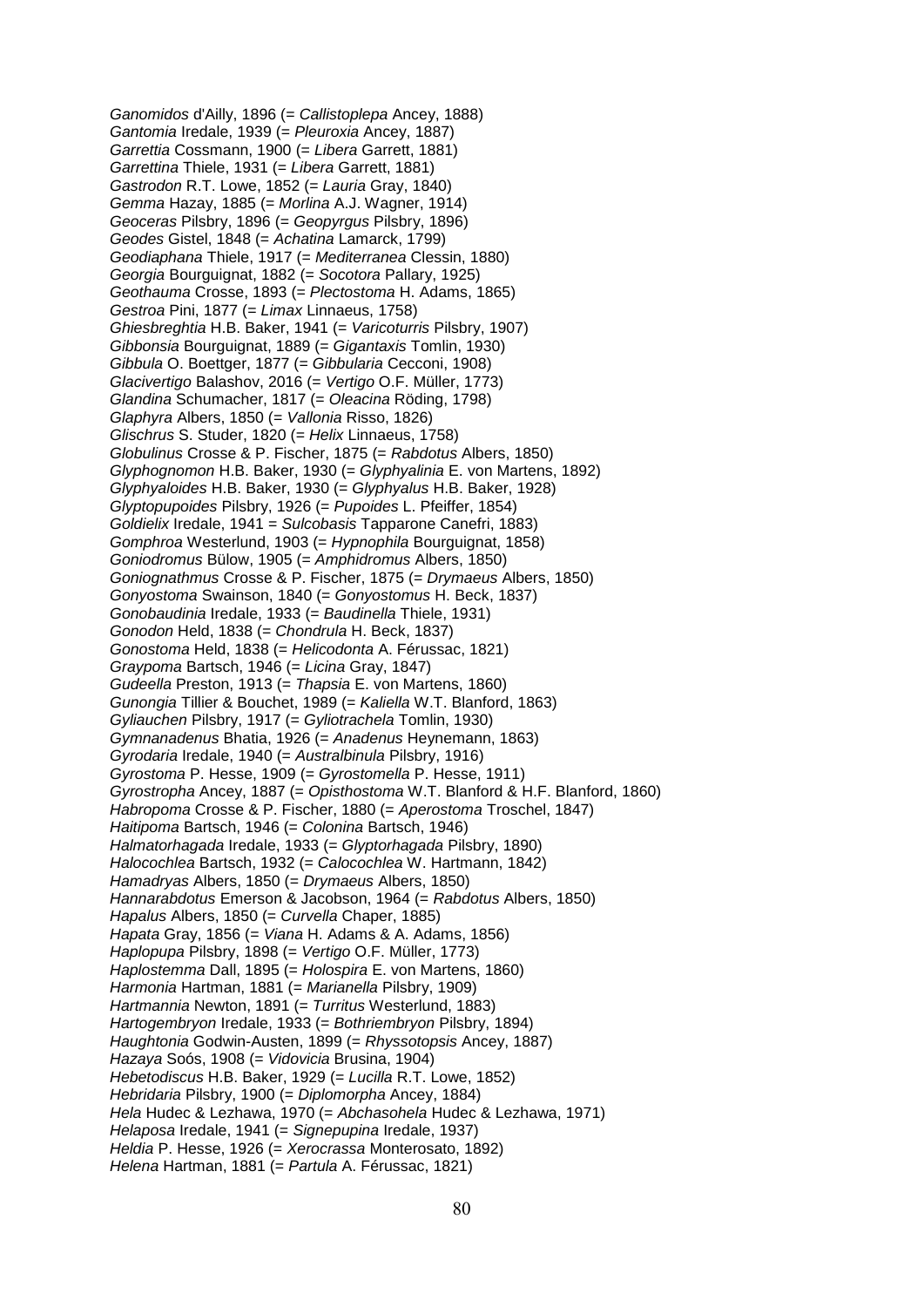*Helenopachnodus* Germain, 1932 (= *Nesobia* Ancey, 1887) *Helerigone* Strand, 1910 (= *Eustomopsis* Gude, 1906) *Helicella* Gray, 1847 (= *Oxychilus* Fitzinger, 1833) *Helicamastra* Pilsbry & Vanatta, 1905 (= *Tropidoptera* Ancey, 1889) *Helicobulimus* Möllendorff, 1890 (= *Helicobulinus* Broderip, 1841) *Helicogena* A. Férussac, 1821 (= *Helix* Linnaeus, 1758) *Helicolimax* J. Férussac, 1807 (= *Vitrina* Draparnaud, 1801) *Helicopsis* H. Beck, 1837 (= *Microcystis* H. Beck, 1837) *Helicteres* H. Beck, 1837 (= *Achatinellastrum* L. Pfeiffer, 1854) *Helicter* Pease, 1862 (=*Achatinellastrum* L. Pfeiffer, 1854) *Helle* P. Hesse, 1916 (= *Caucasicola* P. Hesse, 1917) *Hellenica* O. Boettger, 1877 (= *Idyla* H. Adams & A. Adams, 1855) *Hemitrichia* Möllendorff, 1888 (= *Hemitrichiella* Zilch, 1956) *Hendersonia* Dall, 1905 (= *Hendersoniella* Dall, 1905) *Henga* Iredale, 1941 (= *Rhynchotrochus* Möllendorff, 1895) *Henkia* E. Gittenberger, 2012 = *Ponentina* P. Hesse, 1921 *Hetaera* O. Boettger, 1877 (= *Euxina* O. Boettger, 1877) *Heteroptycha* Westerlund, 1884 (= *Montenegrina* O. Boettger, 1877) *Heudiella* Annandale, 1924 (= *Macrophaedusa* Möllendorff, 1883) *Heynemannia* Malm, 1868 (= *Limax* Linnaeus, 1758) *Hidalgoiana* Fagot, 1891 (= *Obscurella* Clessin, 1889) *Hijabia* Godwin-Austen, 1897 (= *Maizania* Bourguignat, 1889) *Hispanipoma* Bartsch, 1946 (= *Colonina* Bartsch, 1946) *Hispida* A.J. Wagner, 1907 (= *Penisoltia* H.B. Baker, 1954) *Hispidana* Caziot, 1909 (= *Trochulus* Chemnitz, 1786) *Histrio* L. Pfeiffer, 1854 (= *Coryda* Albers, 1850) *Hoffmannia* Forcart, 1953 (= *Afroveronicella* Forcart, 1954) *Hohenwarthia* A. Letourneux & Bourguignat, 1887 (= *Hohenwartiana* Bourguignat, 1864) *Homalonyx* Ancey, 1881 (= *Omalonyx* d'Orbigny, 1838) *Holcopoma* Kobelt & Möllendorff, 1899 (= *Auritus* Westerlund, 1883) *Hololoma* Bartsch, 1915 (= *Schistoloma* Kobelt, 1902) *Hombronula* Iredale, 1941 (= *Papustyla* Pilsbry, 1893) *Hoplites* Theobald, 1864 (= *Girasia* Gray, 1855) *Howeinsulea* Peile, 1929 (= *Pseudocharopa* Peile, 1929) *Hunsteinia* Iredale, 1941 (= *Zagmena* Iredale, 1941) *Huttonella* Suter, 1890 (= *Ptychodon* Ancey, 1888) *Hyalacme* P. Hesse, 1917 (= *Platyla* Moquin-Tandon, 1856) *Hyalina* S. Studer, 1820 (= *Vitrina* Draparnaud, 1801) *Hyalina* A. Férussac, 1821 (= *Oxychilus* Fitzinger, 1833) *Hyalinia* Charpentier, 1837 (= *Oxychilus* Fitzinger, 1833) *Hyalofulgida* Monterosato, 1892 (= *Oxychilus* Fitzinger, 1833) *Hyalopsis* Pease, 1871 (= *Hargravesia* H. Adams, 1871) *Hybocystis* Benson, 1859 (= *Pollicaria* A.A. Gould, 1856) *Hydastes* Parreyss, 1850 (= *Cochlicopa* A. Férussac, 1821) *Hydatina* Westerlund, 1886 (= *Mediterranea* Clessin, 1880) *Hydrolimax* Malm, 1868 (= *Deroceras* Rafinesque, 1820) *Hydrophrea* Climo, 1974 (= *Lucilla* R.T. Lowe, 1852) *Hydrophyga* Lindholm, 1927 (= *Succinella* J. Mabille, 1870) *Hydrotropa* Lindholm, 1927 (= *Oxyloma* Westerlund, 1885) *Hygrobium* R.T. Lowe 1852 (= *Craspedopoma* L. Pfeiffer, 1847) *Hygromane* Moquin-Tandon, 1855 (= *Hygromia* Risso, 1826) *Hylotachea* G. Pfeffer, 1930 (= *Macularia* Albers, 1850) *Hyperrhytida* H. Watson, 1934 (= *Afrorhytida* Möllendorff, 1902) *Hypoptychus* Pilsbry, 1893 (= *Pachya* Albers, 1850) *Hypostoma* Albers, 1850 (= *Boysia* L. Pfeiffer, 1850) *Hypotrema* Albers, 1860 (= *Boysia* L. Pfeiffer, 1850) *Hypselia* R.T. Lowe, 1855 (= *Amphorella* R.T. Lowe, 1852) *Hyrcania* Monterosato, 1894 (= *Pomatias* S. Studer, 1789) *Hystricella* R.T. Lowe, 1855 (= *Geomitra* Swainson, 1840) *Hystrionica* Scudder, 1882 (= *Cepaea* Held, 1838)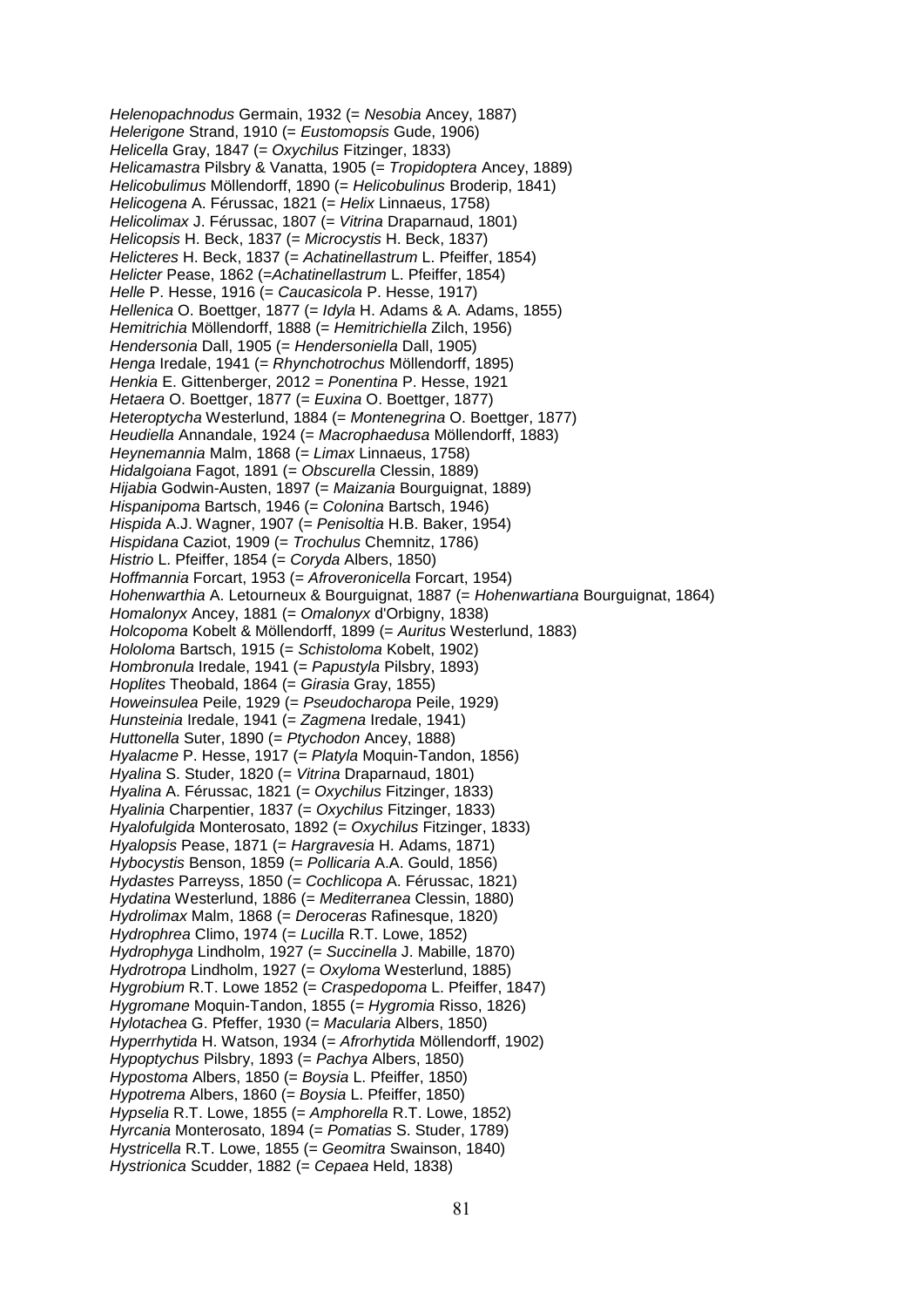*Ichnusarion* Pollonera, 1890 (= *Ariunculus* Lessona, 1881) *Idamera* Iredale, 1939 (= *Plectorhagada* Iredale, 1933) *Idiozaptyx* Pilsbry, 1909 (= *Zaptyx* Pilsbry, 1900) *Idolum* L. Pfeiffer, 1856 (= *Gonidomus* Swainson, 1840) *Idylopsina* Lindholm, 1924 (= *Bulgarica* O. Boettger, 1877) *Illonesta* Iredale, 1941 (= *Paryphantopsis* Thiele, 1928) *Imerezia* Zallot, Groenenberg, De Mattia, Fehér & E. Gittenberger, 2015 (= *Rara* A.J. Wagner, 1897) *Improvisa* Schileyko, 1978 (= *Multidentula* Lindholm, 1925) *Imputegla* Iredale, 1937 (= *Ptychopatula* Pilsbry, 1889) *Incilaria* Benson, 1842 (= *Meghimatium* Hasselt, 1823) *Infundibularia* L. Pfeiffer, 1876 (= *Gibbulina* H. Beck, 1837) *Inguria* Schileyko, 1986 (= *Sieversia* Kobelt, 1880) *Inliaculus* Schaufuss, 1869 (= *Anoma* Albers, 1850) *Inobseratella* Lindholm, 1924 (= *Armenica* O. Boettger, 1877) *Insubrica* A.J. Wagner, 1897 (= *Rhabdotakra* A.J. Wagner, 1897) *Insularia* Tapparone Canefri, 1883 (= *Papuina* E. von Martens, 1860) *Interstriata* O. Boettger, 1878 (= *Mirabellina* O. Boettger, 1878) *Iphigenia* Gray, 1840 (= *Alinda* H. Adams & A. Adams, 1855) *Irus* R.T. Lowe, 1852 (= *Spirorbula* R.T. Lowe, 1852) *Ischnostele* C.R. Boettger, 1915 (= *Raffraya* Bourguignat, 1883) *Isoltia* Guppy, 1895 (= *Alcadia* Gray, 1840) *Isselia* Bourguignat, 1877 (= *Daudebardia* W. Hartmann, 1821) *Isthmia* Gray, 1821 (= *Vertigo* O.F. Müller, 1773) *Itala* O. Boettger, 1877 (= *Charpentieria* Stabile, 1864) *Ithyption* Dean, 1918 (= *Alopia* H. Adams & A. Adams, 1855) *Jabalconia* Ortiz de Zárate López, 1952 (= *Xerotricha* Monterosato, 1892) *Jadukamia* Godwin-Austen, 1920 (= *Glessula* E. von Martens, 1860) *Jaminia* T. Brown, 1827 (= *Myosotella* Monterosato, 1906) *Janella* Gray, 1850 (= *Athoracophorus* A.A. Gould, 1852) *Janira* Albers, 1850 (= *Oreobba* Pilsbry, 1894) *Jaumeia* Aguayo, 1943 (= *Ramsdenia* Preston, 1913) *Johannesoconcha* Preston, 1913 (= *Hawaiia* Gude, 1911) *Juno* Mazyck, 1889 (= *Poecilozonites* O. Boettger, 1884) *Katastoma* Clench, 1935 (= *Brevipedella* Pilsbry, 1903) *Kathadena* Iredale, 1941 (= *Rhynchotrochus* Möllendorff, 1895) *Kaznakoviella* Lindholm, 1922 (= *Fruticicola* Held, 1838) *Kempia* Preston, 1913 (= *Kempioconcha* Preston, 1913) *Kenia* Preston, 1911 (= *Nothapalus* E. von Martens, 1897) *Kionghutania* Tillier & Bouchet, 1989 (= *Kaliella* W.T. Blanford, 1863) *Kirkia* Pollonera, 1909 (= *Elisolimax* Cockerell, 1893) *Kisslingia* Bartsch, 1946 (= *Licina* Gray, 1847) *Klattea* Bartsch, 1946 (= *Crossepoma* Bartsch, 1946) *Kokotschashvilia* Hudec & Lezhawa, 1969 (= *Dioscuria* Lindholm, 1927) *Konophora* Hutton, 1879 (= *Athoracophorus* A.A. Gould, 1852) *Koreanohadra* Kuroda & Habe, 1949 (= *Fruticicola* Held, 1838) *Krynickia* Kaleniczenko, 1851 (= *Krynickillus* Kaleniczenko, 1851) *Kuesteriella* Lindholm, 1924 (= *Idyla* H. Adams & A. Adams, 1855) *Kuzmicia* Brusina, 1870 (= *Alinda* H. Adams & A. Adams, 1855) *Labroena* Lindholm, 1927 (= *Pseudonapaeus* Westerlund, 1887) *Laciniaria* O. Boettger, 1877 (= *Elia* H. Adams & A. Adams, 1855) *Laeonapaeus* Lindholm, 1925 (= *Pseudonapaeus* Westerlund, 1887) *Laevissima* O. Boettger, 1877 (= *Delima* W. Hartmann, 1842) *Lallemantia* J. Mabille, 1868 (= *Milax* Gray, 1855) *Lamellaria* Liardet, 1876 (= *Lamellidea* Pilsbry, 1910) *Lamellifera* Monterosato, 1892 (= *Muticaria* Lindholm, 1925) *Lamellina* Pease, 1861 (= *Lamellidea* Pilsbry, 1910) *Lampadion* Röding, 1798 (= *Labyrinthus* H. Beck, 1837) *Lapidaria* Kang, 1986 (= *Sinicena* Egorov, 2003) *Larapintembryon* Iredale, 1933 (= *Bothriembryon* Pilsbry, 1894) *Larogiella* Preston, 1914 (= *Halolimnohelix* Germain, 1913)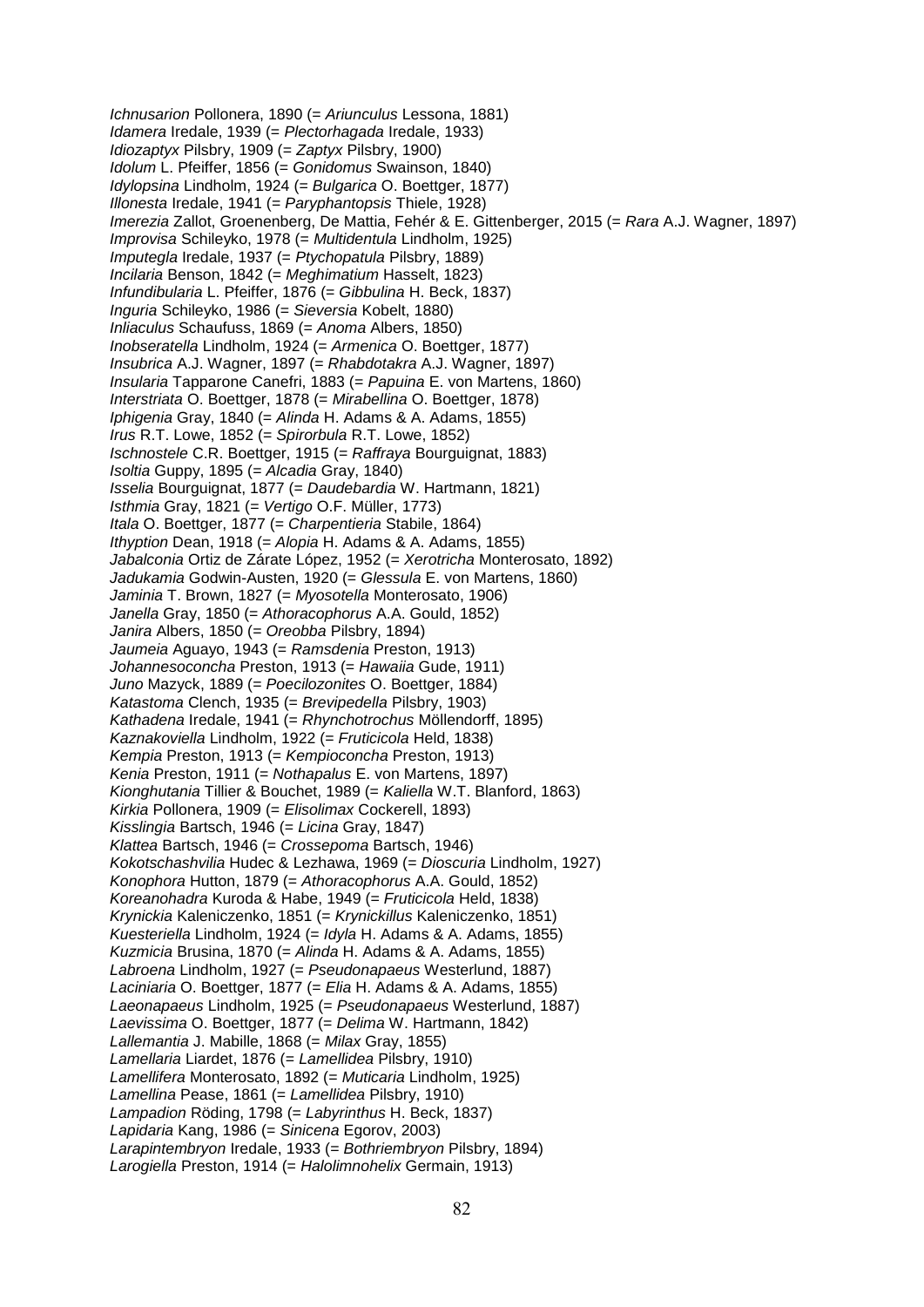*Latia* Hartman, 1881 (= *Marquesana* Pilsbry, 1909) *Latomus* Fitzinger, 1833 (= *Helicigona* A. Férussac, 1821) *Latonia* Westerlund, 1889 (= *Westerlundia* Kobelt, 1904) *Laurinella* P. Hesse, 1915 (= *Truncatellina* R.T. Lowe, 1852) *Ledoulxia* Bourguignat, 1885 (= *Trochonanina* Mousson, 1869) *Leialcadia* A.J. Wagner, 1907 (= *Idesa* H. Adams & A. Adams, 1856) *Leia* Albers, 1850 (= *Anoma* Albers, 1850) *Leiocheila* Albers, 1850 (= *Eurycratera* H. Beck, 1837) *Leiostoma* Swainson, 1840 (= *Eurycratera* H. Beck, 1837) *Lenticula* Held, 1838 (= *Helicigona* A. Férussac, 1821) *Lepinota* Westerlund, 1889 (= *Ciliella* Mousson, 1872) *Leptacme* Ehrmann, 1927 (= *Leptocochlea* Grego & Szekeres, 2011) *Leptodontarion* P. Sarasin & F. Sarasin, 1899 (= *Ibycus* Heynemann, 1863) *Leptodrymaeus* Pilsbry, 1946 (= *Mesembrinus* Albers, 1850) *Leptoloma* E. von Martens, 1860 (= *Dialeuca* Albers, 1850) *Leptomerus* Albers, 1850 (= *Bulimulus* Leach, 1814) *Leptomormus* Weyrauch, 1958 (= *Mesembrinus* Albers, 1850) *Leptopisthosiphon* Bartsch, 1946 (= *Opisthosiphona* Henderson & Bartsch, 1920) *Leptospira* Swainson, 1840 (= *Macroceramus* Guilding, 1829) *Leucochila* E. von Martens, 1860 (= *Pupoides* L. Pfeiffer, 1854) *Leucochiloides* L. Pfeiffer, 1879 (= *Pupoides* L. Pfeiffer, 1854) *Leucochilus* O. Boettger, 1881 (= *Albinula* Sterki, 1892) *Levanderia* Likharev & Wiktor, 1980 (= *Levanderiella* Schileyko, 2007) *Levicoptis* Jaume & de la Torre, 1972 (= *Gongylostomella* Pilsbry, 1941) *Levipoma* Bartsch, 1946 (= *Chondropoma* L. Pfeiffer, 1847) *Lidgbirdia* Iredale, 1944 (= *Pseudocharopa* Peile, 1929) *Liguellus* Clench, 1946 (= *Liguus* Montfort, 1810) *Limacarion* J.G. Cooper, 1879 (= *Prophysaon* Bland & W.G. Binney, 1873) *Limacella* Brard, 1815 (= *Limax* Linnaeus, 1758) *Limacopsis* Simroth, 1888 (= *Bielzia* Clessin, 1887) *Limadora* de la Torre & Bartsch, 1941 (= *Ramsdenia* Preston, 1913) *Limadorex* de la Torre & Bartsch, 1941 (= *Ramsdenia* Preston, 1913) *Limbatiana* Caziot, 1910 (= *Riedelia* Schileyko, 1972) *Lindenipoma* Bartsch, 1946 (= *Parachondria* Dall, 1905) *Lindholmella* C.R. Boettger, 1930 (= *Oxychilus* Fitzinger, 1833) *Lindsleya* Chitty, 1857 (= *Fadyenia* Chitty, 1857) *Liocentrum* Pilsbry, 1902 (= *Gymnocentrum* Pilsbry, 1942) *Liocystis* Mörch, 1872 (= *Sitala* H. Adams, 1865) *Liostemma* Bartsch, 1906 (= *Haplocion* Pilsbry, 1902) *Liostyla* E. von Martens, 1860 (= *Leiostyla* R.T. Lowe, 1852) *Liparus* Albers, 1850 (= *Bothriembryon* Pilsbry, 1894) *Lisprelia* Iredale, 1941 (= *Megalacron* I. Rensch, 1934) *Litabella* Iredale, 1941 (= *Bellardiella* Tapparone Canefri, 1883) *Litostylus* Kobelt & Möllendorff, 1897 (= *Kobeltostylus* Egorov, 2006) *Livinhacia* Crosse, 1889 (= *Burtoa* Bourguignat, 1889) *Loboa* Ihering, 1917 (= *Bulimulus* Leach, 1814) *Lochea* Moquin-Tandon, 1855 (= *Arion* A. Férussac, 1819) *Lomastoma* S.P. Woodward, 1856 (= *Megalomastoma* Swainson, 1840) *Longaeva* Menke, 1828 (= *Cochlicella* A. Férussac, 1821) *Lopadusaria* Monterosato, 1892 (= *Lampedusa* O. Boettger, 1877) *Lopupina* Iredale, 1937 (= *Signepupina* Iredale, 1937) *Lovea* R.B. Watson, 1876 (= *Amphorella* R.T. Lowe, 1852) *Lucerna* Röding, 1798 (= *Dentellaria* Schumacher, 1817) *Lucernella* Swainson, 1840 (= *Pleurodonte* Fischer von Waldheim, 1807) *Lucidella* Swainson, 1840 (= *Pleurodonte* Fischer von Waldheim, 1807) *Lucidula* Swainson, 1840 (= *Pleurodonte* Fischer von Waldheim, 1807) *Lullicola* Iredale, 1941 (= *Megalacron* I. Rensch, 1934) *Luntia* E.A. Smith, 1898 (=*Tomostele* Ancey, 1885) *Lutilodix* Iredale, 1945 (= *Fanulena* Iredale, 1945) *Lyra* Mousson, 1872 (= *Lyrodiscus* Pilsbry, 1893)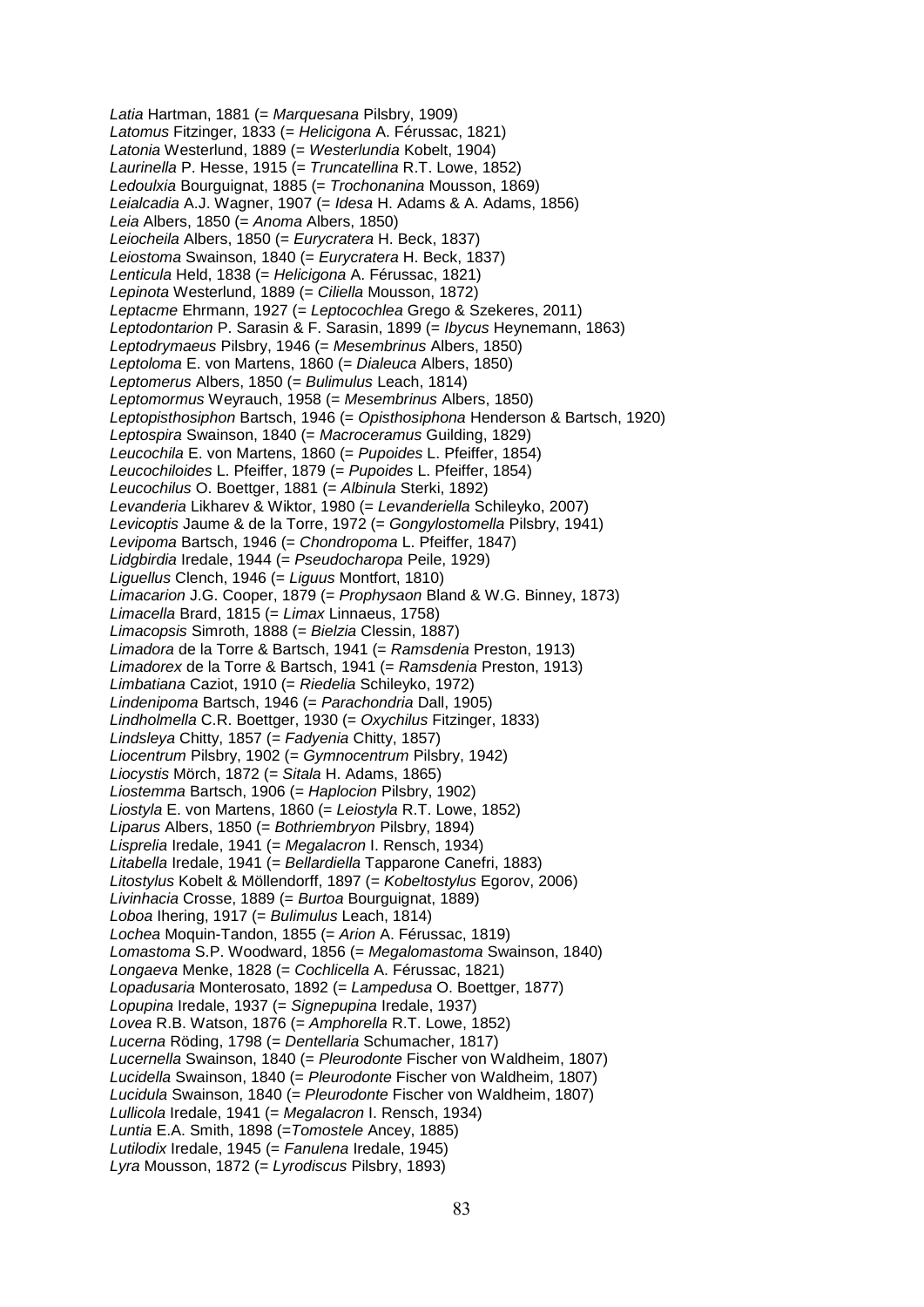*Lyrostoma* Swainson, 1840 (= *Labyrinthus* H. Beck, 1837) *Macgillivrayella* Preston, 1913 (= *Hawaiia* Gude, 1911) *Macrenoica* A.J. Wagner, 1920 (= *Oospira* W.T. Blanford, 1872) *Macroarion* P. Hesse, 1926 (= *Arion* A. Férussac, 1819) *Macrodontes* Swainson, 1840 (= *Odontostomus* H. Beck, 1837) *Macroheynemannia* Simroth, 1888 (= *Limax* Linnaeus, 1758) *Macropalaina* Möllendorff, 1897 (= *Palaina* O. Semper, 1865) *Macrospira* Swainson, 1840 (= *Cecilioides* A. Férussac, 1814) *Macrothylacus* H. Wagner, 1930 (= *Tandonia* Lessona & Pollonera, 1882) *Maculatus* Westerlund, 1883 (= *Cochlostoma* Jan, 1830) *Madecataulus* Fischer-Piette & Bedoucha, 1965 (= *Boucardicus* Fischer-Piette & Bedoucha, 1965) *Maesta* Kennard & B.B. Woodward, 1923 (= *Elia* H. Adams & A. Adams, 1855) *Magitrachia* Iredale, 1941 (= *Torresitrachia* Iredale, 1939) *Malinchea* Bartsch, 1945 (= *Holospira* E. von Martens, 1860) *Malino* Gray, 1855 (= *Deroceras* Rafinesque, 1820) *Maltzania* P. Hesse, 1908 (= *Maltzanella* P. Hesse, 1917) *Manchurohelix* Taki, 1936 (= *Acusta* E. von Martens, 1860) *Mansuyia* H. Nordsieck, 2002 (= *Mansuyiella* H. Nordsieck, 2003) *Maoriana* Suter, 1891 (= *Ptychodon* Ancey, 1888) *Maoristylus* F. Haas, 1935 (= *Placostylus* H. Beck, 1837) *Marianna* Pilsbry, 1909 (= *Marianella* Pilsbry, 1909) *Marpessa* Gray, 1821 (= *Cochlodina* A. Férussac, 1821) *Martensia* C. Semper, 1870 (= *Trochonanina* Mousson, 1869) *Martha* A.J. Wagner, 1914 (= *Helicopsis* Fitzinger, 1833) *Masculus* Pilsbry, 1939 (= *Sonorella* Pilsbry, 1900) *Massaihelix* Germain, 1913 (= *Psichion* Gude, 1911) *Mastogyra* Ancey, 1881 (= *Rhodonyx* P. Fischer, 1873) *Matata* Hartman, 1881 (= *Partula* A. Férussac, 1821) *Maxillifer* Pilsbry, 1940 (= *Stenotrema* Rafinesque, 1819) *Maynardia* Dall, 1894 (= *Strophiops* Dall, 1894) *Megachiliana* Fagot, 1891 (= *Chondrina* Reichenbach, 1821) *Medea* O. Boettger, 1883 (= *Caucasicola* P. Hesse, 1917) *Melia* Albers, 1850 (= *Varicella* L. Pfeiffer, 1854) *Medistoma* Iredale, 1941 (= *Canefriula* Iredale, 1941) *Medorella* B.B. Woodward, 1924 (= *Medora* H. Adams & A. Adams, 1855) *Medyla* Albers, 1860 (= *Vitrinula* Gray, 1857) *Megachatina* Bequaert & Clench, 1936 (= *Calachatina* Pilsbry, 1919) *Megacyclotus* Bartsch & Morrison, 1942 (= *Amphicyclotus* Crosse & P. Fischer, 1879) *Megalacme* Kobelt & Möllendorff, 1899 (= *Renea* G. Nevill, 1880) *Megaloma* S.P. Woodward, 1854 (= *Megalomastoma* Swainson, 1840) *Megapallifera* Hubricht, 1956 (= *Pallifera* Morse, 1864) *Megastoma* Scudder, 1882 (= *Helix* Linnaeus, 1758) *Megathapsia* Raemaekers, 1959 (= *Thapsia* E. von Martens, 1860) *Megaxis* Pilsbry, 1946 (= *Coelostemma* Dall, 1895) *Meisenheimeria* Grimpe & Hoffmann, 1924 (= *Laevicaulis* Simroth, 1913) *Melaniorthalicus* Strebel, 1909 (= *Corona* Albers, 1850) *Melavitrina* Iredale, 1933 (= *Victaphanta* Iredale, 1933) *Melitolimax* Pollonera, 1891 (= *Lehmannia* Heynemann, 1863) *Melocystis* Iredale, 1937 (= *Nitor* Gude, 1911) *Menomphis* Rafinesque, 1831 (= *Triodopsis* Rafinesque, 1819) *Meracomelon* Iredale, 1937 (= *Cupedora* Iredale, 1937) *Merope* E. von Martens, 1860 (= *Solmotella* Iredale, 1941) *Mesocyclus* Pollonera, 1906 (= *Bukobia* Simroth, 1896) *Mesorculella* Schileyko, 1976 (= *Orculella* Steenberg, 1925) *Mesostoma* Heude, 1886 (= *Tylotoechus* Kobelt & Möllendorff, 1897) *Messageria* Bavay & Dautzenberg, 1904 (= *Helicomorpha* Möllendorff, 1890) *Metara* Morretes, 1955 (= *Mirinaba* Morretes, 1955) *Micardista* Iredale, 1933 (= *Hadra* E. von Martens, 1860) *Microarion* P. Hesse, 1926 (= *Kobeltia* Seibert, 1873) *Microbeliscus* Weyrauch, 1964 (= *Ischnocion* Pilsbry, 1907)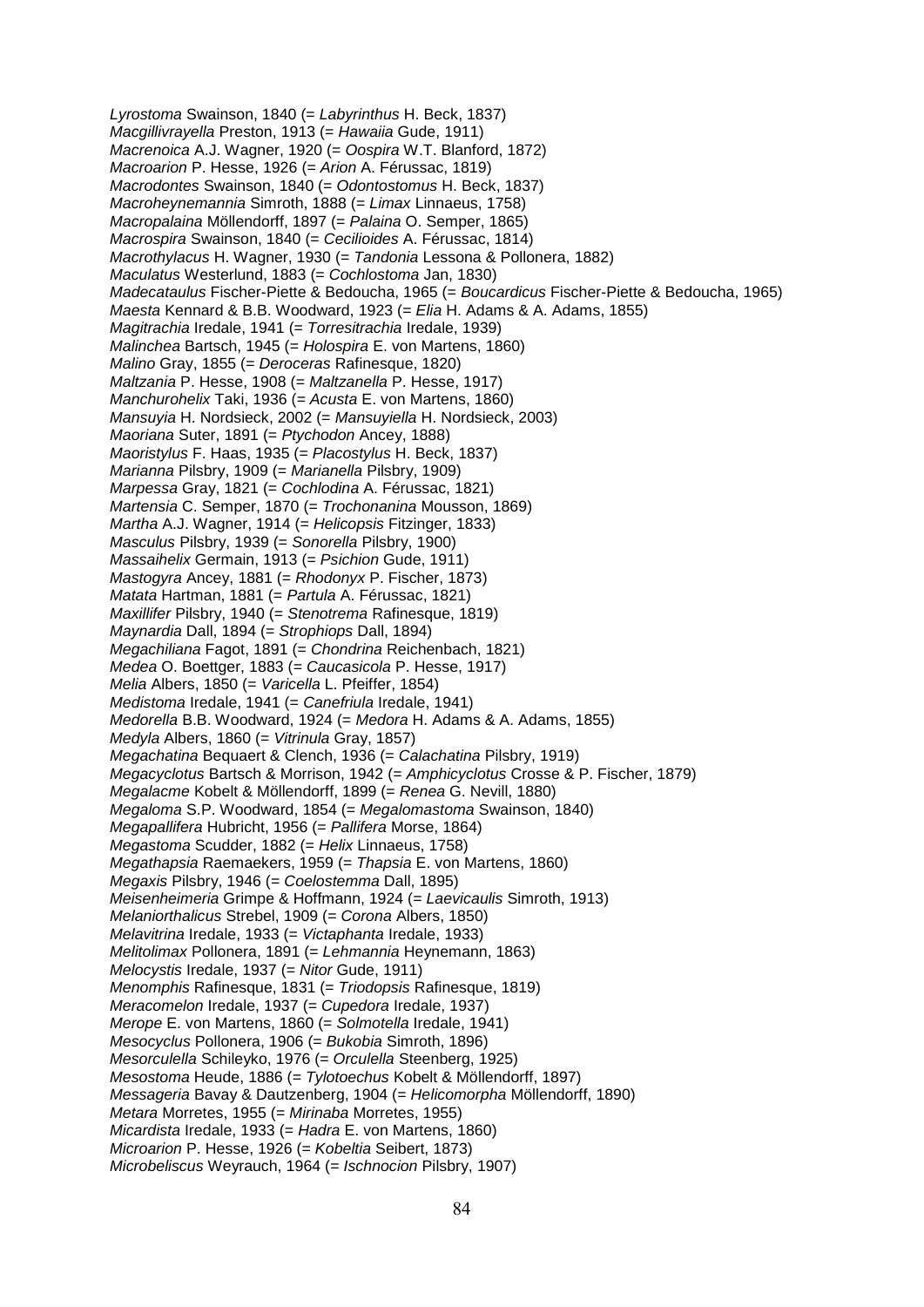*Microborus* Pilsbry, 1926 (= *Austroborus* Parodiz, 1949) *Microceras* F. Sandberger, 1886 (= *Renea* G. Nevill, 1880) *Microcincinna* Starobogatov, 1983 (= *Cincinna* Hübner, 1810) *Microheynemannia* Simroth, 1888 (= *Malacolimax* Malm, 1868) *Micromilax* P. Hesse, 1926 (= *Milax* Gray, 1855) *Micromphalia* Lindholm, 1927 (= *Stenomphalia* Lindholm, 1927) *Micropetasus* Möllendorff, 1890 (= *Aulacospira* Möllendorff, 1890) *Microphysa* E. von Martens, 1860 (= *Hojeda* H.B. Baker, 1926) *Microstylodonta* Germain, 1921 (= *Erepta* Albers, 1850) *Mikenoella* Preston, 1914 (= *Halolimnohelix* Germain, 1913) *Millerella* Gilbertson & Naranjo-Garcia, 1998 (= *Millerspira* Gilbertson & Naranjo-Spira, 2004) *Mima* Westerlund, 1886 (= *Sphincterochila* Ancey, 1887) *Mimiaxis* Jaume & de la Torre, 1972 (= *Centralia* Jaume & de la Torre, 1972) *Minimelon* Solem, 1993 (= *Basedowena* Iredale, 1937) *Minutissimana* Caziot, 1910 (= *Truncatellina* R.T. Lowe, 1852) *Mira* O. Boettger, 1877 (= *Dobatia* H. Nordsieck, 1973) *Miralinda* Lindholm, 1924 (= *Dobatia* H. Nordsieck, 1973) *Mirisiphon* de la Torre & Bartsch, 1941 (= *Opisthosiphon* Dall, 1905) *Mistarion* Iredale, 1941 (= *Helicarion* A. Férussac, 1821) *Mitra* Albers, 1850 (= *Lampadia* Albers, 1854) *Moaria* Chaper, 1885 (= *Trochozonites* Pfeffer, 1883) *Modicella* H. Adams & A. Adams, 1855 (= *Chondrina* Reichenbach, 1828) *Modonitor* Iredale, 1937 (= *Nitor* Gude, 1911) *Moerchia* E. von Martens, 1860 (= *Zophos* Gude, 1911) *Molmerope* Iredale, 1941 (= *Papuina* E. von Martens, 1860) *Monachella* Gude & B.B. Woodward, 1921 (= *Monachoides* Gude & B.B. Woodward, 1921) *Monocaulis* Colosi, 1922 (= *Latipes* Colosi, 1922) *Monodonta* Bartsch, 1932 (= *Plagioptycha* L. Pfeiffer, 1855) *Monophysis* Pilsbry, 1956 (= *Linisa* Pilsbry, 1930) *Mordania* Bank & Neubert, 1998 (= *Mordaniella* Bank & Neubert, 2016) *Mormus* E. von Martens, 1860 (= *Drymaeus* Albers, 1850) *Moussonia* Bourguignat, 1866 (= *Libania* Bourguignat, 1870) *Multidentinia* Lindholm, 1925 (= *Euchondrus* O. Boettger, 1883) *Multifasciatus* Weyrauch, 1958 (= *Geopyrgus* Pilsbry, 1896) *Multiplicaria* Lindholm, 1924 (= *Mucronaria* O. Boettger 1877) *Munda* O. Boettger, 1878 (= *Filumna* O. Boettger, 1878) *Mundaria* Lindholm, 1924 (= *Filumna* O. Boettger, 1878) *Murdochia* Ancey, 1901 (= *Cytora* Kobelt & Möllendorff, 1897) *Muscoriana* Fagot, 1891 (= *Pupilla* J. Fleming, 1828) *Mycena* Albers,, 1850 (= *Hemicycla* Swainson, 1840) *Mylesia* Climo, 1978 (= *Huonodon* Iredale, 1945) *Myiorthalicus* Strebel, 1909 (= *Corona* Albers, 1850) *Naegelea* P. Hesse, 1918 (= *Pelasga* P. Hesse, 1908) *Naesiotellus* Weyrauch, 1967 (= *Bostryx* Troschel, 1847) *Naevosa* O. Boettger, 1878 (= *Graja* O. Boettger, 1878) *Nakuruella* Preston, 1914 (= *Halolimnohelix* Germain, 1913) *Nana* A.J. Wagner, 1897 (= *Turritus* Westerlund, 1883) *Nanina* Gray, 1834 (= *Xesta* Albers, 1850) *Naninia* Zilch, 1959 (= *Xesta* Albers, 1850) *Nannobeliscus* Weyrauch, 1967 (= *Ischnocion* Pilsbry, 1907) *Narina* Schileyko, 1978 (= *Narinula* Schileyko, 1979) *Natalia* Godwin-Austen, 1897 (= *Maizania* Bourguignat, 1889) *Navicula* Spix, 1827 (= *Cochlorina* Jan, 1830) *Neglectiana* Fagot, 1891 (= *Obscurella* Clessin, 1889) *Negotobba* Iredale, 1941 (= *Meliobba* Iredale, 1940) *Nenia* Hartman, 1881 (= *Partula* A. Férussac, 1821) *Neniastrum* Bourguignat, 1876 (= *Nenia* H. Adams & A. Adams, 1855) *Neohyalimax* Simroth, 1896 (= *Omalonyx* d'Orbigny, 1838) *Neojanella* Cockerell, 1891 (= *Athoracophorus* A.A. Gould, 1852) *Neomecklemburgia* Simroth, 1920 (= *Aneitea* Gray, 1860)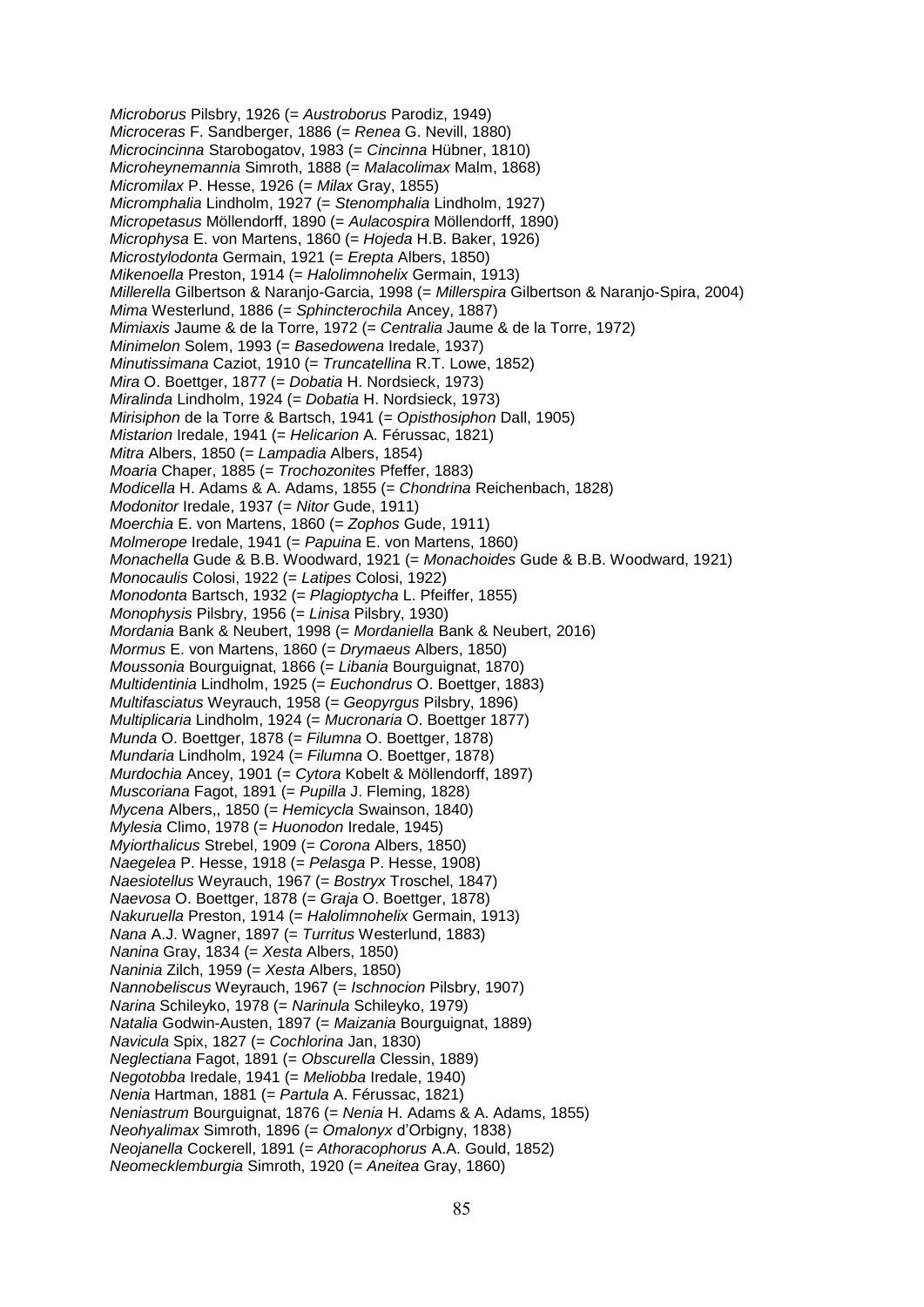*Neophaedusa* Kuroda & Minato, 1975 (= *Mesozaptyx* Kuroda, 1963) *Neophenacohelix* Cumber, 1961 (= *Phenacohelix* Suter, 1892) *Neoserbica* A.J. Wagner, 1919 (= *Macedonica* O. Boettger, 1877) *Neostyria* A.J. Wagner, 1920 (= *Neostyriaca* A.J. Wagner, 1920) *Neritoconus* Kobelt, 1871 (= *Neritaea* Roth, 1855) *Nesiberus* F. Haas, 1934 (= *Iberellus* P. Hesse 1908) *Nesiotes* E. von Martens, 1860 (= *Naesiotus* Albers, 1850) *Nevillia* E. von Martens, 1880 (= *Microstrophia* Möllendorff, 1887) *Nilgiria* Godwin-Austen, 1888 (= *Cryptozona* Mörch, 1872) *Nixa* Szekeres, 1976 (= *Alopia* H. Adams & A. Adams, 1855) *Nomma* Pallary, 1924 (= *Eremina* L. Pfeiffer, 1855) *Nothus* Albers, 1850 (= *Leptinaria* H. Beck, 1837) *Notobadistes* Cotton & Godfrey, 1932 (= *Sinumelon* Iredale, 1930) *Nouletiana* Fagot, 1891 (= *Obscurella* Clessin, 1889) *Numidia* Issel, 1885 (= *Xeroplana* Monterosato, 1892) *Nummulina* Kobelt, 1871 (= *Platytheba* Pilsbry, 1895) *Obbina* C. Semper, 1873 (= *Obba* H. Beck, 1837) *Obscura* A.J. Wagner, 1897 (= *Obscurella* Clessin, 1889) *Obscuriana* Fagot, 1891 (= *Obscurella* Clessin, 1889) *Obstrussus* Parodiz, 1946 (= *Naesiotus* Albers, 1850) *Occultator* Pilsbry, 1926 (= *Happiella* H.B. Baker, 1925) *Ochthephila* H. Beck, 1837 (= *Trochoidea* T. Brown, 1827) *Octadenia* Schileyko, 1978 (= *Caucasocressa* P. Hesse, 1821) *Odomphium* Rafinesque, 1831 (= *Mesodon* A. Férussac, 1821) *Odontalus* Parreyss, 1850 (= *Chondrula* H. Beck 1837) *Odontostoma* d'Orbigny, 1842 (= *Despoenella* H.B. Baker, 1923) *Odontura* Crosse & P. Fischer, 1872 (= *Lysinoe* H. Adams & A. Adams, 1855) *Odotropis* Rafinesque, 1819 (= *Patera* Albers, 1850) *Oedichilus* Lindholm, 1925 (= *Pseudonapaeus* Westerlund, 1887) *Oenone* Hartman, 1881 (= *Partula* A. Férussac, 1821) *Oligoptychia* O. Boettger, 1877 (= *Idyla* H. Adams & A. Adams, 1855) *Olinodia* Dall, 1920 (= *Reclasta* Dall, 1920) *Olivieriana* Bourguignat, 1860 (= *Monacha* Fitzinger, 1833) *Olympia* Vest, 1867 (= *Olympicola* P. Hesse, 1916) *Olympicosta* H. Nordsieck, 1972 (= *Carinigera* Möllendorff, 1873) *Omalota* Scudder, 1882 (= *Oxychilus* Fitzinger, 1833) *Omphalorissa* Wenz, 1938 (= *Georissa* W.T. Blanford, 1864) *Oncaea* Gistel, 1848 (= *Achatina* Lamarck, 1799) *Oophaedusa* Pilsbry, 1905 (= *Luchuphaedusa* Pilsbry, 1901) *Ophidermis* Agassiz, 1846 (= *Solaropsis* H. Beck, 1837) *Ophiogyra* Albers, 1850 (= *Polygyratia* Gray, 1847) *Ophiospila* Ancey, 1887 (= *Solaropsis* H. Beck, 1837) *Opica* Kobelt, 1904 (= *Ambigua* Westerlund, 1903) *Opilolimax* Pini, 1877 (= *Limax* Linnaeus, 1758) *Opisthocoelex* de la Torre & Bartsch, 1941 (= *Opisthosiphona* Henderson & Bartsch, 1920) *Opisthocoelicum* de la Torre & Bartsch, 1941 (= *Opisthosiphona* Henderson & Bartsch, 1920) *Opisthocoelops* de la Torre & Bartsch, 1941 (= *Opisthosiphona* Henderson & Bartsch, 1920) *Opterigone* Iredale, 1941 (= *Discoconcha* I. Rensch, 1935) *Orbiculata* A.J. Wagner, 1905 (= *Olygyra* Say, 1818) *Orbitina* Risso, 1826 (= *Rumina* Risso, 1826) *Orcesiellus* Weyrauch, 1967 (= *Aeropictus* Weyrauch, 1967) *Orcuttipoma* Bartsch, 1946 (= *Parachondria* Dall, 1905) *Orobia* E. von Martens, 1860 (= *Macrochlamys* Gray, 1847) *Orphaicus* Schaufuss, 1869 (= *Thaumastus* E. von Martens, 1860) *Orphnus* Albers, 1850 (= *Thaumastus* E. von Martens, 1860) *Orsiniana* Caziot, 1910 (= *Monacha* Fitzinger, 1833) *Orthalicinus* P. Fischer & Crosse, 1875 (= *Liguus* Montfort, 1810) *Orthalycaeus* L. Pfeiffer, 1876 (= *Alycaeus* Gray, 1850) *Orthogibbus* Germain, 1919 (= *Gonospira* Swainson, 1840) *Orthostylus* H. Beck, 1837 (= *Cochlostyla* A. Férussac, 1821)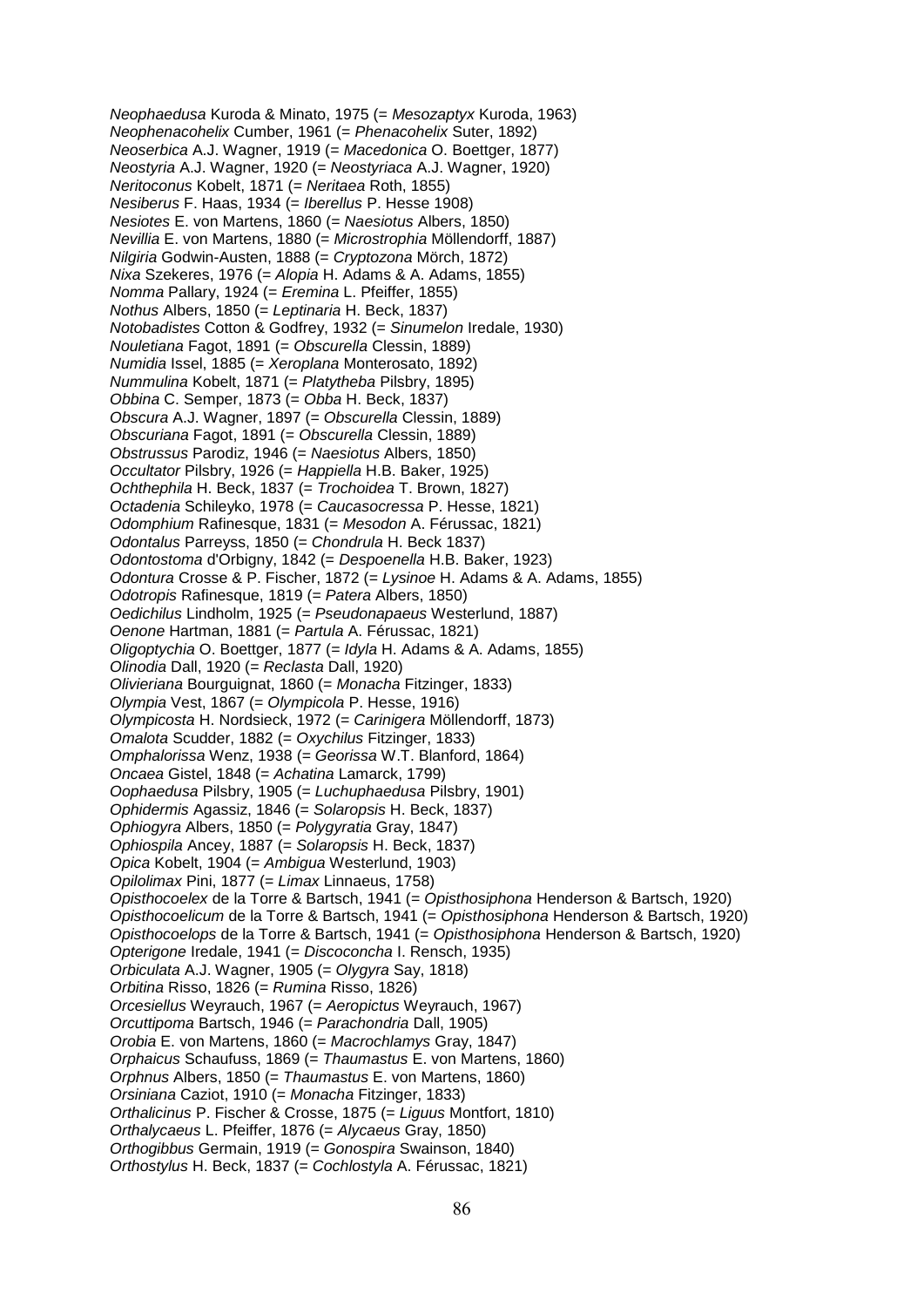*Orthotomium* Crosse & P. Fischer, 1875 (= *Rabdotus* Albers, 1850) *Otesia* H. Adams & A. Adams, 1858 (= *Vitrinula* Gray, 1857) *Ottonia* Simroth, 1920 (= *Aneitea* Gray, 1860) *Ottonita* Strand, 1932 (= *Aneitea* Gray, 1860) *Ovella* L. Pfeiffer, 1879 (= *Achatinelloides* G. Nevill, 1878) *Oxycheilus* Albers, 1850 (= *Synapterpes* Pilsbry, 1896) *Oxychilops* C.R. Boettger, 1930 (= *Hyalocornea* Monterosato, 1892) *Oxystrombus* Mörch, 1852 (= *Liguus* Montfort, 1810) *Oxystyla* Schlüter, 1838 (= *Orthalicus* H. Beck, 1837) *Oxytes* L. Pfeiffer, 1855 (= *Oxytesta* Zilch, 1956) *Pachyphallus* P. Hesse, 1918 (= *Helix* Linnaeus, 1758) *Pachystoma* Albers, 1850 (= *Thelidomus* Swainson, 1840) *Pachytholus* Strebel, 1909 (= *Thaumastus* E. von Martens, 1860) *Paestana* Westerlund, 1884 (= *Stigmatica* O. Boettger, 1877) *Pagana* Gistel, 1848 (= *Vitrina* Draparnaud, 1801) *Paganizaptyx* Azuma, 1982 (= *Hemizaptyx* Pilsbry, 1905) *Pagodella* H. Adams, 1867 (= *Insulipupa* Pilsbry & C.M. Cooke, 1920) *Pagodina* Stabile, 1864 (= *Pagodulina* Clessin, 1876) *Pagodinella* Thiele, 1917 (= *Pagodulina* Clessin, 1876) *Pagodula* P. Hesse, 1916 (= *Pagodulina* Clessin, 1876) *Palenquecoptis* Jaume & de la Torre, 1972 (= *Gongylostomella* Pilsbry, 1941) *Palizzolia* Bourguignat, 1877 (= *Milax* Gray, 1855) *Paludinella* R.T. Lowe, 1852 (= *Columella* Westerlund, 1878) *Pampasinus* Weyrauch, 1958 (= *Platybostryx* Pilsbry, 1896) *Panda* E. von Martens, 1860 (= *Hedleyella* Iredale, 1914) *Pangania* Laidlaw, 1932 (= *Baiaplecta* Laidlaw, 1956) *Pantagruelina* Forcart, 1946 (= *Burringtonia* Parodiz, 1944) *Papillina* Moquin-Tandon, 1856 (= *Papillifera* W. Hartmann, 1842) *Papualbinula* Iredale, 1941 (= *Australbinula* Pilsbry, 1916) *Papusuccinea* Solem, 1959 (= *Succinea* Draparnaud, 1801) *Paracerion* Pilsbry & Vanatta, 1895 (= *Diacerion* Dall, 1894) *Parachatina* Bourguignat, 1889 (= *Achatina* Lamarck, 1799) *Parachondrella* Henderson & Bartsch, 1920 (= *Parachondria* Dall, 1905) *Parachondrisca* Henderson & Bartsch, 1920 (= *Parachondria* Dall, 1905) *Parachondrodes* Clench & Aguayo, 1946 (= *Parachondria* Dall, 1905) *Parachondrula* Lindholm, 1925 (= *Pseudonapaeus* Westerlund, 1887) *Paracochlea* Hylton Scott, 1967 (= *Eudioptus* E. von Martens, 1860) *Parahelix* Ihering, 1892 (= *Sagda* H. Beck, 1837) *Paraliguus* Pilsbry, 1899 (= *Corona* Albers, 1850) *Paralimax* O. Boettger, 1883 (= *Eumilax* O. Boettger, 1881) *Paramia* Clench, 1949 (= *Paramiella* Clench, 1954) *Parazoogenetes* Habe, 1956 (= *Ptychopatula* Pilsbry, 1889) *Parcolena* Iredale, 1945 (= *Fanulena* Iredale, 1945) *Pareuplecta* Möllendorff, 1890 (= *Vitrinula* Gray, 1857) *Parmarionopsis* Piersanti, 1941 (= *Atoxon* Simroth, 1888) *Parpupina* Iredale, 1937 (= *Signepupina* Iredale, 1937) *Parrhagada* Iredale, 1938 (= *Westraltrachia* Iredale, 1933) *Partiotiana* Fagot, 1891 (= *Obscurella* Clessin, 1889) *Partschia* C.R. Boettger, 1911 (= *Drobacia* Brusina, 1904) *Partulinella* Hyatt, 1914 (= *Partulina* L. Pfeiffer, 1854) *Pasithea* Hartman, 1881 (= *Partula* A. Férussac, 1821) *Patula* Held, 1838 (= *Gonyodiscus* Fitzinger, 1833) *Patularia* Clessin, 1876 (= *Gonyodiscus* Fitzinger, 1833) *Patulastra* L. Pfeiffer, 1879 (= *Punctum* Morse, 1864) *Patuliana* Caziot, 1908 (= *Turritus* Westerlund, 1883) *Patulopsis* Suter, 1892 (= *Suteria* Pilsbry, 1892) *Pauciphaedusa* Minato & Habe, 1983 (= *Mundiphaedusa* Minato, 1979) *Paulodorra* Iredale, 1941 (= *Canefriula* Iredale, 1941) *Paxillus* H. Adams & A. Adams, 1851 (= *Gastroptychia* Kobelt & Möllendorff, 1900) *Pearsonia* Kobelt, 1902 (= *Spiraculum* Pearson, 1833)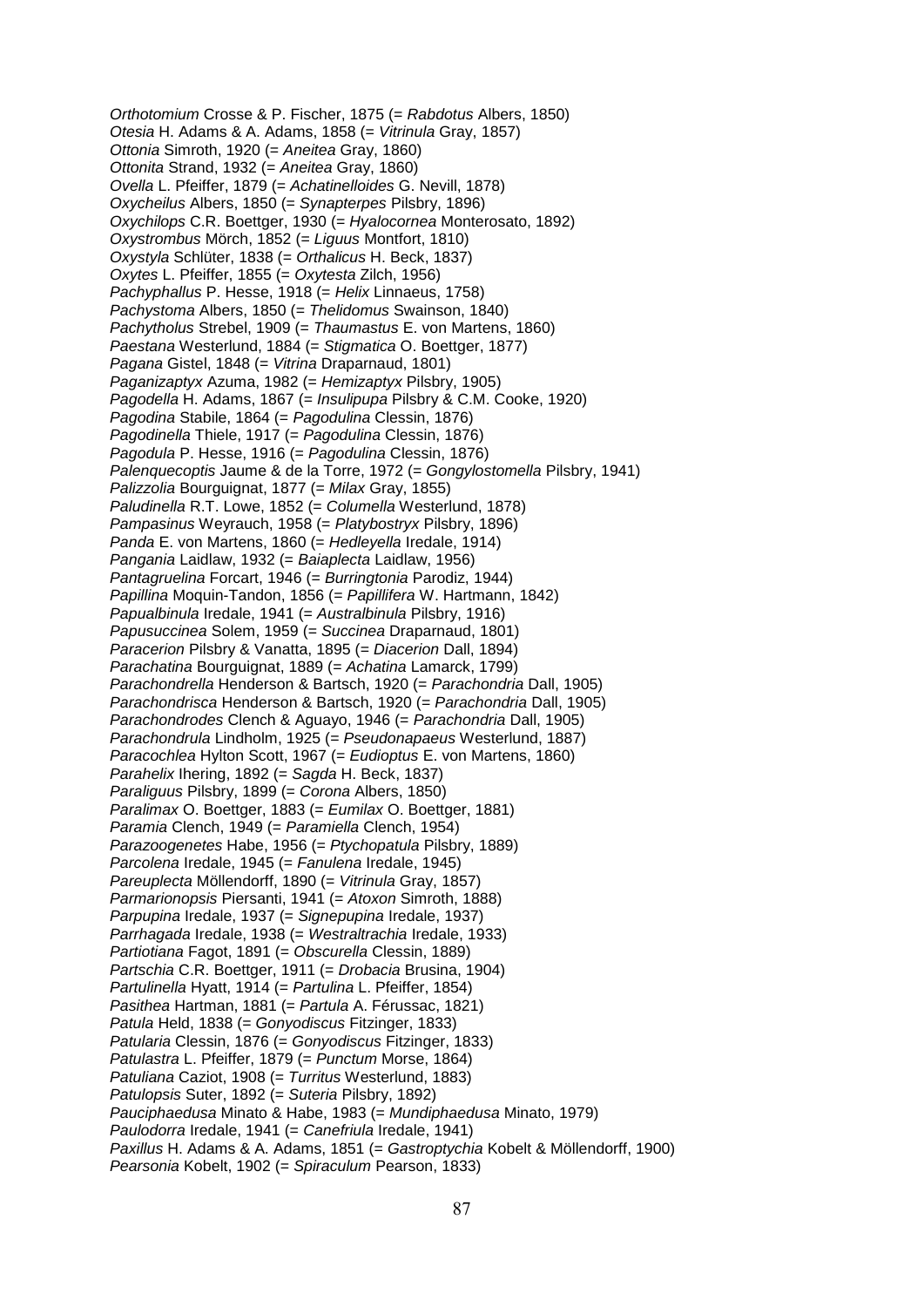*Pedemontiana* Pini, 1884 (= *Charpentieria* Stabile, 1864) *Pelia* E. von Martens, 1860 (= *Guppya* Mörch, 1867) *Pella* E. von Martens, 1860 (= *Trachycystis* Pilsbry, 1893) *Peltatus* Godwin-Austen, 1908 (= *Sheldonia* Ancey, 1887) *Peneptychia* Westerlund, 1884 (= *Euxina* O. Boettger, 1877) *Perenna* Guppy, 1867 (= *Poenia* H. Adams & A. Adams, 1856) *Perideriopsis* Putzeys, 1898 (= *Limicolaria* Schumacher, 1817) *Perochlora* Iredale, 1939 (= *Damochlora* Iredale, 1938) *Peronaeus* Albers, 1850 (= *Bostryx* Troschel, 1847) *Personatus* Westerlund, 1883 (= *Auritus* Westerlund, 1883) *Petasia* H. Beck, 1837 (= *Perforatella* Schlüter, 1838) *Petasiella* Gude & B.B. Woodward, 1921 (= *Petasina* H. Beck, 1847) *Petasipoma* Bartsch, 1946 (= *Gundlachtudora* de la Torre & Bartsch, 1941) *Petenia* Crosse & P. Fischer, 1868 (= *Peteniella* Pilsbry, 1907) *Petitia* Jousseaume, 1884 (= *Leptocala* Ancey, 1888) *Petraeocerastus* Kobelt, 1902 (= *Euryptyxis* P. Fischer, 1883) *Petraeus* Albers, 1850 (= *Buliminus* H. Beck, 1837) *Petrarca* Pilsbry, 1922 (= *Senilauria* Pilsbry, 1928) *Petrorissa* Habe, 1958 (= *Georissa* W.T. Blanford, 1864) *Pfaffia* Behn, 1845 (= *Euglandina* Crosse & P. Fischer, 1870) *Phaedra* Albers, 1850 (= *Hemitrochus* Swainson, 1840) *Phaiopharus* Morretes, 1955 (= *Megalobulimus* K. Miller, 1878) *Phania* E. von Martens, 1860 (= *Pyrochilus* Pilsbry, 1893) *Phasis* Albers, 1850 (= *Phortion* Preston, 1910) *Phelussa* Iredale, 1915 (= *Phacussa* Hutton, 1883) *Phenacarion* Cockerell, 1890 (= *Prophysaon* Bland & W.G. Binney, 1873) *Phenacotaxus* Dall, 1912 (= *Geopyrgus* Pilsbry, 1896) *Philidora* de Morgan, 1885 (= *Trachia* E. von Martens, 1860) *Philina* Albers, 1850 (= *Obba* Beck, 1837) *Philippiana* A.J. Wagner, 1897 (= *Eupomatias* A.J. Wagner, 1897) *Phrenegibba* Iredale, 1941 (= *Pseudopapuina* F. Haas, 1934) *Phrixolestes* Simroth, 1902 (= *Trigonochlamys* O. Boettger, 1881) *Phygas* A.J. Wagner, 1914 (= *Sciocochlea* C.R. Boettger, 1935) *Phylacus* Westerlund, 1887 (= *Pegea* Risso, 1826) *Phyllocaulus* Hoffmann, 1925 (= *Phyllocaulis* Colosi, 1922) *Physella* L. Pfeiffer, 1861 (= *Strebelia* Crosse & P. Fischer, 1868) *Physospira* C.R. Boettger, 1914 (= *Helix* Linnaeus, 1758) *Piceata* O. Boettger, 1877 (= *Stigmatica* O. Boettger, 1877) *Pichardiella* P. Fischer, 1887 (= *Melaniella* L. Pfeiffer, 1857) *Pileata* L. Ortiz de Zarate & R. Ortiz de Zarate, 1959 (= *Subulona* E. von Martens, 1889) *Pileolus* Lesson, 1831 (= *Megalacron* I. Rensch, 1934) *Pilsbrycharopa* Solem, 1958 (= *Corinomala* Iredale, 1939) *Pilsbryella* Ihering, 1905 (= *Tomigerus* Spix, 1927) *Pinguitia* Maynard, 1896 (= *Strophiops* Dall, 1894) *Pinnadena* Iredale, 1941 (= *Megalacron* I. Rensch, 1934) *Pinterella* A. Riedel, 1980 (= *Vitrea* Fitzinger, 1833) *Pinteria* Varga, 1972 (= *Schistoloma* Kobelt, 1902) *Pirainea* Lessona & Pollonera, 1882 (= *Milax* Gray, 1855) *Pistillum* O. Boettger, 1892 (= *Laconica* O. Boettger, 1878) *Placentula* R.T. Lowe, 1852 (= *Disculella* Pilsbry, 1895) *Plananisus* Iredale, 1943 (= *Gyraulus* Charpentier, 1837) *Planatella* Clessin, 1876 (= *Helicella* A. Férussac, 1821) *Planivallonia* Schileyko, 1984 (= *Vallonia* Risso, 1826) *Plathystimulus* Wiktor, 1973 (= *Deroceras* Rafinesque, 1820) *Platystoma* Mörch, 1860 (= *Neocyclotus* Crosse & P. Fischer, 1886) *Platytoxon* Simroth, 1886 (= *Lytopelte* O. Boettger, 1886) *Pleioptychia* A.J. Wagner, 1913 (= *Galeata* O. Boettger, 1877) *Plepticolimax* Malm, 1868 (= *Limacus* Lehmann, 1864) *Pleuracme* Kobelt, 1894 (= *Renea* G. Nevill, 1880) *Pleuropoma* A.J. Wagner, 1897 (= *Auritus* Westerlund, 1883)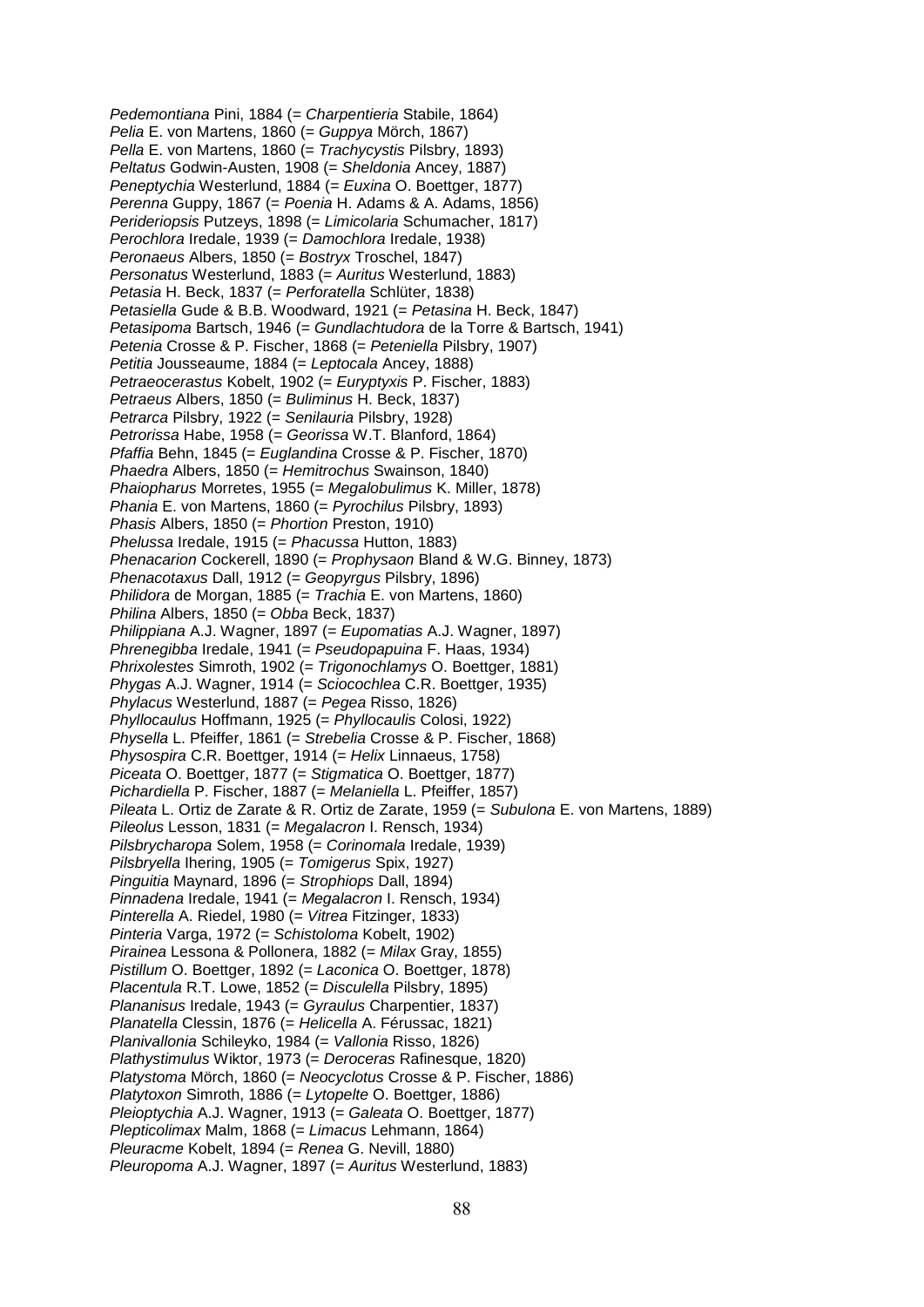*Pleuropomatia* Tomlin, 1929 (= *Auritus* Westerlund, 1883) *Pleuroprocta* Simroth, 1913 (= *Pseudoveronicella* Germain, 1908) *Pleuropunctum* Germain, 1928 (= *Paralaoma* Iredale, 1913) *Plicaphora* W. Hartmann, 1841 (= *Alinda* H. Adams & A. Adams, 1855) *Plicathyrella* de la Torre & Bartsch, 1938 (= *Chondrothyrella* de la Torre & Bartsch, 1938) *Plicathyrium* Jaume & Sánchez de Fuentes, 1943 (= *Chondrothyrium* Henderson & Bartsch, 1920) *Plicostoma* Schlüter, 1838 (= *Isognomostoma* Fitzinger, 1833) *Plistoptychia* Lindholm, 1924 (= *Galeata* O. Boettger, 1877) *Poecilostola* Ancey, 1886 (= *Pilsbrya* Ancey, 1887) *Poecilostylus* Pilsbry, 1890 (= *Eurystyla* Ancey, 1887) *Poecilus* Albers, 1860 (= *Cochlodryas* E. von Martens, 1860) *Polinskia* A.J. Wagner, 1920 (= *Mentissoidea* O. Boettger, 1877) *Polita* Held, 1838 (= *Oxychilus* Fitzinger 1833) *Politenella* Balashov, 2016 (= *Aegopinella* Lindholm,1927) *Pollinia* De Betta, 1870 (= *Charpentieria* Stabile, 1864) *Polloneria* Alzona & Alzona Bisacchi ,1939 (= *Polloneriella* Alzona & Alzona Bisacchi, 1940) *Polyphemus* Montfort, 1810 (= *Oleacina* Röding, 1798) *Polyptychephora* A.J. Wagner, 1920 (= *Phaedusa* H. Adams & A. Adams, 1855) *Polyptychia* O. Boettger, 1877 (= *Mucronaria* O. Boettger, 1877) *Polytaenia* E. von Martens, 1860 (= *Hemitrochus* Swainson, 1840) *Polytrichia* Pallary, 1922 (= *Xerotricha* Monterosato, 1892) *Pomatia* Beck, 1837 (= *Helix* Linnaeus, 1758) *Pomatiana* Fagot, 1903 (= *Helix* Linnaeus, 1758) *Pomatiella* Clessin, 1889 (= *Cochlostoma* Jan, 1830) *Pomatiella* Pallary, 1909 (= *Helix* Linnaeus, 1758) *Ponembryon* Iredale*,* 1939 (= *Bothriembryon* Pilsbry, 1894) *Pontoxychilus* A. Riedel, 1970 (= *Retowskiella* A. Riedel, 1966) *Praeoestophorella* Pfeffer, 1930 (= *Caracollina* H. Beck, 1837) *Praticola* Strebel & Pfeffer, 1879 (= *Praticolella* E. von Martens, 1892) *Priodelima* A.J. Wagner, 1924 (= *Cretica* O. Boettger, 1878) *Priodontura* H. Fischer, 1900 (= *Lysinoe* H. Adams & A. Adams, 1855) *Prisma* Simroth, 1891 (= *Atopos* Simroth, 1891) *Prismatocaulis* Simroth, 1913 (= *Drepanocaulis* Simroth, 1913) *Pristina* Ancey, 1886 (= *Pristiloma* Ancey, 1887) *Proaspastus* Clench, 1941 (= *Eumecostylus* E. von Martens, 1860) *Problancylus* Iredale, 1943 (= *Pettancylus* Iredale, 1943) *Prochilus* E. von Martens, 1860 (= *Dolichostyla* Pilsbry, 1896) *Proctostoma* Mabille, 1887 (= *Moellendorffia* Ancey, 1887) *Profuga* O. Boettger, 1878 (= *Graeca* O. Boettger, 1877) *Prolepis* Moquin-Tandon, 1855 (= *Mesarion* P. Hesse, 1926) *Prolimax* Simroth, 1906 (= *Limax* Linnaeus, 1758) *Promilax* H. Wagner, 1930 (= *Tandonia* Lessona & Pollonera, 1882) *Proparmacella* Simroth, 1913 (= *Candaharia* Godwin-Austen, 1888) *Propebloyetia* Germain, 1913 (= *Kalidos* Gude, 1911) *Proreinia* Thiele, 1931 (= *Reinia* Kobelt, 1876) *Proselenites* Thiele, 1927 (= *Geomene* Pilsbry, 1927) *Prosopis* Weinland, 1862 (= *Lucidella* Swainson, 1840) *Protalbinaria* A.J. Wagner, 1923 (= *Sericata* O. Boettger, 1878) *Protophaedusa* Szekeres, 1970 (= *Laeviphaedusa* Likharev & Steklov, 1965) *Pseudarion* Germain, 1912 (= *Monochroma* Simroth, 1910) *Pseudartemon* J. Mabille, 1887 (= *Haploptychius* Möllendorff, 1905) *Pseudazeca* L. Pfeiffer, 1877 (= *Pegea* Risso, 1826) *Pseudegestula* Dell, 1954 (= *Charopa* E. von Martens, 1860) *Pseudocaelatura* Wenz, 1947 (= *Dancea* Zilch, 1960) *Pseudocaldwellia* Germain, 1918 (= *Louisia* Godwin-Austen, 1908) *Pseudocampylaea* P. Hesse, 1884 (= *Metafruticicola* Ihering, 1892) *Pseudocerastus* Germain, 1918 (= *Kempioconcha* Preston, 1913) *Pseudocerva* Schaufuss, 1869 (= *Alinda* H. Adams & A. Adams, 1855) *Pseudoclavator* Germain, 1913 (= *Leucotaenius* E. von Martens, 1860) *Pseudofigulina* P. Hesse, 1917 (= *Pelasga* P. Hesse, 1908)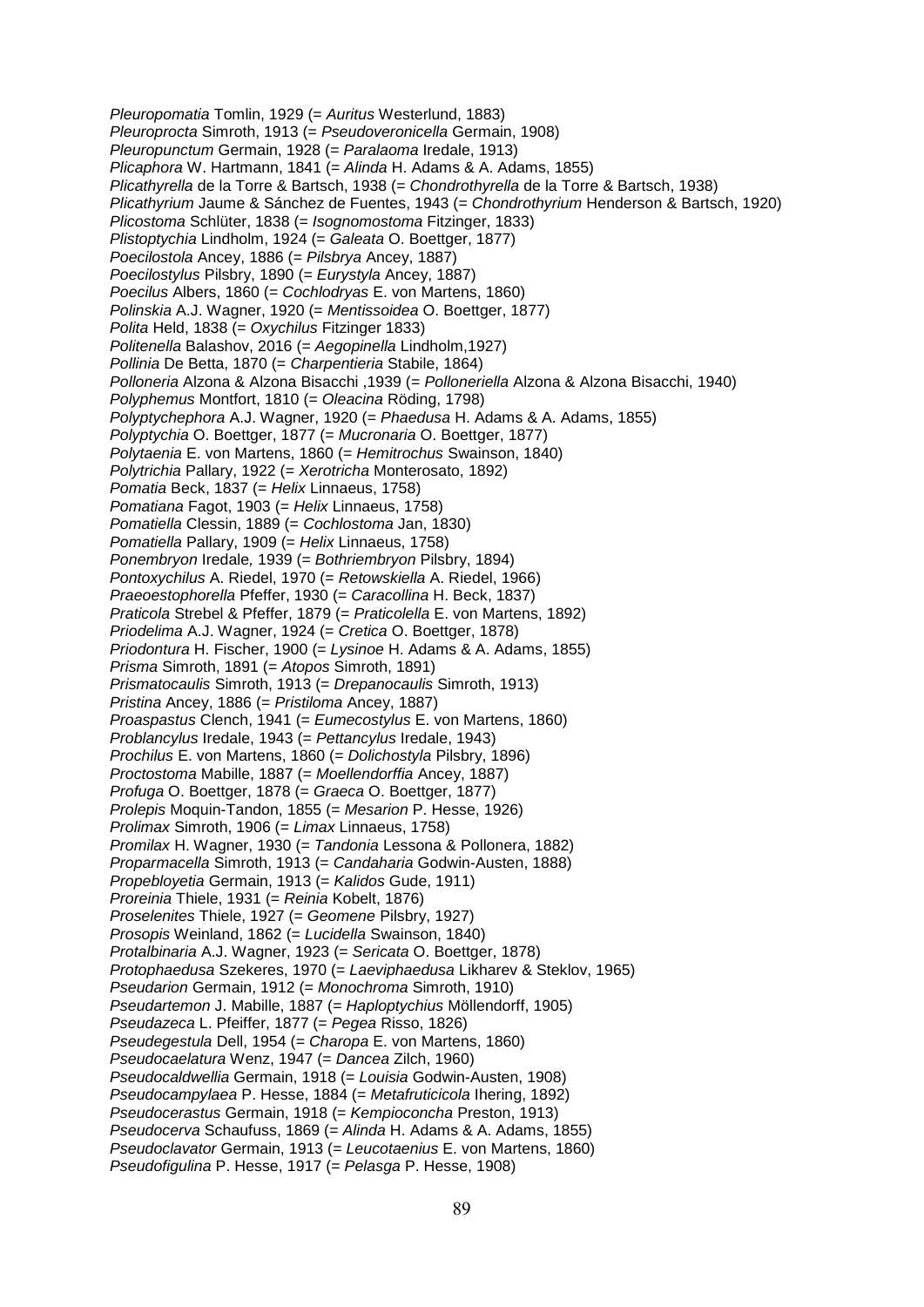*Pseudoglandina* Weyrauch, 1967 (= *Eudioptus* E. von Martens, 1860) *Pseudomastus* O. Boettger, 1889 (= *Mastus* H. Beck, 1837) *Pseudomilax* O. Boettger, 1881 (= *Drilolestes* Lindholm, 1925) *Pseudonenia* O. Boettger, 1877 (= *Oospira* W.T. Blanford, 1872) *Pseudopalaina* Möllendorff, 1898 (= *Palaina* O. Semper, 1865) *Pseudoperonaeus* Weyrauch, 1958 (= *Geopyrgus* Pilsbry, 1896) *Pseudopetraeus* Westerlund, 1896 (= *Pseudonapaeus* Westerlund, 1887) *Pseudopineria* Aguayo, 1938 (= *Pineria* Poey, 1854) *Pseudorhodea* Dall, 1895 (= *Plicolumna* J.G. Cooper, 1895) *Pseudoserrulina* Forcart, 1935 (= *Serrulina* Mousson, 1873) *Pseudostreptostyla* G. Nevill, 1881 (= *Ferussacia* Risso, 1826) *Pseudotopoma* Thiele, 1929 (= *Rochebrunia* Bourguignat, 1881) *Pseudotrochus* Mörch, 1852 (= *Lignus* Gray, 1834) *Pseudotruncatella* Andreae, 1904 (= *Renea* G. Nevill, 1880) *Pseudovitrea* H.B. Baker, 1928 (= *Hawaiia* Gude, 1911) *Pseudoxerotricha* Ortiz de Zárate, 1950 (= *Xerotricha* Monterosato, 1892) *Psiloicus* Morretes, 1955 (= *Megalobulimus* K. Miller, 1878) *Psyra* Hutton, 1883 (= *Allodiscus* Pilsbry, 1892) *Pterocyclus* P. Fischer, 1885 (= *Pterocyclos* Benson, 1832) *Pterodiscus* Pilsbry, 1893 (= *Tropidoptera* Ancey, 1889) *Ptychochilus* O. Boettger, 1881 (= *Nesopupa* Pilsbry, 1900) *Ptychocochlis* Simpson, 1895 (= *Poteria* Gray, 1850) *Ptychostylus* Möllendorff, 1888 (= *Pachya* Albers, 1850) *Pulchelliana* Caziot, 1910 (= *Vallonia* Risso, 1826) *Pulmobranchia* Pelseneer, 1894 (= *Bulinus* O.F. Müller, 1781) *Punctisalcata* A.J. Wagner, 1905 (= *Oxyrhombus* Crosse & P. Fischer, 1893) *Pupa* Lamarck, 1801 (= *Cerion* Röding, 1798) *Puparia* Rafinesque, 1815 (= *Cerion* Röding, 1798) *Pupella* Swainson, 1840 (= *Granaria* Held, 1838) *Pupoidea* Pease, 1865 (= *Palaina* O. Semper, 1865) *Pupula* Charpentier, 1837 (= *Acicula* W. Hartmann, 1821) *Pupula* Mörch, 1852 (= *Orcula* Held, 1838) *Pusiodon* Swainson, 1840 (= *Obba* H. Beck, 1837) *Putriana* Caziot, 1910 (= *Succinea* Draparnaud, 1801) *Pyramidulops* Habe, 1956 (= *Pyramidula* Fitzinger, 1833) *Pyrenaeariana* Fagot, 1891 (= *Abida* Turton, 1831) *Pyrenaica* O. Boettger, 1877 (= *Neniatlanta* Bourguignat, 1876) *Pyrgelix* H. Beck, 1837 (= *Megaspira* I. Lea, 1836) *Pyrgus* Albers, 1850 (= *Geopyrgus* Pilsbry, 1896) *Pyrrha* Hutton, 1883 (= *Thermia* Hutton, 1904) *Pythohelix* Swainson, 1840 (= *Cochlostyla* A. Férussac, 1821) *Queridomus* Iredale, 1937 (= *Thysanota* E. von Martens, 1860) *Rachisellus* Bourguignat, 1889 (= *Rachis* Albers, 1850) *Rachispeculum* Iredale, 1933 (= *Rhachistia* Connolly, 1925) *Ramusculus* Lindholm, 1925 (= *Brephulopsis* Lindholm, 1925) *Ranibania* Schileyko & Kuznetsov, 1996 (= *Rishetia* Godwin-Austen, 1920) *Rebmanniella* Preston, 1911 (= *Limicolariopsis* d'Ailly, 1910) *Reflectopallium* Burton, 1963 (= *Pseudaneitea* Cockerell, 1891) *Regestoma* van Hasselt, 1823 (= *Pupina* Vignard, 1829) [older name!!] *Reinhardtia* O. Boettger, 1878 (= *Lauria* Gray, 1840) *Rennellia* Clench, 1941 (= *Partula* A. Férussac, 1821) *Renschiphaedusa* Loosjes & Loosjes-van Bemmel, 1973 (= *Phaedusa* H. Adams & A. Adams, 1855) *Retorquata* A.J. Wagner, 1905 (= *Tristramia* Crosse, 1863) *Revoilia* Bourguignat, 1881 (= *Rochebrunia* Bourguignat, 1881) *Rhaphidiella* Maltzan, 1886 (= *Terebrella* Maltzan, 1886) *Rhaphiellus* L. Pfeiffer, 1856 (= *Naesiotus* Albers, 1850) *Rhenea* Hutton, 1893 (= *Delos* Hutton, 1904) *Rhipsauchenia* O. Boettger, 1890 (= *Filumna* O. Boettger, 1878) *Rhodina* de Morgan, 1885 (= *Plicaxis* Sykes, 1903) *Rhododerma* P. Hesse, 1918 (= *Helix* Linnaeus, 1758)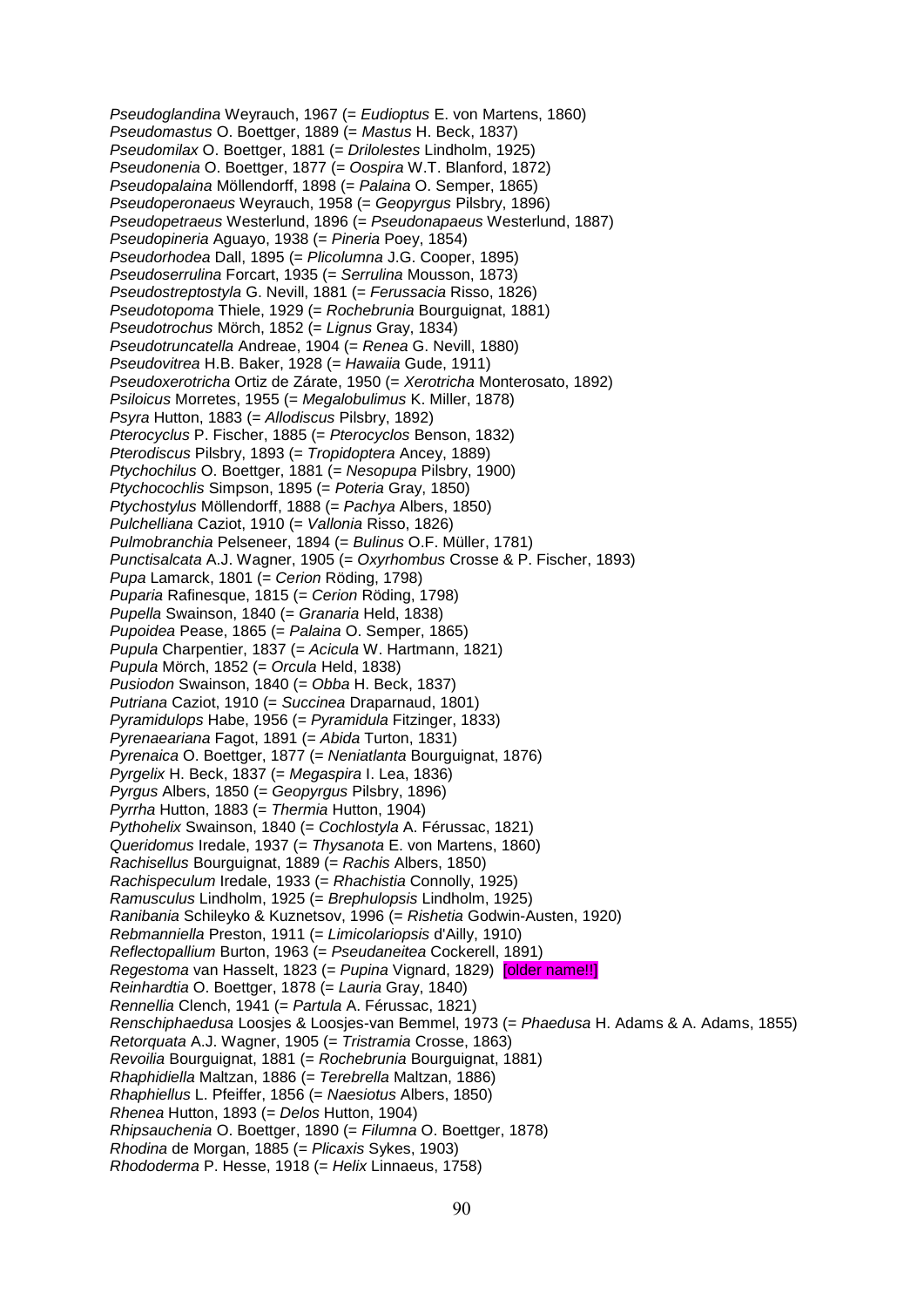*Rhodopiella* H. Nordsieck, 1973 (= *Laciniaria* W. Hartmann, 1842) *Rhopalocaulis* Simroth, 1913 (= *Imerinia* Cockerell, 1891) *Rhynchocheila* Shuttleworth, 1877 (= *Viana* H. Adams & A. Adams, 1856) *Rhytidochasma* A.J. Wagner, 1914 (= *Argna* Cossmann, 1889) *Rhytidorhaphe* Möllendorff, 1897 (= *Papuocyclus* Ancey, 1895) *Riedeliconcha* Schileyko, 2003 (= *Mediterranea* Clessin, 1880) *Riedelius* Hudec, 1961 (= *Mediterranea* Clessin, 1880) *Rigasia* H. Adams & A. Adams, 1858 (= *Parmarion* P. Fischer, 1855) *Rima* Pallary, 1910 (= *Sphincterochila* Ancey, 1887) *Rimatula* Parodiz, 1946 (= *Protoglyptus* Pilsbry, 1897) *Rimula* R.T. Lowe, 1852 (= *Actinella* R.T. Lowe, 1852) *Robusta* O. Boettger, 1877 (= *Semirugata* O. Boettger, 1877) *Rosenia* P. Hesse, 1916 (= *Roseniella* Thiele, 1931) *Rostrata* A.J. Wagner, 1905 (= *Tristramia* Crosse, 1863) *Rotula* Albers, 1850 (= *Harmogenanina* Germain, 1918) *Rotularia* Mörch, 1872 (= *Nesaecia* Gude, 1911) *Rufina* Clessin, 1878 (= *Daudebardia* W. Hartmann, 1821) *Rufospira* Möllendorff, 1883 (= *Oospira* W.T. Blanford, 1872) *Rugosella* Coen, 1945 (= *Baldwinia* Ancey, 1899) *Rupicola* W. Hartmann, 1841 (= *Clausilia* Draparnaud, 1805) *Saeronia* Dall, 1920 (= *Naesiotus* Albers, 1850) *Sandahlia* Westerlund, 1887 (= *Abida* Turton, 1831) *Sansania* Bourguignat, 1881 (= *Milax* Gray, 1855) *Sarama* Godwin-Austen, 1908 (= *Rasama* Laidlaw, 1932) *Saramina* Wenz, 1947 (= *Rasama* Laidlaw, 1932) *Saraphia* Risso, 1826 (= ??) *Sardoa* A.J. Wagner, 1897 (= *Turritus* Westerlund, 1883) *Sasakia* B. Rensch, 1930 (= *Sasakina* B. Rensch, 1930) *Satagembryon* Iredale, 1933 (= *Bothriembryon* Pilsbry, 1894) *Scalarinella* Dohrn, 1875 (= *Clessinia* Doering, 1875) *Scalarinella* Clessin, 1889 (= *Scalarina* A.J. Wagner, 1897) *Schrammia* Guppy, 1895 (= *Idesa* H. Adams & A. Adams, 1856) *Schultesiella* Wiese, 1989 (= *Diadoma* Westerlund, 1901) *Sciaphila* Westerlund, 1903 (= *Riedelia* Schileyko, 1972) *Scilistylus* Iredale, 1941 (= *Partula* A. Férussac, 1821) *Scolodens* H.B. Baker, 1956 (= *Habroconus* Crosse & P. Fischer, 1872) *Scopelophila* Albers, 1850 (= *Odontocyclas* Schlüter, 1838) *Scopulosa* O. Boettger, 1878 (= *Laconica* O. Boettger, 1878) *Scopulospica* Pilsbry, 1941 (=*Tomelasmus* Pilsbry & Vanatta, 1898) *Scyphus* Cecconi, 1908 (= *Sphyradium* Charpentier, 1837) *Selenites* P. Fischer, 1878 (= *Zophos* Gude, 1911) *Semiclausaria* L. Pfeiffer, 1856 (= *Drymaeus* Albers, 1850) *Semotrachia* Iredale, 1937 (= *Catellotrachia* Iredale, 1933) *Semperia* Godwin-Austen, 1898 (= *Dyakia* Godwin-Austen, 1891) *Senaridenta* Schileyko, 1978 (= *Multidentula* Lindholm, 1925) *Septemspiraliana* Caziot, 1910 (= *Cochlostoma* Jan, 1830) *Septemspiralis* A.J. Wagner, 1897 (= *Cochlostoma* Jan, 1830) *Serbica* O. Boettger, 1877 (= *Macedonica* O. Boettger, 1877) *Sericata* O. Boettger, 1878 (= *Isabellaria* Vest, 1867) *Sericeana* Caziot, 1910 (= *Trochulus* Chemnitz, 1786) *Serpaea* Bourguignat, 1889 (= *Achatina* Lamarck, 1799) *Serpentulus* H. Adams & A. Adams, 1855 (= *Caracolus* Montfort, 1810) *Sesteria* Bourguignat, 1884 (= *Buliminus* H. Beck, 1837) *Setogibba* Iredale, 1941 (= *Cristigibba* Tapparone Canefri, 1883) *Sewertzowia* Kobelt, 1888 (= *Pseudonapaeus* Westerlund, 1887) *Sheba* Iredale, 1941 (= *Parvisheba* Iredale, 1958) *Shileykoia* Hudec, 1969 (= *Fruticocampylaea* Kobelt, 1871) *Sicania* Tomlin, 1929 (= *Siciliaria* Vest, 1867) *Simplicaria* Mousson, 1890 (= *Charopa* E. von Martens, 1860) *Simrothia* Clessin, 1884 (= *Limacus* Lehmann, 1864)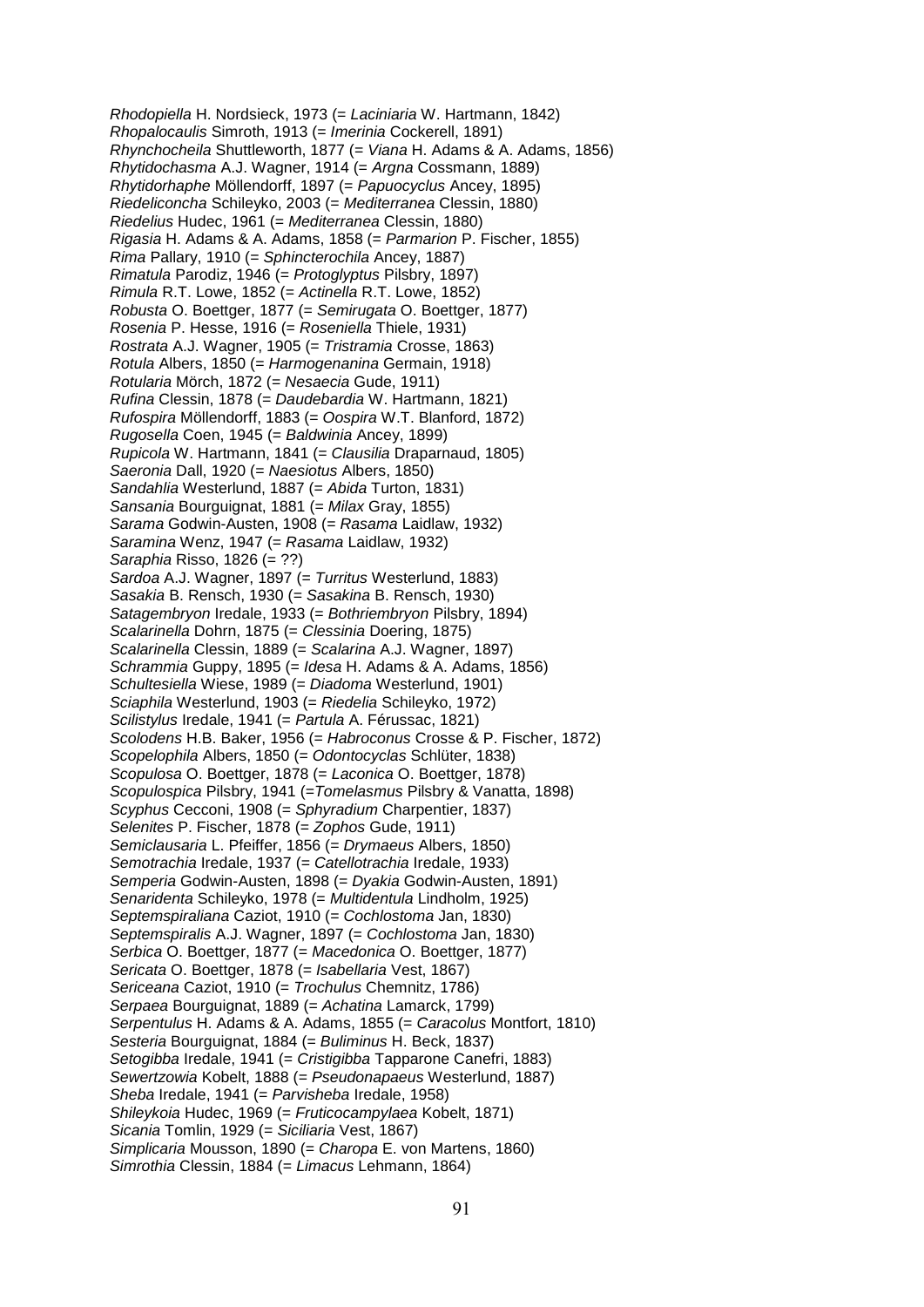*Sinizua* Starobogatov, 1996 (= *Cochlicopa* A. Férussac, 1821) *Siphalomphix* Rafinesque, 1833 (= *Bulimulus* Leach, 1814) *Siphonostoma* Swainson, 1840 (= *Brachypodella* H. Beck, 1837) *Sira* A. Schmidt, 1855 (= *Rumina* Risso, 1826) *Siraphorus* Lindholm, 1925 (= *Pseudonapaeus* Westerlund, 1887) *Sitalina* Thiele, 1931 (= *Coneuplecta* Möllendorff, 1893) *Sodaleta* Iredale, 1937 (= *Durgellina* Thiele, 1928) *Solarium* Spix, 1827 (= *Solaropsis* H. Beck, 1837) *Solemia* Climo, 1978 (= *Alsolemia* Climo, 1981) *Solidens* Pilsbry, 1956 (= *Linisa* Pilsbry, 1930) *Solmodora* Iredale, 1941 (= *Tepomusa* Iredale, 1941) *Somniopupa* Iredale, 1937 (= *Nesopupa* Pilsbry, 1900) *Sonoranax* Pilsbry, 1939 (= *Sonorella* Pilsbry, 1900) *Sonorina* Pilsbry, 1896 (= *Leptobyrsus* Crosse & P. Fischer, 1875) *Spatiolabia* Iredale, 1941 (= *Cristigibba* Tapparone Canefri, 1883) *Speozoum* Hamann, 1896 (= *Zospeum* Bourguignat, 1856) *Spernachloritis* Iredale, 1933 (= *Catellotrachia* Iredale, 1933) *Sphalerostoma* Girard, 1892 (= *Coeliaxis* H. Adams & Angas, 1865) *Spinulaphaedusa* Minato, 1994 (= *Tyrannophaedusa* Pilsbry, 1900) *Spiraxilla* Thiele, 1931 (= *Gyraxis* Pilsbry, 1903) *Spirobulla* Ancey, 1881 (= *Strebelia* Crosse & P. Fischer, 1868) *Spirocaulis* Simroth, 1913 (= *Flagellicaulis* Simroth, 1913) *Spiroconulus* E. von Martens, 1892 (= *Guppya* Mörch, 1867) *Spiropoma* Kobelt & Möllendorff, 1900 (= *Spirostoma* Heude, 1885) *Spiroscutalus* Pilsbry, 1932 (= *Scutalus* Albers, 1850) *Spirotoxon* Simroth, 1897 (= *Urocyclus* Gray, 1864) *Spixinella* Hylton Scott, 1952 (= *Spixia* Pilsbry & Vanatta, 1898) *Spoliata* Frankenberger, 1912 (= *Pseudalinda* O. Boettger, 1877) *Stabilea* Pini, 1877 (= *Limax* Linnaeus, 1758) *Steatodryas* Pilsbry, 1932 (= *Pachya* Albers, 1850) *Steenbergia* Mandahl-Barth, 1950 (= *Heterostoma* W. Hartmann, 1843) *Steganotoma* Troschel, 1837 (= *Pterocyclos* Benson, 1832) *Stenopus* Guilding, 1828 (=*Habroconus* Crosse & P. Fischer, 1872) *Stenorhachiodon* Lindholm, 1927 (= *Schistophallus* A.J. Wagner, 1914) *Stenostoma* Spix, 1827 (= *Anctus* E. von Martens, 1860) *Stenostoma* Rafinesque, 1831 (= *Stenotrema* Rafinesque, 1819) *Sterna* Albers, 1850 (= *Elona* H. Adams & A. Adams, 1855) *Sterope* Hartman, 1881 (= *Melanesica* Pilsbry, 1909) *Stomodonta* Mermet, 1843 (= *Abida* Turton, 1831) *Strangulata* Westerlund, 1884 (= *Cristataria* Vest, 1867) *Striatella* Westerlund, 1876 (= *Helicopsis* Fitzinger, 1833) *Striatinella* Clessin, 1876 (= *Helicopsis* Fitzinger, 1833) *Striata* O. Boettger, 1878 (= *Egana* O. Boettger, 1878) *Striatella* Brot, 1870 (= *Melanoides* Olivier, 1804) *Strigilecula* Kennard & B.B. Woodward, 1923 (= *Strigillaria* Vest, 1867) *Strigelliana* Fagot, 1893 (= *Euomphalia* Westerlund, 1889) *Striolatiana* Caziot, 1908 (= *Striolata* A.J. Wagner, 1897) *Strobelia* Clessin, 1889 (= *Eupomatias* A.J. Wagner, 1897) *Strobila* Morse, 1864 (= *Strobilops* Pilsbry, 1893) *Strophia* Albers, 1850 (= *Strophiops* Dall, 1894) *Stuhlmannia* Simroth, 1893 (= *Bukobia* Simroth, 1896) *Stylodon* H. Beck, 1837 (= *Stylodonta* De Cristofori & Jan, 1832) *Styloides* A. Férussac, 1821 (= *Cecilioides* A. Férussac, 1814) *Styloptychus* Lindholm, 1925 (= *Pseudonapaeus* Westerlund, 1887) *Suavocallia* Wenz, 1938 (= *Callianella* R.B. Newton, 1891) *Subamalia* Pollonera, 1887 (= *Tandonia* Lessona & Pollonera, 1882) *Subannularia* de la Torre & Bartsch, 1941 (= *Diplopoma* L. Pfeiffer, 1859) *Subrimatus* A.J. Wagner, 1907 (= *Vitrea* Fitzinger, 1833) *Substricta* O. Boettger, 1877 (= *Delima* W. Hartmann, 1842) *Subzebrinus* Westerlund, 1887 (= *Pseudonapaeus* Westerlund, 1887)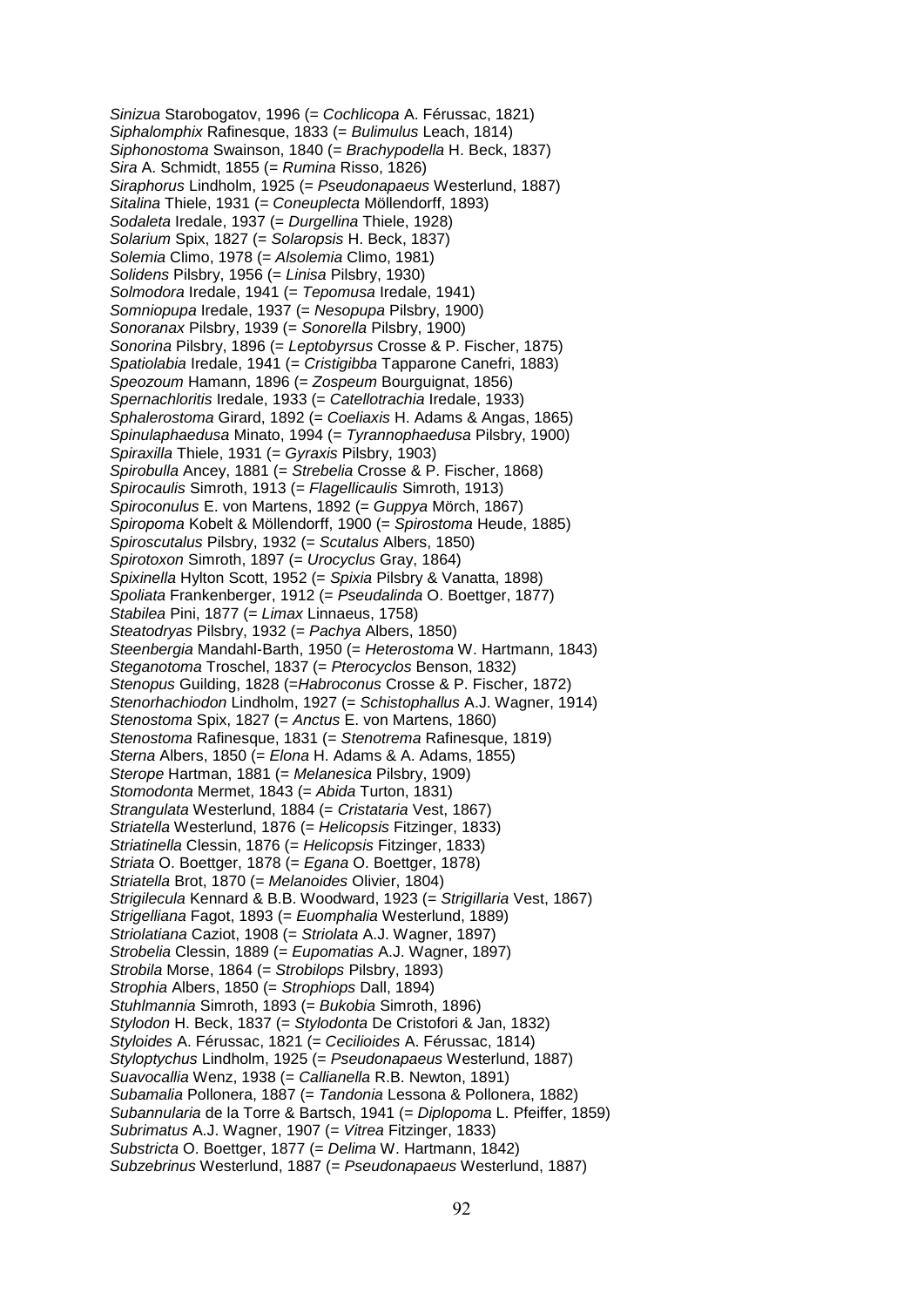*Succinastrum* J. Mabille, 1870 (= *Succinea* Draparnaud, 1801) *Sykesia* Gude, 1897 (= *Ruthvenia* Gude, 1911) *Symptychia* Ehrmann, 1927 (= *Tropidauchenia* Lindholm, 1924) *Synopeas* Jousseaume, 1889 (= *Beckianum* H.B. Baker, 1961) *Systenostoma* Bavay & Dautzenberg, 1909 (= *Tonkinospira* Jochum, Slapnik & Páll-Gergely, 2014) *Szentgalya* L. Pintér, 1977 (= *Monacha* Fitzinger, 1833) *Tachea* Turton, 1831 (= *Cepaea* Held, 1838) *Tachyphasis* Germain, 1918 (= *Ctenophila* Ancey, 1882) *Taiwanosiphona* Habe, 1943 (= *Chalepotaxis* Ancey, 1887) *Tammouzia* Pallary, 1939 (= *Helix* Linnaeus, 1758) *Tanychlamys* Benson, 1834 (= *Macrochlamys* Gray, 1847) *Tanystoma* Benson, 1856 (= *Hypselostoma* Benson, 1856) *Tapada* S. Studer, 1820 (= *Succinea* Draparnaud, 1801) *Tapada* Gray, 1840 (= *Cantareus* Risso, 1826) *Taraclausilia* H. Nordsieck, 1972 (= *Protoherilla* A.J. Wagner, 1921) *Targionia* P. Hesse, 1923 (= *Semilimacella* Soós, 1917) *Tasmadelos* Iredale, 1938 (= *Prolesophanta* Iredale, 1933) *Tatutor* Jousseaume, 1887 (= *Thaumastus* E. von Martens, 1860) *Taulimax* Likharev & Wiktor, 1980 (= *Kasperia* Godwin-Austen, 1914) *Taxeodonta* Pilsbry, 1898 (= *Paravitrea* Pilsbry, 1898) *Tebennophorus* A. Binney, 1842 (= *Philomycus* Rafinesque, 1820) *Tectula* R.T. Lowe, 1852 (= *Discula* R.T. Lowe, 1852) *Telembryon* Iredale, 1939 (= *Bothriembryon* Pilsbry, 1894) *Telonensiana* Caziot, 1909 (= *Urticicola* Lindholm, 1927) *Tenacipes* H.B. Baker, 1931 (= *Veronicella* Blainville, 1817) *Teneritia* J. Mabille, 1898 (= *Spartocentrum* Dall, 1895) *Tennentia* Humbert, 1862 (= *Mariaella* Gray, 1855) *Tenuigada* Iredale, 1939 (= *Amplirhagada* Iredale, 1933) *Teres* O. Boettger, 1878 (= *Mirabellina* O. Boettger, 1878) *Tesselata* A.J. Wagner, 1897 (= *Auritus* Westerlund, 1883) *Tesseraria* O. Boettger, 1881 (= *Phenacharopa* Pilsbry, 1893) *Testacellus* Montfort, 1810 (= *Testacella* Lamarck, 1801) *Tetraspis* Hagenmüller, 1885 (= *Mesarion* P. Hesse, 1926) *Tetrodontina* Ancey, 1887 (= *Metodontia* Möllendorff, 1886) *Thalassia* E. von Martens, 1860 (= *Nitor* Gude, 1911) *Thalestris* Lindholm, 1913 (= *Roseniella* Thiele, 1931) *Thapsiella* Gude, 1911 (= *Thapsia* E. von Martens, 1860) *Thapsinella* Raemaekers, 1959 (= *Thapsia* E. von Martens, 1860) *Thaumasia* Albers, 1850 (= *Eucalodium* Crosse & P. Fischer, 1868) *Thaumatogulella* F. Haas, 1951 (= *Mirellia* Thiele, 1933) *Thea* Albers, 1850 (= *Plectotropis* E. von Martens, 1860) *Themapupa* Iredale, 1930 (= *Pupoides* L. Pfeiffer, 1854) *Thera* Hutton, 1883 (= *Aeschrodomus* Pilsbry, 1892) *Thetagada* Iredale, 1939 (= *Amplirhagada* Iredale, 1933) *Tholus* Strebel, 1909 (= *Thaumastus* E. von Martens, 1860) *Thomeonanina* Germain, 1909 (= *Rhysotina* Ancey, 1887) *Thomsenia* Strebel, 1910 (= *Scholvienia* Strebel, 1910) *Thraciella* P. Hesse, 1916 (= *Euxina* O. Boettger, 1877) *Timasenus* Iredale, 1941 (= *Sulcobasis* Tapparone Canefri, 1883) *Tirolica* O. Boettger, 1877 (= *Charpentieria* Stabile, 1864) *Titanopoma* A.J. Wagner, 1897 (= *Auritus* Westerlund, 1883) *Toffolettia* Giusti, 1971 (= *Striolata* A.J. Wagner, 1897) *Tokatia* Hudec, 1972 (= *Multidentula* Lindholm, 1925) *Toltecia* Pilsbry, 1926 (= *Paralaoma* Iredale, 1913) *Tomogerina* Jousseaume, 1877 (= *Ringicella* Gray, 1847) *Tomogeres* Montfort, 1810 (= *Anostoma* Fischer von Waldheim, 1807) *Tomopeas* Pilsbry, 1906 (= *Eutomopeas* Pilsbry, 1946) *Torbana* R. Brandt, 1956 (= *Barcania* R. Brandt, 1956) *Tornelasmias* Iredale, 1944 (= *Tornatellinops* Pilsbry & C.M. Cooke, 1915) *Torquatella* Held, 1838 (= *Pupilla* J. Fleming, 1828)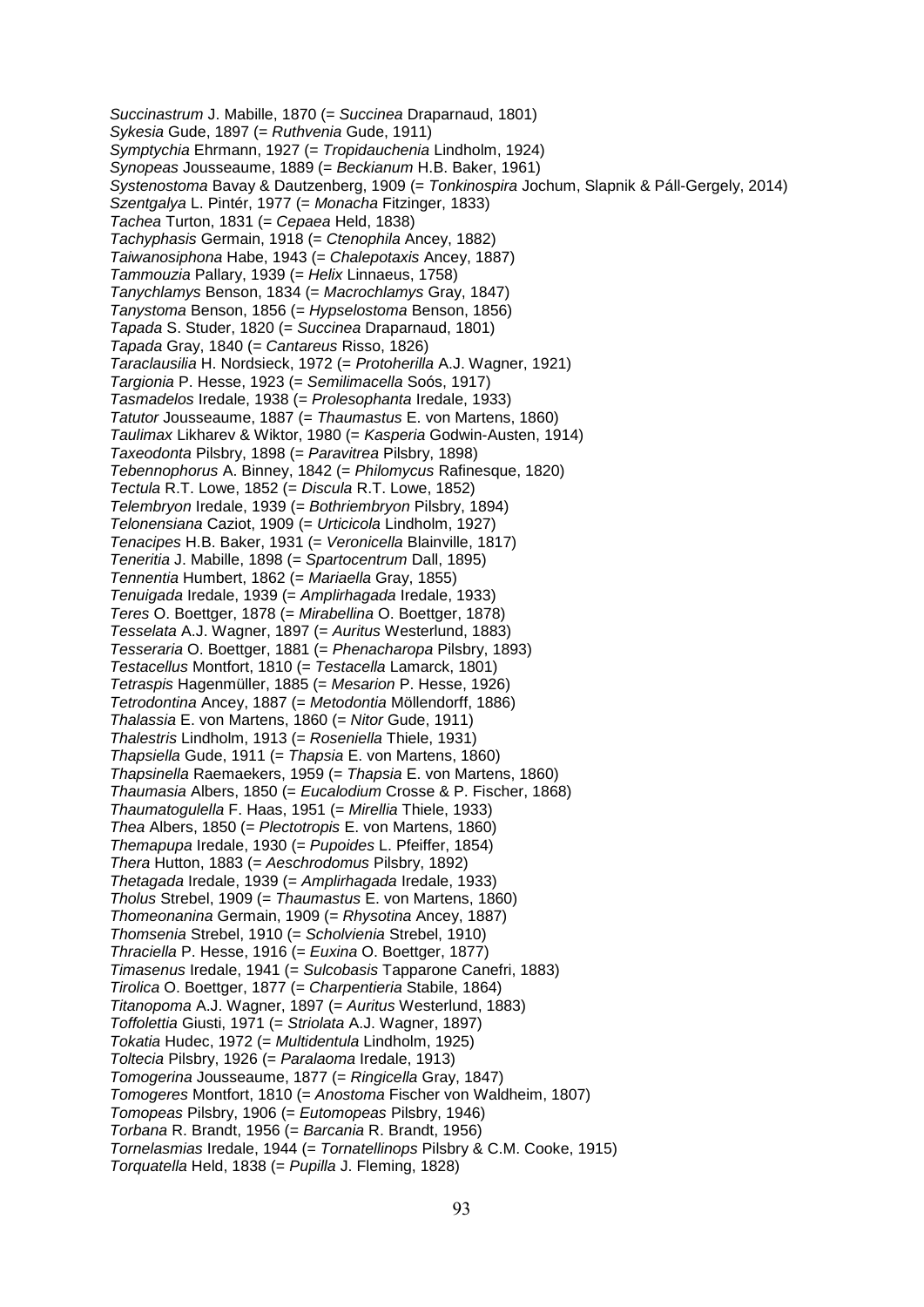*Torquilla* S. Studer, 1820 (= *Abida* Turton, 1831) *Torrella* Henderson & Bartsch, 1920 (= *Rhytidopoma* Sykes, 1901) *Torrellisca* Henderson & Bartsch, 1920 (= *Rhytidopoma* Sykes, 1901) *Torreviana* Aguayo, 1943 (= *Microviana* H.B. Baker, 1928) *Tortula* Westerlund, 1878 (= *Neniatlanta* Bourguignat, 1876) *Tozzettia* P. Hesse, 1924 (= *Semilimacella* Soós, 1917) *Trachelia* L. Pfeiffer, 1853 (= *Tetrentodon* Pilsbry, 1903) *Tragomma* Held, 1838 (= *Zonites* Montfort, 1810) *Transiberus* Monterosato, 1894 (= *Iberus* Montfort, 1810) *Transsilvanica* Westerlund, 1890 (= *Alopia* H. Adams & A. Adams, 1855) *Tribocystis* Iredale, 1944 (= *Melloconcha* Iredale, 1944) *Trichia* W. Hartmann, 1840 (= *Trochulus* Chemnitz, 1786) *Trichodina* Ancey, 1888 (= *Petriola* Dall, 1905) *Trichodiscus* Strebel & Pfeffer, 1879 (= *Trichodiscina* E. von Martens, 1892) *Tridensiana* Caziot, 1910 (= *Chondrula* H. Beck, 1837) *Tridentistrophia* Maynard, 1896 (= *Diacerion* Dall, 1894) *Trigonostoma* Fitzinger, 1833 (= *Helicodonta* A. Férussac, 1821) *Trigonostoma* Vest, 1867 (= *Erjavecia* Brusina, 1870) *Trilobella* B.B. Woodward, 1924 (= *Triloba* Vest, 1867) *Trinacria* O. Boettger, 1877 (= *Siciliaria* Vest, 1867) *Tristania* O. Boettger, 1878 (= *Balea* Gray, 1824) *Tristemma* Bartsch, 1906 (= *Holospira* E. von Martens, 1860) *Trochiscus* Held, 1838 (= *Perforatella* Schlüter, 1838) *Trochogyra* Weyrauch, 1965 (= *Lilloiconcha* Weyrauch, 1965) *Trochomorphoides* G. Nevill, 1878 (= *Ganesella* W.T. Blanford, 1863) *Trochovitrina* O. Boettger, 1880 (= *Oligolimax* P. Fischer, 1878) *Trochula* Schlüter, 1838 (= *Trochoidea* T. Brown, 1827) *Trochulus* Westerlund, 1886 (= *Euconulus* Reinhardt, 1883) *Trophodon* Rafinesque, 1831 (= *Patera* Albers, 1850) *Tropidocochlis* Locard, 1893 (= *Trochoidea* T. Brown, 1827) *Tropidolytopelte* Simroth, 1902 (= *Lytopelte* O. Boettger, 1886) *Truella* Pease, 1871 (= *Succinea* Draparnaud, 1801) *Tudorata* H.B. Baker, 1924 (= *Tudora* Gray, 1850) *Tudorellata* Henderson & Bartsch, 1920 (= *Annularella* Henderson & Bartsch, 1920) *Tudorops* Henderson & Bartsch, 1920 (= *Tudorisca* Henderson & Bartsch, 1920) *Tumegada* Iredale, 1939 (= *Rhagada* E. von Martens, 1860) *Turbinata* A.J. Wagner, 1905 (= *Tristramia* Crosse, 1863) *Turcica* O. Boettger, 1877 (= *Macedonica* O. Boettger, 1877) *Turricula* H. Beck, 1837 (= *Trochoidea* T. Brown, 1827) *Turritella* Wollaston, 1878 (= *Discula* R.T. Lowe, 1852) *Turrithyretes* de la Torre & Bartsch, 1938 (= *Turrithyra* de la Torre & Bartsch, 1938) *Tyrrheniella* Giusti & Manganelli, 1989 (= *Tyrrheniellina* Giusti & Manganelli, 1992) *Ulostoma* Albers, 1850 (= *Polygyra* Say, 1818) *Umbilicatiana* Fagot, 1891 (= *Lauria* Gray, 1840) *Umbonis* Maynard, 1896 (= *Cerion* Röding, 1798) *Uncinaria* Vest, 1867 (= *Vestia* P. Hesse, 1916) *Unilamellatus* Weyrauch, 1965 (= *Rotadiscus* Pilsbry, 1926) *Urceus* Mörch, 1857 (= *Achatina* Lamarck, 1799) *Urguessella* Preston, 1914 (= *Halolimnohelix* Germain, 1913) *Urichia* Guppy, 1895 (= *Lucidella* Swainson, 1840) *Urocyclina* Dupouy, 1966 (= *Elisolimax* Cockerell, 1893) *Vaginulopsis* Simroth, 1912 (= *Vaginina* Simroth, 1897) *Varania* Simroth, 1904 (= *Rhopalogonium* Degner, 1932) *Varohadra* Iredale, 1933 (= *Sphaerospira* Mörch, 1867) *Vastina* Ehrmann, 1929 (= *Mesophaedusa* Ehrmann, 1929) *Vediantius* Risso, 1826 (= *Ferussacia* Risso, 1826) *Vega* Westerlund, 1883 (= *Mariaella* Gray, 1855) *Vendryesia* Simpson, 1895 (= *Anoma* Albers, 1850) *Ventriphaedusa* Azuma, 1982 (= *Tyrannophaedusa* Pilsbry, 1900) *Venusta* O. Boettger, 1877 (= *Isabellaria* Vest, 1867)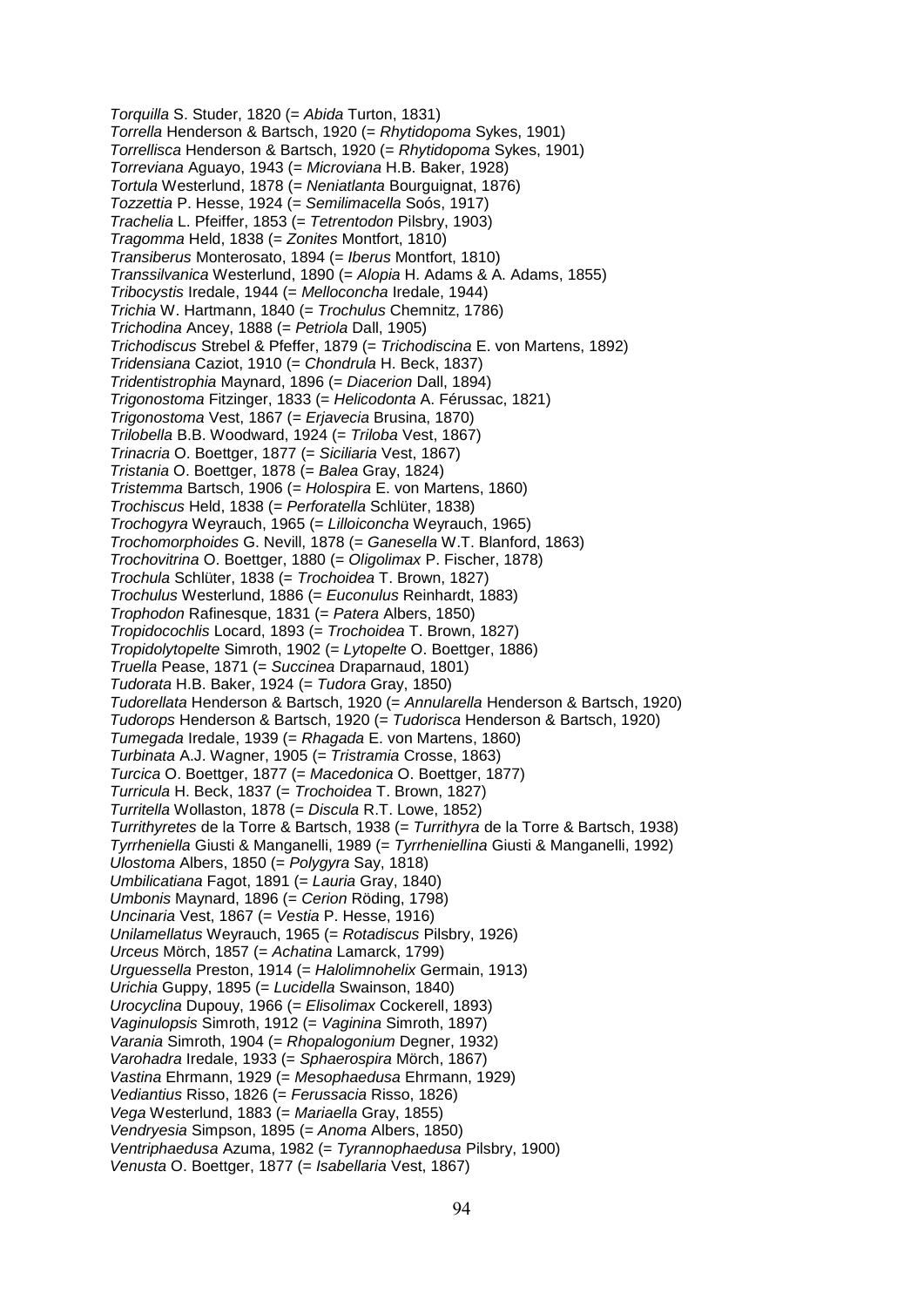*Vercularion* Iredale, 1933 (= *Fastosarion* Iredale, 1933) *Vermiculatus* Breure, 1978 (= *Bocourtia* Rochebrune, 1882) *Verticillus* Moquin-Tandon, 1848 (= *Zonites* Montfort, 1810) *Violenga* Iredale, 1941 (= *Rhynchotrochus* Möllendorff, 1895) *Virginihelix* Kuroda & Habe, 1949 (= *Fruticicola* Held, 1838) *Vitrinella* Gray, 1855 (= *Vitrinula* Gray, 1857) *Vitrinopugio* Ihering, 1892 (= *Semilimax* Gray, 1847) *Vitriphaedusa* Azuma, 1982 (= *Mundiphaedusa* Minato, 1979) *Vitriplutonia* Collinge, 1893 (= *Plutonia* Morelet, 1864) *Vomanus* Iredale, 1915 (= *Athoracophorus* A.A. Gould, 1852) *Vortex* H. Beck, 1837 (= *Helicodonta* A. Férussac, 1821) *Vortex* Oken, 1815 (= *Caracolus* Montfort, 1810) (unavailable name) *Wagneria* P. Hesse, 1912 (= *Euxina* O. Boettger, 1877) *Wagneriola* Zallot, Groenenberg, De Mattia, Fehér & E. Gittenberger, 2015 (= *Scalarina* A.J. Wagner, 1897) *Wayampia* Tillier, 1980 (= *Scolodonta* Doering, 1875) *Webbia* Odhner, 1932 (= *Gibbulinella* Wenz, 1920) *Westerlundella* Lindholm, 1924 (= *Cristataria* Vest, 1867) *Westralcopta* Iredale, 1939 (= *Nesopupa* Pilsbry, 1900) *Weyrauchiella* Loosjes & Loosjes-van Bemmel, 1966 (= *Incaglaia* Pilsbry, 1949) *Wiegmannia* P. Hesse, 1916 (= *Maurohelix* P. Hesse, 1917) *Wrightudora* de la Torre & Bartsch, 1941 (= *Ramsdenia* Preston, 1913) *Wurtzorbis* Webb, 1970 (= *Caracolus* Montfort, 1810) *Xenothauma* Fulton, 1896 (= *Scutalus* Albers, 1850) *Xerambigua* Monterosato, 1892 (= *Xerosecta* Monterosato, 1892) *Xeroacuta* Monterosato, 1892 (= *Cochlicella* A. Férussac, 1821) *Xeroalbina* Monterosato, 1892 (= *Candidula* Kobelt, 1871) *Xeroampulla* Monterosato, 1892 (= *Cernuella* Schlüter, 1838) *Xerobarcana* R. Brandt, 1959 (= *Xerocrassa* Monterosato, 1892) *Xerobulla* Monterosato, 1892 (= *Helicella* A. Férussac, 1821) *Xerocauta* Monterosato, 1892 (= *Xerocrassa* Monterosato, 1892) *Xeroclivia* Monterosato, 1892 (= *Trochoidea* T. Brown, 1827) *Xerocochlea* Monterosato, 1892 (= *Trochoidea* T. Brown, 1827) *Xerocodia* Monterosato, 1892 (= *Candidula* Kobelt, 1871) *Xerofalsa* Monterosato, 1892 (= *Xeroplana* Monterosato, 1892) *Xerofriga* Monterosato, 1892 (= *Helicella* A. Férussac, 1821) *Xerofusca* Monterosato, 1892 (= *Cernuella* Schlüter, 1838) *Xerogyra* Monterosato, 1892 (= *Candidula* Kobelt, 1871) *Xerolauta* Monterosato, 1892 (= *Cernuella* Schlüter, 1838) *Xerolaxa* Monterosato, 1892 (= *Helicella* A. Férussac, 1821) *Xerolena* Monterosato, 1892 (= *Cernuella* Schlüter, 1838) *Xerolincta* Monterosato, 1892 (= *Helicella* A. Férussac, 1821) *Xerolissa* Monterosato, 1892 (= *Cernuella* Schlüter, 1838) *Xerolutea* Monterosato, 1892 (= *Cernuella* Schlüter, 1838) *Xeromicra* Monterosato, 1892 (= *Xerotricha* Monterosato, 1892) *Xeromoesta* Monterosato, 1892 (= *Xerosecta* Monterosato, 1892) *Xeronexa* Monterosato, 1892 (= *Trochoidea* T. Brown, 1827) *Xerophila* Held, 1838 (= *Theba* Risso, 1826) *Xeroplexa* Monterosato, 1892 (= *Candidula* Kobelt, 1871) *Xeroptyca* Monterosato, 1892 (= *Xerocrassa* Monterosato, 1892) *Xeroregima* R. Brandt, 1959 (= *Xerocrassa* Monterosato, 1892) *Xerothracia* Schütt, 1962 (= *Xerolenta* Monterosato, 1892) *Xerotringa* Monterosato, 1892 (= *Candidula* Kobelt, 1871) *Xerotropis* Monterosato, 1892 (= *Cernuella* Schlüter, 1838) *Xerovaga* Monterosato, 1892 (= *Candidula* Kobelt, 1871) *Xerovaria* Monterosato, 1892 (= *Cernuella* Schlüter, 1838) *Xerovera* Monterosato, 1892 (= *Cernuella* Schlüter, 1838) *Xestina* Pfeffer, 1878 (= *Cryptozona* Mörch, 1872) *Yakuena* Habe, 1956 (= *Luchuena* Habe, 1956) *Zaplagius* Pilsbry, 1896 (= *Cochlorina* Jan, 1830)